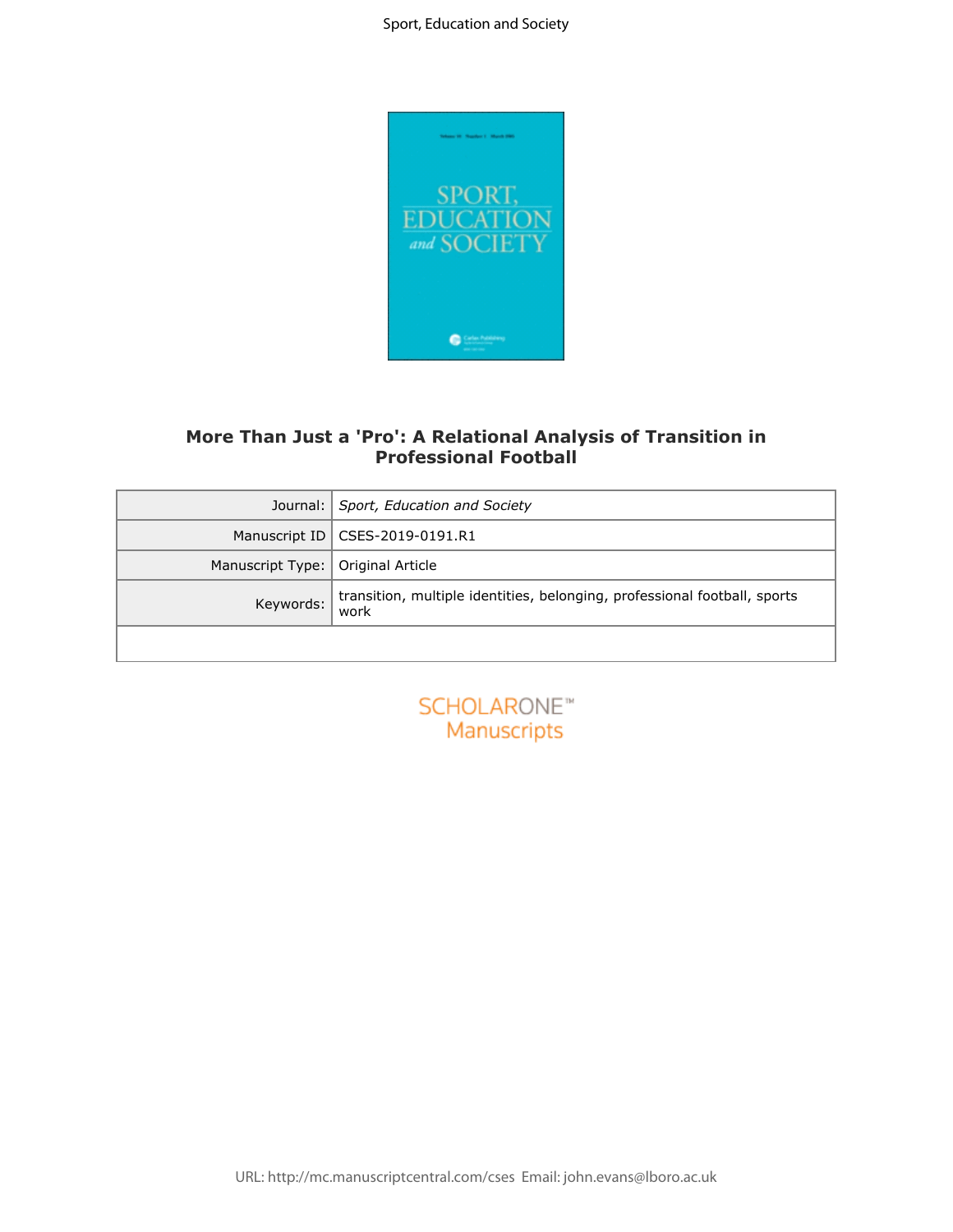| 1               |  |
|-----------------|--|
| 2               |  |
| 3               |  |
| 4               |  |
| 5               |  |
|                 |  |
| 6               |  |
|                 |  |
| 8               |  |
| 9               |  |
| 10              |  |
| 11              |  |
|                 |  |
| $\overline{12}$ |  |
| 3<br>1          |  |
| $\overline{14}$ |  |
| 15              |  |
| 16              |  |
| 1               |  |
|                 |  |
| 18              |  |
| 19              |  |
| 20              |  |
| $\overline{21}$ |  |
| $^{22}$         |  |
| 23              |  |
| 24              |  |
|                 |  |
| 25              |  |
| 26              |  |
| 27              |  |
| 28              |  |
| 29              |  |
| 30              |  |
| 31              |  |
|                 |  |
| 32              |  |
| 33              |  |
| 34              |  |
| 35              |  |
| 36              |  |
| 37              |  |
| R۶              |  |
|                 |  |
| 39              |  |
| 40              |  |
| 41              |  |
| 42              |  |
| 43              |  |
| 44              |  |
|                 |  |
| 45              |  |
| 46              |  |
| 47              |  |
| 48              |  |
| 49              |  |
| 50              |  |
|                 |  |
| 51              |  |
| 52              |  |
| 53              |  |
| 54              |  |
| 55              |  |
| 56              |  |
| 57              |  |
|                 |  |
| 58              |  |
| 59              |  |

### **Abstract**

construction of two interconnected themes. These we<br>others during workplace transitions and, simultaneously<br>career longevity and b) the interplay between the pa<br>with others outside of the workplace, and their career c<br>ight This paper addresses the social and relational dimensions of player transitions in professional football. Data were generated through a total of 24 cyclical, in-depth interviews with three former players. The interview transcripts were subjected to emic and etic readings, with Bauman's metaphors of liquid modernity, hunters and pointillist time, May's theorization of belonging and Crossley's relational theorising providing the primary heuristic framework. Our analysis led to the construction of two interconnected themes. These were a) the paradox of feeling wanted by others during workplace transitions and, simultaneously, seeing these others as threats to their career longevity and b) the interplay between the participants' multiple identities, relations with others outside of the workplace, and their career choices. Importantly, our findings highlighted that player transitions were not tied to the personality traits or characteristics of the individual but rather to broader social and cultural factors. Indeed, the participants' experienced and interpreted their transitions through the reading of their respective social landscapes and their changing understandings of the multiple social networks that comprised them. Based on these findings, we believe there is much to gain from the exploration of multiple identities in sports work and how these play out and are experienced over time.

**Key words:** Transition, multiple identities, belonging, professional football, sports work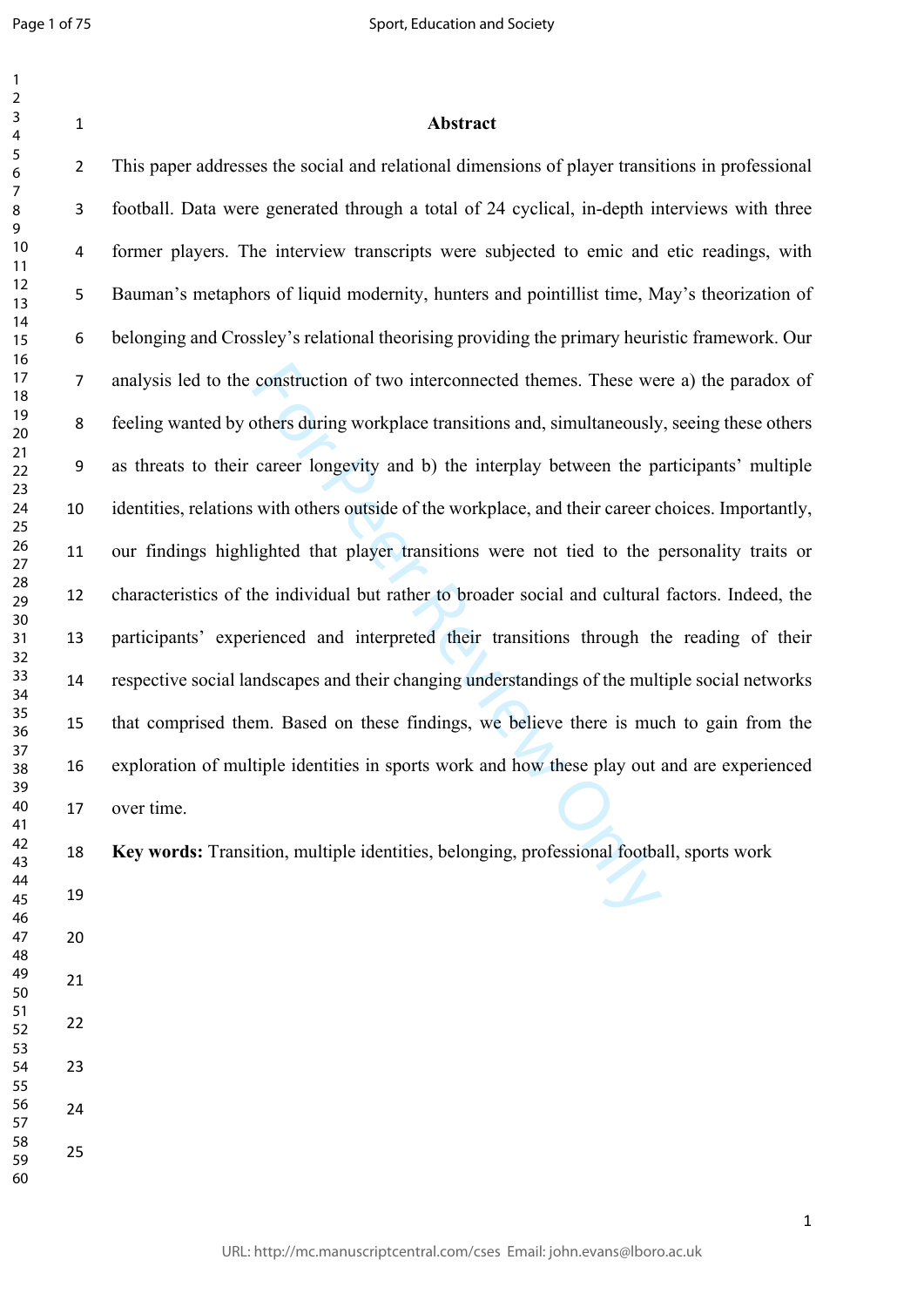| 1               |                 |  |
|-----------------|-----------------|--|
| $\overline{ }$  |                 |  |
| ξ               |                 |  |
| 4               |                 |  |
|                 |                 |  |
| 5               |                 |  |
| 6               |                 |  |
|                 |                 |  |
|                 |                 |  |
| 8               |                 |  |
| 9               |                 |  |
|                 | 10              |  |
|                 |                 |  |
| 11              |                 |  |
| 1               |                 |  |
| 13              | 3               |  |
|                 |                 |  |
|                 | $\overline{14}$ |  |
|                 | 15              |  |
|                 | 16              |  |
|                 |                 |  |
| $\frac{1}{2}$   |                 |  |
| 18              |                 |  |
|                 | 19              |  |
|                 | 20              |  |
|                 |                 |  |
| $\overline{21}$ |                 |  |
| $\overline{2}$  |                 |  |
| $\frac{1}{2}$   |                 |  |
|                 | 24              |  |
|                 |                 |  |
|                 | –<br>25         |  |
|                 | 26              |  |
| $\overline{27}$ |                 |  |
|                 |                 |  |
|                 | 28              |  |
|                 | 29              |  |
|                 | 30              |  |
|                 |                 |  |
|                 | 31              |  |
| $\mathbf{3}$    |                 |  |
| 3               |                 |  |
|                 |                 |  |
|                 | 34              |  |
|                 | 35              |  |
| 36              |                 |  |
| 37              |                 |  |
|                 |                 |  |
|                 | 38              |  |
|                 | 39              |  |
|                 | 40              |  |
|                 |                 |  |
| 41              |                 |  |
| $\overline{4}$  | 2               |  |
|                 | 43              |  |
|                 | 44              |  |
|                 |                 |  |
| 45              |                 |  |
| 46              |                 |  |
| 4.              |                 |  |
|                 |                 |  |
| 48              |                 |  |
| 49              |                 |  |
| 50              |                 |  |
|                 |                 |  |
| 51              |                 |  |
| 5.              | 2               |  |
| 53              |                 |  |
| 54              |                 |  |
|                 |                 |  |
| 55              |                 |  |
| 56              |                 |  |
| 5               |                 |  |
|                 |                 |  |
| 58              |                 |  |
| 59              | )               |  |

### **Introduction**

& Lavallee, 2004) and de-selection and retirement (e.<sub>1</sub><br>ison, 2017) in a variety of sports. In addition to profess<br>nis (e.g. Stier, 2007), golf (e.g. Carless & Douglas,<br>as, 2007), gymnastics (e.g. Lavallee & Robinson, 20 During their careers, athletes experience a number of transitions. These include moving from junior to senior playing status, injury, transferring between clubs and retirement (Jones & Denison, 2017; Park, Lavallee & Tod, 2013; Roderick, 2006a). Previous research has, for example, explored athletes' entry into sport (e.g. Bruner, Munroe-Chandler & Spink, 2008), within-career transitions (e.g. Debois, Ledon, Argiolas & Rosnet, 2012; Roderick, 2006a, 2013; Wylleman & Lavallee, 2004) and de-selection and retirement (e.g. Brown & Potrac, 2009; Jones & Denison, 2017) in a variety of sports. In addition to professional football, these have included tennis (e.g. Stier, 2007), golf (e.g. Carless & Douglas, 2009), rugby (e.g. McKenna & Thomas, 2007), gymnastics (e.g. Lavallee & Robinson, 2007), Australian Football League (Hickey & Kelley, 2008) and fencing (Debois et al., 2012). Importantly, such inquiry has recognised how these various career transitions can involve significant personal challenges for male and female athletes. These can include experiencing a complex and powerful range of emotions, shifts in professional and private identities, as well as changes in social relationships and networks (Brown, Webb, Robinson & Cotgreave, 2018; Park et al., 2013). Combined, such inquiry has significantly enhanced our understanding of the challenges that male and female 17 athletes can encounter during, as well as after, their sporting careers.

 To date, psychological theorising has been at the forefront of much athlete transition research (Stambulova & Ryba, 2014). Here, for example, the readiness for retirement has been found to contain various psychological components, including cognitive, motivational, and affective changes (Alfermann, Stambulova & Zemaityte, 2004; Park, Tod & Lavallee, 2012). Indeed, Park et al. (2012) mapped athletes' retirement to the pre-contemplation, contemplation, preparation, action and maintenance stages of the transtheoretical model (Prochaska & DiClemente, 1984) and found that self-confidence and decisional balance (the pros and cons) affected the athletes' exit from sport. Similarly, Wylleman and Lavallee's (2004)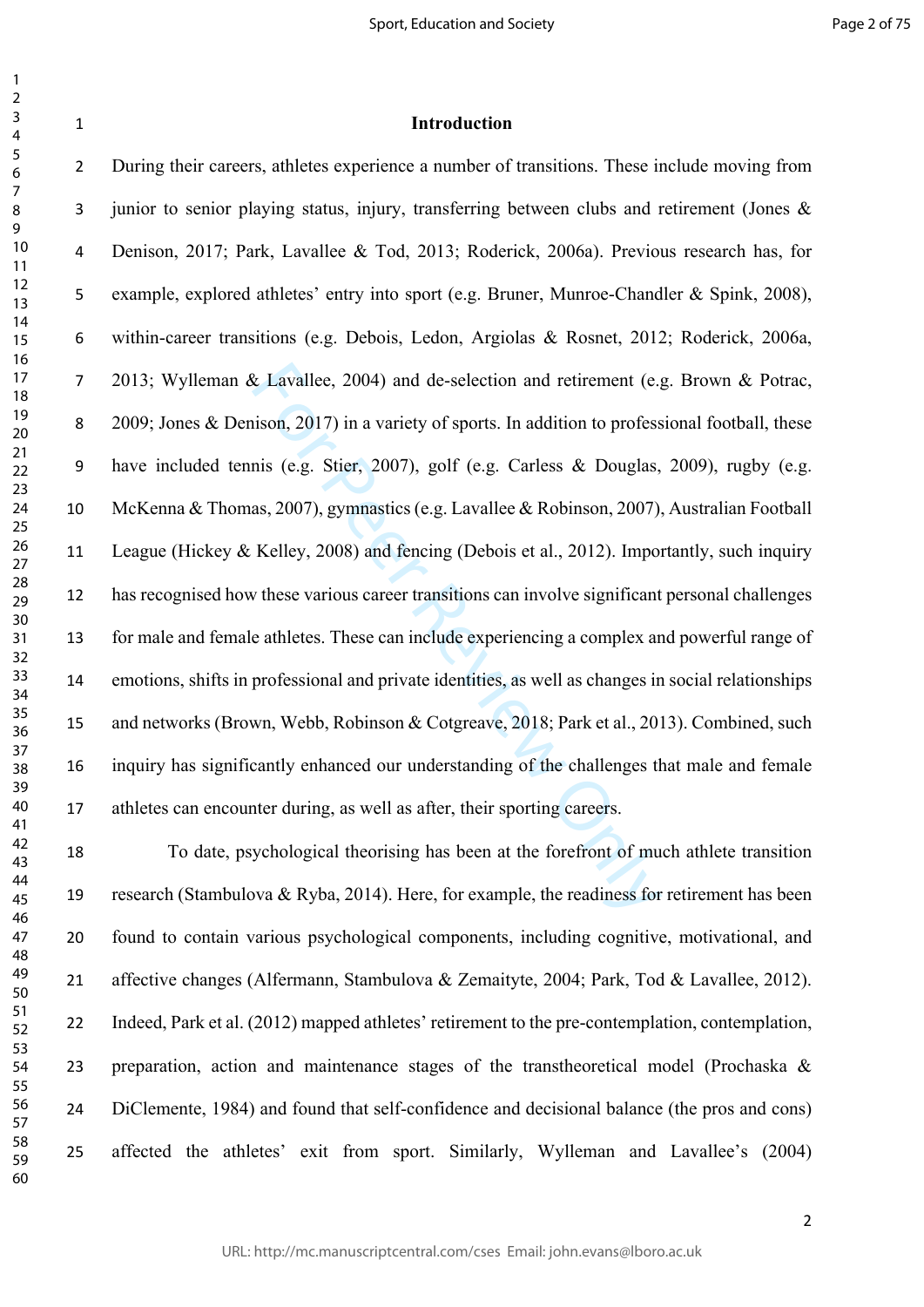Page 3 of 75

 $\mathbf{1}$ 

#### Sport, Education and Society

 developmental model focused on the normative transitions faced by athletes (i.e. initiation, developmental, mastery and discontinuation) as they progressed through their careers. While these researchers gave consideration to the athletic, psychological, psycho-social and academic level of athletes, the model provided insufficient information and placed athletes definitively in a developmental stage (Debois et al., 2012; Pummell, Harwood & Lavallee, 2008). For example, while it was suggested that athletes' relationships with others (e.g., coaches, families, peers, among others) were important forms of social support during athletes careers and career transitions, there has been little detailed consideration of how these various relationships play out during an athlete's career; both inside and outside of sport.

s) were important forms of social support during athlet<br>as been little detailed consideration of how these variou<br>te's career; both inside and outside of sport.<br>sychological interpretations may provide a useful anal<br>te tra Although psychological interpretations may provide a useful analysis of how athletes cognitively navigate transitions, they focus heavily on the personality traits or characteristics of the individual at the expense of broader relational and socio-cultural factors (Jones, 2014; Jones & Denison, 2017). This has led to a number of calls for more sociological understandings of career transition in elite level sport specifically (e.g. Carless & Douglas, 2009; Jones & Denison, 2017), as well as sports work more generally (e.g. Gale, Ives, Potrac & Nelson, in press; Roderick, Smith & Potrac, 2017). Previously, Jones and Denison (2017) considered the culturally prescribed sporting experiences and relationships that professional football allowed their participants, where players found it difficult to switch off from the 'close-knit', 'bubble' environment; something that had a negative impact on their eventual retirement. These researchers suggested that players became docile, conforming bodies throughout their entire careers; whereby "a body is docile that may be subjected, used, transformed and improved" (Foucault, 1991, p. 136). In a complementary manner, Hickey and Roderick (2017) highlighted the way in which athletes manage their identities to explain how understandings of career transitions are linked to social audiences and whether athletes' dramatically realize and legitimize future possible selves.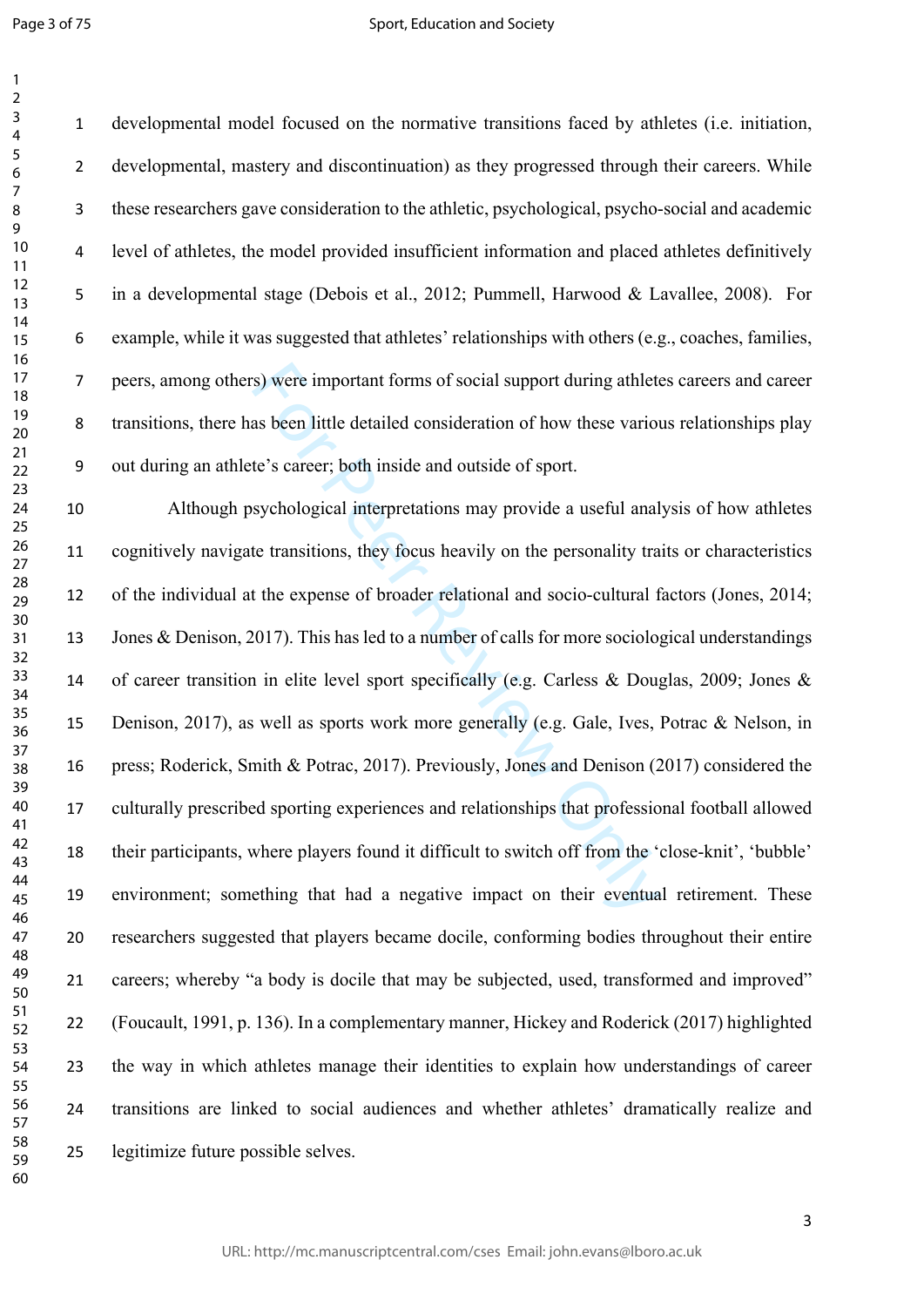$\mathbf{1}$ 

identities (e.g. being a father, a mother, a husband, a will<br>ationships with others play out during multiple in-care<br>itate more detailed and nuanced understandings of the v<br>ally constructed and relational in nature (Bluste Despite the welcome advances provided by Jones and Denison (2017) and Hickey and 2 Roderick (2017), there is much to be gained from exploring how athletes manage their multiple identities (and relations with others) during and after their sporting careers. For example, while the athletes in Hickey and Roderick's (2017) study referred to multiple identities in relation to different social audiences, the focus of their study was on participants that had experienced a career transition away from a club or from football. Arguably, greater consideration could be given to how these identities (e.g. being a father, a mother, a husband, a wife, a son, a daughter, or a friend) and relationships with others play out during multiple in-career transitions. Such inquiry could facilitate more detailed and nuanced understandings of the ways in which sports work is both socially constructed and relational in nature (Blustein, 2011; Gergen, 2009; 11 Schultheiss, Watts, Sterland & O'Neill, 2011). Conceptualizing sports work or employment as a relational act signifies that every interaction, experience and decision is interpreted, influenced and shaped by relationships whereby they "are not simply the expression of individual agency, but are rooted in interactions with a broad array of external influences" (Blustein, 2011, p. 1). Indeed, while it is the athlete who experiences these transitions, it would be folly to suggest that they experience them as an individual; instead they are experienced and interpreted by social agents who are embedded within an intricate web of social networks (Crossley, 2011). Unfortunately, despite some exceptions (e.g. Potrac, Jones, Gilbourne & Nelson, 2013; Roderick, 2014; Potrac, Mallett, Greenough, & Nelson, 2017), there remains a dearth of literature that specifically explores career transition in sport from a relational perspective (Jones & Denison, 2017; Roderick, 2006b).

 In this study, cyclical, in-depth interviews were used to explore the participants' understandings of a) how their cultural understanding of the professional football environment and employment trends affected how they approached their careers and b) how social relations in their personal lives influenced their career decisions and associated transitions in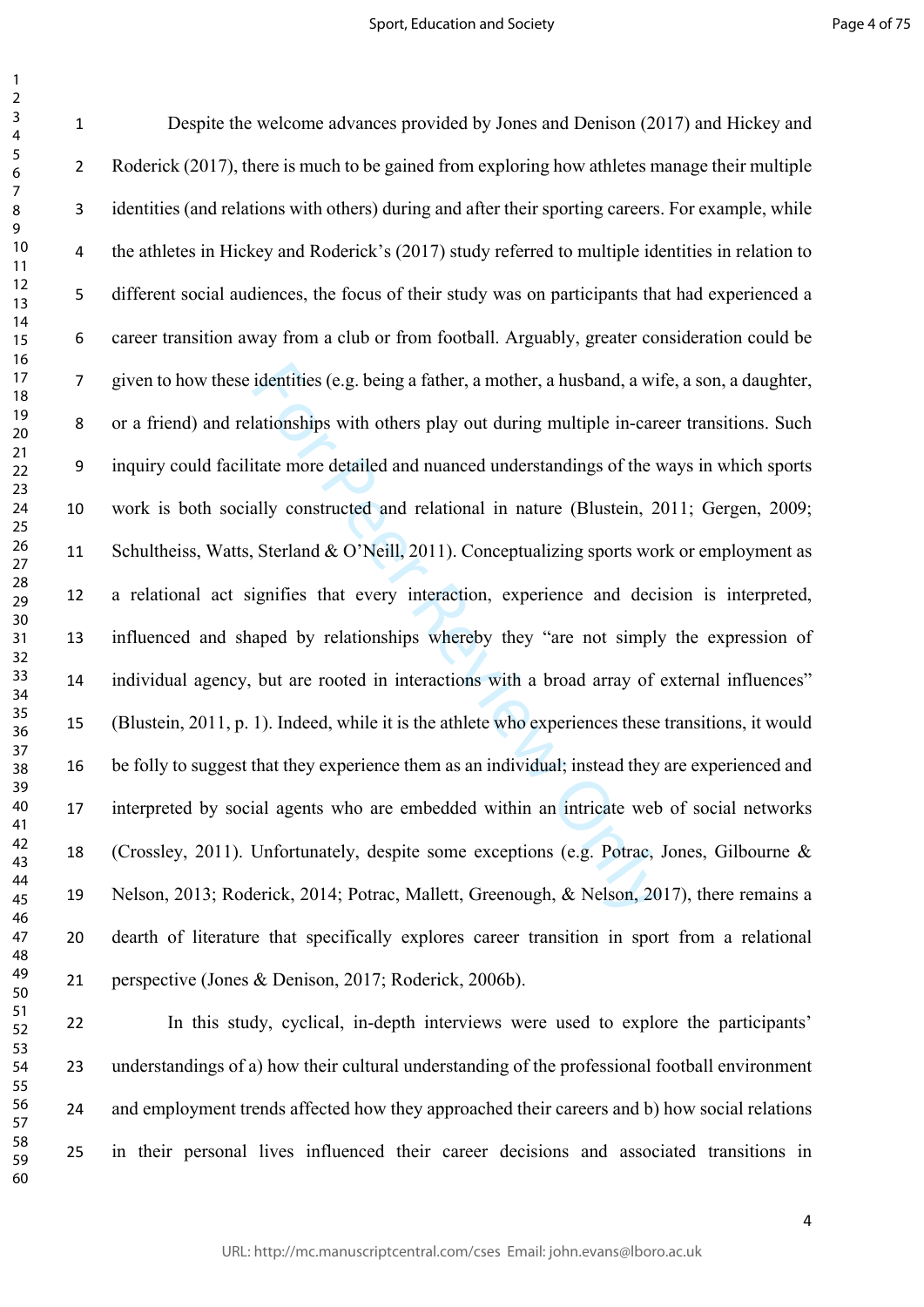professional football. As such, this study sought to contribute new knowledge to the sociology of sport work which a) illuminates some of the paradoxes between self-interest and feeling connected to others and b) charts how transitions tied to professional and personal lives may influence career trajectories. We believe that this approach has much to offer the sociology of sports work, especially in terms of understanding how identities have multiple aspects that are ceaselessly reworked and negotiated in and through social interaction (Hickey & Roderick, 2017; Jenkins, 2014; Roderick, 2006b).

### **Methodology**

## **Sampling**

4; Roderick, 2006b).<br> **Methodology**<br> **Methodology**<br> **Compare All and the methodology**<br> **Compare Review Only and the methodology**<br> **Compare Review Only and the methodology**<br> **Compare All and d longer than five years, and b)**  Criterion-based and network sampling techniques were used for the study (Patton, 2002; Small, 2009). Individuals were deemed eligible to participate if they a) had played professional football for a period longer than five years, and b) were no longer involved in the professional game. For the purposes of this study, a professional footballer was defined as somebody who had played the sport in a 'full-time' capacity and received a salary for doing so. The three participants identified for the study were previous teammates of the principal author. Discussions were held with each participant regarding the nature of the study, their prospective participation and the ethical implications of their involvement. Following institutional ethical approval, each participant was informed that they were free to withdraw from the study at any time. Similarly, each participant agreed to the interviews being audio-taped, assured that his identity would remain only known to the authors and that access to the interview tapes would be restricted to him and the research team (Kvale & Brinkmann, 2015; Purdy, 2014). A background of each participant is presented below under respective pseudonyms.

 At the time of the study, Adam was a 40-year old, former professional footballer who had previously played in all four divisions of the Football League. While Adam played overseas briefly, the majority of his career was spent in the English Football League where he transferred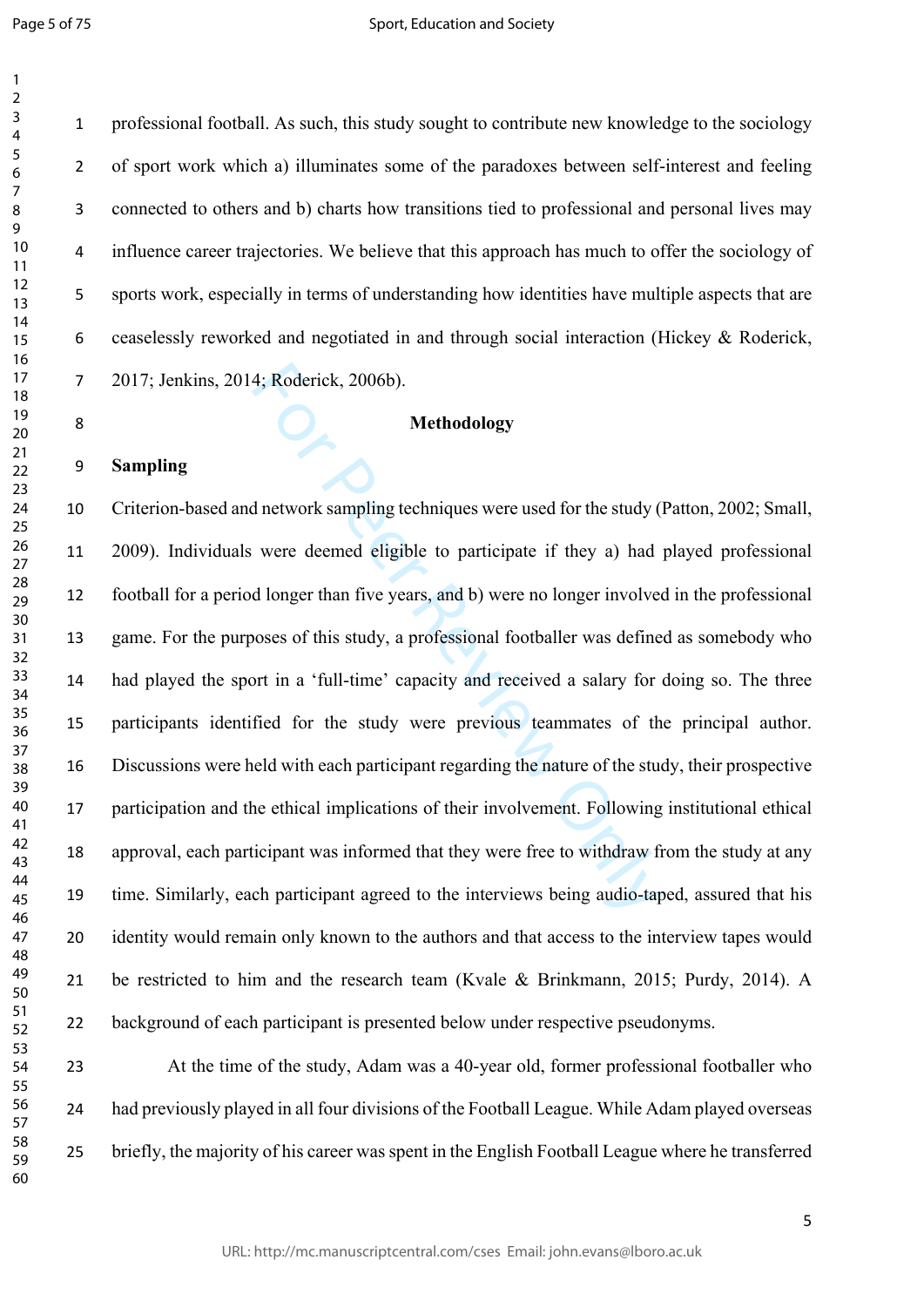$\mathbf{1}$ 

 between clubs on ten occasions. Adam described himself as a company director and his working life coalesced around his two self-employed businesses. Having been through ill- tempered divorce proceedings, Adam had no contact with his two sons from the marriage and currently lived with his fiancée. Jay was a 31-year old, former professional footballer who started his career as a Youth Training Scheme (YTS) scholar in League One and, following a total of eight transfers, finished his playing career in semi-professional (part-time) football. As a successful businessman and company director, Jay had recently married and was expecting his first child at the time of the final interview. Finally, Joe was a 39-year old, who had spent the majority of his career playing in League One, despite also playing in the Championship. Throughout his career, Joe transferred between clubs on seven occasions and, towards the end of his career, made the move into semi-professional football. As a married father of three daughters, Joe was also employed at a local supermarket.

**Procedure and Method**

Example and company director, Jay had recently marries<br>
e time of the final interview. Finally, Joe was a 39-year<br>
career playing in League One, despite also playing in<br>
eer, Joe transferred between clubs on seven occasion The principal author conducted a total of 24 interviews; seven with Jay, eight with Joe and nine with Adam. Each interview ranged between 60 and 120 minutes (mean length of 93 minutes) and totalled 37 hours of audible data. Data collection depended upon a number of factors, including the time that each participant had available, the progress made during each interview and the ability to obtain and pursue greater understandings of their transitional experiences (Merriam, 2014; Sparkes & Smith, 2014). Interviews were held at times and locations that suited the participants and were conducted in a comfortable and relaxed environment (Brinkmann & Kvale, 2015). These interviews were based around a) the participants' career timeline, b) the reasons for transferring between clubs, c) key career/life events and d) their networks of social relations inside and outside of each club setting. This provided a suitable framework to co-construct meaning that we attributed to the participants' transitional experiences (Howell, 2013; Kvale & Brinkmann, 2015).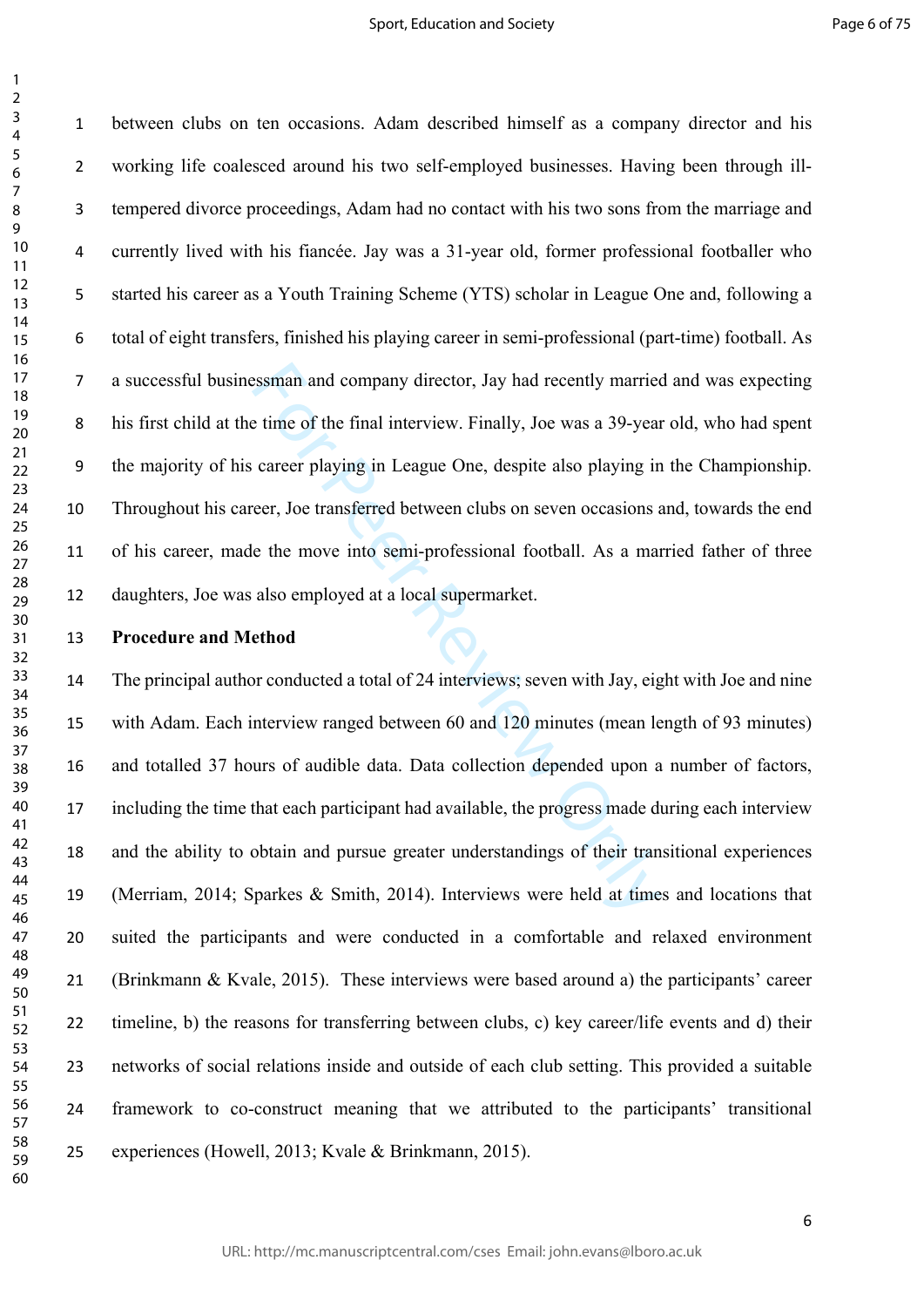Page 7 of 75

 $\mathbf{1}$  $\overline{2}$ 

#### Sport, Education and Society

ing between clubs mean to you?"), timeline questions (e)<br>trom the club?") and behavioural questions (e.g. "how d<br>nded, directive questions structured and directed the int<br>the decision to release you from your contract?" an While semi-structured interviews were employed as the method of data collection, these were guided by a combination of generative (Tracy, 2013) and directive (Lindlof & Taylor, 2011; Tracy, 2013) questions and arguably occupied varying positions on a continuum between 'relatively-structured' and 'relatively-unstructured' semi-structured interviews (Brinkmann, 2013). Generative questions were non-directive, non-threatening queries that developed rather than dictated the course of the interview (Tracy, 2013). These included tour questions (e.g. "what did transferring between clubs mean to you?"), timeline questions (e.g. "what events led to your departure from the club?") and behavioural questions (e.g. "how did you feel/react?"). In contrast, close-ended, directive questions structured and directed the interview, such as "did the manager make the decision to release you from your contract?" and "is that what you wanted to happen?" A number of probes were also used throughout the interview process to elicit richer insights (Seale, 2018). These included clarification probes (Patton, 2015), elaboration probes (Merriam, 2014) and detailed oriented probes (Sparkes & Smith, 2014). Clarification probes, such as "would you just describe that again for me?" were utilised to check our understanding of the participants' stories and to further explain anything that was unclear. Elaboration probes were used to further expand responses, such as requesting an example of a particular experience or questioning why something had happened (Merriam, 2014). Finally, detailed oriented probes enabled us to focus questions around the people involved or the time that events occurred (Sparkes & Smith, 2014).

 Throughout the interviews, the principal author shared some of his own transitional experiences in an attempt to foster a trusting environment while eliciting rich and meaningful data (Holstein & Gubrium, 1995). He also engaged in active listening to promote depth and complexity to the participants' stories (Josselson, 2013). In acknowledging the relational dimensions of data generation perspective, he sought to *move with* the participants in the metaphoric resemblance of a dance (Josselson, 2013). While earlier interviews necessitated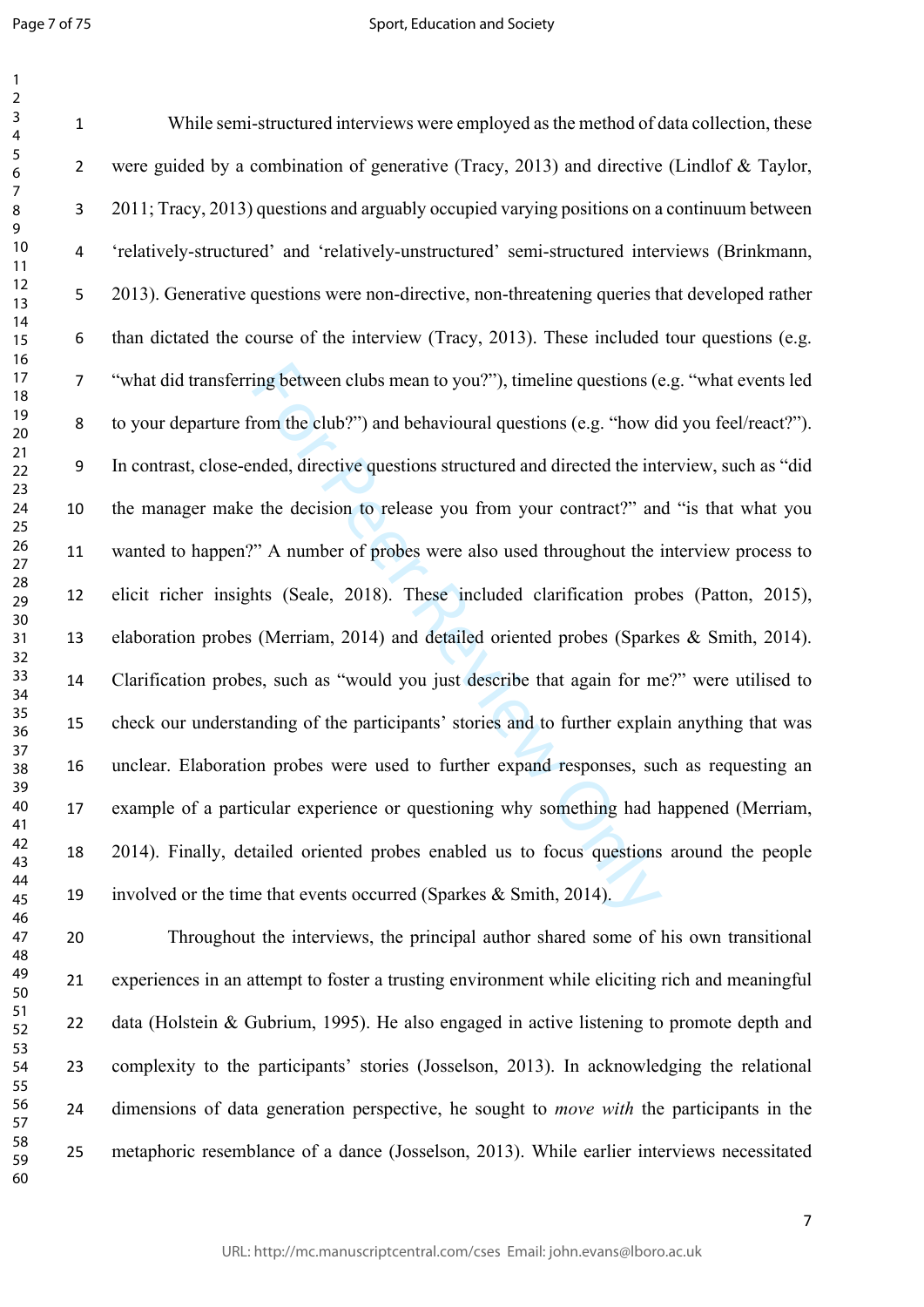$\mathbf{1}$  $\overline{2}$ 

 more questioning to eliminate any awkward silences, the free-flowing nature of the latter interviews suggested that the participants had developed their own trust and rapport and felt at ease in their surroundings (Purdy, 2014). Similarly, the participants' responses in the latter interviews evidenced an increased relational understanding through their links to multiple social networks and how each affected, and was affected by, the other(s) without being prompted. The interviews were transcribed verbatim to ensure a complete record of the data.

### **Iterative Analysis**

ation and representation of the data were a continuous<br>not distinct or separate entities (e.g. Sparkes, 2002; Tay<br>data analysis phases of the study were mutually rec<br>n & Tisdell, 2016). An iterative approach to data col<br>g Analysis, interpretation and representation of the data were a continuous part of the research process itself and not distinct or separate entities (e.g. Sparkes, 2002; Taylor, 2014). Both the data collection and data analysis phases of the study were mutually recursive and dynamic processes (Merriam & Tisdell, 2016). An iterative approach to data collection and analysis enabled the moving back and forth between data and theory in order to raise further questions or gain an enhanced understanding (Taylor, 2014). This approach provided an emic or emerging reading of the data while also considering existing explanations and theories to make sense of the data from an etic perspective (Tracy, 2013). In keeping with Tracy's (2013) illustration of iterative analysis, two cycles of analysis ran simultaneously. Firstly, each interview transcript was 'coded' to identify any emerging themes; where the use of highlighter pens enabled categories to be developed that were both meaningful and that would help to answer the research questions (Merriam, 2014; Taylor, 2014). These categories then became the focus of subsequent interviews, where additional questions and probing elicited a greater insight into participants' transitional experiences. Concurrently, the use of 'analytical memos' enabled tentative links to be established between the meaningful segments of data that had been previously categorised and various theoretical concepts (Sparkes & Smith, 2014). This etic analysis of the data was guided by our reading of existing social theory and also allowed us to raise further theoretically driven questions in subsequent interviews. However, it should be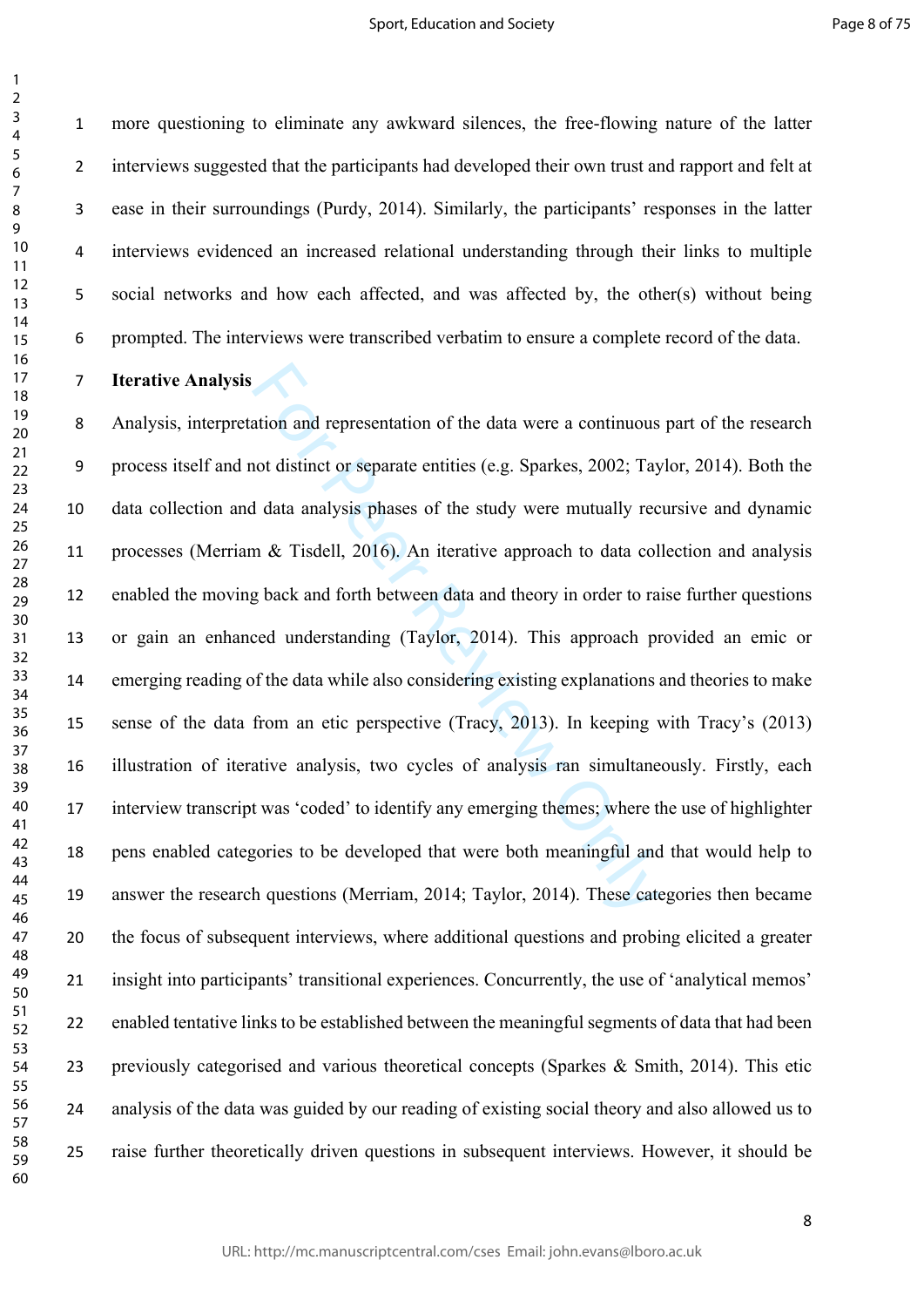$\mathbf{1}$ 

#### Sport, Education and Society

 noted that we entered the research process without any pre-conceived theoretical frameworks. While the writings of Bauman, Crossley and May were utilised to provide a robust analytical framework, we recognise that any data set is open to further interpretation by the reader (Huggan, Nelson & Potrac, 2015; Taylor, 2014).

## **Theoretical Sense-Making**

man (2007, 2012, 2013), May (2011, 2013) and Cro<br>e social commentary of life in a neoliberal world, Bau<br>complex and various to be interpreted through rigid the<br>d a number of metaphors to 'defamiliarize the famil<br>tive of co The participants' transitional experiences were principally understood in relation to the theorizing of Bauman (2007, 2012, 2013), May (2011, 2013) and Crossley (2011, 2013). Through his unique social commentary of life in a neoliberal world, Bauman regarded social reality as too large, complex and various to be interpreted through rigid theoretical frameworks. Instead, he utilised a number of metaphors to 'defamiliarize the familiar' and present an alternative perspective of contemporary living (Jacobsen & Poder, 2012). Here, Bauman's sociological hermeneutics demands that the meaning of human thoughts or actions are only intelligible within their socially shaped conditions (Jacobsen & Tester, 2007). Under the umbrella metaphor of *liquid modernity*, Bauman (2012) depicted a world of uncertainty, unpredictability and insecurity, where individuals are both 'in' and 'on' the market. From this perspective, individuals are not only able to consume but are regarded as a product to be consumed; a commodity (Bauman, 2012). The term 'liquid' reflects the ever-changing neoliberal backdrop, whereby, "liquids, unlike solids, cannot easily hold their shape" (Bauman, 2012, p. 2). As a result, Bauman notes how the effects of globalization and, in a world obsessed with consumption and instant gratification, employees and employers should be prepared to abandon commitments and loyalties without regret in pursuit of more favourable opportunities. This metaphor provided us with a useful heuristic device to make sense of the working world of professional football, and indeed wider context of contemporary social life.

 The work of May (2011, 2013) was used to make sense of the participants' place in their respective surroundings. More specifically, May's (2013) concept of *belonging* was used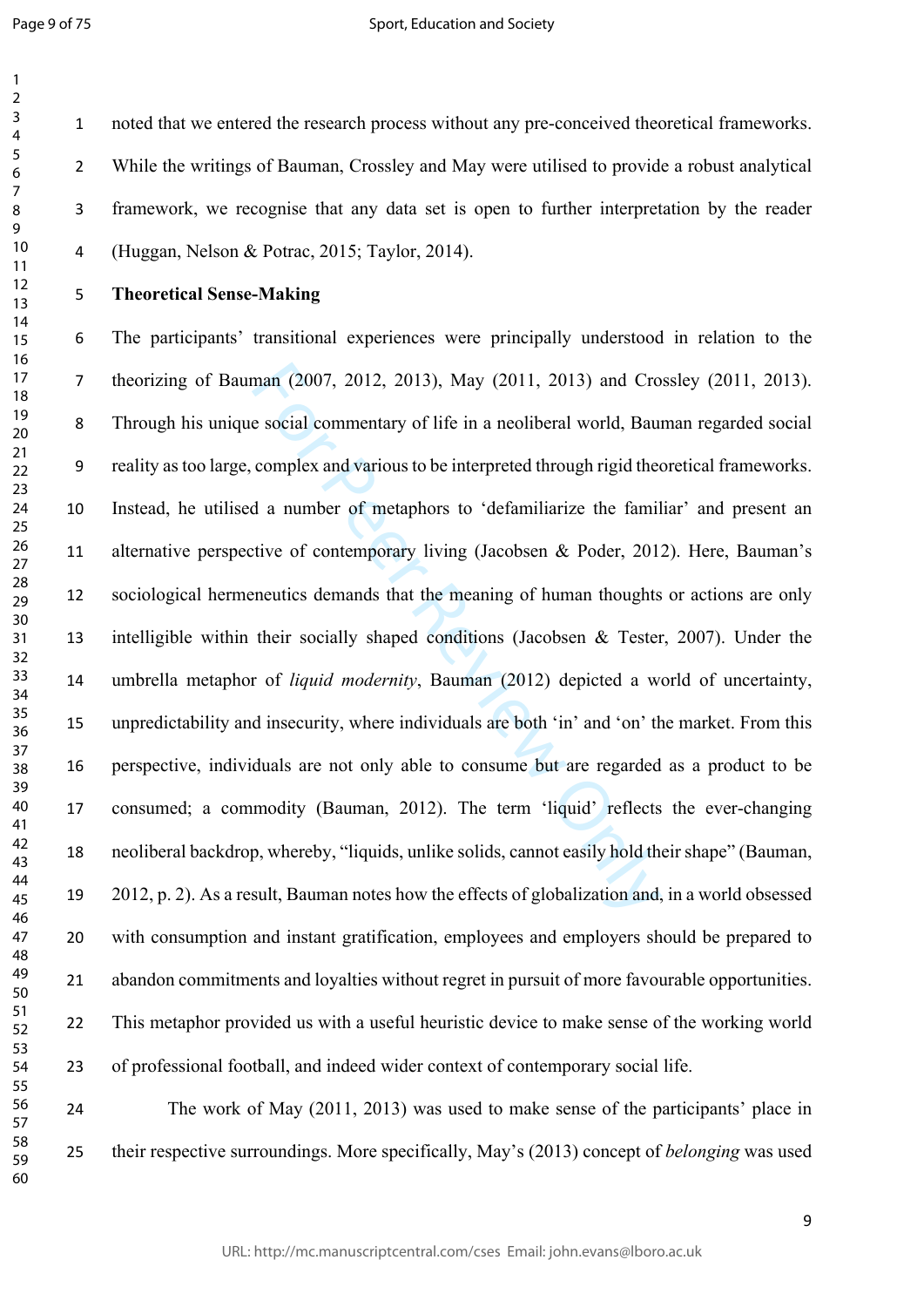$\mathbf{1}$ 

changes in our surroundings are reflected in a fluctua<br>2013) also proposed the term *'belonging'* in opposition<br>g with the autonomous individual, the focus switched<br>another. This interpretation enabled us to make thec<br>mg i to make sense of the ways the participants connected (and disconnected) to other people, relationships, places and environments. Here, May (2013) viewed the self as relational, whereby the self and society are interdependent and permeable, each being affected by the other. That is, the self "emerges in relationships with and in relation to other people" (May, 2013, p. 4). Broadly speaking, May (2013, p. 3) defined *belonging* as "the process of creating a sense of identification with, or connection to, cultures, people, places and material objects" where "significant changes in our surroundings are reflected in a fluctuation in our sense of belonging". May (2013) also proposed the term '*belonging*' in opposition to 'identity'; where instead of beginning with the autonomous individual, the focus switched to the connection of individuals to one another. This interpretation enabled us to make theoretical sense of the participants' 'settling in' processes and to further understand the world of lived experience from the perspective of those who live in it (Andrews, 2012). Although May (2013) connected people to places, environments and surroundings, these connections could also mirror Bauman's (2012) consideration of *liquid* surroundings given their constant fluctuation and potential for change.

 The aforementioned liquid surroundings were regarded as an individualizing force, one where precariousness seemingly encouraged individual survival in the style of "everyone for himself, and the devil take the hindmost" (Bauman, 2007, p. 14). Here, Bauman (2007) utilised metaphors of the *gamekeeper* (i.e. to defend and preserve the 'natural' order), the *gardener* (i.e. constant care and attention of wanted/unwanted plants) and the *hunter* (i.e. not worried about the overall balance of things) to describe the world's changing priorities. Indeed, Bauman (2007, p. 100) suggested that, "we are all hunters now…and called or compelled to act as hunters do" whereby "the sole task hunters pursue is another 'kill', big enough to fill their game-bags to capacity". In keeping with the musings of a liquid modern world, we regarded hunting and, more specifically survival as "the ultimate proof of fitness" (Bauman, 2003, p.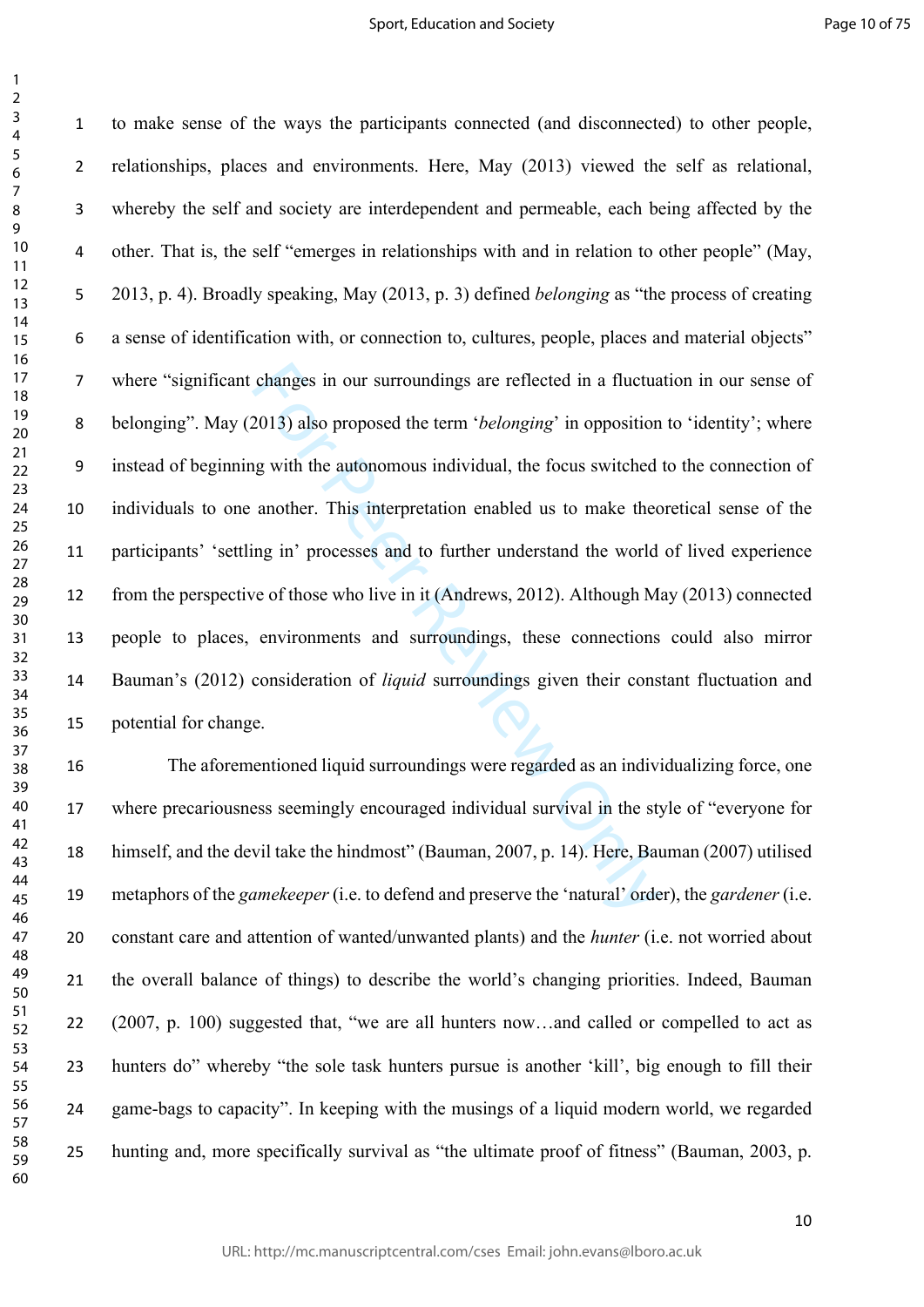$\mathbf{1}$ 

#### Sport, Education and Society

 88). The *hunter* metaphor provided us with an insightful lens to analyse the participants' thought processes and decision-making strategies and enabled us to make sense of self-interest from a sociological perspective. Rather than focusing on psychological tendencies of greed or narcissism, we believe that *hunting* provided greater emphasis on the participants' behaviours in relation to their interpretations of the demands and realities of their social networks.

2013) *relational sociology* to make sense of the paciated social networks. This analysis enabled us t<br>tional decisions, experiences and sense-making proces<br>sires, intentions, and interpretations of significant oth<br>relati The work of Bauman (2007, 2012) and May (2011, 2013) was supplemented with Crossley's (2011, 2013) *relational sociology* to make sense of the participants' multiple identities and associated social networks. This analysis enabled us to explore how the participants' transitional decisions, experiences and sense–making processes were influenced by the actions, desires, intentions, and interpretations of significant others in their various networks of social relations. Where May (2013) replaced the term identity with *belonging*, Crossley (2011) argued that the forming and re-forming of identities occur through interaction. Indeed, we agreed with Crossley's (2013, p. 125) suggestion that "[t]he behaviour of the individual can only be rendered intelligible and explained, methodologically, if we remain alert to his or her location within a network of relations and interactions". Through his thought- provoking analysis of the social world, Crossley (2011, p. 2) argued that rather than being individual agents, we are always "agents-in-relation". Here, Crossley (2011, p.180) noted how social relations "enable and constrain action" in such a way that "roles and identities are not 'about' the individual but rather about their relations to others". Interestingly for us, then, this enabled our analysis of the participants' transitions to shift from themselves as individuals to their multiple social networks and account for the multitude of competing roles and identities that were mutually interdependent on relationships.

 The final metaphor used to interpret the participants' narratives was the notion of *pointillist time* (Bauman & Donskis, 2013). Underpinning Bauman's *liquid modernity* is what he defined as "a renegotiation of the meaning of time" (Bauman & Donskis, 2013, p. 143).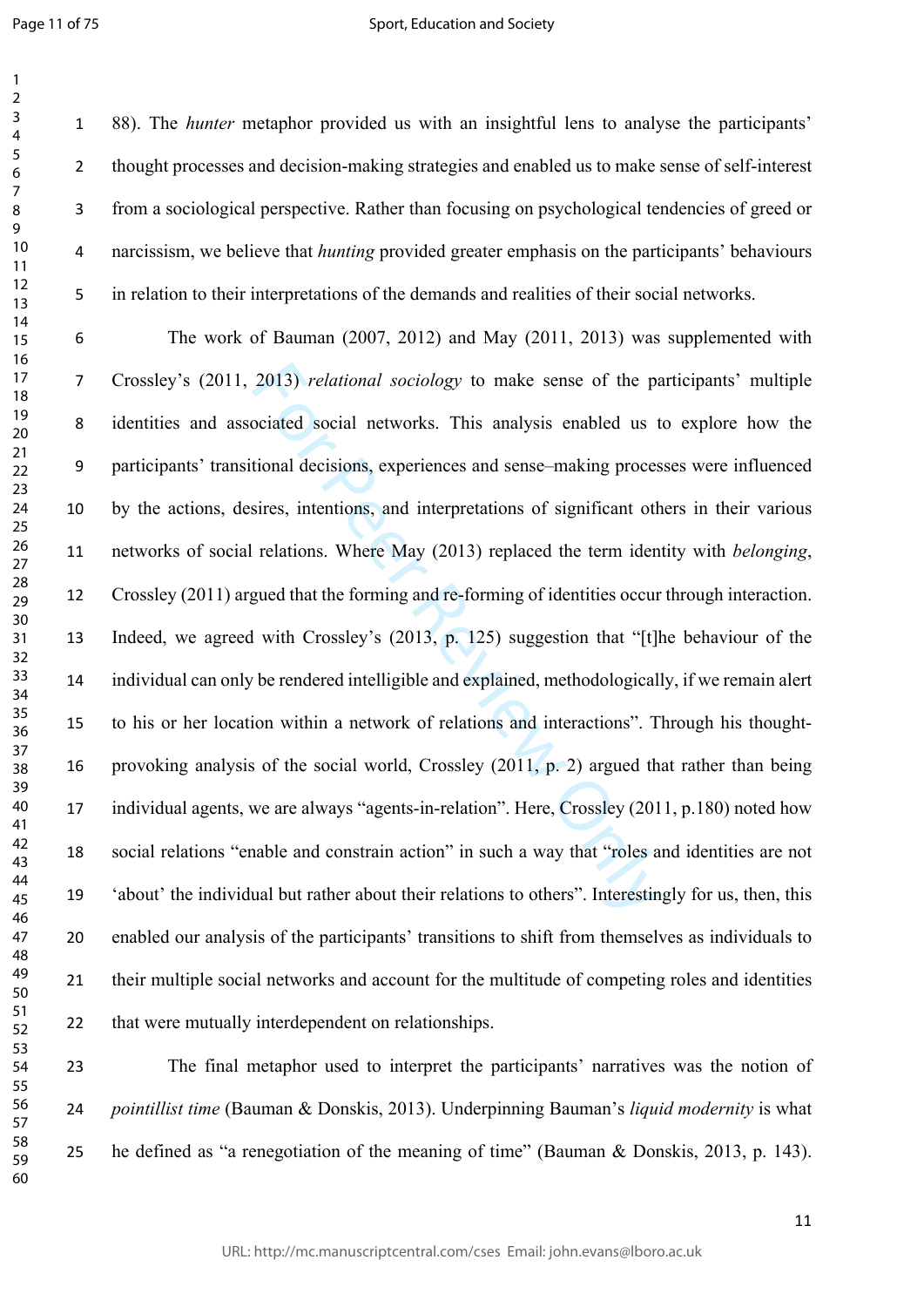$\mathbf{1}$ 

ment and in any place, but no one knows when the movill be". The *pointillist time* metaphor provided us retation of why career paths are rarely (if ever) linear specifically, this metaphor enabled us to map the specifical This renegotiation of time reflected the world's obsession with speed and immediacy (Tomlinson, 2007) and suggested that, similar to a pointillist painting, time has now been "broken up into a multitude of separate morsels, each morsel reduced to a point ever more closely approximating its geometrical idealization of non-dimensionality" (Bauman & Donskis, 2013, p. 143). *Pointillist time* supported Bauman's (2012, p. xvi) comparison of life in a liquid modern world to "walking in a minefield: everyone knows an explosion might happen at any moment and in any place, but no one knows when the moment will come and where the place will be". The *pointillist time* metaphor provided us with an alternative sociological interpretation of why career paths are rarely (if ever) linear in nature (Debois et al., 2012). More specifically, this metaphor enabled us to map the participants' career trajectories with 'explosions' that occurred in their personal lives and the knock-on effect these had on their professional lives and, indeed, vice-versa. Through our engagement with *pointillist time*, we were able to consider how different the participants' careers may have been and how their careers and personal lives were interdependent. From our perspective, transitions were not solely individual, cognitive or psychological experiences. Rather, they were experienced and understood in relation to the participants' multiple identities, the specific social networks in which they were embedded, and their understandings of the wider social and economic context in which these were grounded. Indeed, the combination of these complementary sense- making frameworks allowed us to locate and understand athlete transition better than anyone could alone.

## **Findings and Analysis**

 Our analysis of the interview data led to the construction of two interrelated themes. The first focused on the participants' understanding of their precarious working conditions. Here, the participants craved a sense of belonging and a need to feel part of the team environment. Paradoxically, the participants simultaneously recognised the need to think and act in particular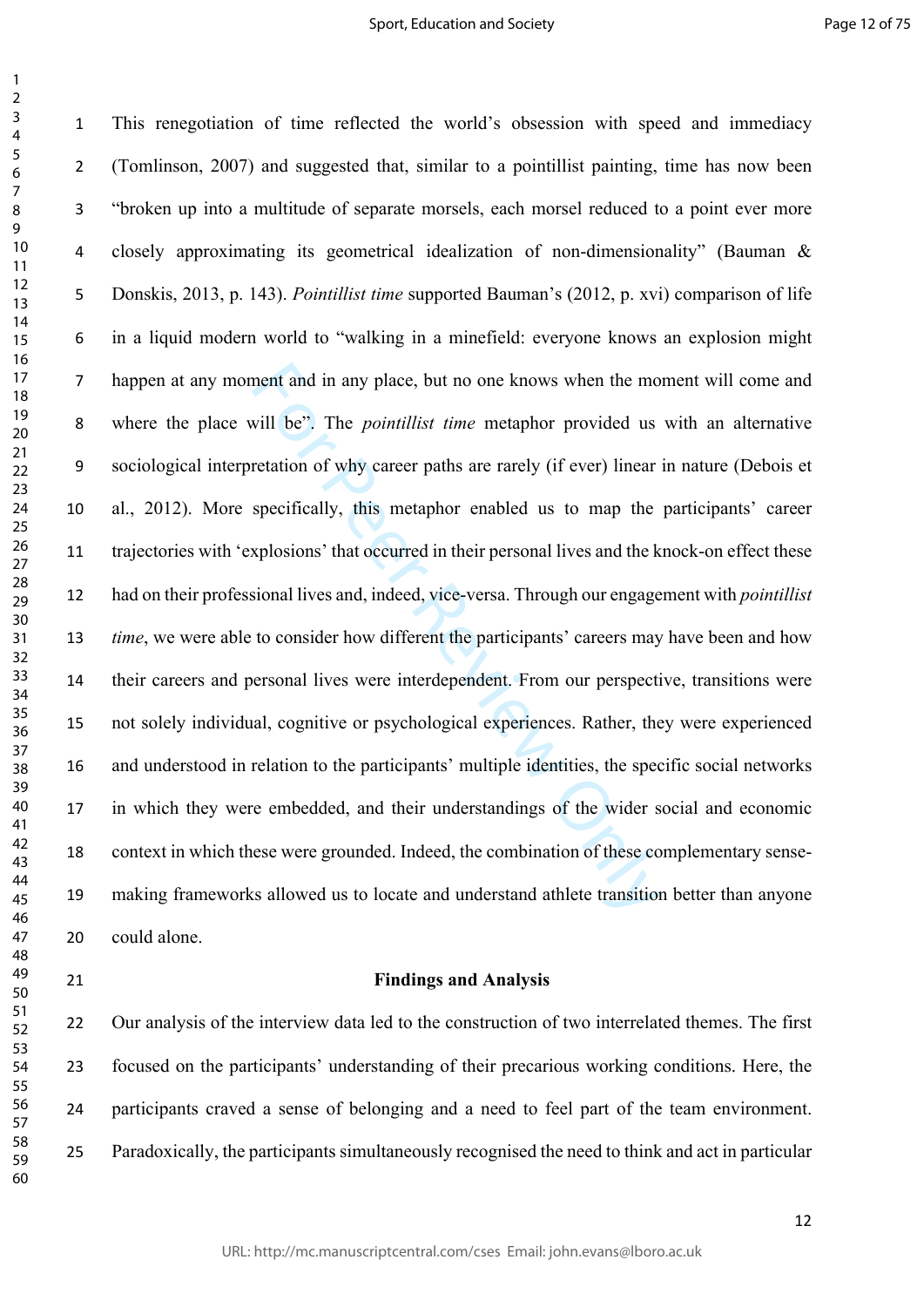ways to survive and thrive as a professional footballer. Despite attempts to maintain or enhance 2 their positions, the second theme addressed how the participants were not fully in control of events in both their personal and working lives. In this respect, their multiple networks of social relations affected, and was affected by their respective life-courses. A discussion of each topic is presented below.

## **Uncertain employment: The paradox of wanting to be accepted by one's competition**

terviews, Adam, Joe and Jay shared a collective unde<br>essional footballer. Seemingly inherent within the cont<br>rooms was an underlying belief that the environment c<br>ick, 2006a; Roderick & Schumacker, 2017). The unpre-<br>nt thr Throughout the interviews, Adam, Joe and Jay shared a collective understanding of what it meant to be a professional footballer. Seemingly inherent within the confines of professional football changing rooms was an underlying belief that the environment oozed insecurity and uncertainty (Roderick, 2006a; Roderick & Schumacker, 2017). The unpredictability of the job role became evident through repeated stories of injuries or managerial sackings alongside unexpected events that immediately changed the complexion of the players' careers (Nesti, Littlewood, O'Halloran, Eubank & Richardson, 2012; Roderick, 2006b). The participants appeared to learn quickly about "the uncertainty of the marketplace, the limited tenure of average contracts…and the constant threat of workplace injury and ageing" (Roderick, 2006a, p. 334), as the following extracts demonstrated:

 I'd gone from being on the fringe of signing a new and much improved two-year deal for a manager and club that I loved to being offered a reduced contract and all because the club had gone into administration and the manager was sacked…but football is like that, everything is so unpredictable and uncertain. It was now going to be a month-to-month contract and knowing what football is like, I knew that inevitably there'd be a little knee injury around the corner and so I felt very vulnerable…I didn't know how long I'd stay 23 fit and so I was  $\sin^{***}$ ing myself. (Jay)

 I was worried because out of the blue the collapse of ITV Digital meant that nobody had any money, clubs were going into administration and it seemed like a nightmare situation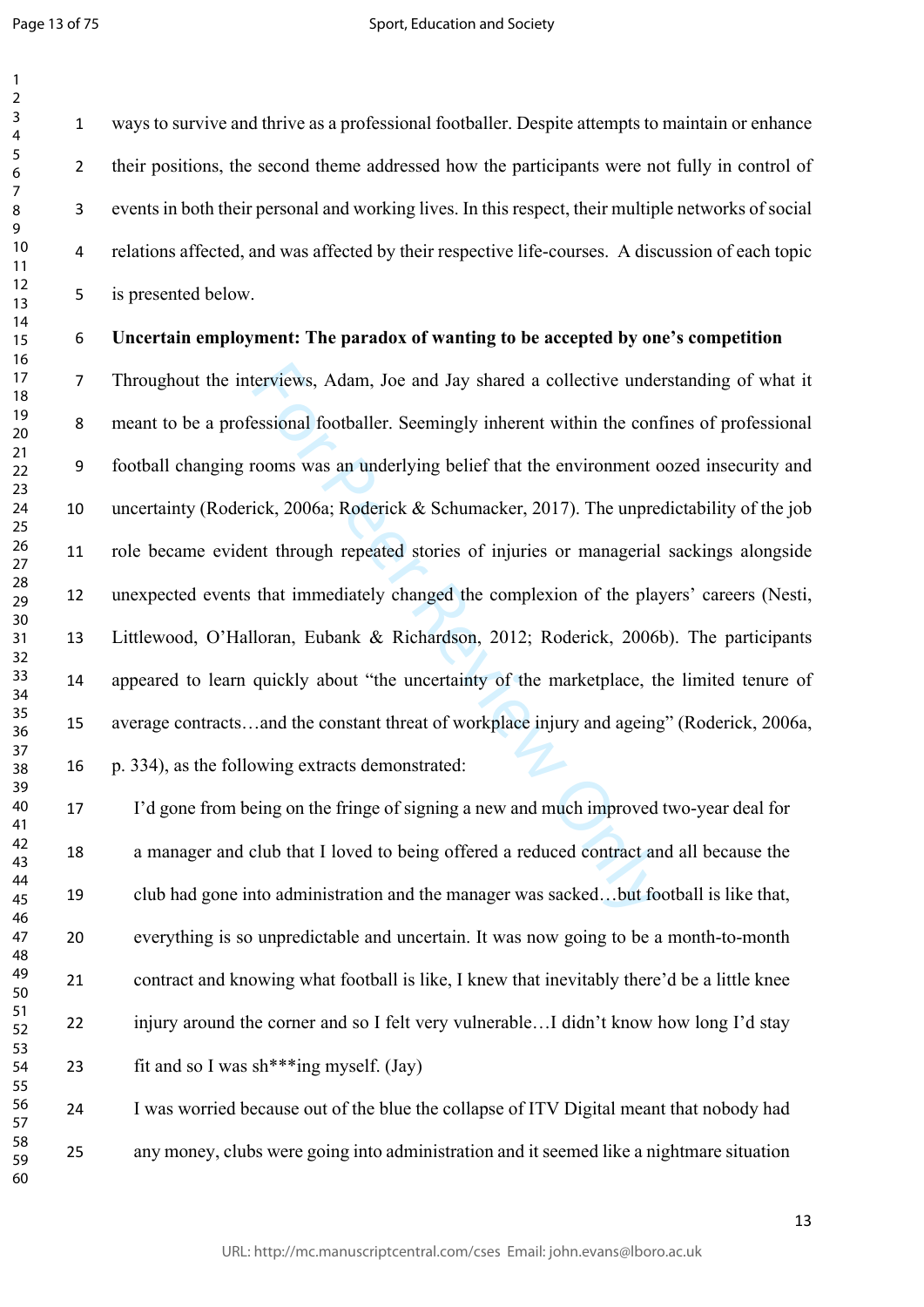$\mathbf{1}$ 

 for everyone involved. There was probably a list of 800 players in the same boat but it was like that every year…that was part and parcel of the job, I suppose. (Adam)

eries of short-term projects or episodes and pieced tog<br>rs that were developed with little more than a short-term<br>in the professional football context (Bauman, 2005<br>ilar findings in the transition literature (e.g. Nesti et The participants' understanding of their precarious working conditions arguably reflects Bauman's (2012) discussion of *liquid modernity*. Despite being at different stages of their career, Jay's and Adam's examples suggested that whether a young professional or veteran in the game, the conditions were the same. The participants in this study regarded their employment as a series of short-term projects or episodes and pieced together what appeared 'patch work' careers that were developed with little more than a short-term view on their ever- changing positions in the professional football context (Bauman, 2005). While these may correspond to similar findings in the transition literature (e.g. Nesti et al., 2012; Roderick, 2006a, 2006b), the use of Bauman's (2012) *liquid modernity* has provided an alternative sociological perspective to make sense of the precariousness that pervaded participants' workplace contexts. Bauman's (2012) metaphor encourages us to 'defamiliarize the familiar' (Jacobsen & Poder, 2012), as we begin to visualise the inconsistency of liquid and how this helps to make sense of the professional footballing field. Consistent with Bauman's writings on the topic, the participants in this study recognised the inherent uncertainty, unpredictability and insecurity associated with the workplace.

 Based on their reading of insecure and uncertain working conditions, the participants stressed a need to feel worthy of their place in their respective team environments. This need accentuated when the participants transferred between clubs, where they hoped to 'settle in' (and be accepted) as quickly as possible. Each changing room of new teammates provided Adam, Jay and Joe with social challenges, as Jay and Adam reflected upon:

I learned very early on that the first week or so of anything new is daunting…you know,

you're of your comfort zone because everything is new and you don't know anyone…but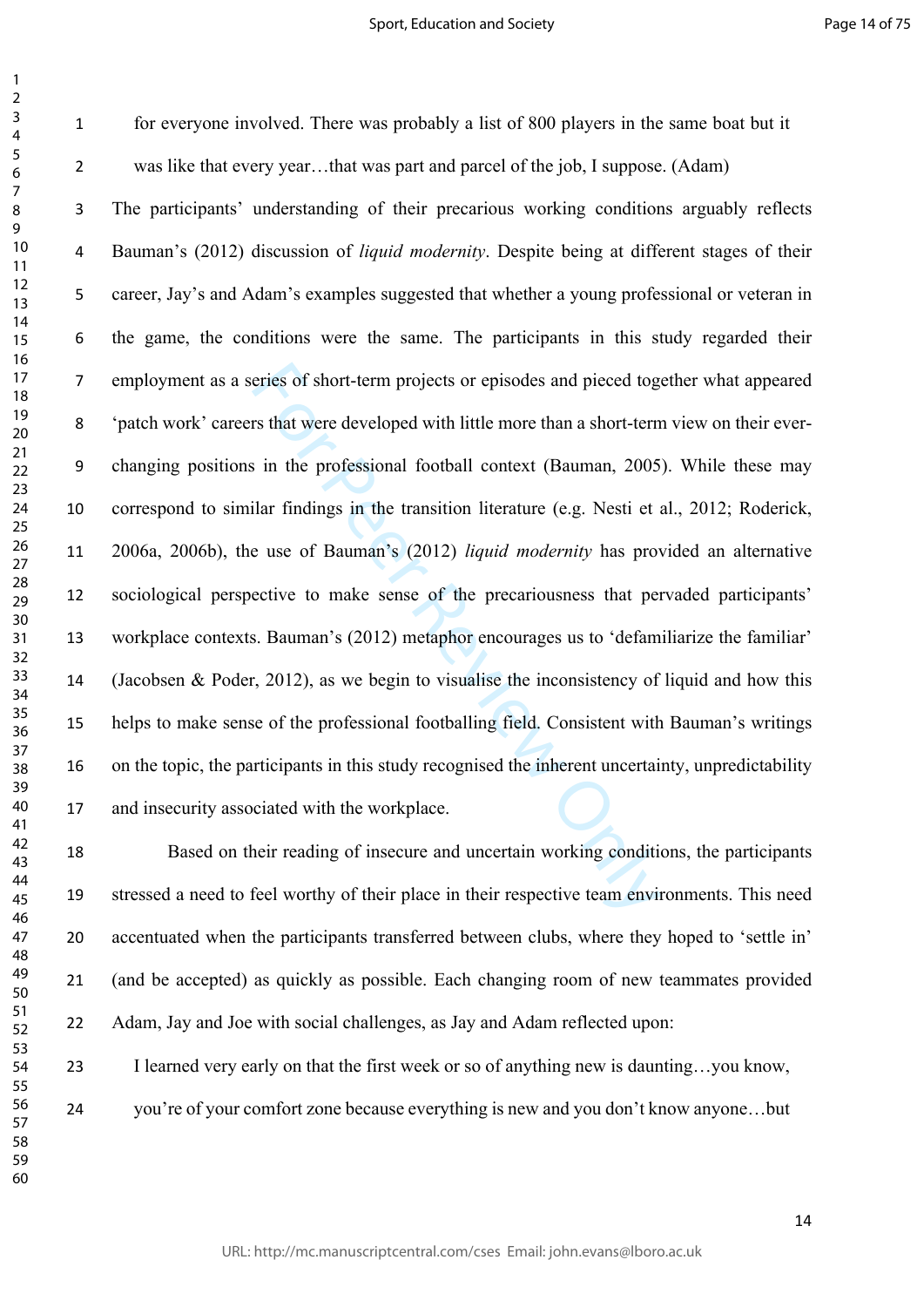| 1                                                                                                                 |  |
|-------------------------------------------------------------------------------------------------------------------|--|
|                                                                                                                   |  |
|                                                                                                                   |  |
|                                                                                                                   |  |
|                                                                                                                   |  |
|                                                                                                                   |  |
|                                                                                                                   |  |
|                                                                                                                   |  |
|                                                                                                                   |  |
|                                                                                                                   |  |
|                                                                                                                   |  |
|                                                                                                                   |  |
|                                                                                                                   |  |
|                                                                                                                   |  |
|                                                                                                                   |  |
|                                                                                                                   |  |
|                                                                                                                   |  |
|                                                                                                                   |  |
|                                                                                                                   |  |
|                                                                                                                   |  |
|                                                                                                                   |  |
|                                                                                                                   |  |
|                                                                                                                   |  |
| 2 3 4 5 6 7 8 9 1 1 1 2 3 4 5 6 7 8 9 0 1 2 3 4 5 6 7 8 9 0 1 2 3 4 5 6 7 8 9 0 1 2 3 4 5 6 7 8 9 0 1 2 3 4 5 6 7 |  |
|                                                                                                                   |  |
|                                                                                                                   |  |
|                                                                                                                   |  |
|                                                                                                                   |  |
|                                                                                                                   |  |
|                                                                                                                   |  |
|                                                                                                                   |  |
|                                                                                                                   |  |
|                                                                                                                   |  |
|                                                                                                                   |  |
|                                                                                                                   |  |
|                                                                                                                   |  |
|                                                                                                                   |  |
|                                                                                                                   |  |
|                                                                                                                   |  |
|                                                                                                                   |  |
|                                                                                                                   |  |
|                                                                                                                   |  |
| 38                                                                                                                |  |
| 39                                                                                                                |  |
| 40                                                                                                                |  |
| 41                                                                                                                |  |
| 4.<br>,                                                                                                           |  |
| 43                                                                                                                |  |
| 44                                                                                                                |  |
| 45                                                                                                                |  |
|                                                                                                                   |  |
| 46                                                                                                                |  |
| 4                                                                                                                 |  |
| 48                                                                                                                |  |
| 49                                                                                                                |  |
| 50                                                                                                                |  |
| 5<br>1                                                                                                            |  |
| 5.<br>,                                                                                                           |  |
| l<br>$\overline{\mathbf{5}}$                                                                                      |  |
|                                                                                                                   |  |
| 54                                                                                                                |  |
| C<br>$\overline{5}5$                                                                                              |  |
| 56                                                                                                                |  |
| 5                                                                                                                 |  |
| 58                                                                                                                |  |
| 59                                                                                                                |  |
| 60                                                                                                                |  |
|                                                                                                                   |  |

| if you keep your head down, you know, speak when you're spoken toeventually, you                      |
|-------------------------------------------------------------------------------------------------------|
| get to know everyone and you gradually get yourself bedded in. (Jay)                                  |
| I remember when I just signed for [name of club] and I had six hours on a bus to [name                |
| of club] when I didn't know anybodyI could see everyone whispering when they sat                      |
| down, you know, 'who the f <sup>**</sup> ks that' kind of thing and it was just a strange way to meet |
| your new teammatesthe nerves come back, you wonder whether you've made the right                      |
| decision and what they're all going to be like but I'd been through it before and it was              |
| just part of it [the transition]. I knew that I'd be having a laugh with 'em all the week             |
| after. (Adam)                                                                                         |
| While the participants were eager to settle into their new environments as quickly as possible,       |
| this did not always happen; these 'settling in' periods varied in length. The following examples      |
| demonstrated how Joe settled in to some environments easier than others. Interestingly, the           |
| first was during Jay's second year as a professional while the second was when he was regarded        |
| a more established professional. These examples highlighted that the settling in process was          |
| challenging regardless of the stage of career:                                                        |
| I took my top off and hung it on a peg and I just remember [name of player], who was                  |
| like the senior prohe said 'f <sup>**</sup> k me, have you just come out of prison'I've got a few     |
| tattoo's and I'm no male model so when he shouted that out it was great 'cos it broke the             |
| iceall of the other lads were laughing and I just laughed along with 'emto say I was                  |
| relieved is an understatementand that was it from then onI was one of them. (Joe)                     |
| I was busting my balls and was still 20 yards behind the last manthere was only one                   |
| other player who was on my Richter-Scale and everyone else was just ridiculousand I                   |
| just thought, $f^{**}$ ing hell, this is a massive step up at the end of that training session I      |
| began to question whether I was actually up to that level and doubted whether I was good              |
|                                                                                                       |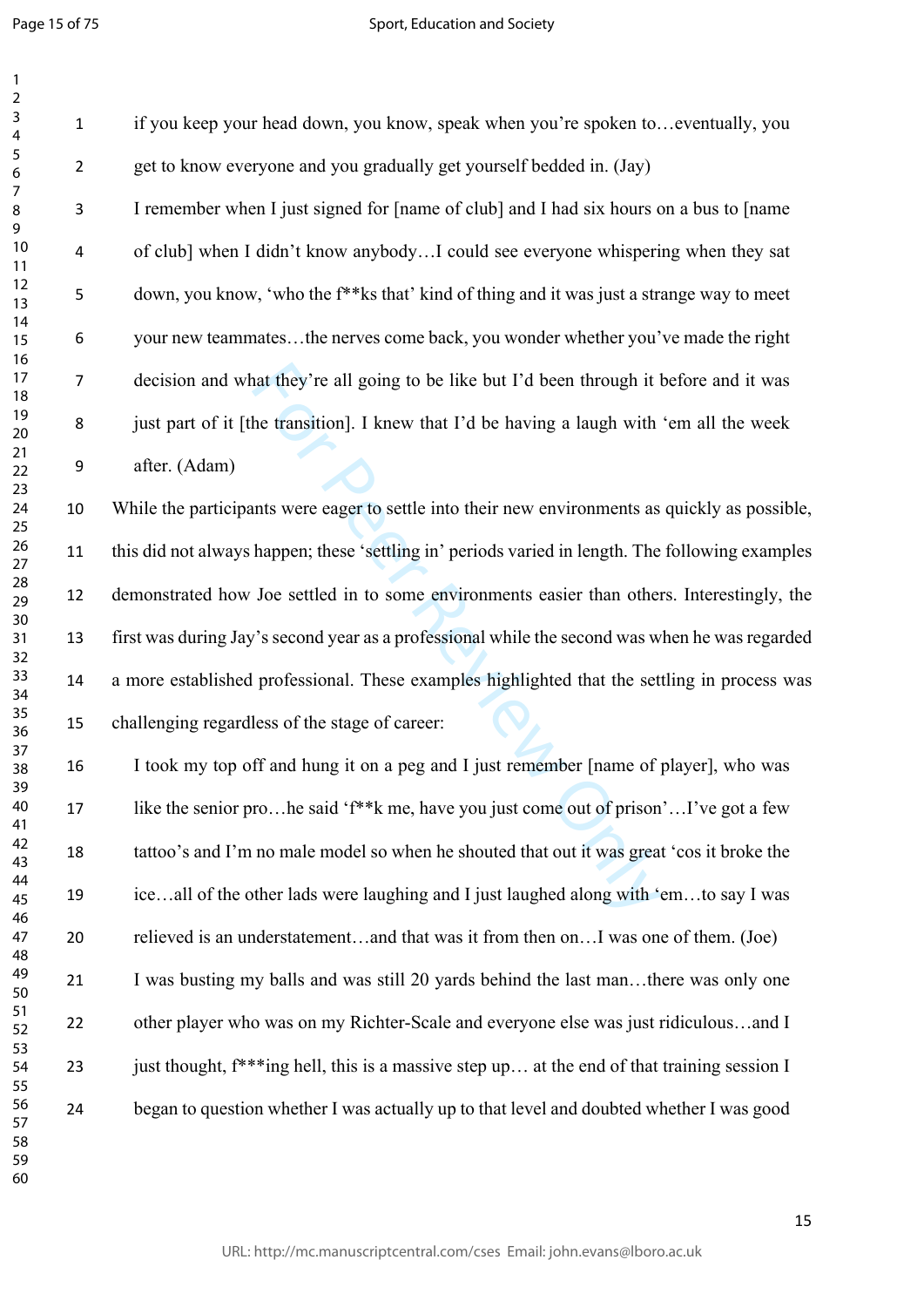$\mathbf{1}$ 

enough to be at a club like [name of club]…I never felt like part of the furniture really.

 $2 \qquad \text{(Joe)}$ 

 This extract arguably reveals how Joe created a sense of identification with his prospective teammates and how he subsequently gauged his sense of *belonging* (May, 2013). In this respect, Joe did not experience his transitions as an autonomous individual but, rather, in relation to his respective team environments (May, 2013). Indeed, these contrasting transitions evidenced the significance of the team environment and the part played by others. Only through interaction with prospective teammates were the participants able to evaluate the success of their transitions and gauge the expectations associated with their role (Crossley, 2011). Here, Adam noted:

ficance of the team environment and the part played by obspective teammates were the participants able to evaluate dependent of gauge the expectations associated with their role (Cr<br>I am in that dressing room, gulp! It was …the first time I am in that dressing room, gulp! It was ridiculous….I was shaking, literally shaking…these were top, top, top players, stars everywhere you looked…it was kind of surreal and I had to pinch myself that it was happening. But then I spoke to [name of player] and [name of player] and before long it became second nature to share a changing room with guys like these. (Adam)

 A few of us would go out all of the time…but [name of player] was a first team regular and was out with us all the time…so it was like, if he can do it then why can't I? Girls were practically throwing themselves at us every time we went out so we carried on going out. And the other lads [teammates] just laughed and thought we were young and living our lives. (Adam)

 I was p\*ssed off that they'd made their mind up about my weight straight away because I lost the weight and got a six-pack within six weeks but it was too late. I felt as if everyone agreed that I wasn't fit enough or good enough…you know, where everyone groans if I give the ball away in training as if to say I'm not at their level…and that was hard to get my head around. I felt like an imposter, I guess. (Adam)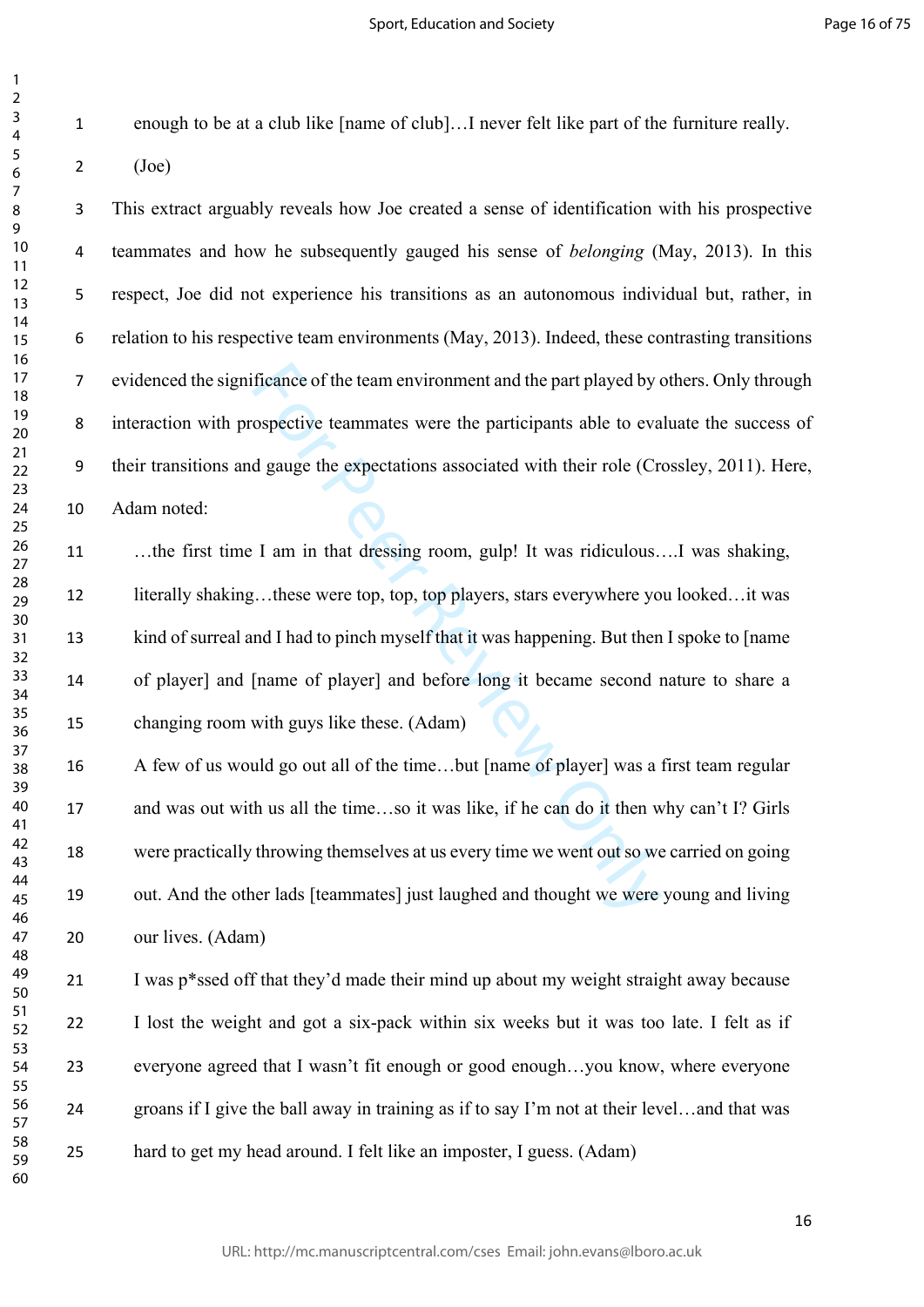Page 17 of 75

 The above excerpts evidence how Adam evaluated his position in relation to his interactions with team-mates and coaching staff. Interestingly, Adam described how he soon felt 'at ease' and gave little thought to what he was doing or how he was doing it in the first two examples (May, 2011) but then, equally, never felt 'at ease' in the third example. From our perspective, Adam, and indeed Jay and Joe perceived their sense of *belonging*, or *not belonging* as a determinant of their performances in training and matches. Although previous research has noted how teammates formed a safety net of belonging (e.g. Ronkainen, Harrison & Ryba, 2014; Ryba, Stambulova & Ronkainen, 2016), the use of May's (2013) work to make sense of these findings adds credence to Roderick's (2006a) suggestion that transformations of identity are always the outcome of interaction with others. From our participants' perspectives, transition was very much a relational endeavour, where decision-making and sense-making processes played out through their interactions with others.

ates formed a safety net of belonging (e.g. Ronkainen<br>ulova & Ronkainen, 2016), the use of May's (2013) we<br>credence to Roderick's (2006a) suggestion that transfer<br>tecome of interaction with others. From our particity<br>provi Despite their need to *belong* to their respective teams, the participants also described their contrasting attitude towards their 'team-mates'. This paradox became evident when the thoughts and actions associated with 'settling in' were competing with an underpinning desire to both survive and thrive that emanated from the participants' reading of the arduous employment climate in the professional footballing world. For example, Joe's confession that his teammates were also his competition evidenced their collective understanding of the team environment where their personal survival was seemingly prioritised over the needs of others (Bauman, 2003). Indeed, it became increasingly apparent that 'others' were somewhat irrelevant, as Joe and Adam noted:

22 At the end of the day, it's all about yourself and people can say what they want but deep down everybody knows it…managers know it and players know it…it's dog-eat-dog and if by somebody doing well that means you're not gonna be playing or not gonna be the main man then you don't want it to happen…it's as simple as that! We [Joe's team] could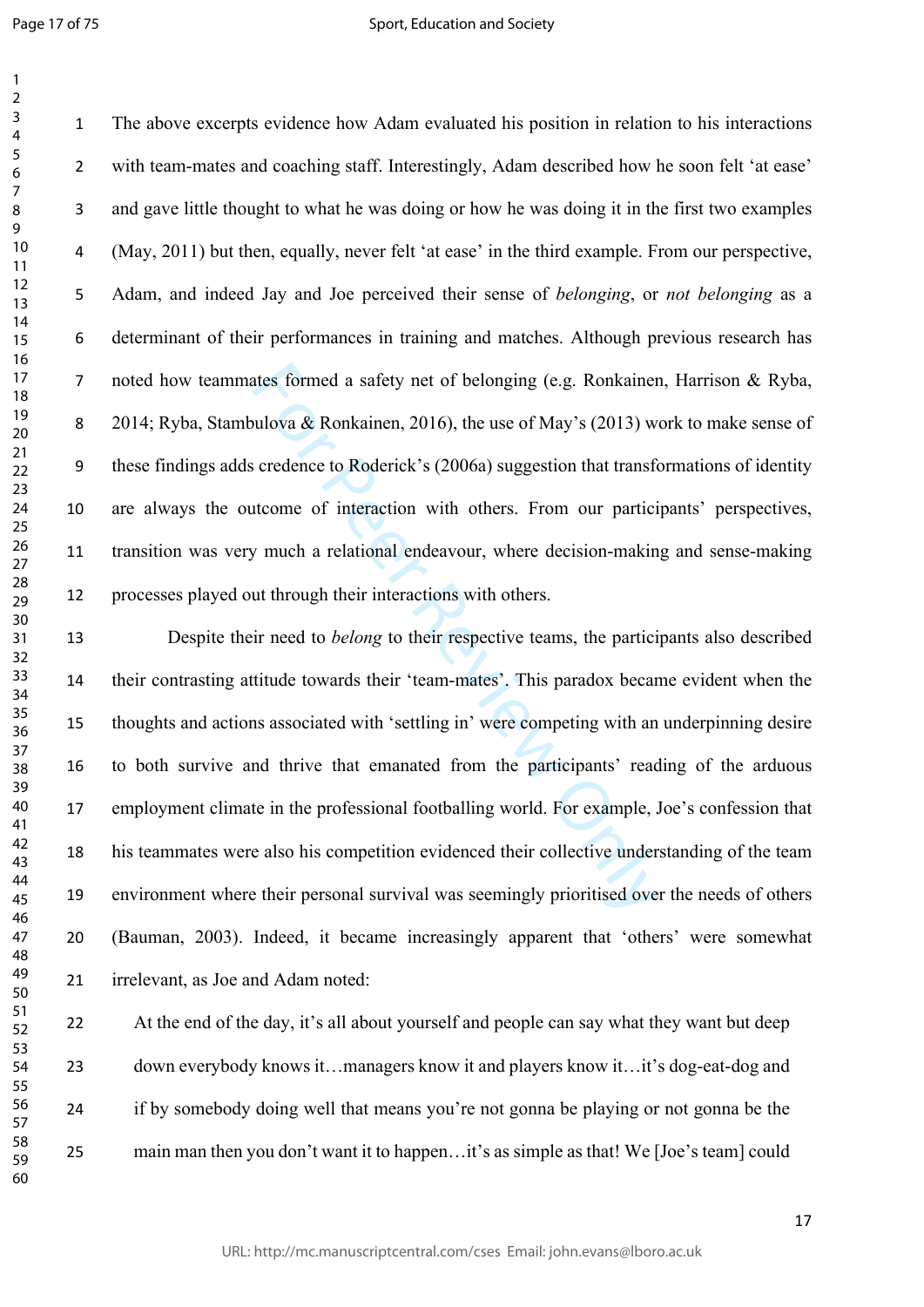lose any game 7-1, but if I'd scored the one then I'd be going home happy…I'd rather finish bottom of the league but score 20 goals than win the league with 4 [goals]…without a doubt…I was always desperate to keep my name on the scorer's charts that come on Sky Sports News every ten minutes 'cos it would bring a smile to my face and I knew that I'd be alright. (Joe)

 $\mathbf{1}$  $\overline{2}$  $\overline{3}$  $\overline{4}$  $\overline{7}$ 

look after itself...I went to [name of club] for the mone to survive...it wasn't something that I was desperaly in a foreign league again but signing a three-year deal jer. I suppose it didn't matter who the club was, wher My goal has always been to survive…if I'm playing [first team football] then I'll survive and my life will look after itself…I went to [name of club] for the money but I still had a burning desire to survive…it wasn't something that I was desperate to do, to play abroad or to play in a foreign league again but signing a three-year deal just meant I could survive for longer. I suppose it didn't matter who the club was, where the club was or who I was playing with as long as I was surviving. (Adam)

 Given the participants' understanding of their precarious working climate, it is perhaps unsurprising that they adopted a ruthless approach to their careers that reflects Bauman's (2007) discussion of the *hunter*. Indeed, only through the participants' reading of their socio- cultural environment was *hunting* regarded as a necessity to survive and a better option than "relegation to the ranks of the game" (Bauman, 2007, p. 100).

 These findings have illuminated the relational dimensions of career transition in professional football, where the decision-making and sense-making processes of the participants stemmed from their readings of their immediate interactions with others and their subcultural understanding of professional football. Here, the participants appeared to accept that transition would be a regular feature of their precarious working conditions and reflected the underpinning tenets of *liquid modernity* (Bauman, 2012). In light of these readings, the paradox of their career transitions became evident through their need to establish a sense of *belonging* (May, 2013) whilst continuing to *hunt* (Bauman, 2007). In this respect, the teammates that helped the participants to 'settle in' were soon regarded as other *hunters*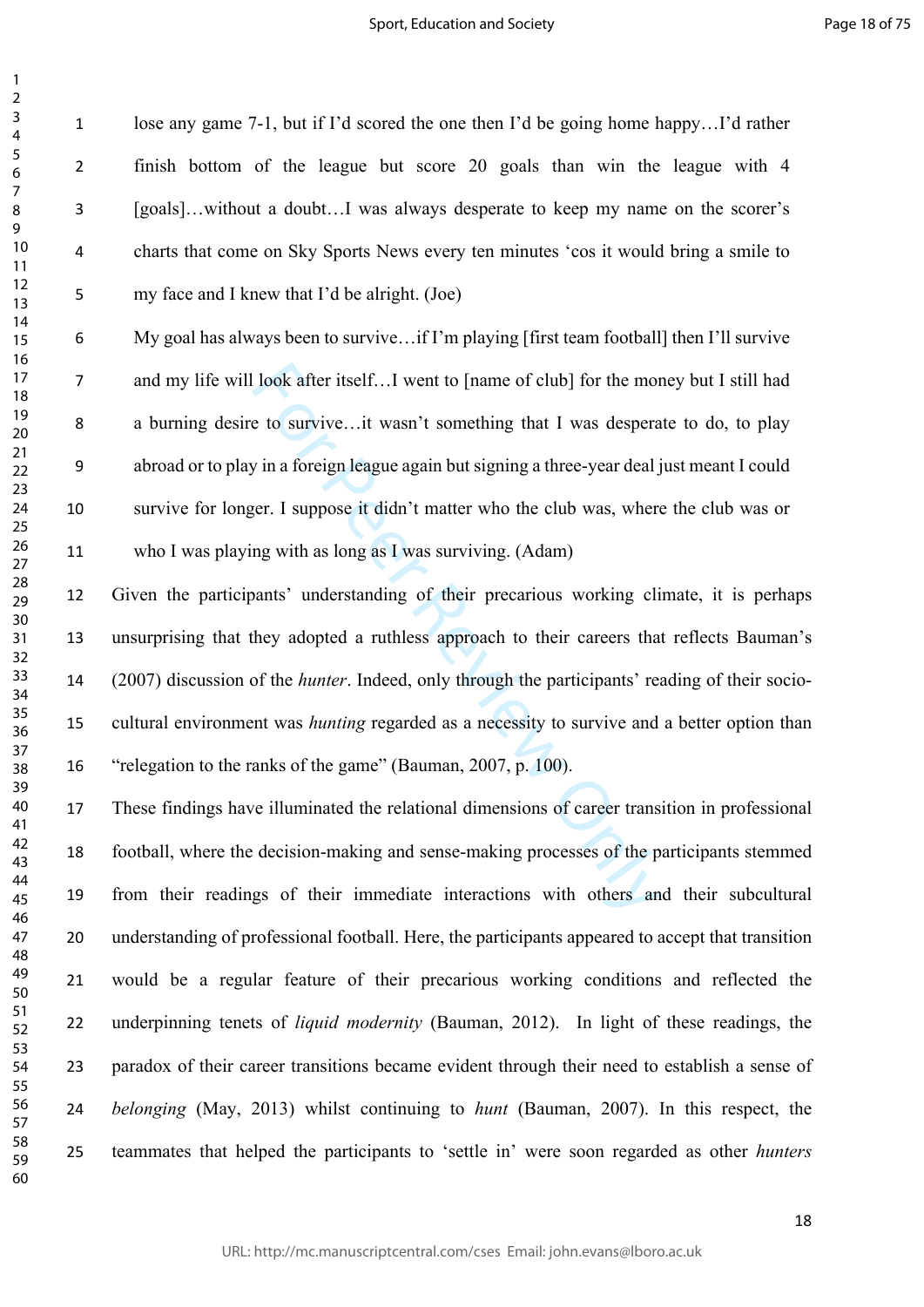$\mathbf{1}$  $\overline{2}$  $\overline{3}$ 

 (Bauman, 2007) who were equally striving to survive and thrive in the competitive professional football environment.

## **It's not all about Football!**

 The participants recognised that being a professional footballer was just one aspect of their lives. Alongside their occupation as professional footballer, the participants fulfilled multiple roles and responsibilities, including that of partner, son, brother, father or friend. These multiple identities located the participants within multiple social networks and provided a more complex understanding of their decision-making and sense-making processes. As the following examples demonstrate, the participants' decision-making and experiences were not only informed by their understanding of the workplace but also by their social networks and relationships outside of work:

located the participants within multiple social networks<br>ding of their decision-making and sense-making process<br>trate, the participants' decision-making and experier<br>understanding of the workplace but also by their s<br>le of I was adamant that I had to capitalise on my good form and move but it was a difficult decision for [name of partner]. We had countless difficult discussions about moving and about leaving family and friends for the first time but in the end, our family and our futures came first. As it happened, the move to [name of club] was a nightmare because I never played and [name of partner] hated being by herself with the little one so we weren't there long. (Adam)

 Signing for [name of club] was an easy decision because my missus would be near her family and I could spend a bit of time with my mates again. But time had moved on…I suppose I was 28, I had a three-year old and a one year old and so my life was now training, kids and sleep…As it ended up, I wasn't particularly bothered about anything else to be honest. (Adam)

 If I was younger and single, I would definitely have signed for [name of club] or jumped straight in and signed for [name of club] but I suppose because I was with [name of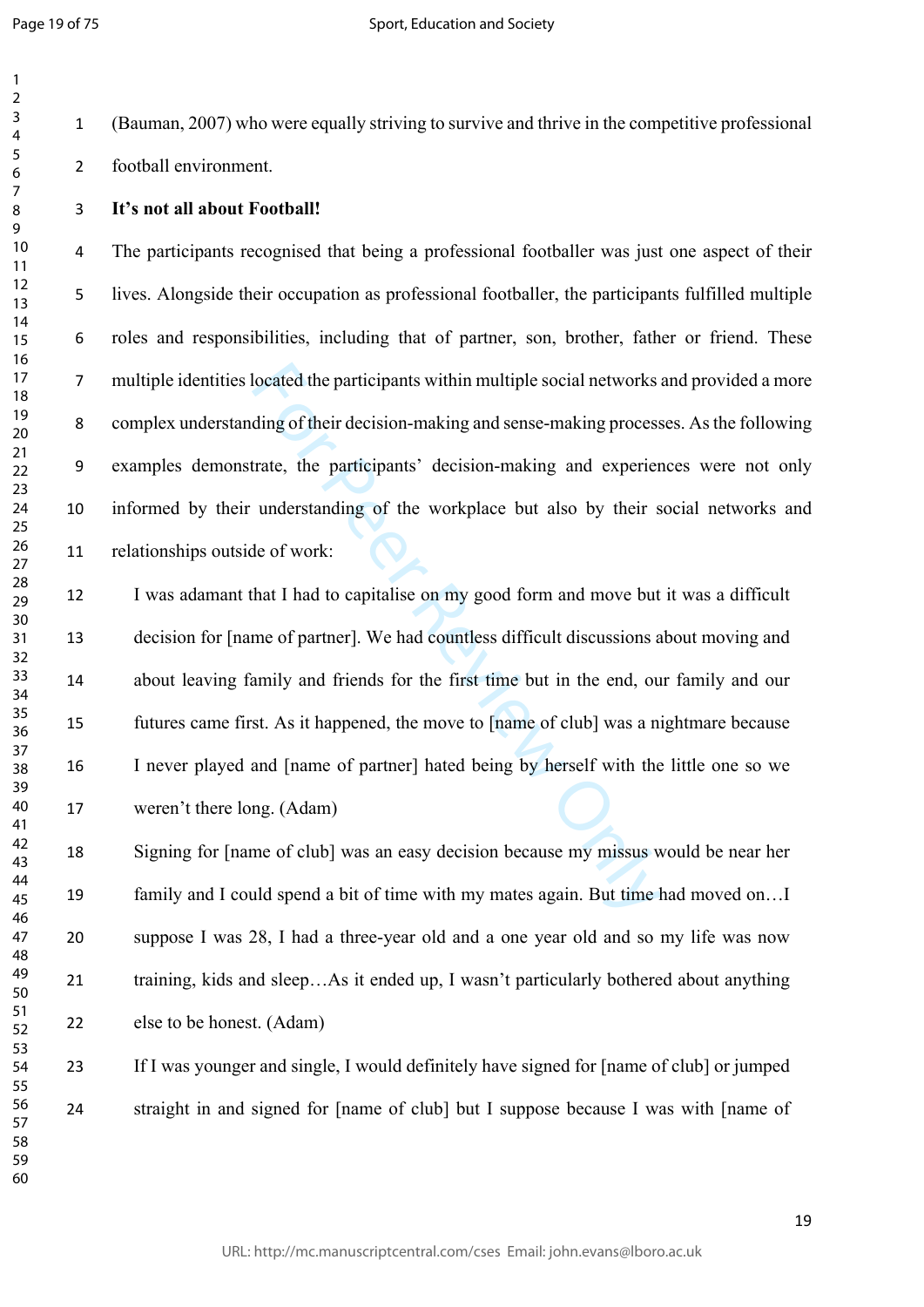Example 10 and of being there for them after their loss, if y<br>turninate how the participants' decisions were not solely<br>tut rather their multiple identities and respective social<br>e. In this respect, decisions were tied to partner] we wanted to make the right decision together…not only that but by moving to [name of club], I was able to start my degree at [name of University]. (Jay) I was feeling sorry for myself and couldn't believe they'd (uncle and great uncle) gone. Going to the funerals and meeting up with everybody kind of highlighted the fact that football is important but not as important as my family and so when the opportunity came up to sign for [name of club] it was a no brainer. There was definitely part of me, and a big part that liked the sound of being there for them after their loss, if you like. (Jay) These examples illuminate how the participants' decisions were not solely based around their working identity but rather their multiple identities and respective social networks that were subjected to change. In this respect, decisions were tied to multiple identities that were not solely *about* the participants but *about* their (changing) relations to others (Crossley, 2011). These changes highlighted to us how the participants existed in "historically specific circumstances…in 'positions' within networks of relations to other human beings, with the various identities, interests, interdependencies and practical engagements that such positions entail" (Crossley, 2011, p. 15). Indeed, Adam, Jay and Joe were positioned within various family, friendship and team networks throughout the duration of their careers and, subsequently, engaged in multiple social relationships that affected and were affected by each other. Although the participants' social networks appeared to change over time, there were aspects of their lives that remained fairly constant. For example, an important aspect of Joe's life was the bond that he developed with three brothers who he grew up with. These brothers provided Joe with useful advice about any footballing situation but, arguably more importantly for Joe, kept him in professional football. In his own words: …it's been great to have the three brothers around to take the p\*\*s out of me all of the time and bring me back down to earth…you know, I can let my hair down when I'm with

 'em kind of thing. To be a pro [professional footballer] I was living like a monk and it 

 $\mathbf{1}$  $\overline{2}$  $\overline{3}$  $\overline{4}$  $\overline{7}$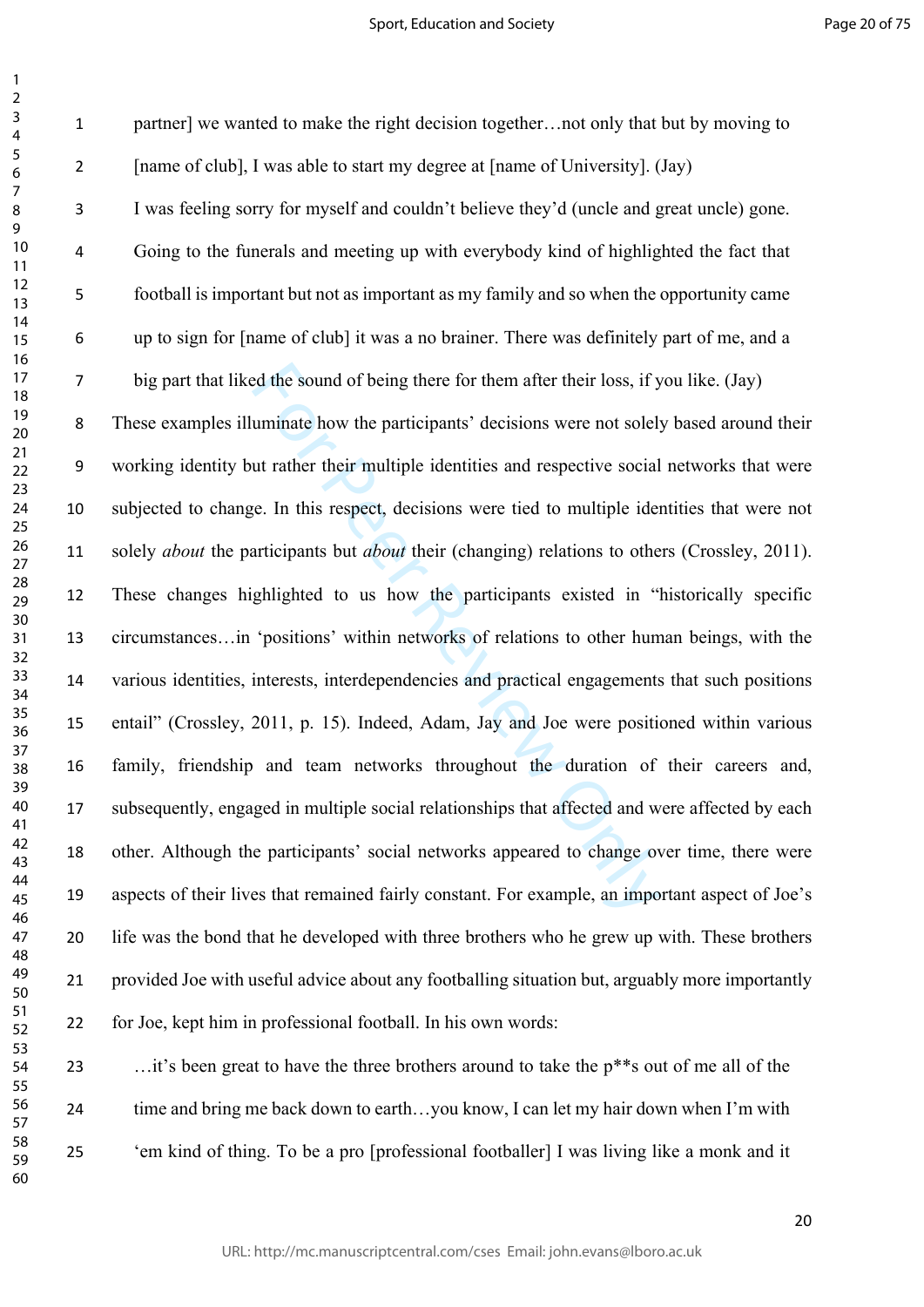Page 21 of 75

 $\mathbf{1}$ 

#### Sport, Education and Society

d family issues towards the end of his career. While his<br>il contracts that brought an element of both financia<br>his priorities, and indeed career, changed when his Mu<br>ly-onset Alzheimer's disease. As Joe provided much of<br>Au would have killed me…I needed an escape button [from football] every now and again or I'd have quit. But then when I'd had my night out I'd be back watching everything I ate or everything I did…but it was great to be able to go out with friends from school and keep in contact with 'em 'cos I didn't wanna be in some football bubble. But then I loved having a professional attitude and working mi' b\*\*\*\*\*ks off to impress the manager wherever I was at…it just depended which environment I was in I suppose. (Joe) Joe also experienced family issues towards the end of his career. While his footballing prowess earned him several contracts that brought an element of both financial and geographical stability to his life, his priorities, and indeed career, changed when his Mum was unexpectedly diagnosed with early-onset Alzheimer's disease. As Joe provided much of the intense care and support that his Mum required, he simultaneously questioned his role as a professional footballer and considered an escape from the daily scrutiny. In his own words: I was cut up about my Mum being ill but the intensity of training wasn't giving me the escape that I needed…I wanted to train with a smile on my face and forget about everything for a bit but instead I was worrying about making a mistake or getting bollocked. You know what football's like where they want you in on afternoons and if you lose you're in on your day off…I'd tell the kids that I'd take 'em swimming on a Wednesday but I couldn't 'cos we'd lost on the Tuesday night so I was getting p\*\*\*ed off 'cos I was obviously getting no time with my Mum or Dad either…that's when I started to think full-time football was too big a commitment for me and I needed an easier life. (Joe) Eventually, the intensity became too much for Joe and he chose to complete the remainder of his playing career in the relatively less time and emotionally demanding context of semi-

professional football. Interestingly, Joe was able to take an important career decision in relation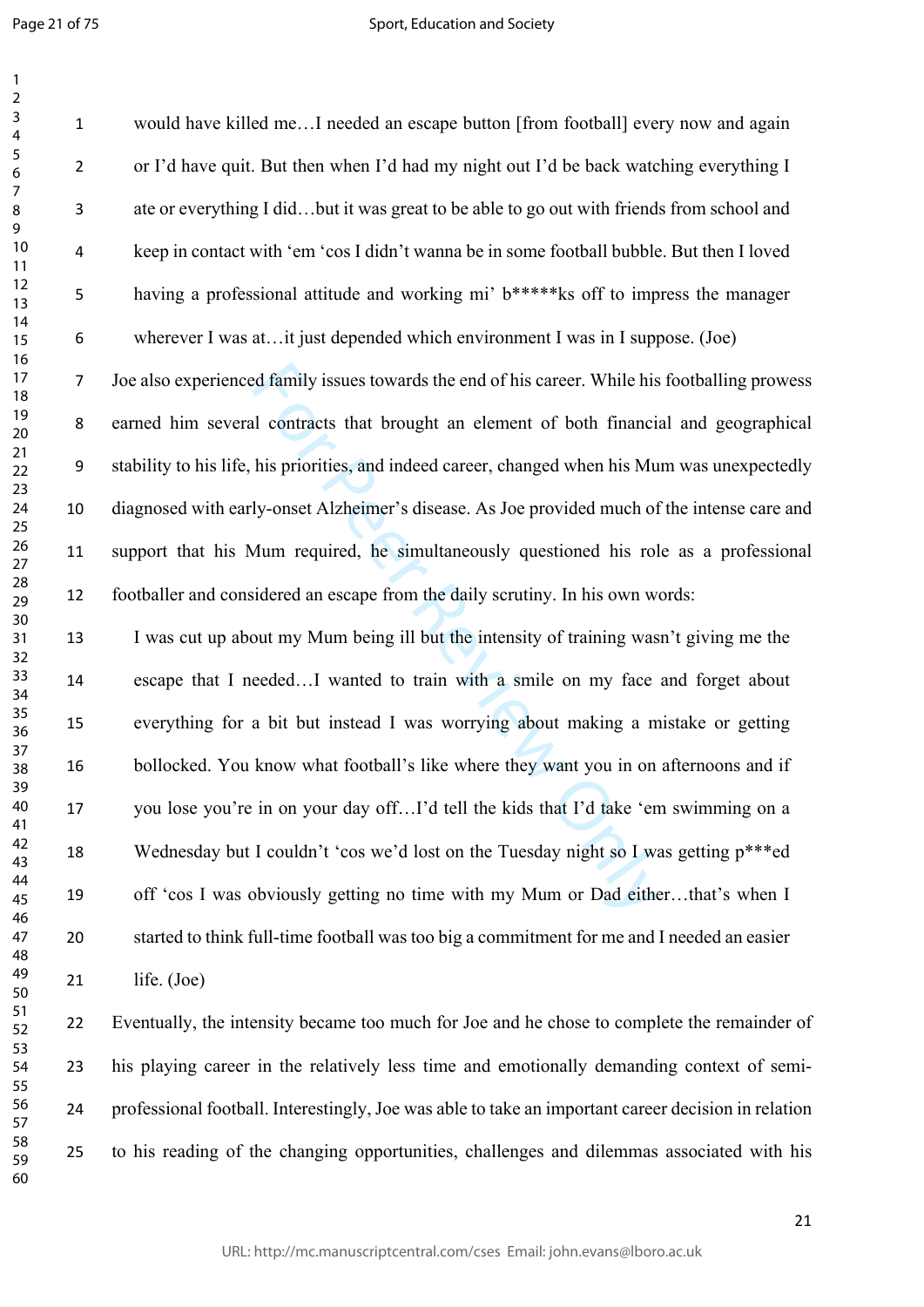$\mathbf{1}$ 

rs (Crossley, 2011). Furthermore, Joe's decision to exered intelligible if we remain alert to his location wition (Crossley, 2013). Indeed, Joe poignantly described ant-time football] was nothing to do with the football, e family. Throughout the early stages of his career, Joe was predominantly driven by his own desire to play at the highest level and to earn as much money as he could that would simultaneously benefit his then girlfriend. In contrast, this decision between continuing as a player earning a significant wage in the second tier of English football or entering the realm of non-league football was predicated by his identities as a son and father instead of that as a footballer. Here, we would again argue that this decision was not about Joe but rather about his relations with others (Crossley, 2011). Furthermore, Joe's decision to exit full-time football may only be rendered intelligible if we remain alert to his location within multiple social networks of interaction (Crossley, 2013). Indeed, Joe poignantly described: …it [entering part-time football] was nothing to do with the football, it was nothing to do with money even though I still had to pay the bills and whatever else 'cos I wasn't gonna give up an 18-month contract just for nothing, but basically it was the situation I was in…I just wanted to see as much of my Mum as I could as well as helping my Dad out with everything…they'd been there for me all the way through my life and it was now my turn to be there for them. (Joe) Joe's example also demonstrates how the participants experienced the explosions tied to walking in the minefield that is *liquid modernity* (Bauman, 2012). Although the unpredictability of professional football has been well documented through examples of injury, managerial sackings and changes (e.g. Nesti et al., 2012; Roderick, 2006a), this study highlighted how unpredictability also extended beyond the football environment and into the participants' personal lives. Despite being unrelated to football per se, these unexpected events changed the course of the participants' playing careers. Jay transferred clubs to be nearer his aunt when his uncle and great uncle died. Joe transitioned into semi-professional football so that he could spend more time with, and care for, his mother. Consideration of *pointillist* careers

may provide a more fitting representation of actual, lived careers to the transition literature.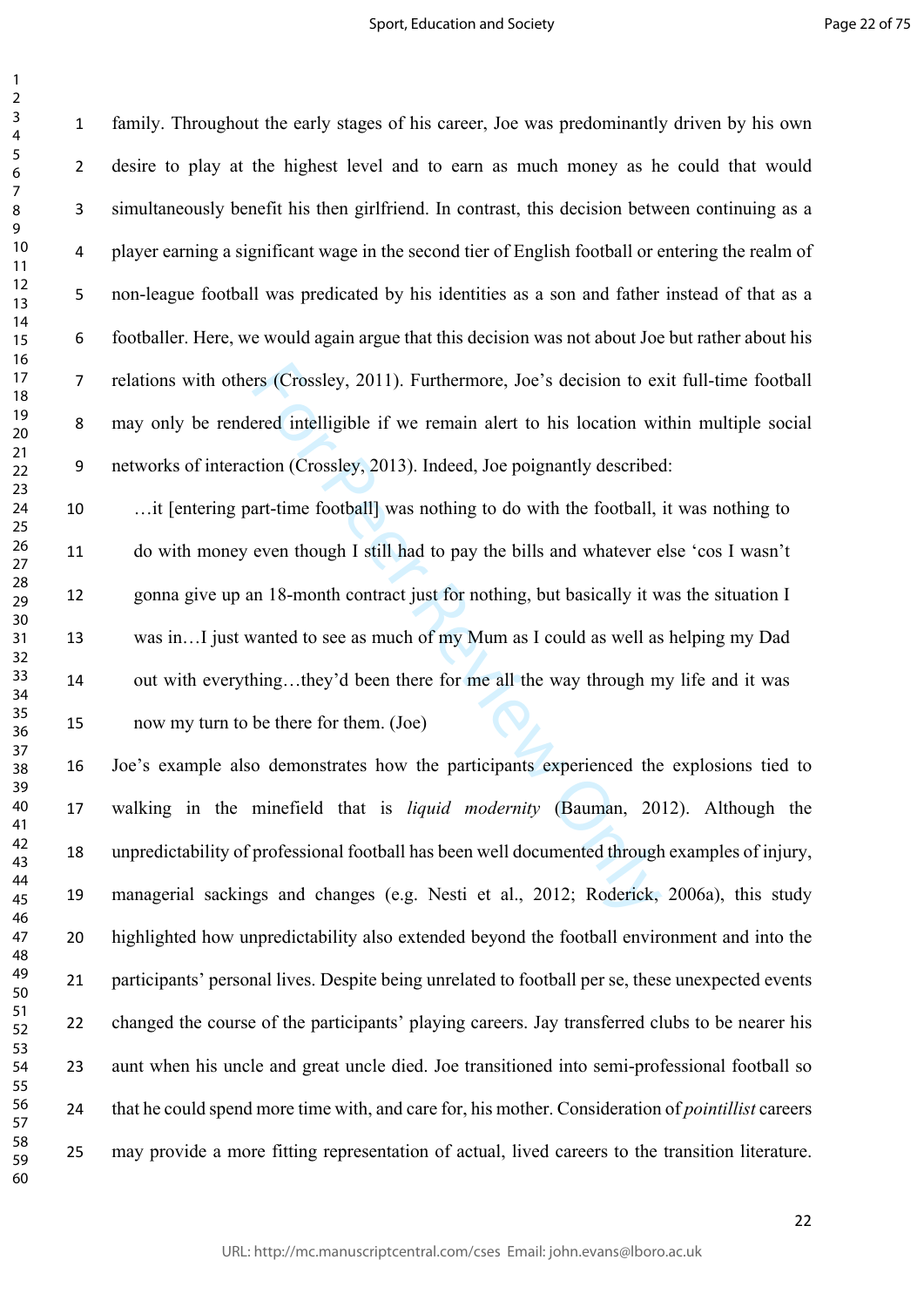$\mathbf{1}$ 

#### Sport, Education and Society

hunts within football, the above examples arguably ref<br>he participants hunted in their personal (read relationa<br>metaphorical analysis, we would argue that the above<br>e-bag' included his 'ex-missus'' happiness; Jay's 'game-<br> Here, the participants' career trajectories could be understood by Bauman and Donskis' (2013 p. 143) map of *pointillist life,* inclusive of "imaginary or unfulfilled possibilities". Indeed, Adam's, Jay's and Joe's lives could each have taken countless alternative turns along the way. Consistent with Bauman's (2007) writings, it could also be argued that the participants continued to *hunt* both inside and outside of the professional footballing nexus and in relation to their multiple social networks. While contracts and playing first team football were the participants' main *hunts* within football, the above examples arguably reflect a range of goals (read 'kills') that the participants *hunted* in their personal (read relational) lives. In line with Bauman's (2007) metaphorical analysis, we would argue that the above examples illuminate how Adam's 'game-bag' included his 'ex-missus'' happiness; Jay's 'game-bag' included being there for his aunty and great aunty and Joe's 'game-bag' included free time to spend with his children and parents. These *hunts* were based around their collective ensemble of identities that included that of father, son, partner, nephew and great nephew and not solely around their performance identity (Carless & Douglas, 2009). Importantly for us, these identities were equally, if not more, important than their identities as professional footballers and each affected, and was affected by, the other(s). It is our belief that this relational interpretation provides an alternative understanding of how transitions inside and outside of the sporting domain impact upon an athlete over time and lends support to previous suggestions that the path to excellence is rarely (if ever) a linear path (e.g. Debois et al., 2012). For us, transition is not solely about the transitioning athlete but also their relations with others within multiple social networks. These networks provide a mechanism for helping athletes to interpret their respective situations and ultimately make decisions and take actions connected to their various identities.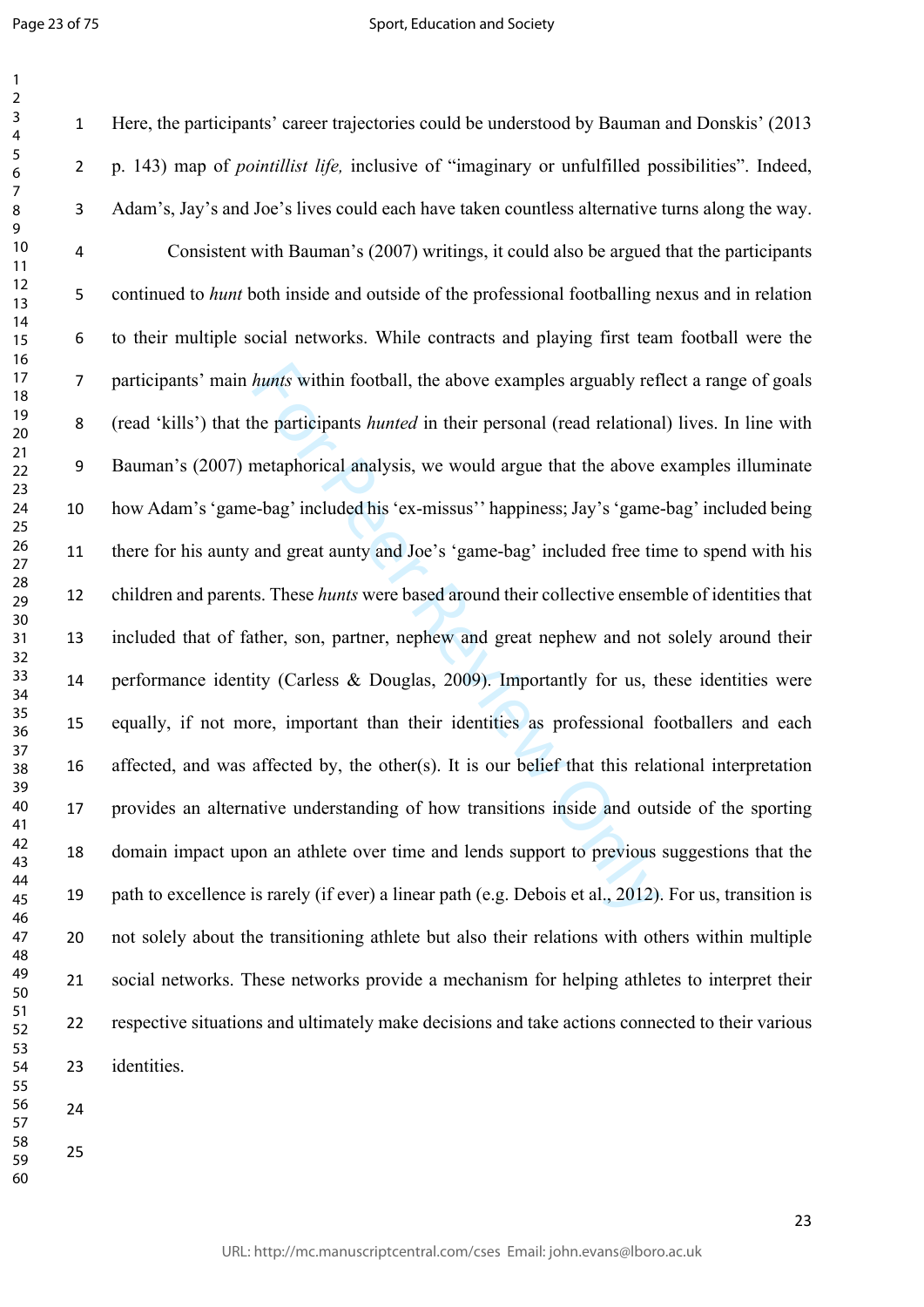### $\mathbf{1}$   $\overline{2}$  $\overline{3}$  $\overline{4}$  $\overline{7}$

 

| Conclusion |
|------------|
|            |

S (2012) discussion of *liquid modernity* and mirrimsecure foundations of a neoliberal society. In r conditions, the participants were eager to establish a semmates and desired a social connection as quickly as p y, 2013) In seeking to contribute to the evolving sociological literature base investigating transition in sport (e.g. Carless & Douglas, 2009; Hickey & Roderick, 2017; Jones & Denison, 2017; Roderick, 2006b, 2013, 2014), this paper sought to explore the relational and sociocultural challenges of transition in professional football. The participants recognised that they were operating in precarious working conditions where 'anything could happen'. This understanding reflected Bauman's (2012) discussion of *liquid modernity* and mirrored the uncertain, unpredictable and insecure foundations of a neoliberal society. In recognition of their precarious working conditions, the participants were eager to establish a sense of identification with their new teammates and desired a social connection as quickly as possible. Their sense of *belonging* (May, 2013) went some way to determining the relative success of their transitions, as the participants understood their decision-making and sense-making processes in relation to their teammates and respective team environments. Paradoxically, the participants adopted selfish attitudes to their working life. Here, the participants' approach was understood in relation to Bauman's (2007) writings of the *hunter*. Unconcerned by the overall balance of things (Bauman, 2007), as *hunters*, the participants sourced more favourable working conditions including extended contracts and playing first team games. Furthermore, the results have shown how the participants established a sense of *belonging* (or not *belonging*) to both personal and professional environments. For example, Joe developed a strong sense of *belonging* to the three brothers who he grew up with and his new teammates (following the 'banter' surrounding his tattoos) yet never felt part of the club where his performances and attributes as a player appeared inferior to the rest of his new team.

 Importantly, the participants in this study also recognised that they were more than just a professional footballer and occupied various roles and positions, including that of son, friend, husband and father. The working and non-working identities of the participants were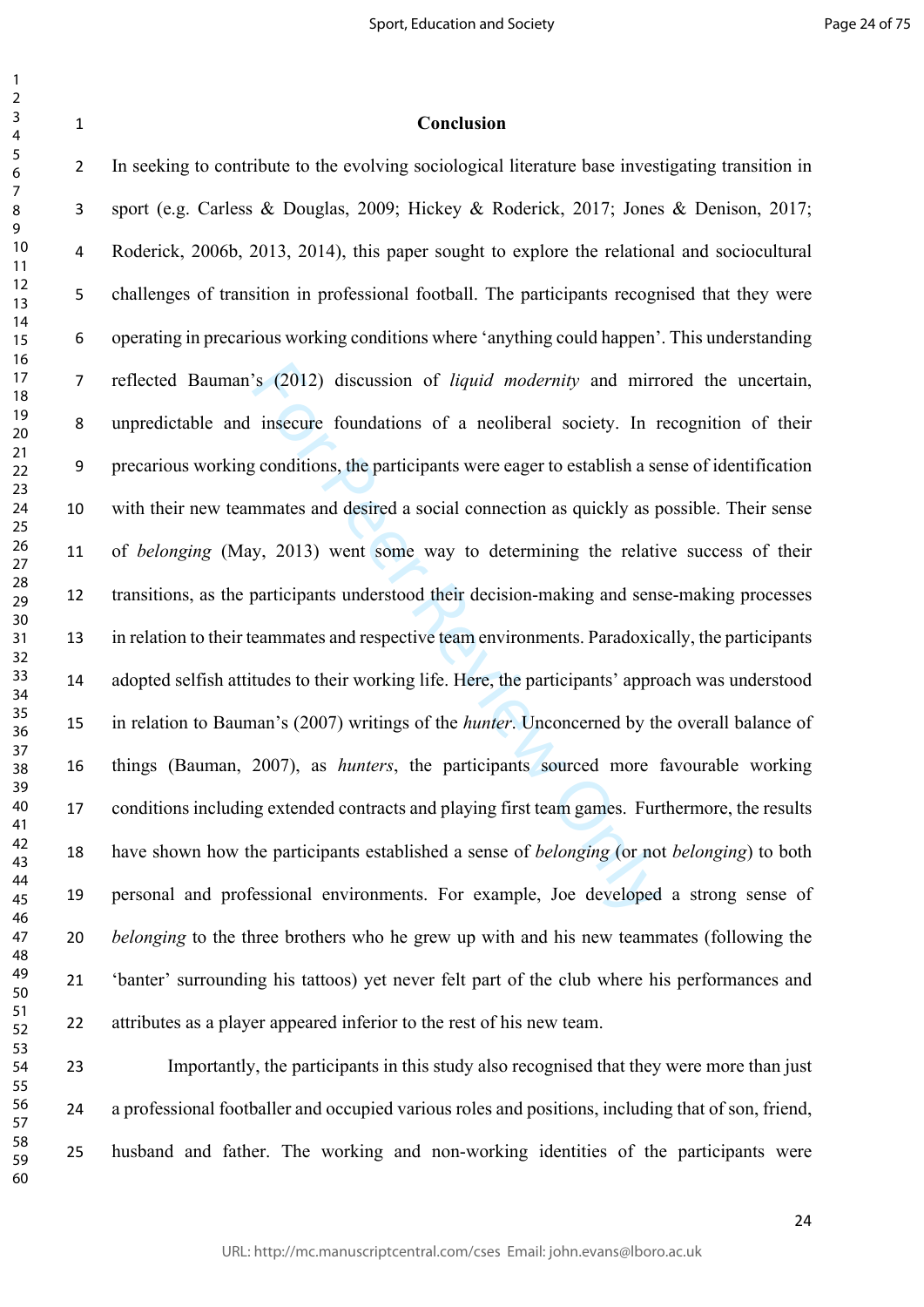Page 25 of 75

 interconnected; each affected and was affected by the other. Here, Crossley's (2011) *relational sociology* provided us with an alternative reading of the participants' multiple identities through their connections to others. This relational interpretation suggested that the roles and identities of the participants were not *about* them, but *about* their relationships with others and their ever-changing positions in various networks of social relations. Indeed, we suggested that Joe's decision to exit professional football was only rendered intelligible when he was located in his multiple networks of interaction (Crossley, 2013). While a growing body of research has considered transition as a relational process (e.g. Hickey & Roderick, 2017; Ronkainen et al., 2014; Ryba et al., 2015), these findings have advanced existing understanding by interpreting multiple identities using sociological theorizing.

vorks of interaction (Crossley, 2013). While a growing lon as a relational process (e.g. Hickey & Roderick, 201<br>2015), these findings have advanced existing understan<br>using sociological theorizing.<br>d Donskis' (2013) writin Bauman and Donskis' (2013) writing on *pointillist time* also enabled us to interpret the unexpected events that occurred in the various social networks of the participants' lives. Alongside instances of injury, managerial sackings and administration, the participants' career trajectories were equally affected by family deaths and illness. These events changed the direction of the participants' career's and suggests that significant others may play prominent roles in the participants pursuit of possible future selves (Hickey & Roderick, 2017). Here, it was argued that the participants engaged in *hunting* (Bauman, 2007) both inside and outside of the professional lives. It was suggested that Adam's 'game-bag' included his family's happiness, Jay's 'game-bag' included emotional support and Joe's 'game-bag' included free 20 time and that each of these were unrelated to their professional/career identity (Carless  $\&$ Douglas, 2009).

 This work has made a significant contribution to the sociological understanding of sports work by providing important insights into the complex, sociocultural and relational challenges associated with transition in professional sport (Roderick et al., 2017). Specifically, this work has illustrated how transition affects or is affected by the various identities of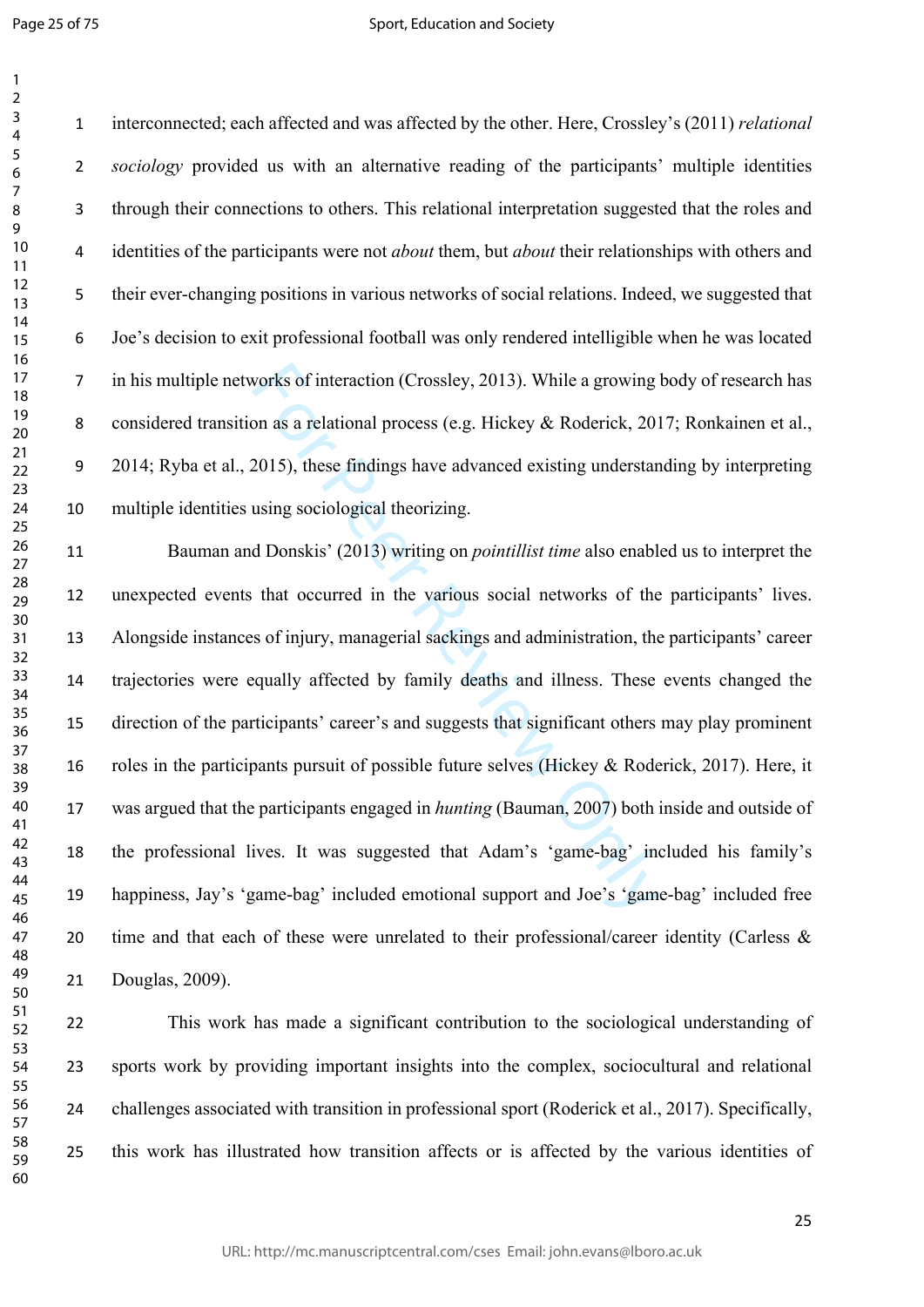$\mathbf{1}$ 

 professional sportspeople and how transitional success may be tied to more than a sporting identity. We believe that if coaches (and players) were to remain aware of the multiple challenges facing outgoing and incoming players, then their interactions could be tailored to promote and enhance their sense of *belonging* (May, 2013). Sharing stories such as Adam's, Jay's and Joe's as narrative resources within the professional footballing and coaching community may encourage people (i.e. coaches, players, and staff) to live in more socially sensitive ways. In turn, this may positively affect a person's performances, or, at least, reduce the pressure tied to a changing network of relationships within a period of *liquid modernity* (Bauman, 2012).

turn, this may positively affect a person's performances<br>o a changing network of relationships within a period<br>oped that these findings can encourage further study in<br>so f transition. For example, future inquiry could do<br>t It is also hoped that these findings can encourage further study into the relational and emotional dynamics of transition. For example, future inquiry could document and help us understand how networks and the bonds between social actors change, strengthen or weaken over time and inform how an athlete interprets and acts during a transitional period (Crossley, 2011). In addition, we believe that exploration into the transitional experiences of male and female managers/coaches and other stakeholders working in professional sport (e.g. physiotherapists, performance analysts, sport psychologists and strength and conditioners) would further our understanding of transition in sport more widely. That is, our focus should be on more than the athlete. We also invite researchers to consider the interconnections between embodied experience and the management of specific emotions during career transition. This has potentially much to offer in terms of better understanding the interdependence between multiple selves during transition and would respond to similar recent calls for a more nuanced understanding of the emotional dimensions of the relationally lived experiences of sports workers (Gale et al., in press; Potrac, Smith & Nelson, 2017; Roderick et al., 2017). Here, in- depth, cyclical interviews may again be a useful approach to explore the embodied and emotional dimensions of multiple sports workers' transitions over time. Similarly, the auto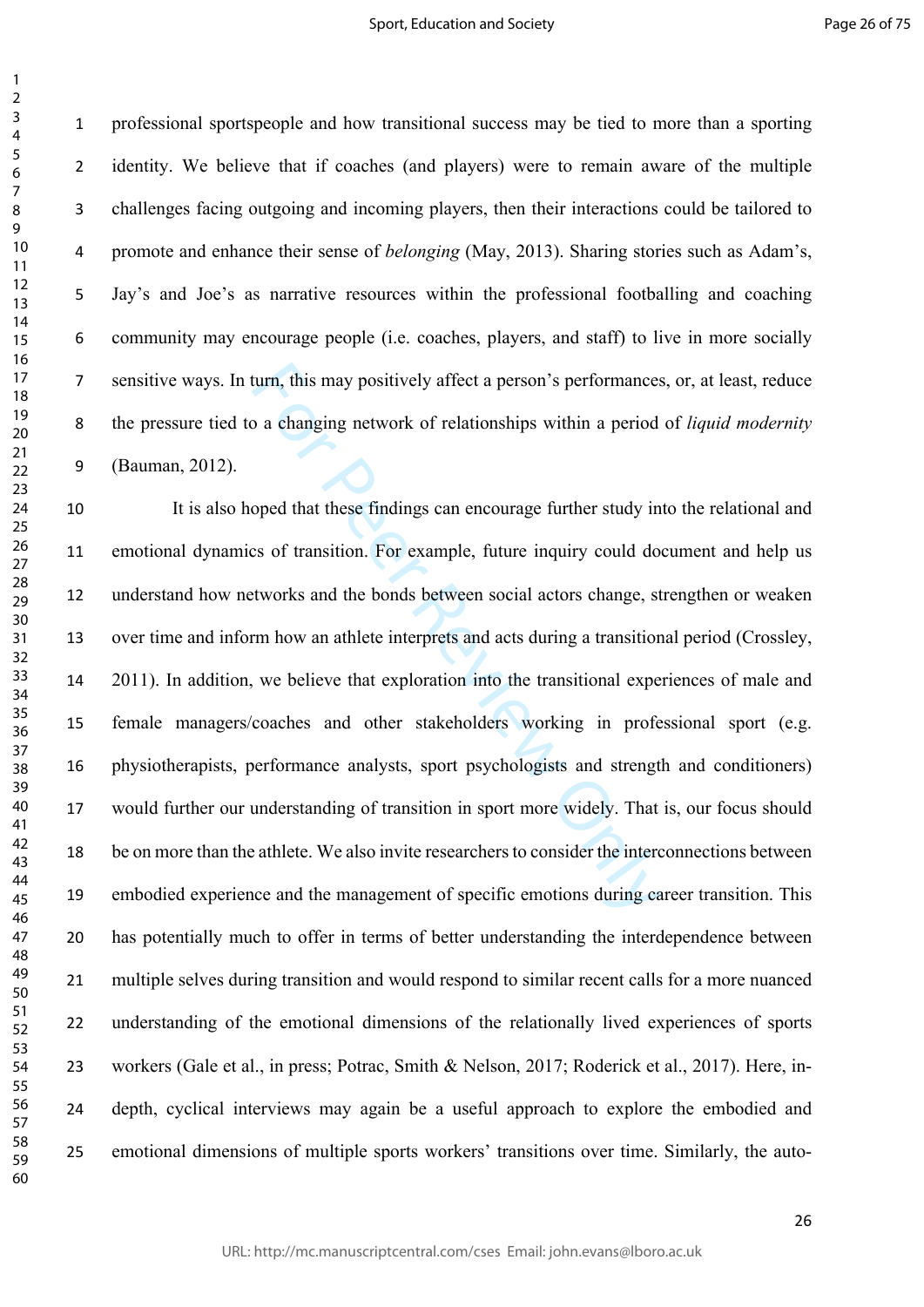Page 27 of 75

 $\mathbf{1}$ 

| $\mathbf{1}$<br>$\overline{2}$ |                |                                                                                                            |
|--------------------------------|----------------|------------------------------------------------------------------------------------------------------------|
| 3<br>4                         | $\mathbf 1$    | ethnographic approach may also provide valuable insights by better capturing the embodied                  |
| 5<br>6                         | $\overline{2}$ | nature of specific emotions and how these are both understood and managed in relation to                   |
| 7<br>8<br>9                    | 3              | significant others and to society more generally (Gearity, 2014).                                          |
| 10<br>11                       | 4              |                                                                                                            |
| 12<br>13                       | 5              | <b>References</b>                                                                                          |
| 14<br>15                       | 6              | Alfermann, D., Stambulova, N., & Zemaityte, A. (2004). Reactions to sport career termination: A            |
| 16<br>17<br>18                 | $\overline{7}$ | cross-national comparison of German, Lithuanian, and Russian athletes. Psychology of Sport and             |
| 19<br>20                       | 8              | <i>Exercise</i> , 5, 61-75.                                                                                |
| 21<br>22                       | 9              | Andrews, T. (2012). What is social constructionism? Grounded Theory Review, 11(1), 39-46.                  |
| 23<br>24                       | 10             | Bauman, Z. (2003). Liquid love. Cambridge: Polity Press.                                                   |
| 25<br>26                       | 11             | Bauman, Z. (2005). Liquid Life. Cambridge: Polity Press.                                                   |
| 27<br>28                       | 12             | Bauman, Z. (2007). Liquid times: Living in an age of uncertainty. Cambridge: Polity Press.                 |
| 29<br>30                       | 13             | Bauman, Z. (2012). Liquid Modernity (2nd Ed.). Cambridge: Polity Press.                                    |
| 31<br>32<br>33                 | 14             | Bauman, Z., & Donskis, L. (2013). Moral blindness: The loss of sensitivity in liquid modernity.            |
| 34<br>35                       | 15             | Cambridge: Polity Press.                                                                                   |
| 36<br>37                       | 16             | Blustein, D. (2011). A relational theory of working. Journal of Vocational Behaviour, 79, 1-17.            |
| 38<br>39                       | 17             | Brinkmann, S., & Kvale, S. (2015). InterViews: Learning the craft of qualitative research interviewing     |
| 40<br>41                       | 18             | (3rd ed.). London: Sage Publications.                                                                      |
| 42<br>43                       | 19             | Brown, G., & Potrac, P. (2009). 'You've not made the grade son': De-selection and identity disruption      |
| 44<br>45                       | 20             | in elite youth football. Soccer in Society, 10(2), 143-159.                                                |
| 46<br>47                       | 21             | Brown, C., Webb, T., Robinson, M., & Cotgreave, R. (2018). Athletes' experiences of social support         |
| 48<br>49                       | 22             | during their transition out of elite sport: An interpretive phenomenological analysis. Psychology of Sport |
| 50<br>51<br>52                 | 23             | and Exercise, 36, 71-80.                                                                                   |
| 53<br>54                       | 24             | Bruner, M., Munroe-Chandler, K., & Spink, K. (2008). Entry into elite sport: A preliminary                 |
| 55<br>56                       | 25             | investigation into the transition experiences of rookie athletes. Journal of Applied Sport Psychology,     |
| 57<br>58<br>59<br>60           | 26             | 20, 236-252.                                                                                               |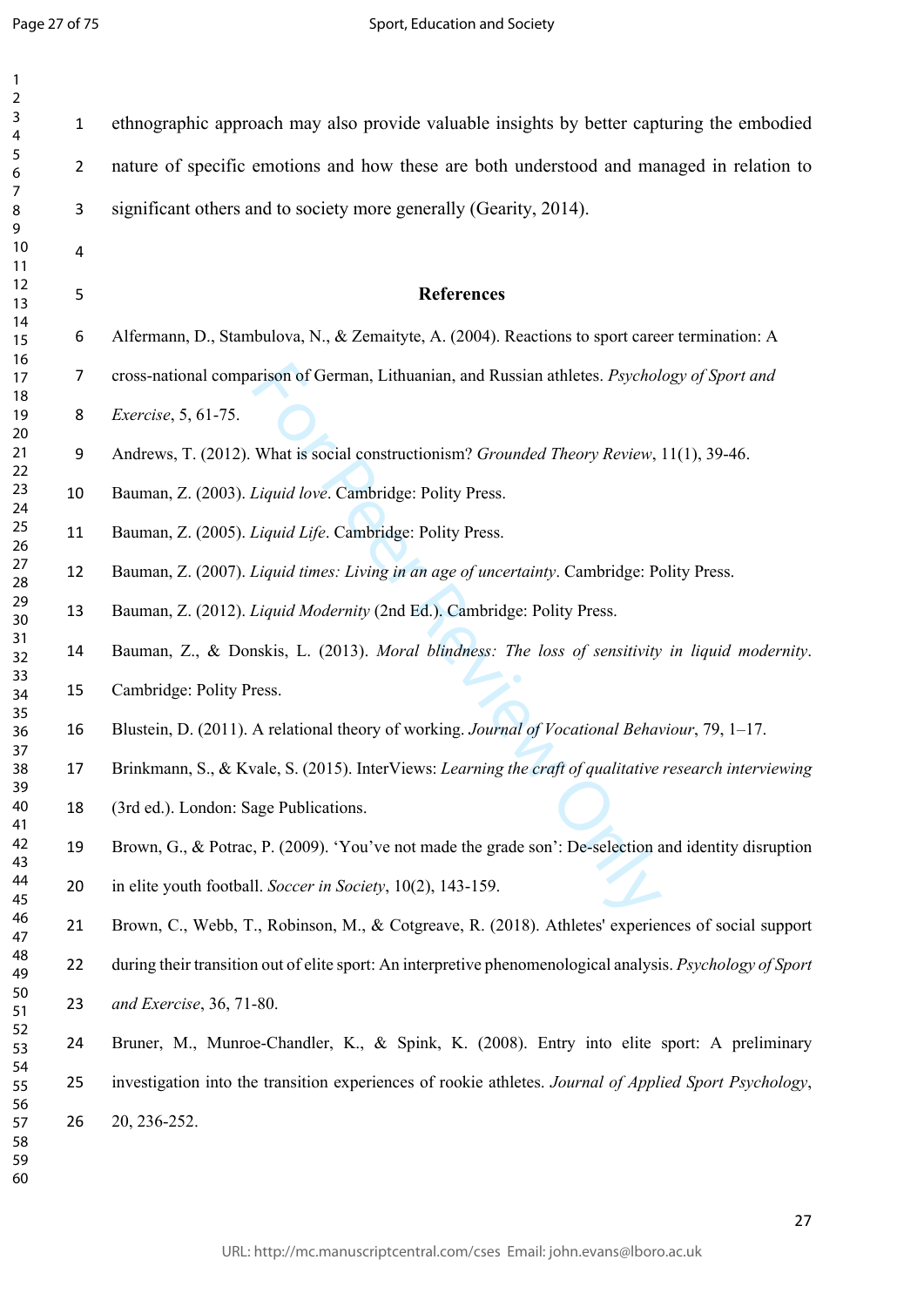$\mathbf{1}$ 

Carless, D., & Douglas, K. (2009). "We haven't got a seat on the bus for you" or "All the seats are

- mine": Narratives and career transition in professional golf. *Qualitative Research in Sport and Exercise*,
- $3 \quad 1(1), 51-66.$
- Crossley, N. (2011). *Towards relational sociology*. London: Routledge.
- Crossley, N. (2013). Habit and habitus. *Body and Society*, 19(2), 136-161.
- Debois, N., Ledon, A., Argiolas, C., & Rosnet, E. (2012). A lifespan perspective on transitions during
- a top sports career: A case of an elite female fencer. *Psychology of Sport and Exercise*, 13(5), 660-

668.

- Foucault, M. (1991). *Discipline and punish: The birth of a prison*. London: Penguin Books.
- Gale, L. A., Ives, B. A., Potrac, P. A., & Nelson, L. (In press). Trust and distrust in community sports
- work: Tales from the "shop floor". *Sociology of Sport Journal* .
- Gearity, B. (2014). Autoethnography. In L. Nelson, R. Groom & P. Potrac (Eds.), *Research methods*
- *in sports coaching* (pp. 205-216). Abingdon, Oxon: Routledge.
- For Peer and punish: The birth of a prison. London: Peng<br>
A., Potrac, P. A., & Nelson, L. (In press). Trust and distrust<br>
"shop floor". Sociology of Sport Journal.<br>
Nutoethnography. In L. Nelson, R. Groom & P. Potrac (Eds Gergen, K. (2009). *Realities and relationships: Soundings in social construction*. London: Harvard
- University Press.
- Hickey, C., & Kelly, P. (2008). Preparing to not to be a footballer : higher education and professional
- sport, *Sport, Education and Society*, 13(4), 477- 494.
- Hickey, C., & Roderick, M. (2017). The presentation of possible selves in everyday life: the
- management of identity among transitioning professional athletes. *Sociology of Sport*, 34, 270-280.
- Holstein, J., & Gubrium, J. (1995). *The active interview*. Thousand Oaks, CA: Sage.
- Howell, K. (2013). *An introduction to the philosophy of methodology*. London: Sage.
- Huggan, R., Nelson, L., & Potrac, P. (2015). Developing micropolitical literacy in professional
- soccer: A performance analyst's tale. *Qualitative Research in Sport, Exercise and Health*, 7(4), 504-

520.

- Jacobsen, M., & Tester, K. (2007). Sociology, nostalgia, utopia and mortality: A conversation with
- Zygmunt Bauman. *European Journal of Social Theory*, 10(2), 305-325.
- Jacobsen, M., & Poder, P. (2012). *The sociology of Zygmunt Bauman: Challenges and critique*.
- Farnham: Ashgate Publishing.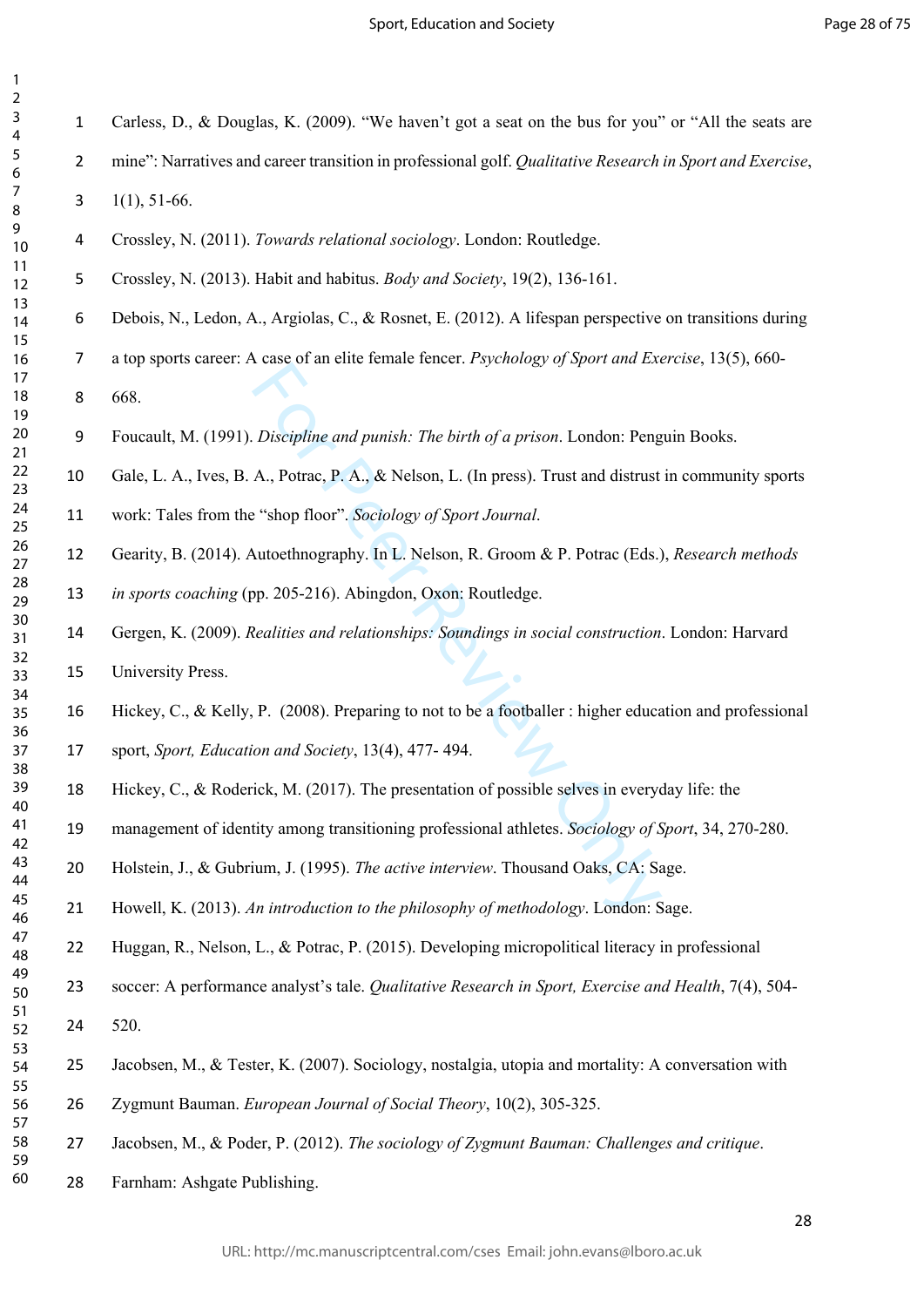$\mathbf{1}$  $\overline{2}$ 

- Jenkins, R. (2014). *Social identity*. London: Routledge.
- Jones, L. (2014). *The end of the road? Discipline and retirement in British professional and semi-*
- *professional football*. Unpublished PhD thesis. University of Alberta, Canada.
- Jones, L., & Denison, J. (2017). Challenge and relief: A Foucauldian disciplinary analysis of
- retirement from professional association football in the United Kingdom. *International Review for the*
- *Sociology of Sport*, 52(8), 924-939.
- Josselson, R. (2013). *Interviewing for qualitative inquiry: A relational approach*. London: The
- Guildford Press.
- Kvale, S., & Brinkmann, S. (2015). *Interviews: Learning the craft of qualitative research interviewing*
- (3rd ed.). Thousand Oaks, CA: Sage.
- Lavallee, D., & Robinson, H. (2007). In pursuit of an identity: A qualitative exploration of retirement
- from women's artistic gymnastics. *Psychology of Sport and Exercise*, 8, 119-141.
- Lindlof, T., & Taylor, B. (2011). Sensemaking: Qualitative data analysis and interpretation. In T.
- Lindlof & B. Taylor (Eds.), *Qualitative communication research methods* (pp. 240-281). Thousand
- Oaks, CA: Sage.
- May, V. (2011). Introducing a sociology of personal life. In V. May (Ed.), *Sociology of personal life*
- (p. 1-10). Basingstoke: Palgrave Macmillan.
- May, V. (2013). *Connecting self to society*. Basingstoke: Palgrave Macmillan.
- For Persons, S. (2015). *Interviews: Learning the craft of qualitative* Oaks, CA: Sage.<br>
inson, H. (2007). In pursuit of an identity: A qualitative explic gymnastics. *Psychology of Sport and Exercise*, 8, 119-141<br>
r, B. McKenna, J., & Thomas, H. (2007). Enduring injustice: A case study of retirement from professional
- rugby union. *Sport, Education, and Society*, 12, 19-35.
- 21 Merriam, S. (2014). *Qualitative research: A guide to design and implementation* (3<sup>rd</sup> ed.). San
- Francisco, CA: Jossey-Bass.
- Merriam, S., & Tisdell, E. (2016). *Qualitative research: A guide to design and implementation* (4th
- ed.). San Francisco, CA: Jossey-Bass.
- Nesti, M., Littlewood, M., O'Halloran, L., Eubank, M., & Richardson, D. (2012). Critical moments in
- elite Premiership football: Who do you think you are? *Physical Culture and Sport: Studies and*
- *Research*, 56(1), 23–32.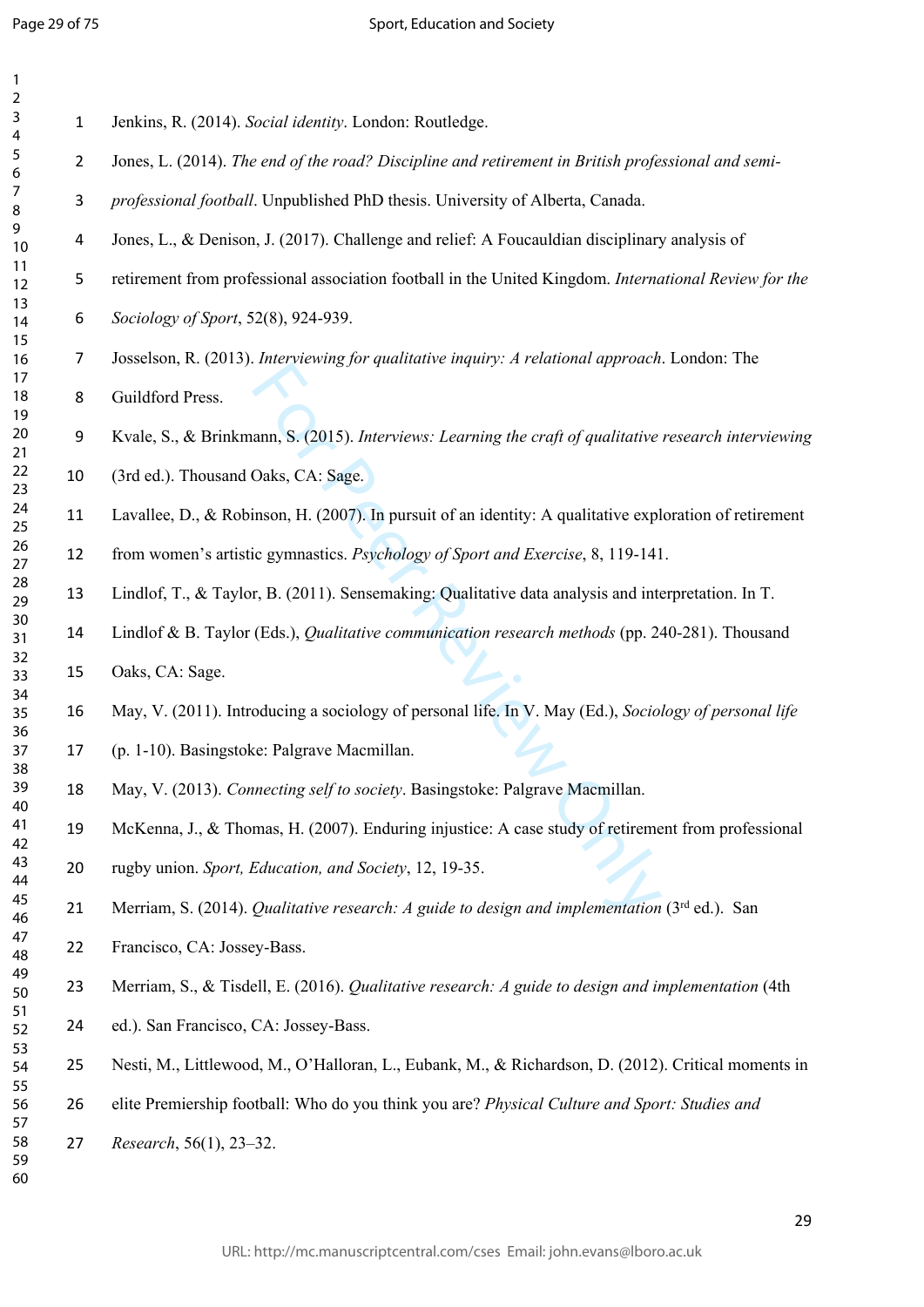$\mathbf{1}$  $\overline{2}$ 

Park, S., Lavallee, D., & Tod, D. (2013). Athletes' career transition out of sport: A systematic review.

- *International Review of Sport and Exercise Psychology*, 6(1), 22-53.
- Park, S., Tod, D., & Lavallee, D. (2012). Exploring the retirement from sport decision-making process
- based on the transtheoretical model. *Psychology of Sport and Exercise*, 13, 444–453.
- Patton, M. (2002). *Qualitative research and evaluation methods*. Thousand Oaks, CA: Sage.
- Patton, M. (2015). *Qualitative research and evaluation methods* (4th ed.). Thousand Oaks, CA: Sage.
- Potrac, P., Jones, R. L., Gilbourne, D., & Nelson, L. (2013). Handshakes, BBQ's, and bullets: A tale
- of self-interest and regret in football coaching. *Sports Coaching Review, 1*(2), 79-92.
- Potrac, P., Mallett, C., Greenough, K., & Nelson, L. (2017). Passion and paranoia: An embodied tale

of emotion, identity, and pathos in sports coaching. *Sports Coaching Review*, 6 (2), 142-161.

- 21, statemin, 21, 21, 1000 and particles, 11, 2009, 11, 2009, 11, 2009, 11, 300, 11, 300, 11, 300, 11, 300, 11, 300, 11, 300, 11, 4000, 11, 4000, 11, 1000, 11, 1000, 11, 1000, 11, 1000, 11, 1000, 11, 1000, 11, 1000, 11, 1 Potrac, P., Smith, A., & Nelson, L. (2017). Emotions in sports coaching: an introductory essay. *Sports Coaching Review, 6*(2), 129-141.
- Prochaska, J., & DiClemente, C. (1984). *The transtheoretical approach: Crossing traditional*
- *boundaries of therapy*. Homewood, Illinois: Dow Jones-Irwin.
- Pummell, B., Harwood, C., & Lavallee, D. (2008). Jumping to the next level: A qualitative
- examination of within-career transition in adolescent event riders. *Psychology of Sport and Exercise*,
	- 9(4), 427-447.
- Purdy, L. (2014). Interviews. In L. Nelson, R. Groom & P. Potrac (Eds.), *Research methods in sports*
- *coaching* (pp. 161-170). Abingdon, Oxon: Routledge.
- Roderick, M. (2006a). *The work of professional football: A labour of love?* London: Routledge.
- Roderick, M. (2006b). A very precarious profession: Uncertainty in the working lives of professional
- footballers. *Work, Employment & Society*, 20(2), 245-265.
- Roderick, M. (2013). Domestic moves: An exploration of intra-national labour mobility in the
- working lives of professional footballers. *International Review for the Sociology of Sport*, 48(4), 387-

404.

- Roderick, M. (2014). From identification to dis-identification: Case studies of job loss in professional
	- football. *Qualitative Research in Sport, Exercise and Health*, 6(2), 143-160.

URL: http://mc.manuscriptcentral.com/cses Email: john.evans@lboro.ac.uk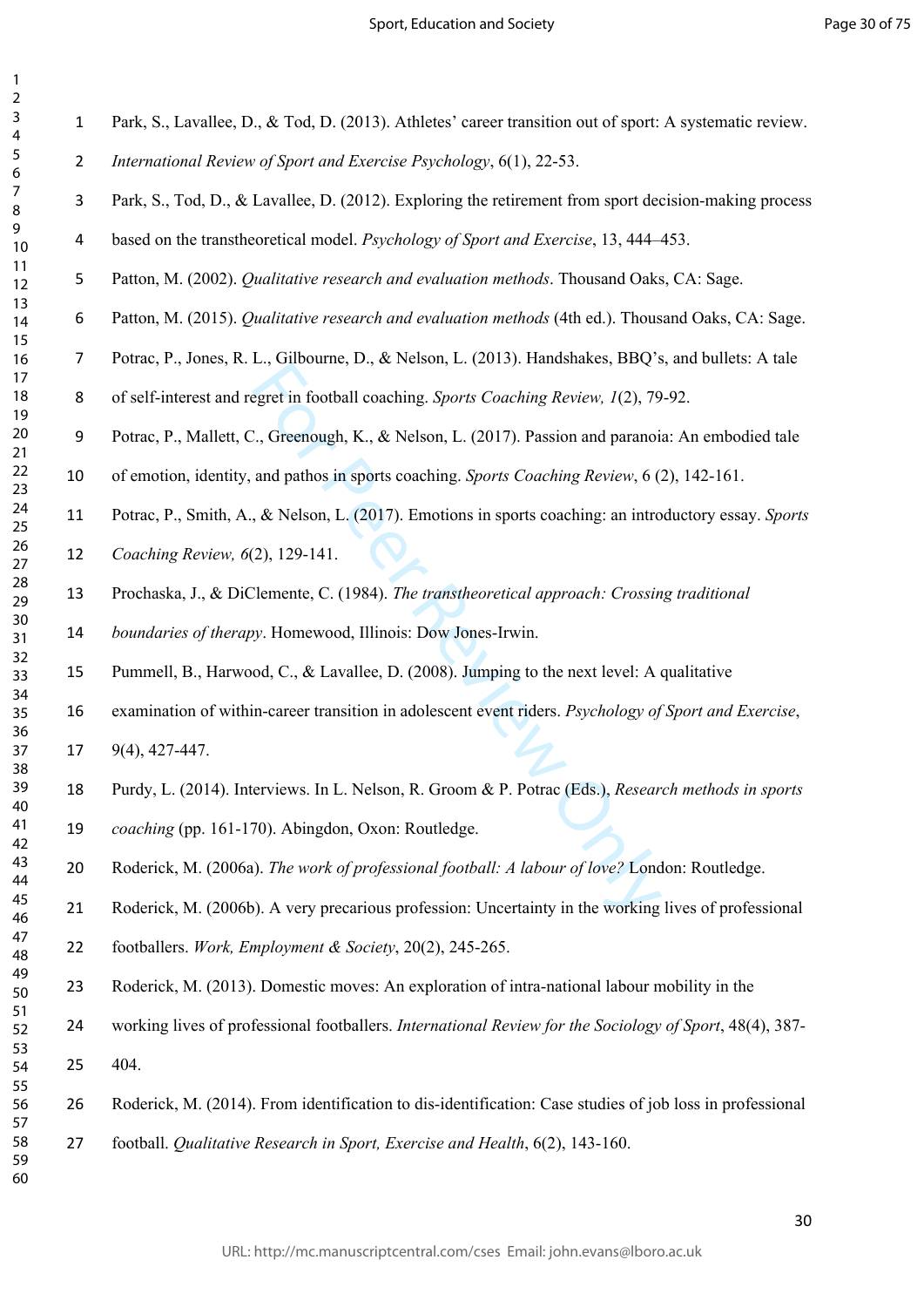| 1                                         |  |
|-------------------------------------------|--|
| ,                                         |  |
| 3                                         |  |
| 4                                         |  |
| 5                                         |  |
| 6                                         |  |
|                                           |  |
| 8                                         |  |
| $\mathbf$<br>)                            |  |
|                                           |  |
| 10                                        |  |
| $\mathbf{1}$<br>1                         |  |
| 1<br>$\overline{2}$                       |  |
| $\overline{1}$ :<br>3                     |  |
| 1<br>4                                    |  |
| 15                                        |  |
| 16                                        |  |
| 17                                        |  |
| 18                                        |  |
| 19                                        |  |
| 20                                        |  |
| $\overline{21}$                           |  |
| $\overline{2}$<br>$\overline{ }$          |  |
| $\overline{2}$<br>ξ                       |  |
|                                           |  |
| $\frac{2}{4}$                             |  |
| 25                                        |  |
| 26                                        |  |
| $\overline{2}$                            |  |
| $^{28}$                                   |  |
| $\overline{2}$<br>∢                       |  |
| 30                                        |  |
| $\overline{\mathbf{3}}$                   |  |
| $\overline{\mathbf{S}}$<br>$\overline{2}$ |  |
| $\overline{\mathbf{S}}$<br>ξ              |  |
| 4<br>3                                    |  |
| 35                                        |  |
|                                           |  |
| 36                                        |  |
| 37                                        |  |
| $\overline{\mathbf{S}}$                   |  |
| 39                                        |  |
| 40                                        |  |
| 41                                        |  |
| 42                                        |  |
| $\overline{4}$<br>ξ                       |  |
| 44                                        |  |
| 45                                        |  |
| 46                                        |  |
| 47                                        |  |
| 48                                        |  |
|                                           |  |
| 49                                        |  |
| 50                                        |  |
| 51                                        |  |
| 52                                        |  |
| $\overline{\mathbf{5}}$<br>3              |  |
| 54                                        |  |
| 55                                        |  |
| 56                                        |  |
| 57                                        |  |
| 58                                        |  |
| 59                                        |  |
| 60                                        |  |
|                                           |  |

Roderick, M., & Schumacker, J. (2017). The whole week comes down to the team sheet: a

- footballer's view of insecure work. *Work, Employment and Society*, 31(1), 166-174.
- Roderick, M., Smith, A., & Potrac, P. (2017). The sociology of sports work, emotions and mental
- health: Scoping the field and future directions. *Sociology of Sport Journal,* 10 *34*(2), 99-107.
- Ronkainen, N., Harrison, M., & Ryba, T. (2014). Running, being and Beijing: An existential analysis.
- *Qualitative Research in Psychology*. 11, 189–210.
- Ryba, T., Stambulova, N., & Ronkainen, N. (2016). The work of cultural transition: An emerging
- model. *Frontiers in Psychology*, 7, 427-440.
- Schultheiss, D., Watts, J., Sterland, L., & O'Neill, M. (2011). Career, migration and the life CV: A

relational cultural analysis. *Journal of Vocational Behaviour*, 78, 334–341.

- Seale, C. (2018). *Researching society and culture* (4th ed.). London: Sage Publications.
- Small, M. L. (2009) How many cases do I need?: On science and the logic of case selection in
- fieldbased research. *Ethnography*, 10, 5–38.
- Sparkes, A. (2002). Autoethnography: Self-indulgence or something more? In A. Bochner & C. Ellis
- (Eds.). *Ethnographically speaking: Autoethnography, literature, and aesthetics* (pp. 209-232).
- London: Altamira Press.
- Sparkes, A., & Smith, B. (2014). *Qualitative research methods in sport, exercise and health: From*
- *process to product*. London: Routledge.
- Stambulova, N., & Ryba, T. (2014). A critical review of career research and assistance through the
- Psychology, 7, 427-440.<br>
Its, J., Sterland, L., & O'Neill, M. (2011). Career, migration and<br>
sists. Journal of Vocational Behaviour, 78, 334–341.<br>
searching society and culture (4th ed.). London: Sage Public<br>
How many case cultural lens: Towards cultural praxis of athletes' careers. *International Review of Sport & Exercise Psychology*, 7, 1–17.
- Stier, J. (2007). Game, name, and fame-afterwards, will I still be the same? *International Review for the Sociology of Sport*, 42, 99-111.
	- Taylor, W. (2014). Analysis of qualitative data. In L. Nelson, R. Groom & P. Potrac (Eds.), *Research*
	- *methods in sports coaching* (pp. 181-191). Abingdon, Oxon: Routledge.
- Tomlinson, J. (2007). *The culture of speed: The coming of immediacy*. London: Sage.
- Tracy, S. (2013). *Qualitative research methods*. Oxford: Wiley-Blackwell.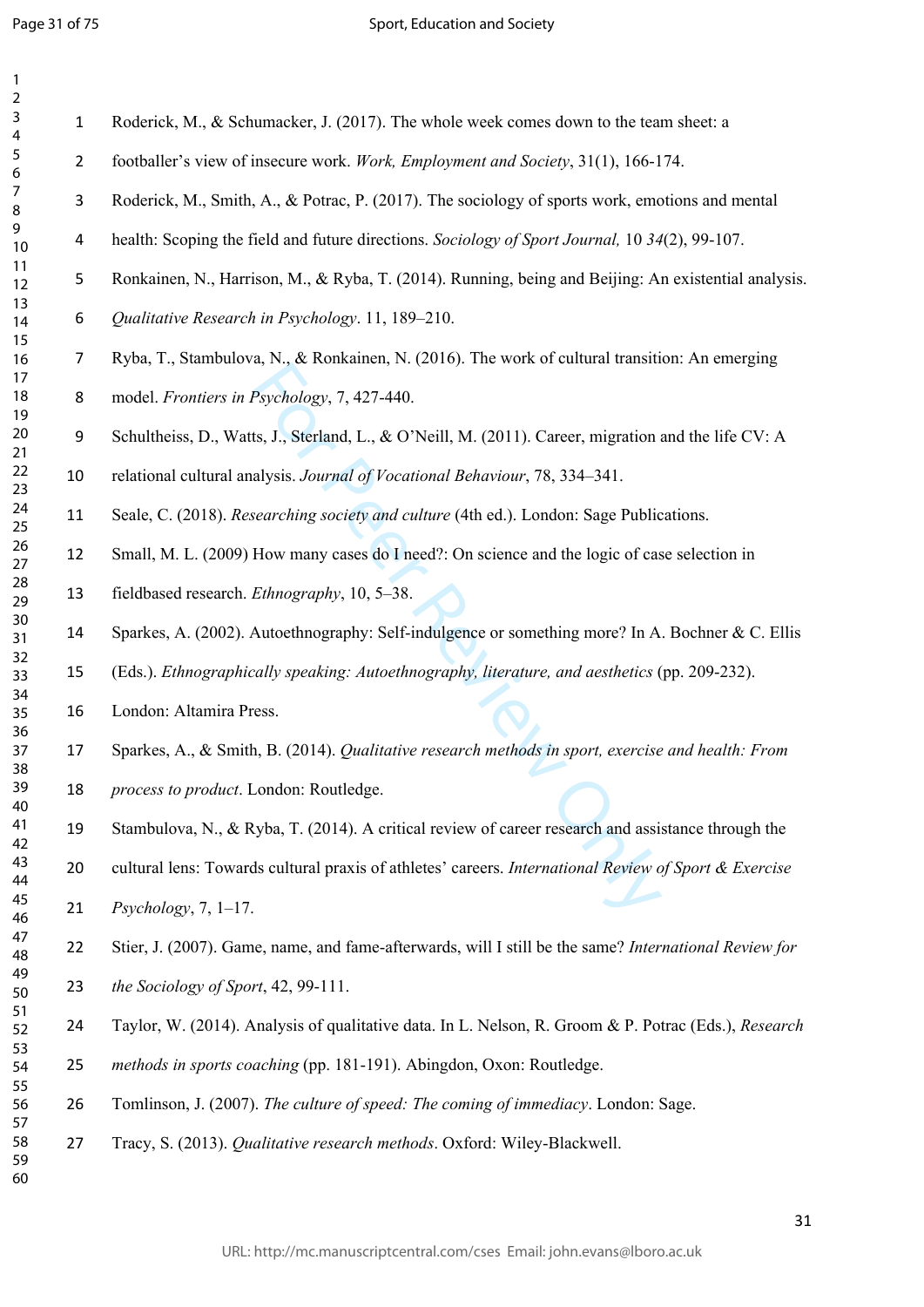- Wylleman, P., & Lavallee, D. (2004). A developmental perspective on transitions faced by athletes. In
- 2 M. Weiss (Ed.), *Developmental sport and exercise psychology: A lifespan perspective* (pp. 507–527).
- Morgantown, WV: Fitness Information Technology.

For Per Review Only

- 
-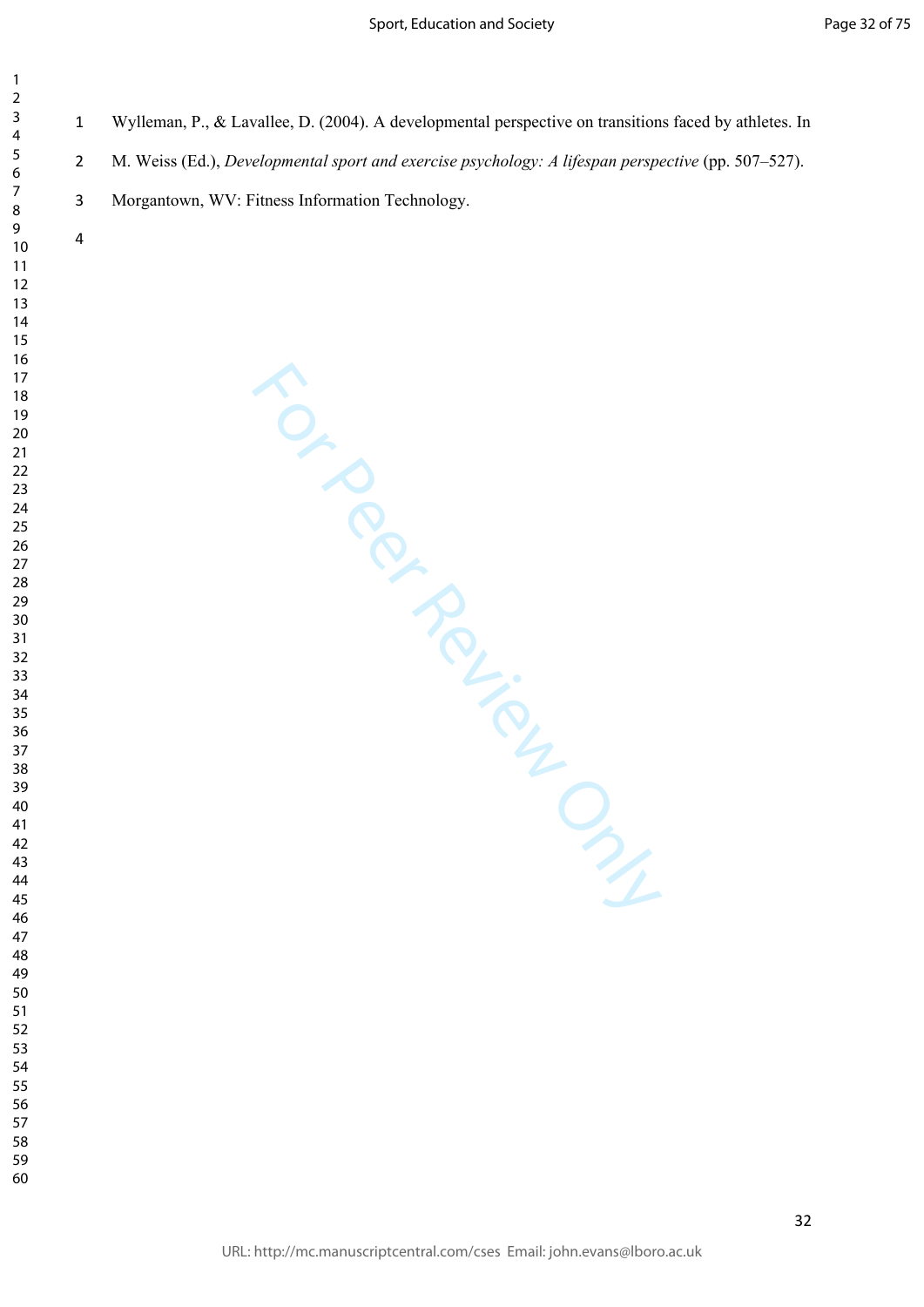59 60

Response to Reviewer(s)' Comments:

Reviewer: 1

Comments to the Author

I enjoyed reading this paper. I thought it was very well written and presented. Several features of the paper are commendable, but there are some issues that the authors need to address before this paper is acceptable for publication. While the number of interviewees identified was limited (three in total), I loved the fact that the authors engaged in a number of repeated interviews. For this reason my anticipation of greater emotional depth and insight – in concert with a deeper level of analysis and understanding – was very (perhaps too) high. I thought as readers we might have been treated to rare stories and personal comprehensions, which integrated players' wider networks of interdependencies: sadly, I feel that my hopes were a little dashed in this respect.

Thank you for your comments. The points raised above have helped us to reflect on the original draft and make amendments that we feel have further enhanced our paper.

So my main issues are as follows:

which integrated players' wider networks of interdepend<br>
e a little dashed in this respect.<br>
Comments. The points raised above have helped us to<br>
rake amendments that we feel have further enhanced<br>
are as follows:<br>
eel the 1. Even though I feel there has been dedicated empirical research undertaken, I did not feel the data segments selected offered an insight we have not already read in other cited sources. In the light of the extent of research undertaken with individual interviewees, I felt the data segments included should have offered something more original, or demonstrated a more sophisticated / profound depth of insight. I wonder whether this is an outcome of the nature of the repeated interviews undertaken. While the description of the questioning was sound, I would like to know more about the way (or if) the questions posed changed over fieldwork time – with familiarity and a growing trust. Presumably, the approach taken for the first couple of interviews compare differently with the latter interviews. If this is true, what types of issues and insights were discussed latterly that contrasted to initial interviews? How did a relational approach to this project support the process of data collection?

Having agreed with your comment, we have tried to evidence how trust was developed with the participants and how the questions and conversation changed over time. From Page 7 line 20 to Page 8 line 6, an attempt has been made to provide a more detailed insight into how we attempted to develop trust. The relational nature of the interviews has also been considered using the work of Josselson (2013) as well as how the questions and discussions contrasted over time.

2. I have no idea how the paper's current title ' People, Paradox and Me' relates to the abstract and paper. As it stands this title is confusing and is not obviously related to the paper presented. Could / should this be revised?

We agree with this comment and have changed the title accordingly. Please see change of title

3. I think the authors exaggerate their theoretical claims. For example, the authors state, "this relational interpretation provides a more sophisticated understanding of how multiple transitions inside and outside of the sporting domain impact upon an athlete over time".

In agreement with your comments, this statement has now been removed.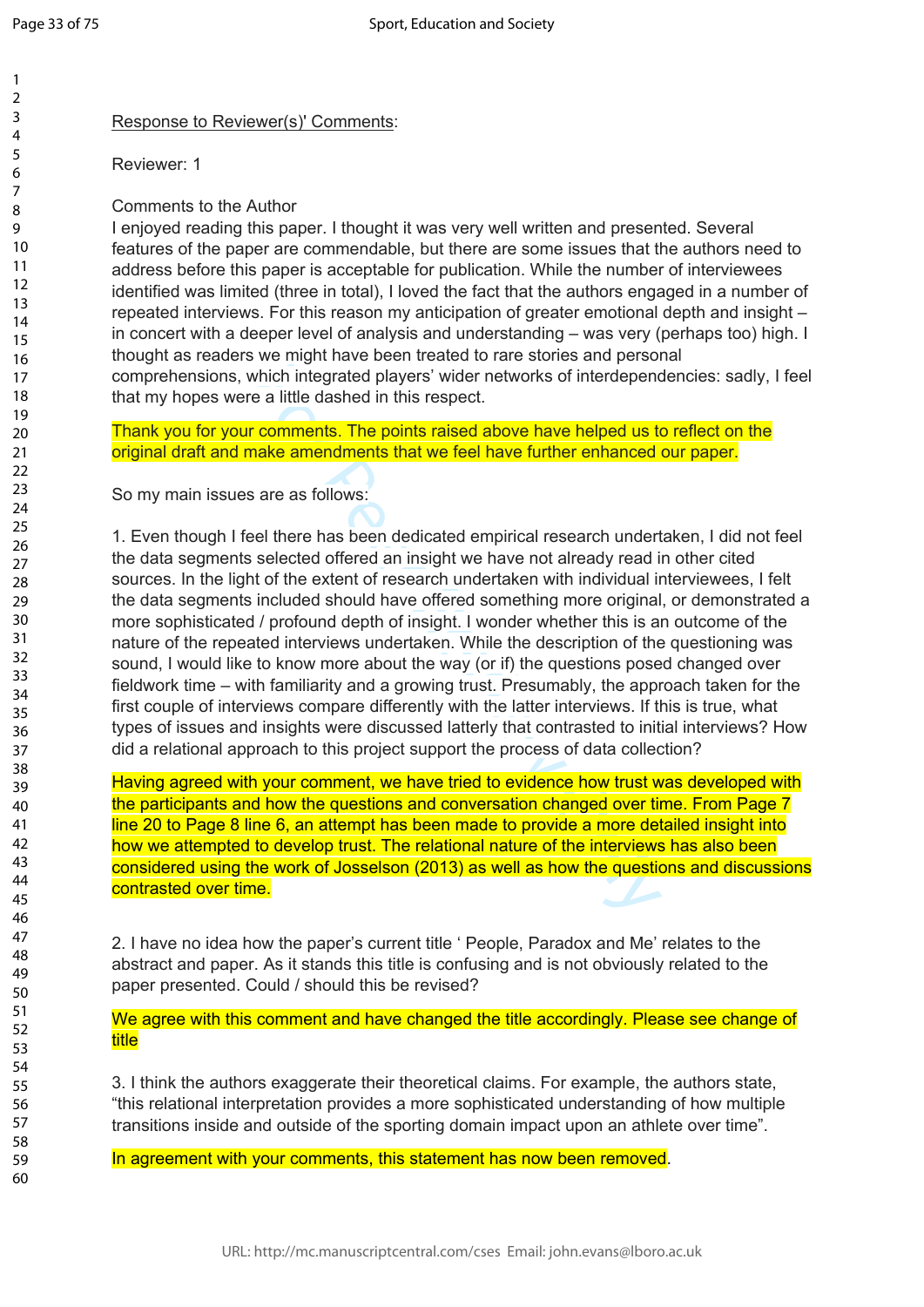While the authors offer up an outline of three principle perspectives (without really explaining how the three approaches will be 'amalgamated'), I do not feel they are employed rigorously to help organize and interpret the data set in a fashion that offers analytical originality: in short a relational analysis and understanding feels absent. So, the authors might consider the following points:

(i) I do not feel I have an understanding of how these data reflect a relational comprehension. I would like the analysis to better reflect the sense of the wider networks of interdependencies and how the enabling and constraining features of these networks change over time (a point I shall come back to).

t only complementary but also necessary to understanke on page 12 lines 18-20. We have also attempted to relational analysis more explicit by making regular referred and sense-making processes and how these were tie ample, When we returned to our manuscript, we agreed that the relational nature of our findings and associated analyses could have been clearer. However, we believe that the three frameworks are not only complementary but also necessary to understand their experiences; a point that we make on page 12 lines 18-20. We have also attempted to make our interpretations of a relational analysis more explicit by making regular reference to the nature of decision-making and sense-making processes and how these were tied to networks of interaction. For example, on page 12 lines 15-18, page 17 lines 10-12, page 18 lines 17-20 and page 23 lines 19-23, attempts are made to highlight what we consider a relational understanding to be. Similarly, on Page 21 line 24-page 22 line 9 – an addition has been made that considers decision-making and sense-making processes as relational endeavours. Finally, on page 30 lines 9-14, we have stated that this is not a definitive relational analysis but rather an attempt to promote further discussion.

(ii) I do not feel the data segments reflect 'multiple transitions inside and outside the domain'. Empirical examples of these work transitions, and how they contrast, needs to be pointed out to readers more explicitly in the narrative.

In agreement with this comment, we have tried to improve the narrative of our results by pointing out stages of career and associated social networks. Some examples of these include: page 14 lines 4-6 (consideration of stage of career) Page 15 lines 12-15 (additions made in relation to stage of career), Page 16 lines 6 to 7 – addition made to contrasting transitions; page 20 lines 8-11 (inclusion of 'subjected to change' and changing relations); page 21 line 24 to page 22 line 9 (consideration of Joe's changing circumstances)

(iii) I do not feel that these data reflect a sense of time and change. I think the authors should reflect on these points and better substantiate these conceptual points, or alternatively jettison those ideas that are less well supported by data.

Again, we agreed with these comments and have attempted to reflect the sense of time and change in the examples provided above (section ii). In addition, the change to data segments on page 19-20 is an attempt to show how the participants' dependencies changed over time and how their personal situations had changed.

4. A key issue for me is that, from reading this paper, I do not feel I understand sufficiently well what the distinguishing features of a relation analysis are. Is an understanding of wider networks of social relations, and the dependencies bound up in this, achievable when you are only interviewing from the perspective of players (i.e., approaching career transitioning from a single point of view)? Surely there is more to a relation approach than asking players to talk about their family and friends?

 $\mathbf{1}$  $\overline{2}$  $\overline{3}$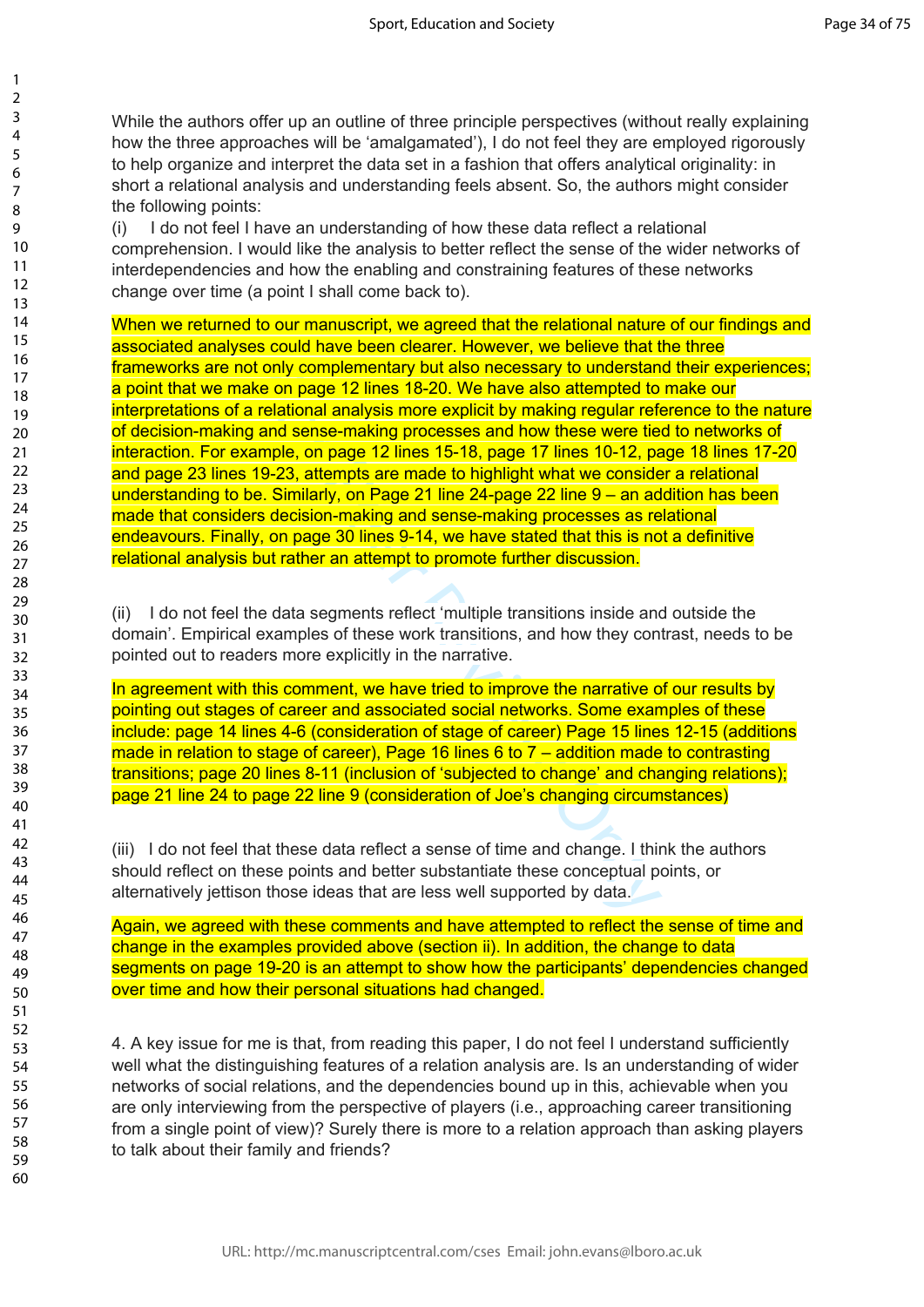For us, a relational analysis is not about getting more people's perspective of an athlete's transitions but, rather, is an attempt to move away from the cognitive, psychological understanding/theorising of much previous research by focusing on broader relational and socio-cultural factors. In this respect, we feel that transitions were not experienced or interpreted from within but rather in relation to the participants' readings of their sociocultural environments and their respective locations within multiple social networks; a point we have attempted to make more explicitly in the abstract and at the end of the Theoretical Sense-Making section. Further relational analyses might give greater credence to the network analysis of players, coaches, etc, careers and associated transitions inside and outside of work – something that we suggest in the conclusion section of the paper. In this regard, we acknowledge that this paper presents an initial step towards the development of a relational understanding of this topic area.

5. Would it be fair to argue that the authors have attempted to employ too many theoretical / conceptual approaches? Bauman and Donkis' pointillist time is mention only sparingly and I am not at all clear what this notion adds to understanding of transitions. A similar point might also be made in relation to May and the idea of 'belonging'. It would be worth the authors reflecting on what the sum total of their conceptual ideas add to a relational understanding of player transitions. Again, I am relatively familiar with the work cited here, and I am not clear what distinguishes a relational approach or how this has led to a level of understanding of transitions not previously achieved.

to argue that the authors have attempted to employ to ches? Bauman and Donkis' pointillist time is mention ches? Bauman and Donkis' pointillist time is mention chest and that this notion adds to understanding of transition Similar to the points made above, we feel that our start and end point has been away from the athlete and towards their interactions and relationships with their multiple social networks and socio-cultural environments. Each of the sense-making frameworks enable us to offer a different but complimenting (relational) interpretation of the data. Pointillist time provides an alternative perspective to the transition literature, where multiple transitions (inside and outside of athletic careers) are possible at any one time. Similarly, May's 'belonging' shifts away from more psychological terms, such as self-esteem or self-confidence and towards more social and relational interpretations. Again, as stated on page 12 lines 18-20, we believe that the combination provides a more detailed interpretation than one would alone.

6. Finally, is this subject matter relevant for this pedagogically-oriented academic journal? Of course the editors have the final word here but there is no attempt by the authors to link this topic to an aspect of education, sport and society.

We feel the article is correctly placed and have tried to include more transition papers that have previously been published in this journal. While we feel there was already a good link between our analyses and sport and society, we have also amended our conclusion to make a stronger link to what our findings may mean for future players/coaches (Page 26)

### Reviewer: 2

## Comments to the Author

Thank you for your submission and hard work on this paper. Overall, it is well-written and provides a clear rationale for how this study advanced the field's understanding of athletic transitions in sport. I have a few instances of minor feedback that are rather direct, and a few points that are more to stimulate the authors' reflections on how they might edit the paper based on my reading. There is one substantial point about the presentation of "themes"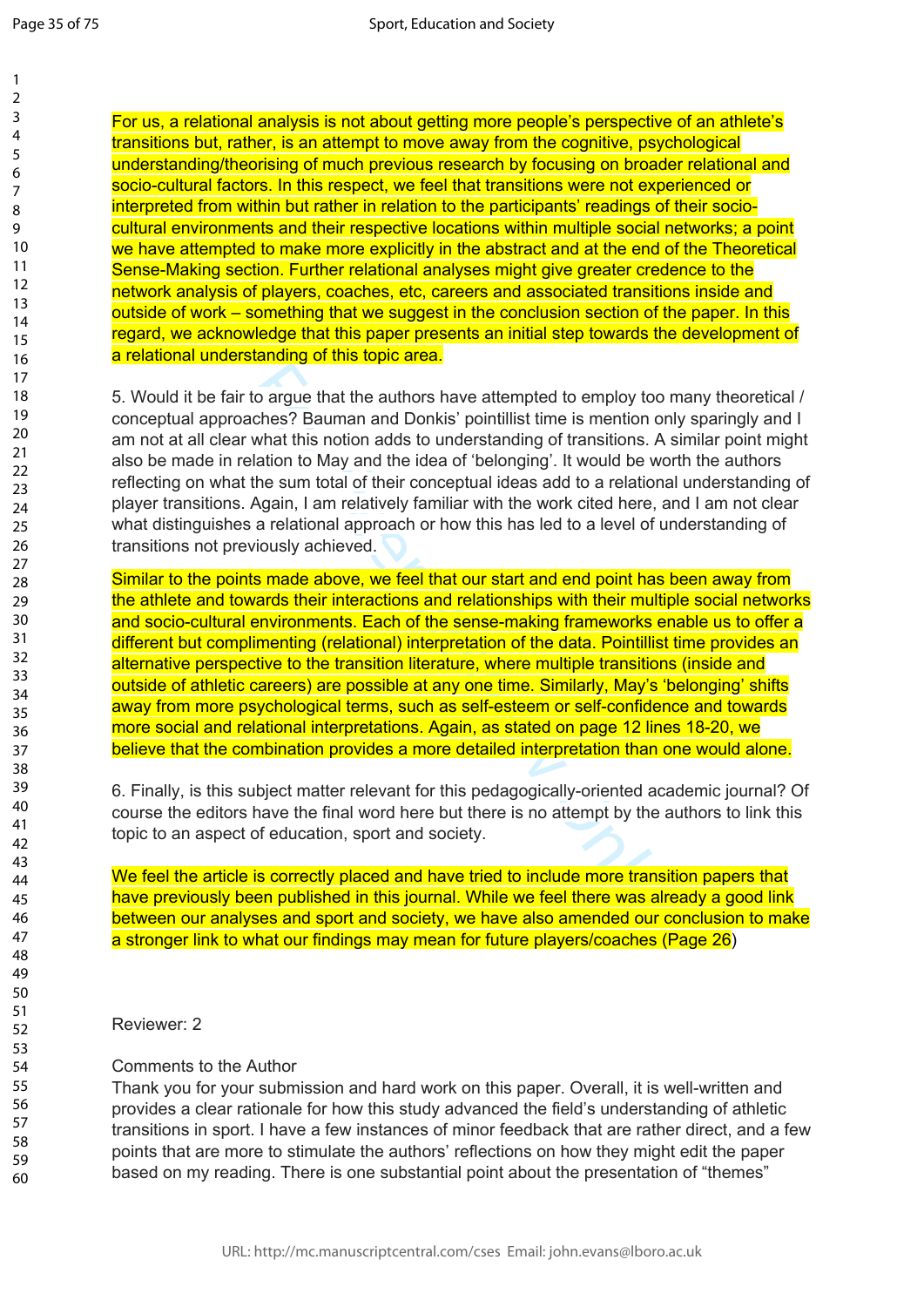which comes off as not capturing the richness of the participants' lived experiences or addressing the research questions.

Firstly, thank you very much for your kind comments and suggestions which have certainly been useful in trying to improve our manuscript.

First few pages and then on p. 4 line 1-3—all of the introduction and specifically this passage has been gender neutral and here male-centered. I think most of the research cited thus far too has focused on men's experiences. Could you at least mention something about gender (and other socially constructed identities), which would strengthen the sociocultural argument?

ments, we agreed with this and have made a few atterage 2 lines 8-13 and line 16 – additions have been mate Similarly, on Page 4 line 7 – mother, wife and daughtesion also tries to encourage further research into both 6 li In light of your comments, we agreed with this and have made a few attempts to correct this. For example, on Page 2 lines 8-13 and line 16 – additions have been made in relation to sports and gender. Similarly, on Page 4 line 7 – mother, wife and daughter have been added added. The conclusion also tries to encourage further research into both male and female athletes on page 26 lines 14.

About pages 7-9: Can you say a little more about the etic perspective and the interpretation that was both emic and etic? A bit more clarity or transparency of what was done and how the researchers negotiated sense making of the data in itself and/or used the multiple theorists to make sense of the day. Maybe just a sentence or few.

This was very much a dialogue between the research team where we collectively identified and discussed the possible utility of various theoretical concepts. Page 8 line 23 to page 9 line 1– an addition has been made in relation to our etic perspective

p. 9 In describing May's work, words like place, surroundings, and environment are mentioned, and then on line 22 you mention "liquid surroundings." I find myself wondering what the difference is between these terms and if greater specificity or precision would help.

Page 10 line 12-15 – an addition has been made to link May to Bauman

p. 9 line 22 I think a comma, not a semicolon, is called for after "force" because that latter part is not a standalone sentence.

Page 10 line 16 – semicolon has been replaced by a comma

p. 10 In relation to the hunter metaphor, it might be worthwhile to mention how this provides a greater emphasis on the sociocultural than say narcissism, greed, or selfishness as we might find in psychology.

We agree with this comment. On Page 11 lines 3-5 – addition made to relational perspective

p. 10 You draw upon Crossley for "identity" but just said May eschewed identity. Should you reconcile this difference?

This is a good point and something that we have tried to address on Page 11 line 11-12 where an addition has been made to recognise the different approaches

 $\mathbf{1}$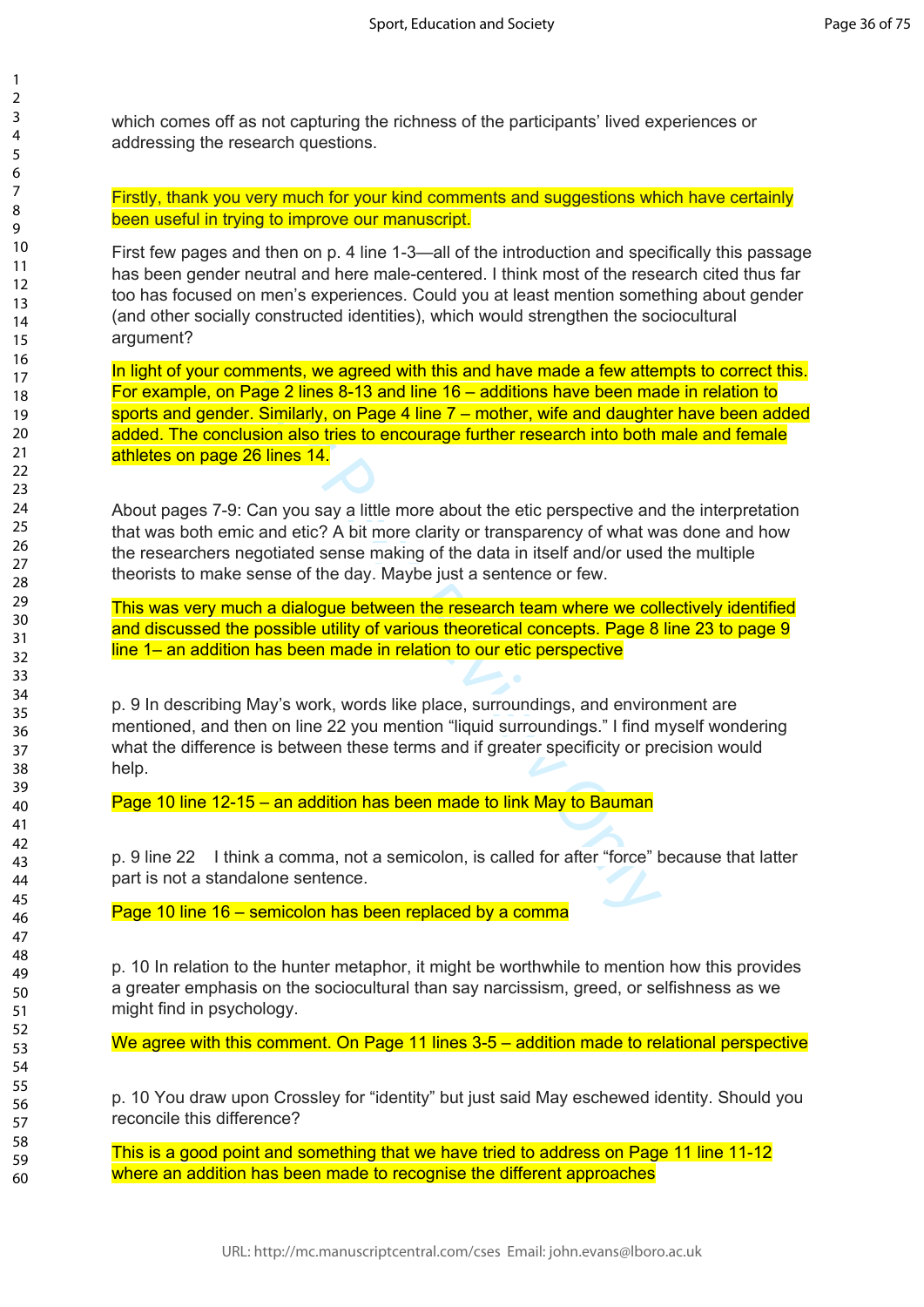123456789

 $\mathbf{1}$  $\overline{2}$  $\overline{3}$  $\overline{4}$ 5 6  $\overline{7}$ 8  $\mathsf{o}$ 

p. 11 line 17 sentence starting, "We believe the…" The sentence is fine, albeit too obvious, but if you could state this with the plausible benefits named it would be stronger. In other words, of course you believe this and I don't disagree, but state it such so that you name what it offers. You could also delete the sentence because as-is it doesn't add much.

Page 12 line 17-19 – "We believe the…." has been deleted and replaced with stronger rationale

For Peer and the first mention of the "selfish"<br>
For all then there is more explained here. My point—I dess of your data and interpretation. Then you say that<br>
for the headings don't match the themes per se. So, I en<br>
them p. 11 When I read the abstract and the two themes listed there, I thought that it was a bit vague and more like the research questions were restated. On lines 22-23, I find that the themes of sense of belonging or need to feel part of the team to be the "answer" to the research questions, and then there is more explained here. My point—I don't think abstract captures the richness of your data and interpretation. Then you say that a discussion of each topic will follow, but the headings don't match the themes per se. So, I encourage you to revisit naming the themes, the abstract, and the connection to what's presented in the findings.

We agreed with this comment and have amended the abstract to better reflect the richness of the data/interpretation

Page 13 line 6 a change has been made to the sub-heading to better reflect the theme

Bold font for the names of participants in the findings seems unwarranted.

Names changed to normal font throughout the findings

p. 13 line 12-18 Instead of just naming that a different theoretical lens led to a different interpretation, could you say what the difference is and specifically why we should care about this new interpretation through Bauman?

Taking this comment on board, we have highlighted why Bauman is different on Page 14 lines 13-15.

p. 16 Oh, this is interesting here now with the first mention of the "selfish self." I'm thinking back to my earlier point about narcissism in neoliberal times and not psychologizing your data. This gets taken up a bit in the discussion, but you may want to consider the whole of this issue—the connection of the social and individual—when you edit.

Thank you for this comment, as it has encouraged us to consider our choice of wording to reflect a social more than psychological analysis (e.g. Page 17 lines 17- 21 has had a rewording of the section to reflect social more than psychological). Another example is on page 18 lines 17-20 where an addition has been made about relational dimensions.

p. 22 line 22 I suggest not italicizing "lived" because it's not a theoretical concept like pointillist, so it's a bit confusing to read. If you want to emphasize how this interpretation resonates with the reality of a lived experience, then I think it does that fine or you could edit slightly to make your point more obvious.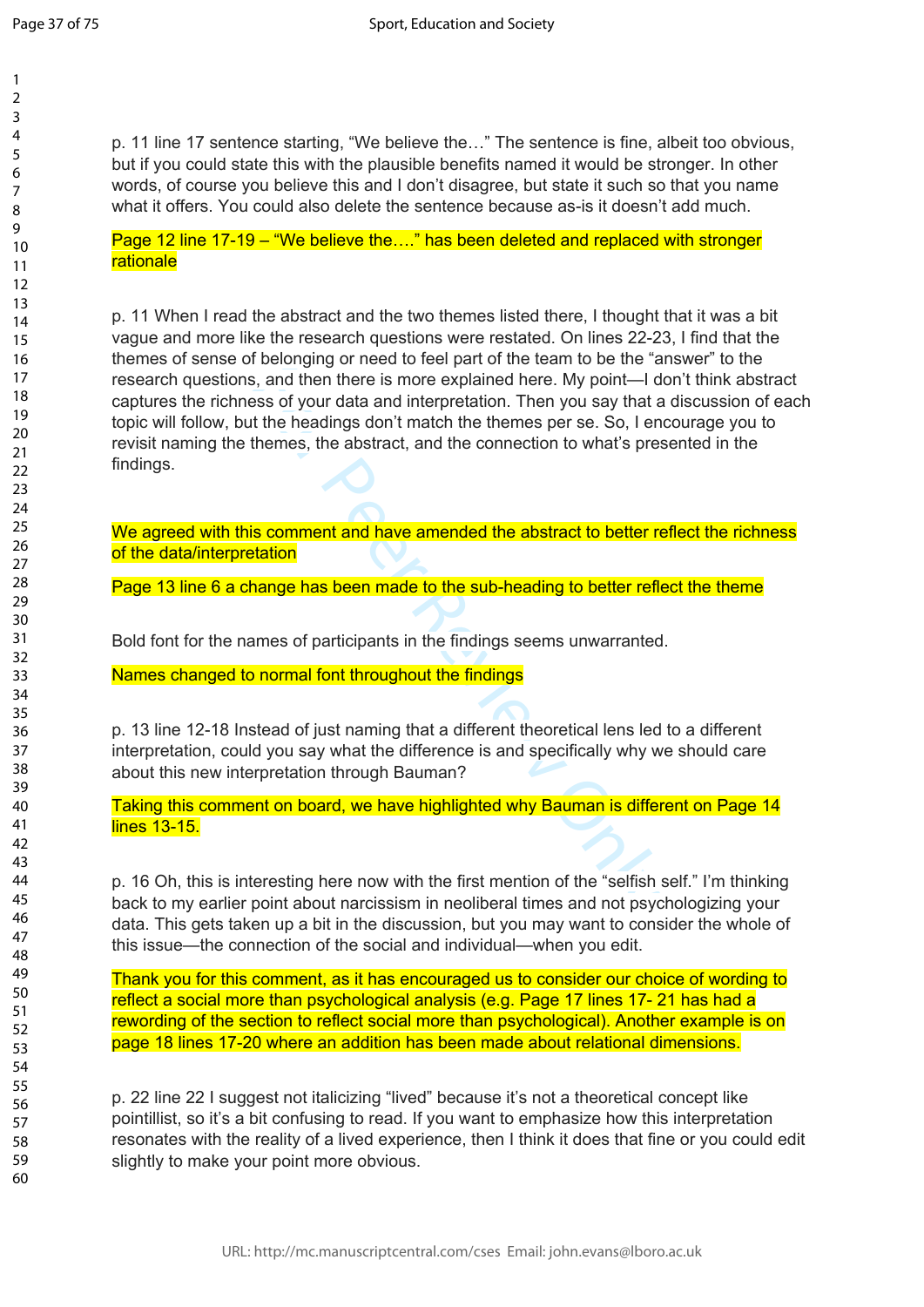### Page 22 line 25 – removed the italics for "lived"

p. 25 line 14-18 First two sentences are obvious and have already been stated. I suggest deleting and begin with "This work has…" which states the affirmation or positive of what you've done.

Page 25 line 22 onwards – deleted and amended.

Section distribution distribution distribution distribution distribution distribution distribution distribution distribution distribution distribution distribution distribution distribution distribution distribution distri

 $\mathbf{1}$  $\overline{2}$  $\overline{3}$  $\overline{4}$  $\overline{7}$  $\mathsf{o}$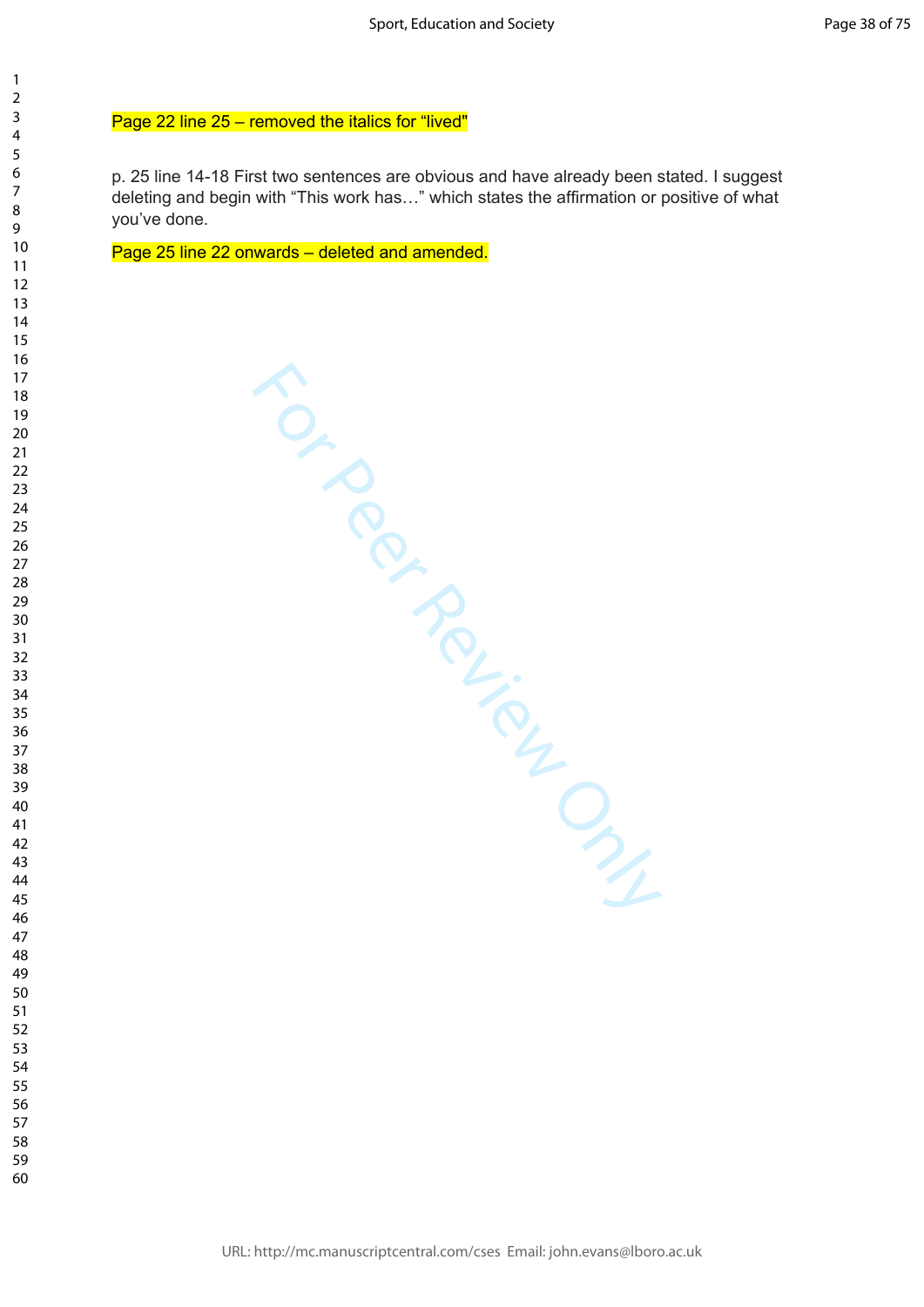| 1                       |                              |  |
|-------------------------|------------------------------|--|
| フ                       |                              |  |
| 3                       |                              |  |
| 4                       |                              |  |
| 5                       |                              |  |
| б                       |                              |  |
| 7                       |                              |  |
| 8                       |                              |  |
| )<br>$\mathbf$          |                              |  |
|                         | 10                           |  |
|                         |                              |  |
| 1                       | $\mathbf{1}$                 |  |
| $\mathbf{1}$            | フ                            |  |
|                         | 13                           |  |
|                         | $\overline{14}$              |  |
|                         | 15                           |  |
|                         | 16                           |  |
| 1                       |                              |  |
|                         | 18                           |  |
|                         | 19                           |  |
|                         | 20                           |  |
|                         | $\overline{21}$              |  |
| $\overline{2}$          | C                            |  |
|                         | $^{23}$                      |  |
|                         | 24                           |  |
|                         | 25                           |  |
|                         |                              |  |
|                         | 26                           |  |
|                         | 27                           |  |
|                         | 28                           |  |
|                         | 29                           |  |
|                         | 30                           |  |
|                         | $\overline{31}$              |  |
| $\overline{\mathbf{3}}$ | ,                            |  |
| $\overline{\mathbf{3}}$ | ξ                            |  |
| $\overline{\mathbf{3}}$ | 4                            |  |
|                         | 35                           |  |
|                         | 36                           |  |
|                         | 37                           |  |
|                         | $\overline{\mathbf{S}}$<br>₹ |  |
|                         |                              |  |
|                         | 39                           |  |
|                         | 40                           |  |
| 41                      |                              |  |
| 4                       | C                            |  |
| 4                       | 3                            |  |
| 44                      |                              |  |
| 45                      |                              |  |
| 46                      |                              |  |
| 4                       |                              |  |
| 48                      |                              |  |
| 49                      |                              |  |
| 50                      |                              |  |
| 51                      |                              |  |
| 5                       | $\overline{c}$               |  |
| 5.                      |                              |  |
|                         | 3                            |  |
| 54                      |                              |  |
| 55                      |                              |  |
| 56                      |                              |  |
| 5                       |                              |  |
|                         | 58                           |  |
| 59                      |                              |  |

malysis led to the generation-construction of two internations and and and and by others during we used to survive and thrive how the participal with their working conditions and and seeing these other domestion of the int 2 This paper addresses the relational-social and relational dimensions of player transitions in professional football. Data were generated through a total of 24 cyclical, in-depth interviews with three former players. The interview transcripts were subjected to emic and etic readings, 5 with Bauman's metaphors of liquid modernity, hunters and -pointillist time, May's theorization of belonging and Crossley's relational sociology theorising providing the primary heuristic framework. Our analysis led to the generation construction of two interconnected themes. These were a) the paradox betweenof feelinging wanted by others during workplace transitions and, simultaneously, the desire to survive and thrive how the participants interpreted and subsequently acted in their working conditions and andseeing these others as threats to their 11 career longevity and b) -the interplay between the participants' multiple identities, relations 12 with others outside of the workplace, and and how these changed over timetheir career 13 choices how events in their professional and personal lives affected their career trajectories. 14 Importantly, our findings highlighted that From our relational perspectivplayer e, transitions were not tied to the personality traits or characteristics of the individual but rather to broader 16 relationalsocial and socio-cultural factors. Indeed, mportantly, the this study revealed how the participants' experienced and interpreted their transitions through the reading of their respective sociocultural environmentssocial landscapes and their changing location 19 inunderstandings of the multiple social networks that comprised them.precarious working conditions created a paradox between feeling wanted and adopting a selfish and highly individualised outlook to their respective careers . This study also highlights how the participants' respective transitions were tied to multiple identities (e.g. son, father, partner) and 23 respective social networks. Based on these findings, we believe there is much to gain from the exploration of multiple identities in sports work and how these play out and are experienced over time.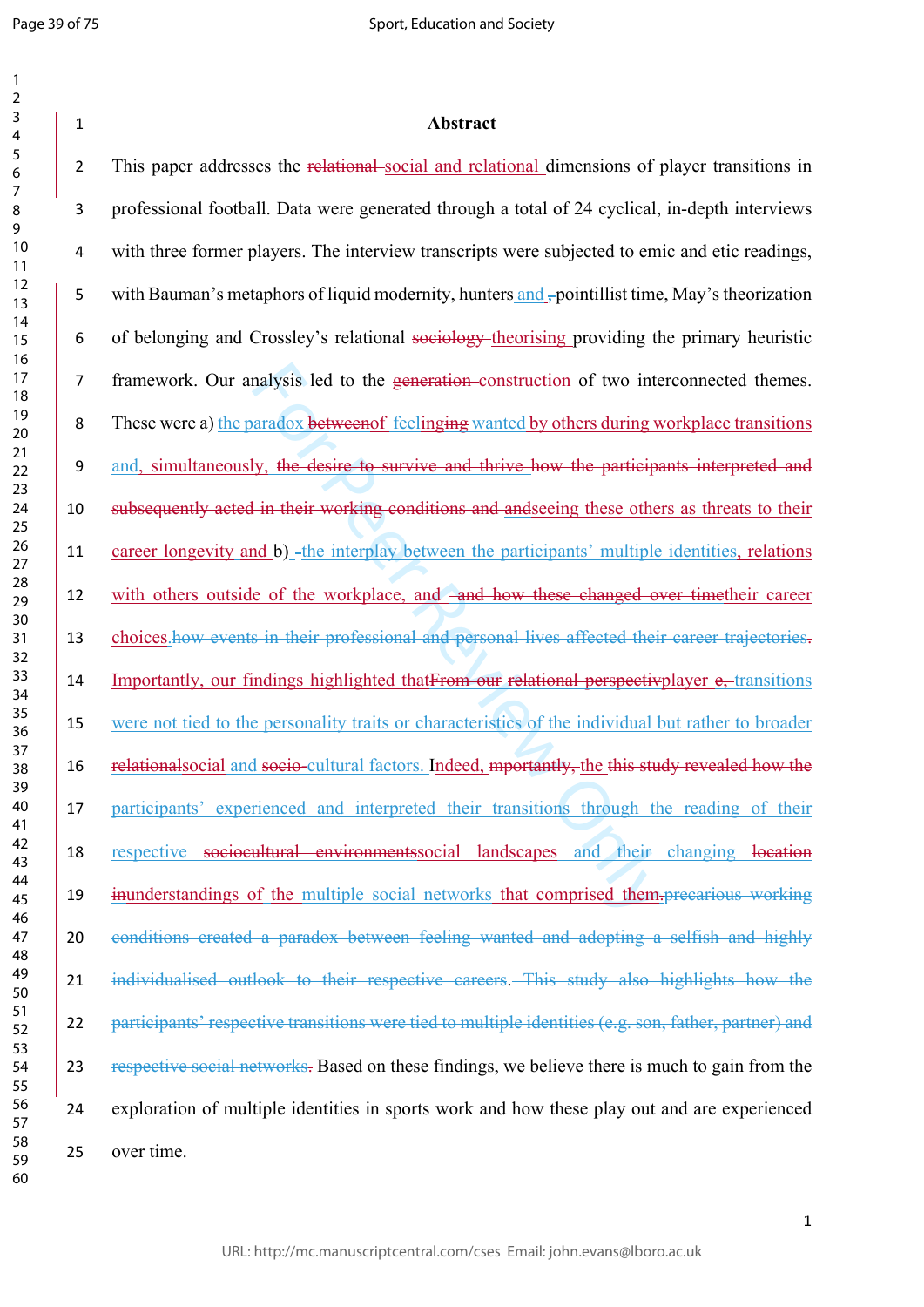| 1              | Key words: Transition, multiple identities, belonging, professional football, sports work          |
|----------------|----------------------------------------------------------------------------------------------------|
| $\overline{2}$ |                                                                                                    |
| 3              |                                                                                                    |
| 4              |                                                                                                    |
| 5              |                                                                                                    |
| 6              |                                                                                                    |
| 7              |                                                                                                    |
| 8              |                                                                                                    |
| 9              |                                                                                                    |
| 10             |                                                                                                    |
| 11             | Introduction                                                                                       |
| 12             | During their careers, athletes experience a number of transitions. These relate to include moving  |
| 13             | from junior to senior playing status, injury, transferring between clubs and d, indeed, retirement |
| 14             | (Jones & Denison, 2017; Park, Lavallee & Tod, 2013; Roderick, 2006a). Previous research has,       |
| 15             | for example, explored athletes' entry into sport (e.g. Bruner, Munroe-Chandler & Spink, 2008),     |
| 16             | within-career transitions (e.g. Debois, Ledon, Argiolas & Rosnet, 2012; Roderick, 2006a,           |
| 17             | 2013; Wylleman & Lavallee, 2004) and de-selection and retirement (e.g. Brown & Potrac,             |
| 18             | 2009; Jones & Denison, 2017) in a variety of sports. In addition to professional football, these   |
| 19             | have included tennis (e.g. Stier, 2007), golf (e.g. Carless & Douglas, 2009), rugby (e.g.          |
| 20             | McKenna & Thomas, 2007), gymnastics (e.g. Lavallee & Robinson, 2007), Australian Football          |
| 21             | League (Hickey & Kelley, 2008) and fencing (Debois et al., 2012). Importantly, such inquiry        |
| 22             | has recognised how these various career These-transitions can involve significant personal         |
| 23             | challenges for male and female athletes. These can include experiencing a complex and              |
| 24             | powerful range of emotions, a complex range of emotions, a shiftsing in professional and           |
| 25             | private identitiesy, as well as and a changes in social relationships and networks orks that may   |
|                |                                                                                                    |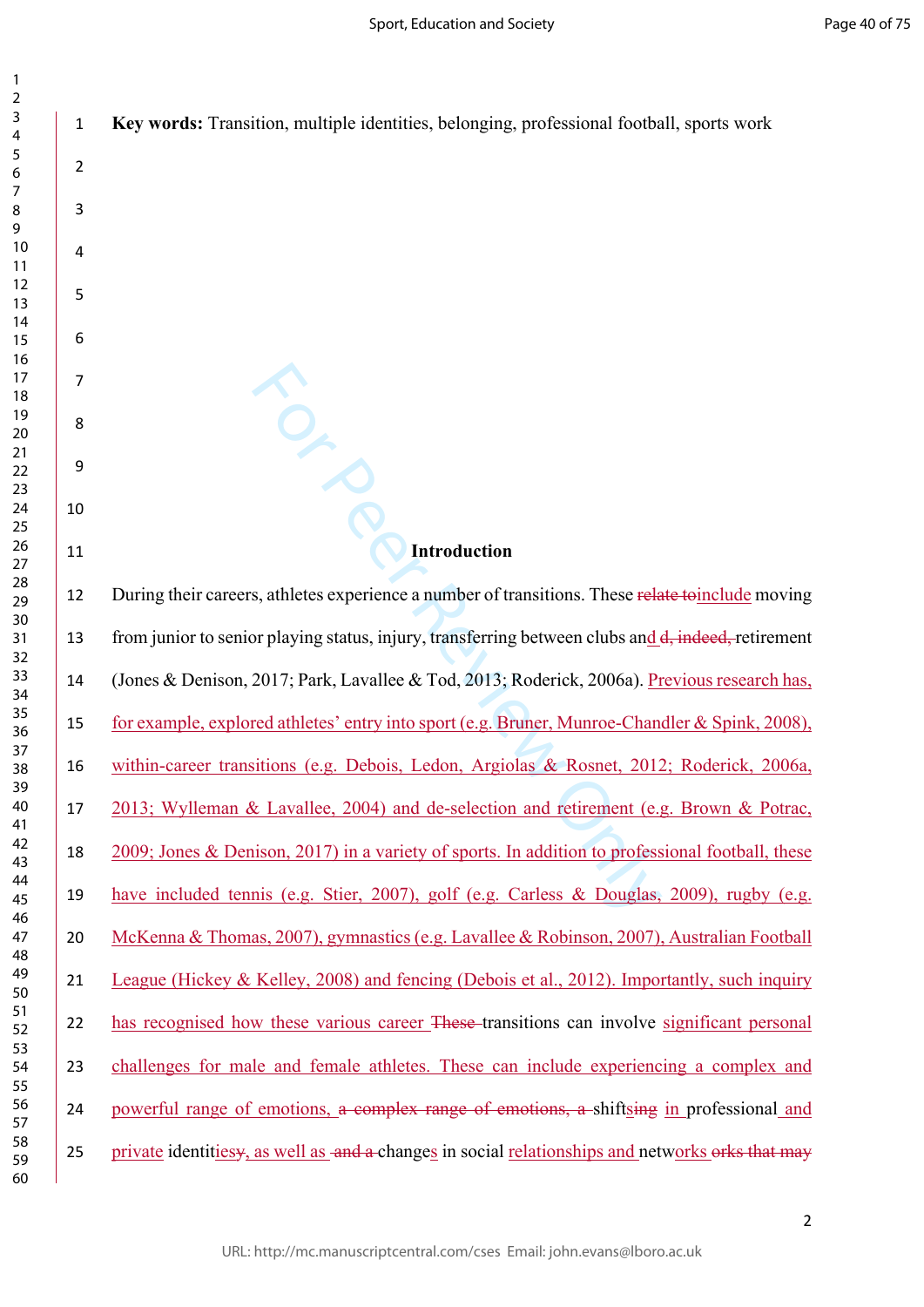as, 2007), gymnasties (e.g. Lavallee & Robinson, 2007),<br>Kelley, 2008) and fencing (Debois et al., 2012)Combin<br>attempt to enhanced our understanding of the socioculal<br>ale athletes face can encounter during, as well as after provide significant personal challenges (Brown, Webb, Robinson & Cotgreave, 2018; Park et 2 al., 2013). Previous research has explored the entry into sport (e.g. Bruner, Munroe-Chandler & Spink, 2008), within-career transitions (e.g. Debois, Ledon, Argiolas & Rosnet, 2012; Roderick, 2006a, 2013; Wylleman & Lavallee, 2004) and de-selection, or retirement (e.g. Brown & Potrac, 2009; Jones & Denison, 2017). Similarly, studies have investigated a range of sports, including tennis (e.g. Stier, 2007), golf (e.g. Carless & Douglas, 2009), rugby (e.g. McKenna & Thomas, 2007), gymnastics (e.g. Lavallee & Robinson, 2007), Australian Football League (Hickey & Kelley, 2008) and fencing (Debois et al., 2012)Combined, such inquiry has 9 significantly -in an attempt to enhanced our understanding of the sociocultural challenges that 10 both male and female athletes face can encounter during, as well as after, their sporting careers. That said, although it is the athlete who experiences these transitions, it would be folly to 12 suggest that they experience them as an individual but, rather, as somebody embedded within 13 an intricate web of social networks (Crossley, 2011).

14 To date, pPsychological theorising has been at the forefront of the explanations of much 15 previous athlete transition research (Stambulova  $\&$  Ryba, 2014). Here, for example, the readiness for retirement has been found to contain various psychological components, including cognitive, motivational, and affective changes (Alfermann, Stambulova & Zemaityte, 2004; Park, Tod & Lavallee, 2012). IndeedFor example, Park et al. (2012) mapped athletes' retirement to the pre-contemplation, contemplation, preparation, action and maintenance stages of the transtheoretical model (Prochaska & DiClemente, 1984) and found that self-confidence and decisional balance (the pros and cons) affected the athletes' exit from sport. Similarly, Wylleman and Lavallee's (2004) developmental model focused on the normative transitions faced by athletes (i.e. initiation, developmental, mastery and discontinuation) as they progressed through their careers. While these researchers gave consideration to the athletic, psychological, psycho-social and academic level of athletes, the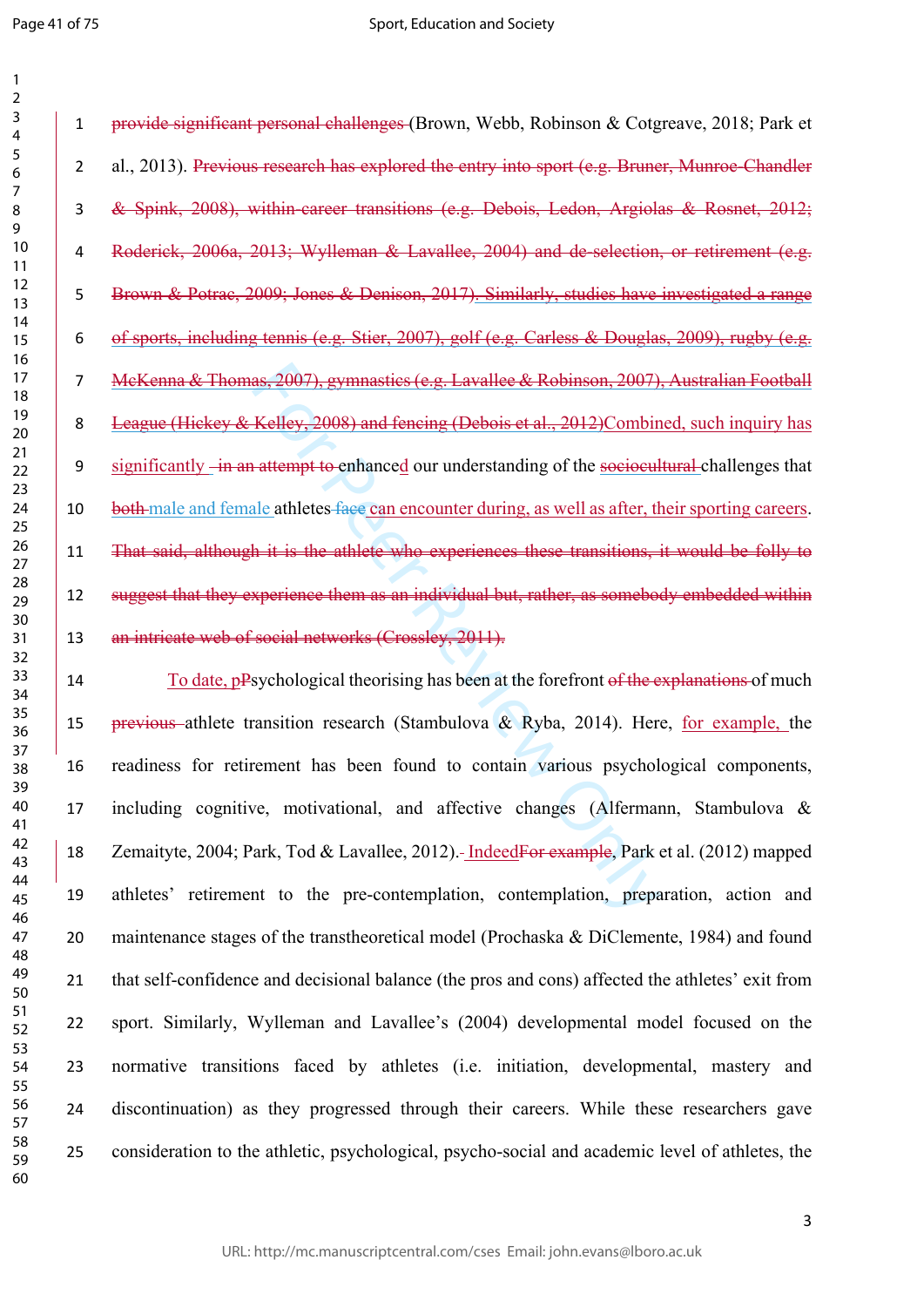$\mathbf{1}$  $\overline{2}$ 

 model provided insufficient information and placed athletes definitively in a developmental stage (Debois et al., 2012; Pummell, Harwood & Lavallee, 2008). HereFor example, while it was suggested that athletes' relationships with others (e.g., coaches, families, peers, among 4 others) were important forms of social support deuring athletes careers and career transitions, there has been little detailed consideration parents, siblings, peers and coaches were the most important support for young athletes, while partners, families and coaches play more important roles as an athlete progresses through the latter stages of their career. From a relational perspective, it would be useful to understandof how these various relationships play out during 9 an athlete's -sporting-career; ,-both inside and outside of sport.

**Example 18 EV and FI and FI and FI and FI and FI and FI and FI and FI and FI and FI and FI and FI and FI and FI and FI and FI and FI and FI and FI and FI and FI and FI and FI and FI and FI and FI and FI and FI and FI and**  Although psychological interpretations may provide a useful analysis of how athletes cognitively navigate transitions, they focus heavily on the personality traits or characteristics of the individual at the expense of broader relational and socio-cultural factors (Jones, 2014; Jones & Denison, 2017). This has led to a number of calls for more sociological understandings of career transition in elite level sport specifically (e.g. Carless & Douglas, 2009; Jones & 15 Denison, 2017), as well as sports work more generally (e.g. Gale, Ives, Potrac & Nelson, in press; Roderick, Smith & Potrac, 2017). Previously, Jones and Denison (2017) considered the culturally prescribed sporting experiences and relationships that professional football allowed their participants, where players found it difficult to switch off from the 'close-knit' 'bubble' environment; something that had a negative impact on their eventual retirement. These researchers suggested that players became docile, conforming bodies throughout their entire careers; whereby "a body is docile that may be subjected, used, transformed and improved" 22 (Foucault, 1991, p. 136). In a complementary manner, Hickey and Roderick  $\frac{1}{5}$  (2017) highlighted the way which athletes manage their identities to explain how understandings of career transitions are linked to social audiences and whether they dramatically realize and legitimize future possible selves.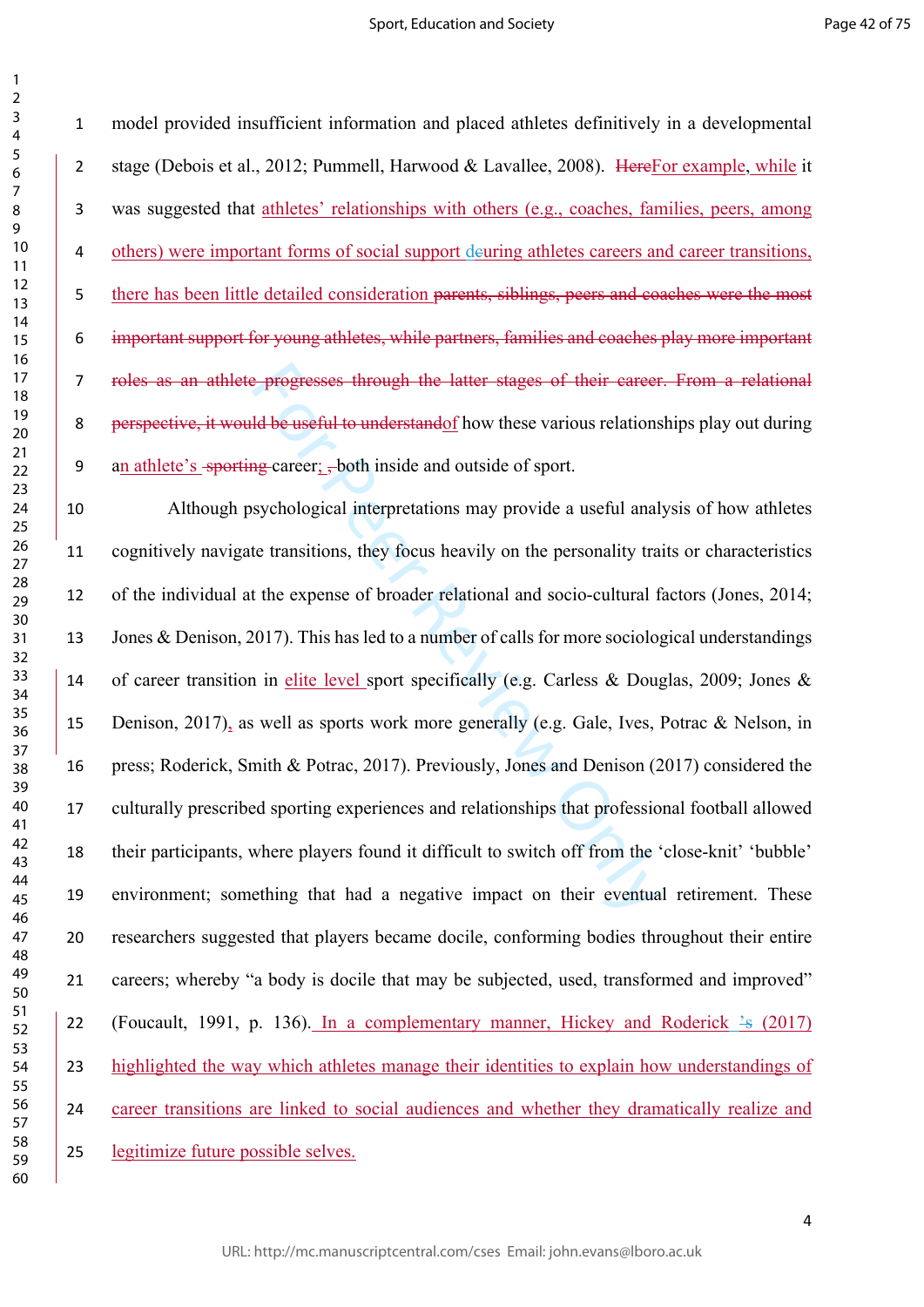$\mathbf{1}$  $\overline{2}$ 

It is that had experienced a career transition away from a c<br>
and be more<br>
graded to more and the substantian could be given to how<br>
nother, a husband, a wife, a son, a daughter, or a frien<br>
at during multiple in-career tr InDespite the welcome advances provided by Jones and Denison (2017) and Hickey 2 and Roderick (2017), moving our understanding forward, there is still much to be gained from exploring how professional footballersathletes manage their multiple identities (and relations 4 with others) throughout during and after their sporting careers and how these are 5 interconnected. For example, while W hile the athletes in Hickey and Roderick's (2017) study referred to multiple identities in relation to different social audiences, the focus of theiris study was on participants that had experienced a career transition away from a club or from football. 8 Arguably, there could be moregreater consideration could be given to how these identities (e.g., being a father, a mother, a husband, a wife, a son, a daughter, or a friend) and relationships 10 with others play out during multiple in-career transitions. Being a father, a mother, a husband, a wife, a son, a daughter, or a friend may all impact a professional footballing career and, subsequently, could be further investigated to enhance our understanding of the interdependence of these identities during careers and career transition.

 Although the work of and Jones and Denison (2017) and Hickey and Roderick (2017) provided some useful insights into transition from a social perspective, it could be argued that there remains a paucity of inquiry addressing how athletes navigate their way through their 17 eareers in relation to significant others. Indeed, Such inquiry could facilitate more detailed and nuanced understandings of the ways in which sports work is both employment and work-based experiences are both socially constructed and relational in nature (Blustein, 2011; Gergen, 2009; Schultheiss, Watts, Sterland & O'Neill, 2011). Conceptualizing sports work or employment as a relational act signifies that every interaction, experience and decision is interpreted, influenced and shaped by relationships whereby they "are not simply the expression of individual agency, but are rooted in interactions with a broad array of external influences" (Blustein, 2011, p. 1). Indeed, while it is the athlete who experiences these transitions, it would be folly to suggest that they experience them as an individual; instead they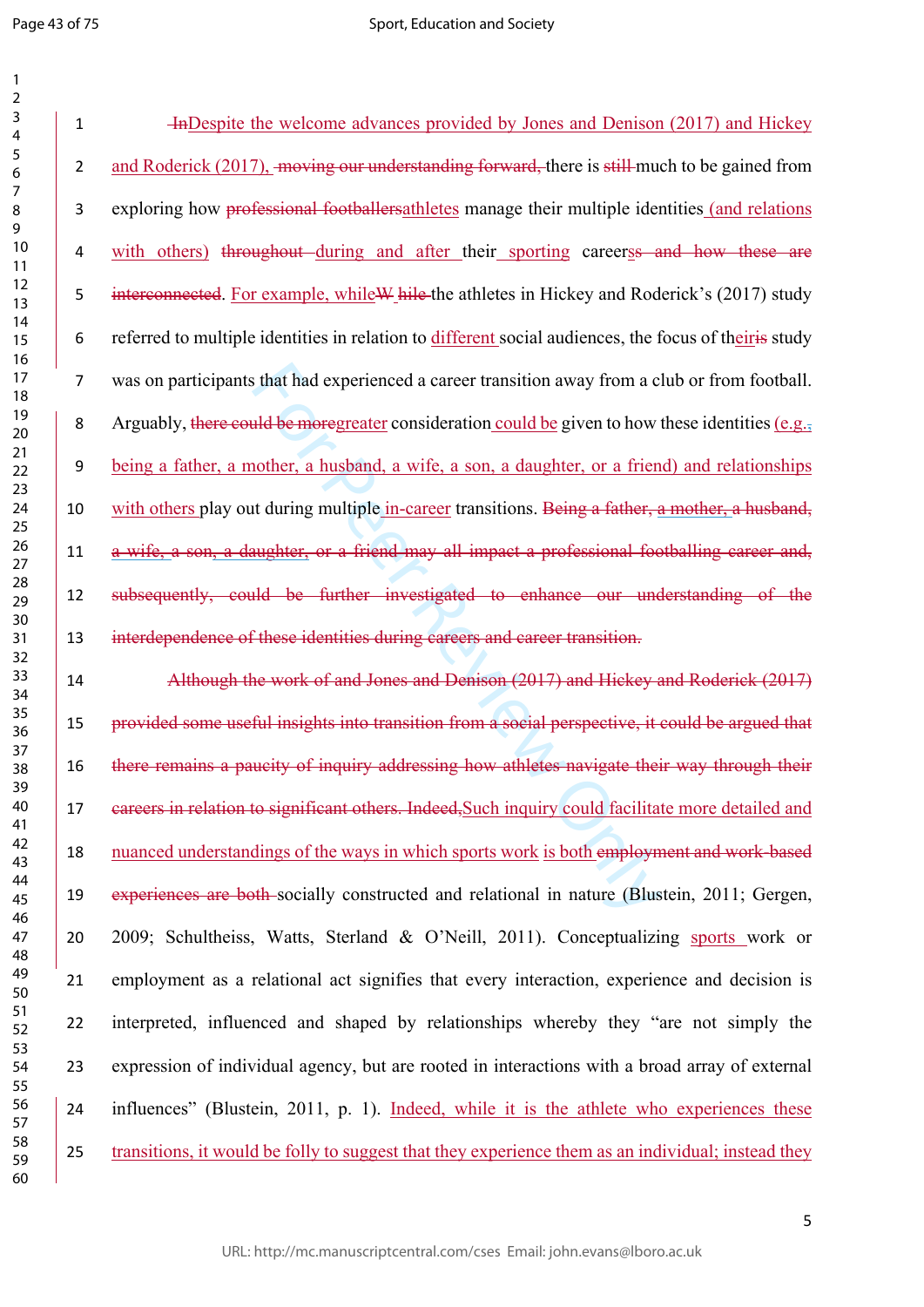are experienced and interpreted by social agents who are embedded within an intricate web of 2 social networks (Crossley, 2011). Unfortunately, despite some exceptions While the relational and emotional dimensions of sports work characterized by short-term contracts has been subject to some initial inquiry (e.g. Potrac, Jones, Gilbourne & Nelson, 2013; Roderick, 2014; Potrac, Mallett, Greenough, & Nelson, 2017), surprisingly, there remains a dearth of literature that specifically explores career transition in sport from a relational perspective (Jones & 7 Denison, 2017; Roderick, 2006b). That said, although it is the athlete who experiences these transitions, it would be folly to suggest that they experience them as an individual but, rather, as somebody embedded within an intricate web of social networks (Crossley, 2011).

derick, 2006b). <del>That said, although it is the athlete where</del><br> **Example 18 and Although it is the athlete where the as an indeed within an intricate web of social networks (Crossis<br>
indeed within an intricate web of social In this study, cyclical, in-depth interviews were used to explore the participants'**  understandings of a) how their cultural understanding of the professional football environment and employment trends affected how they approached their careers and b) how social relations in their personal lives influenced their career decisions and associated transitions in 16 professional football. As such, t<sup>he</sup> study sought to contribute new knowledge to the sociology 17 of sport work which a) illuminates some of the paradoxes between self-interest and being part 18 of a team-feeling connected to others and b) charts how transitions tied to professional and personal lives may influence career trajectories. We believe that this approach has much to 20 offer the sociology of sports work, especially in terms of understanding how -given that 21 transformations of identities have multiple aspects that are ceaselessly reworked and negotiated 22 in and through social interaction  $\psi$  are always the outcome of interaction with others (Hickey & Roderick, 2017; Jenkins, 2014; Roderick, 2006b). This may further our understanding of 24 how identities have multiple aspects and are ceaselessly reworked and renegotiated (Jenkins,  $25 \quad 2014$ .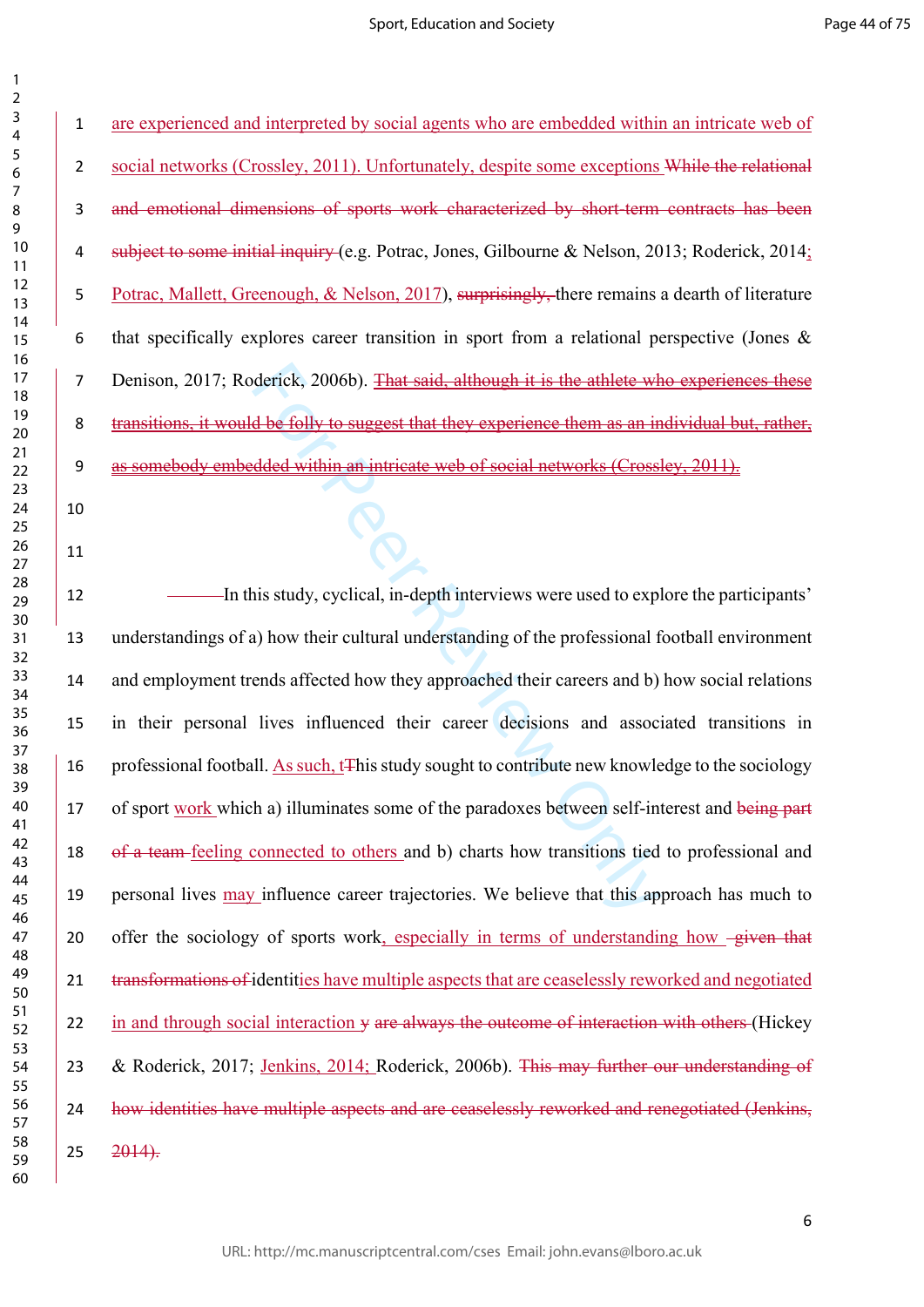$\mathbf{1}$  $\overline{2}$ 

| 1                                |
|----------------------------------|
| 2                                |
| 3                                |
| 4                                |
| 5                                |
| б                                |
| 7                                |
| 8                                |
| )<br>d                           |
| 10                               |
| 1<br>$\mathbf{1}$                |
| 1<br>フ                           |
| 13                               |
| $\overline{14}$                  |
| 15                               |
| 16                               |
| 1<br>7                           |
| 18                               |
| 19                               |
| 20                               |
| $\overline{21}$                  |
| $\overline{2}$<br>2              |
| 23                               |
| 24                               |
| 25                               |
| 26                               |
| 27                               |
| 28                               |
| 29                               |
|                                  |
| 30                               |
| $\overline{31}$                  |
| $\overline{\mathbf{3}}$<br>2     |
| $\overline{\mathbf{3}}$<br>ξ     |
| 3.<br>4                          |
| 35                               |
| 36                               |
| 37                               |
| şξ<br>ξ                          |
| 39                               |
| 40                               |
| 41                               |
| $\overline{c}$<br>$\overline{4}$ |
| 3<br>$\overline{4}$              |
| 44                               |
| 45                               |
| 46                               |
| 47                               |
| 48                               |
| 49                               |
| 50                               |
| 51                               |
| 5<br>$\overline{c}$              |
| 5.<br>ξ                          |
| 54                               |
| 55                               |
| 56                               |
| 57                               |
| 58                               |
| 59                               |
|                                  |

## **Methodology**

# **Sampling**

ort in a 'full-time' capacity and received a salary for<br>fied for the study were previous teammates of th<br>eld with each participant regarding the nature of the stu-<br>ne ethical implications of their involvement. Following<br>ic Criterion-based and network sampling techniques were used for the study (Patton, 2002; Small, 2009). Individuals were deemed eligible to participate if they a) had played professional football for a period longer than five years, and b) were no longer involved in the professional game. For the purposes of this study, a professional footballer was defined as somebody who had played the sport in a 'full-time' capacity and received a salary for doing so. The three participants identified for the study were previous teammates of the principal author. Discussions were held with each participant regarding the nature of the study, their prospective participation and the ethical implications of their involvement. Following institutional ethical approval, each participant was informed that they were free to withdraw from the study at any time. Similarly, each participant agreed to the interviews being audio-taped, assured that his identity would remain only known to the authors and that access to the interview tapes would be restricted to him and the research team (Kvale & Brinkmann, 2015; Purdy, 2014). A background of each participant is presented below under respective pseudonyms.

 At the time of the study, Adam was a 40-year old, former professional footballer who had previously played in all four divisions of the Football League. While Adam gained experience of foreign cultureplayed overseas briefly, the majority of his career was spent in the English Football League where he transferred between clubs on ten occasions. Adam described himself as a company director and his working life coalesced around his two self-employed businesses. Having been through ill-tempered divorce proceedings, Adam had no contact with his two sons from the marriage and currently lived with his fiancée. Jay was a 31-year old, former professional footballer who started his career as a Youth Training Scheme (YTS) scholar in League One and, following a total of eight transfers, finished his playing career in semi-professional (part-time) football. As a successful businessman and company director, Jay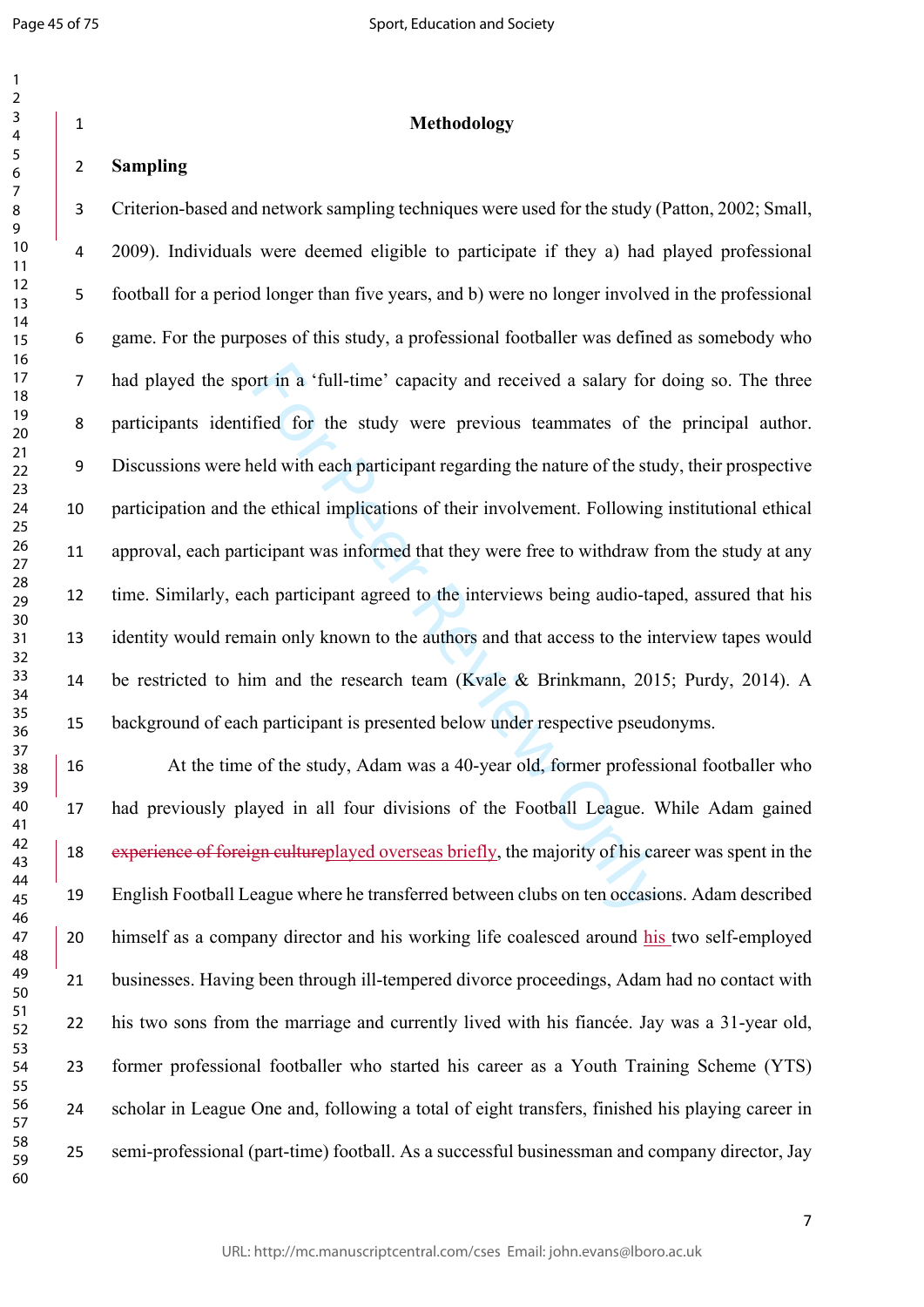$\mathbf{1}$  $\overline{2}$ 

 had recently married and was expecting his first child at the time of the final interview. Finally, Joe was a 39 year-old, who had spent the majority of his career playing in League One, despite also playing in the Championship. Throughout his career, Joe transferred between clubs on seven occasions and, towards the end of his career, made the move into semi-professional football. As a married father of three daughters, Joe was also employed at a local supermarket.

## **Procedure and Method**

or conducted a total of 24 interviews; seven with Jay, eignterview ranged between 60 and 120 minutes (mean lead urs of audible data. Data collection depended upon a that each participant had available, the progress made do The principal author conducted a total of 24 interviews; seven with Jay, eight with Joe and nine with Adam. Each interview ranged between 60 and 120 minutes (mean length of 93 minutes) and totalled 37 hours of audible data. Data collection depended upon a number of factors, including the time that each participant had available, the progress made during each interview and the ability to obtain and pursue greater understandings of their transitional experiences (Merriam, 2014; Sparkes & Smith, 2014). Interviews were held at times and locations that suited the participants and were conducted in a comfortable and relaxed environment (Brinkmann & Kvale, 2015). These interviews were based around a) the participants' career timeline, b) the reasons for transferring between clubs, c) key career/life events and d) their networks of social relations inside and outside of each club setting. This provided a suitable framework to co-construct meaning that we attributed to the participants' transitional experiences (Howell, 2013; Kvale & Brinkmann, 2015).

 While semi-structured interviews were employed as the method of data collection, these were guided by a combination of generative (Tracy, 2013) and directive (Lindlof & Taylor, 2011; Tracy, 2013) questions and arguably occupied varying positions on a continuum between 'relatively-structured' and 'relatively-unstructured' semi-structured interviews (Brinkmann, 2013). Generative questions were non-directive, non-threatening queries that developed rather 24 than dictated the course of the interview (Tracy, 2013). These included tour questions (e.g. "what did transferring between clubs mean to you?"), timeline questions (e.g. "what events led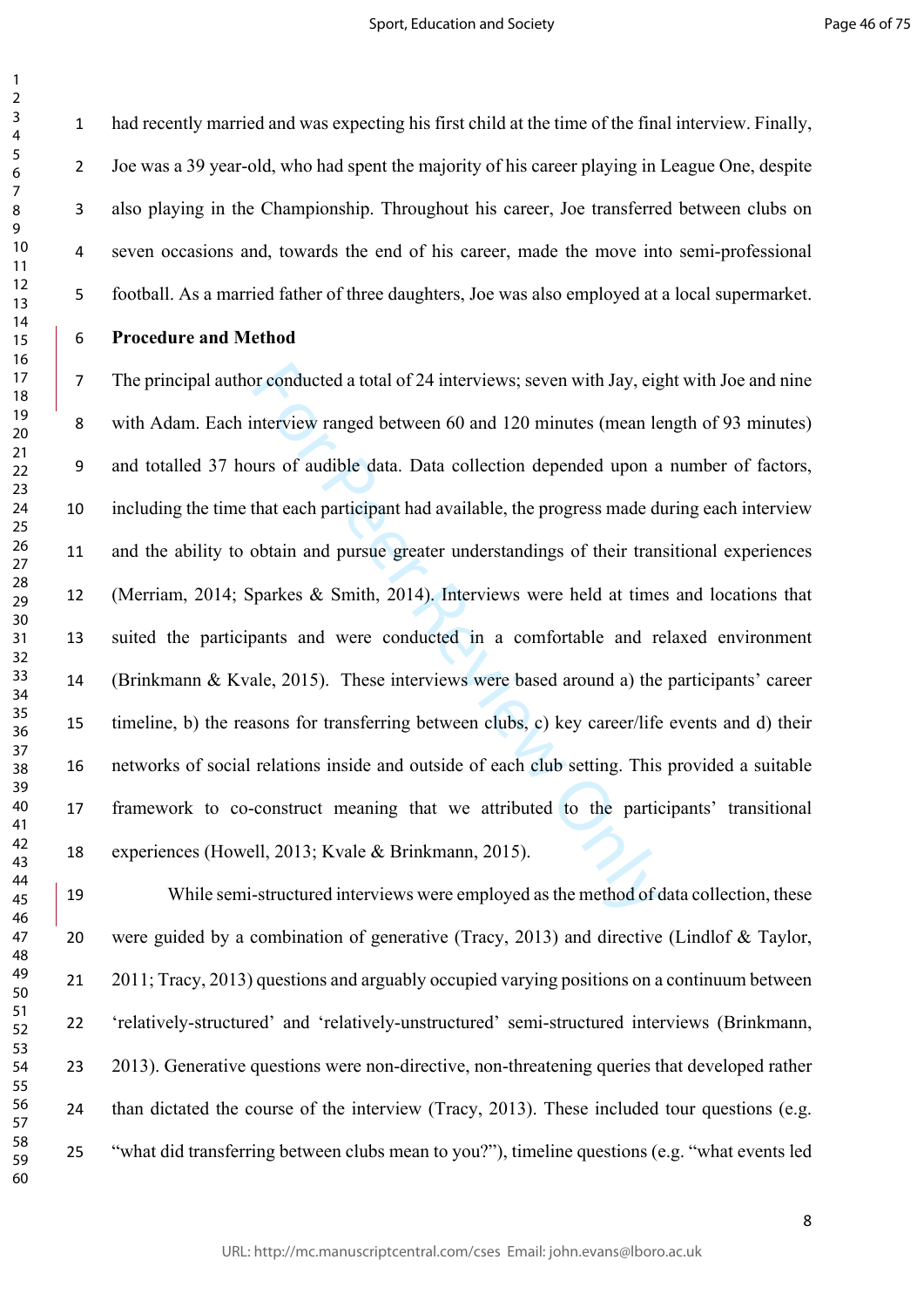is, such as "would you just describe that again for m<br>mding of the participants' stories and to further explain<br>on probes were used to further expand responses, su<br>cular experience or questioning why something had l<br>tailed to your departure from the club?") and behavioural questions (e.g. "how did you feel/react?"). In contrast, close-ended, directive questions structured and directed the interview, such as "did the manager make the decision to release you from your contract?" and "is that what you wanted to happen?" A number of probes were also used throughout the interview process to elicit richer insights (Seale, 2018). These included clarification probes (Patton, 2015), elaboration probes (Merriam, 2014) and detailed oriented probes (Sparkes & Smith, 2014). Clarification probes, such as "would you just describe that again for me?" were utilised to check our understanding of the participants' stories and to further explain anything that was unclear. Elaboration probes were used to further expand responses, such as requesting an example of a particular experience or questioning why something had happened (Merriam, 2014). Finally, detailed oriented probes enabled us to focus questions around the people 12 involved or the time that events occurred (Sparkes & Smith, 2014). Throughout the interviews, the principal author shared some of his own transitional 14 experiences in an attempt to foster a trusting environment while eliciting rich and meaningful 15 data (Holstein & Gubrium, 1995). The principal author also He also endeavoured toengaged in 16 active actively engage in-listening to promote depth and complexity to the participants' stories

(Josselson, 2013). From our relationalIn acknowledging the relational dimensions of data

generation perspective, we werehe sort hoping to *move with* the participants in the metaphoric

resemblance of a dance (Josselson, 2013). While earlier interviews necessitated more

questioning to eliminate any awkward silences, the free-flowing nature of the latter interviews

 suggested that the participants had developed their own trust and rapport and felt at ease in their surroundings (Purdy, 2014). Similarly, the participants' responses in the latter interviews

evidenced an increased relational understanding through their links to multiple social networks

24 and how each affected, and was affected by, the other(s) without being prompted. The

interviews were transcribed verbatim to ensure a complete record of the data.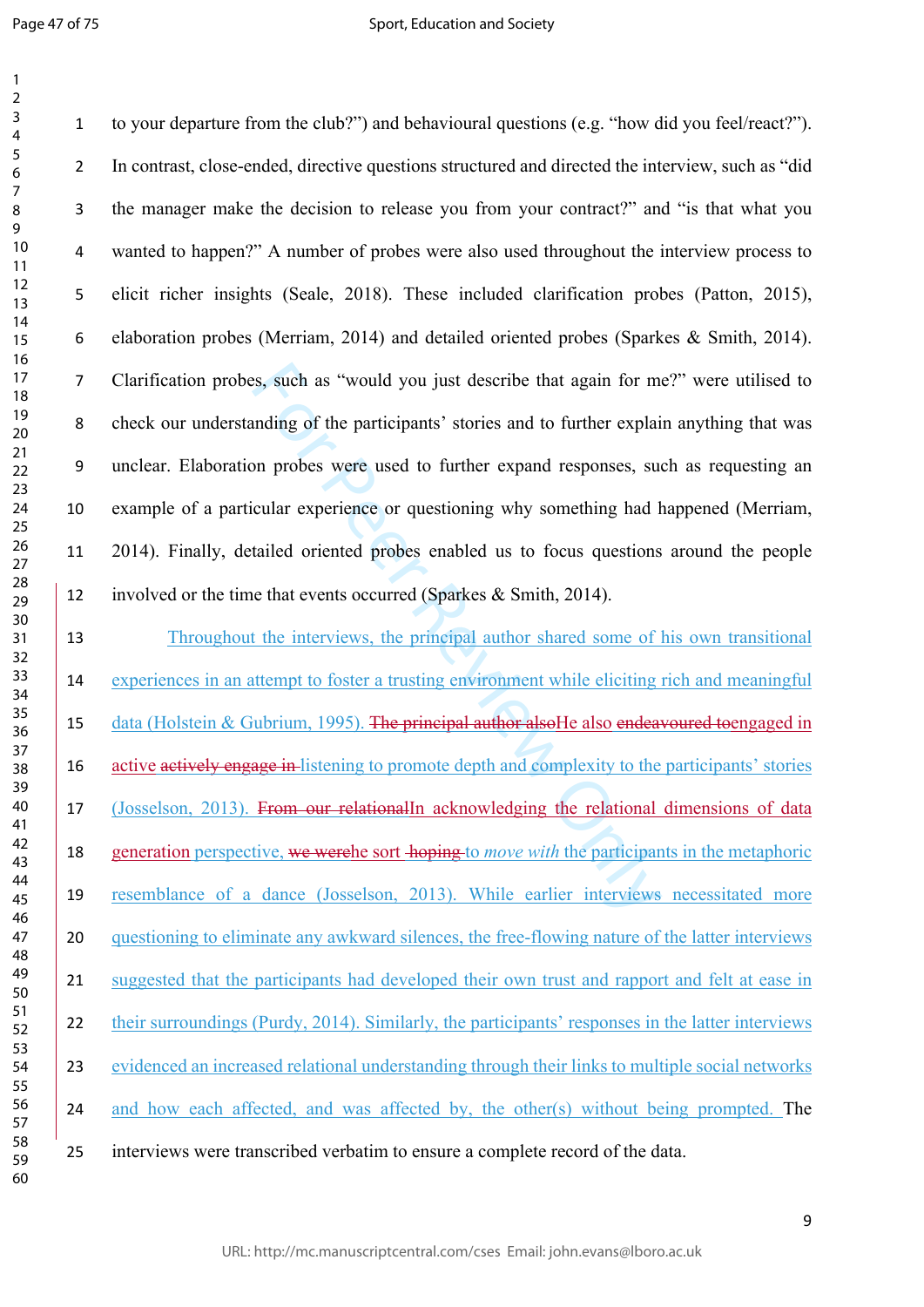### $\overline{3}$  $\overline{4}$  $\overline{7}$

 $\mathbf{1}$  $\overline{2}$ 

 

## **Iterative Analysis**

ced understanding (Taylor, 2014). This approach pro<br>f the data while also considering existing explanations a<br>from an etic perspective (Tracy, 2013). In keeping v<br>ative analysis, two cycles of analysis ran simultane<br>t was Analysis, interpretation and representation of the data were a continuous part of the research process itself and not distinct or separate entities (e.g. Sparkes, 2002; Taylor, 2014). Both the data collection and data analysis phases of the study were mutually recursive and dynamic processes (Merriam & Tisdell, 2016). An iterative approach to data collection and analysis enabled the moving back and forth between data and theory in order to raise further questions or gain an enhanced understanding (Taylor, 2014). This approach provided an emic or emerging reading of the data while also considering existing explanations and theories to make sense of the data from an etic perspective (Tracy, 2013). In keeping with Tracy's (2013) illustration of iterative analysis, two cycles of analysis ran simultaneously. Firstly, each interview transcript was 'coded' to identify any emerging themes; where the use of highlighter pens enabled categories to be developed that were both meaningful and that would help to answer the research questions (Merriam, 2014; Taylor, 2014). These categories then became the focus of subsequent interviews, where additional questions and probing elicited a greater insight into participants' transitional experiences. Concurrently, the use of 'analytical memos' enabled tentative links to be established between the meaningful segments of data that had been previously categorised and various theoretical concepts (Sparkes & Smith, 2014). This etic 18 analysis of each interview transcript the data was guided by our reading of existing social theory 19 and also allowed us to raise further theoretically driven questions form subsequent interviews 20 from a theoretical perspective. However, it should be noted that we entered the research process 21 without any pre-conceived theoretical frameworks–for this study. While the writings of Bauman, Crossley and May were utilised to provide a robust analytical framework, we 23 recognise that any data set is these are equally open to further interpretation by the reader (Huggan, Nelson & Potrac, 2015; Taylor, 2014).

**Theoretical Sense-Making**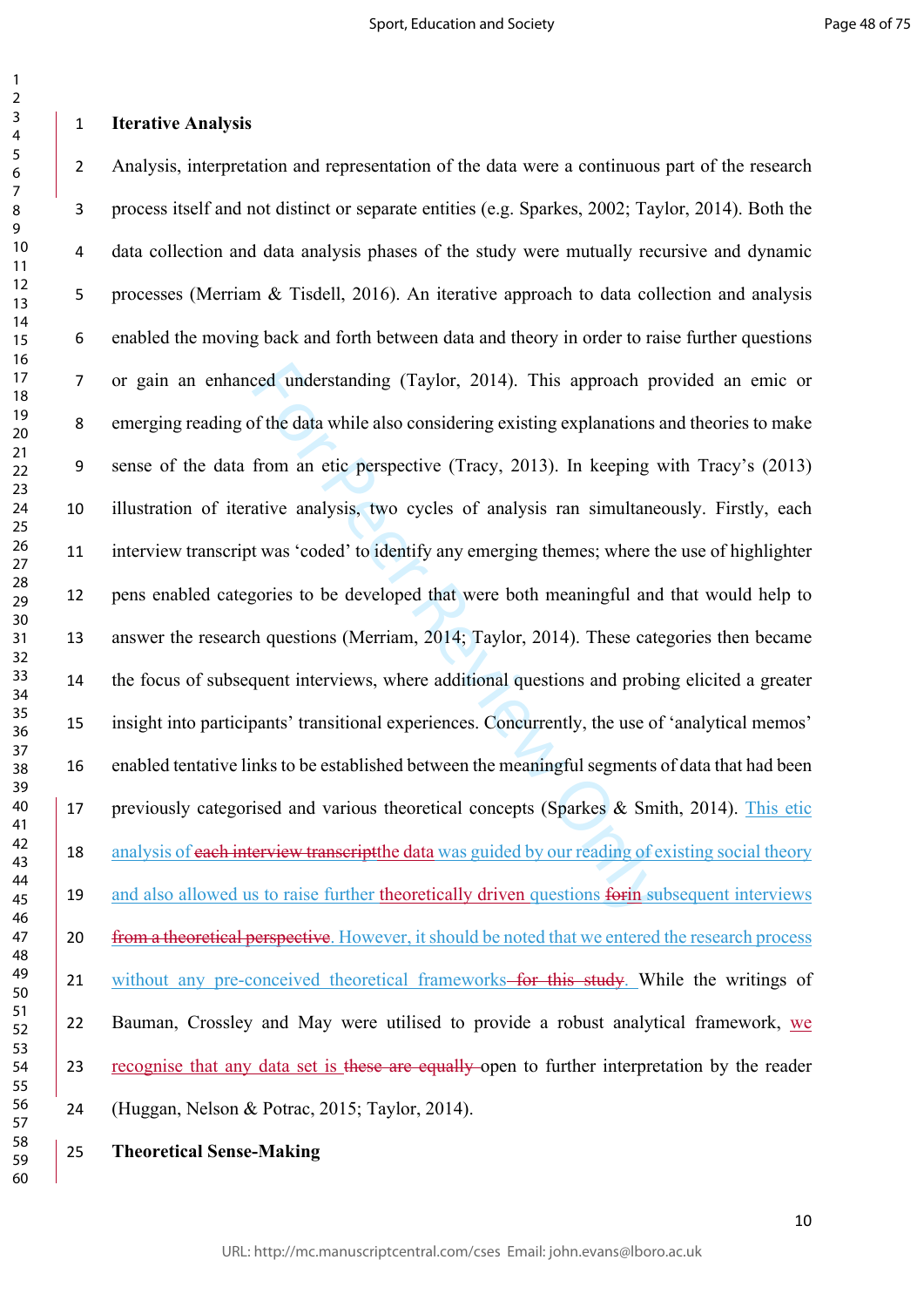$\mathbf{1}$  $\overline{2}$ 

meutics demands that the meaning of human thoughts<br>their socially shaped conditions (Jacobsen & Tester<br>r of *liquid modernity*, Bauman (2012) depicted a w<br>d insecurity, where individuals are both 'in' and 'on' th<br>duals are The participants' transitional experiences were principally understood in relation to the theorizing of Bauman (2007, 2012, 2013), May (2011, 2013) and Crossley (2011, 2013). Through his unique social commentary of life in a neoliberal world, Bauman regarded social reality as too large, complex and various to be interpreted through rigid theoretical frameworks. Instead, he utilised a number of metaphors to 'defamiliarize the familiar' and present an alternative perspective of contemporary living (Jacobsen & Poder, 2012). Here, Bauman's sociological hermeneutics demands that the meaning of human thoughts or actions are only intelligible within their socially shaped conditions (Jacobsen & Tester, 2007). Under the umbrella metaphor of *liquid modernity*, Bauman (2012) depicted a world of uncertainty, unpredictability and insecurity, where individuals are both 'in' and 'on' the market. From this perspective, individuals are not only able to consume but are regarded as a product to be consumed; a commodity (Bauman, 2012). The term 'liquid' reflects the ever-changing neoliberal backdrop, whereby, "liquids, unlike solids, cannot easily hold their shape" (Bauman, 2012, p. 2). As a result, Bauman notes how the effects of globalization and, in a world obsessed with consumption and instant gratification, employees and employers should be prepared to abandon commitments and loyalties without regret in pursuit of more favourable opportunities. This metaphor provided us with a useful heuristic device to make sense of the working world of professional football, and indeed wider context of contemporary social life.

 The work of May (2011, 2013) was used to make sense of the participants' place in their respective surroundings. More specifically, May's (2013) concept of *belonging* was used to make sense of the ways the participants connected (and disconnected) to other people, relationships, places and environments. Here, May (2013) viewed the self as relational, whereby the self and society are interdependent and permeable, each being affected by the other. That is, the self "emerges in relationships with and in relation to other people" (May, 2013, p. 4). Broadly speaking, May (2013, p. 3) defined *belonging* as "the process of creating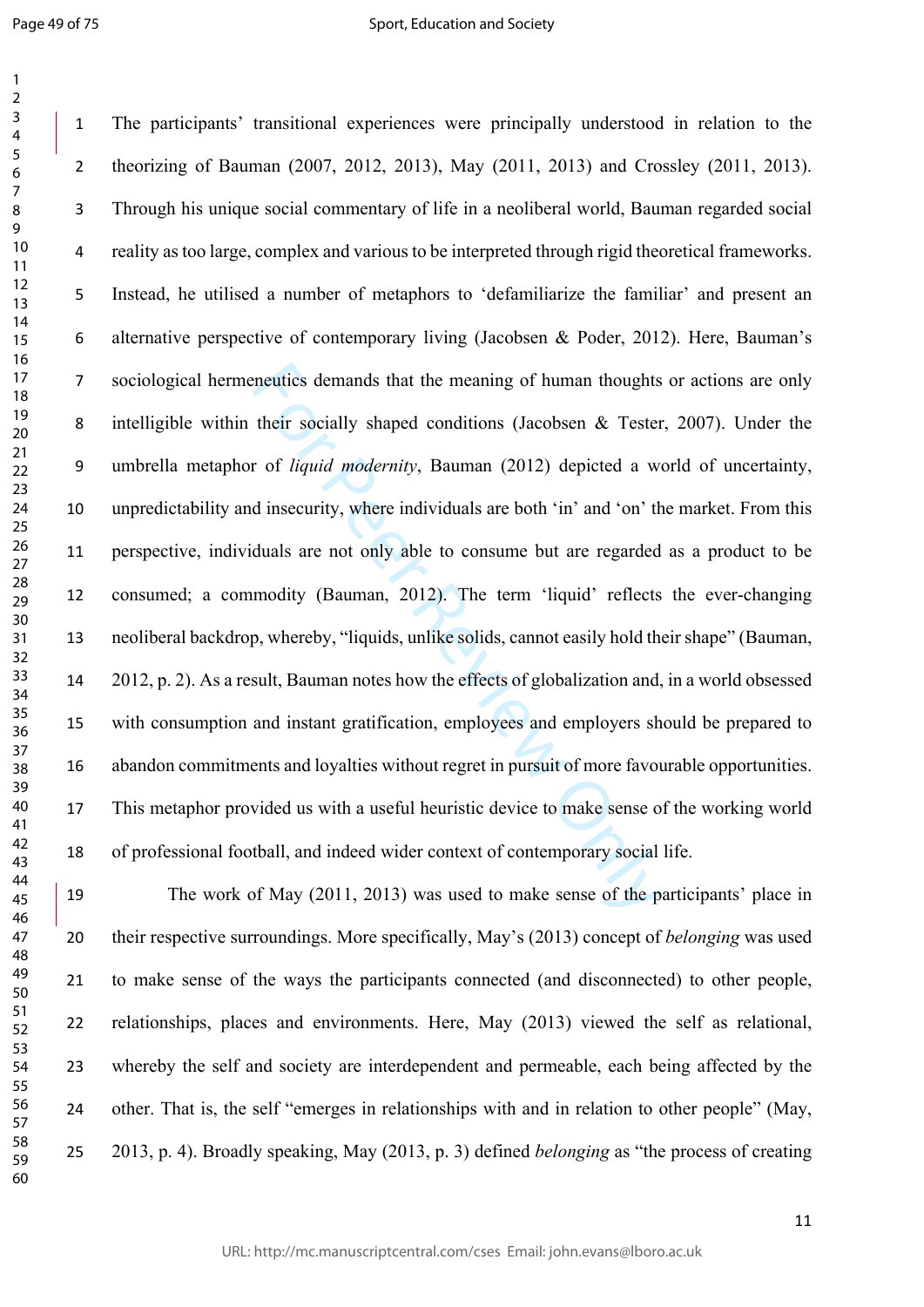$\mathbf{1}$ 

 a sense of identification with, or connection to, cultures, people, places and material objects" where "significant changes in our surroundings are reflected in a fluctuation in our sense of belonging". May (2013) also proposed the term '*belonging*' in opposition to 'identity'; where instead of beginning with the autonomous individual, the focus switched to the connection of individuals to one another. This interpretation enabled us to make theoretical sense of the participants' 'settling in' processes and to further understand the world of lived experience 7 from the perspective of those who live in it (Andrews, 2012). Although May (2013) connected people to places, environments and surroundings, these connections could also mirror Bauman's (2012) consideration of *liquid* surroundings given their constant fluctuation and potential for change.

For Peer Review Only 11 The aforementioned liquid surroundings were regarded as an individualizing force, one where precariousness seemingly encouraged individual survival in the style of "everyone for himself, and the devil take the hindmost" (Bauman, 2007, p. 14). Here, Bauman (2007) utilised metaphors of the *gamekeeper* (i.e. to defend and preserve the 'natural' order), the *gardener* (i.e. constant care and attention of wanted/unwanted plants) and the *hunter* (i.e. not worried about the overall balance of things) to describe the world's changing priorities. Indeed, Bauman (2007, p. 100) suggested that, "we are all hunters now…and called or compelled to act as hunters do" whereby "the sole task hunters pursue is another 'kill', big enough to fill their game-bags to capacity". In keeping with the musings of a liquid modern world, we regarded hunting and, more specifically survival as "the ultimate proof of fitness" (Bauman, 2003, p. 88). The *hunter* metaphor provided us with an insightful lens to analyse the participants' thought processes and decision-making strategies and enabled us to make sense of self-interest from a sociological perspective. Rather than focusing on psychological tendencies of greed or narcissism, we believe that *hunting* provided greater emphasis on the participants' behaviours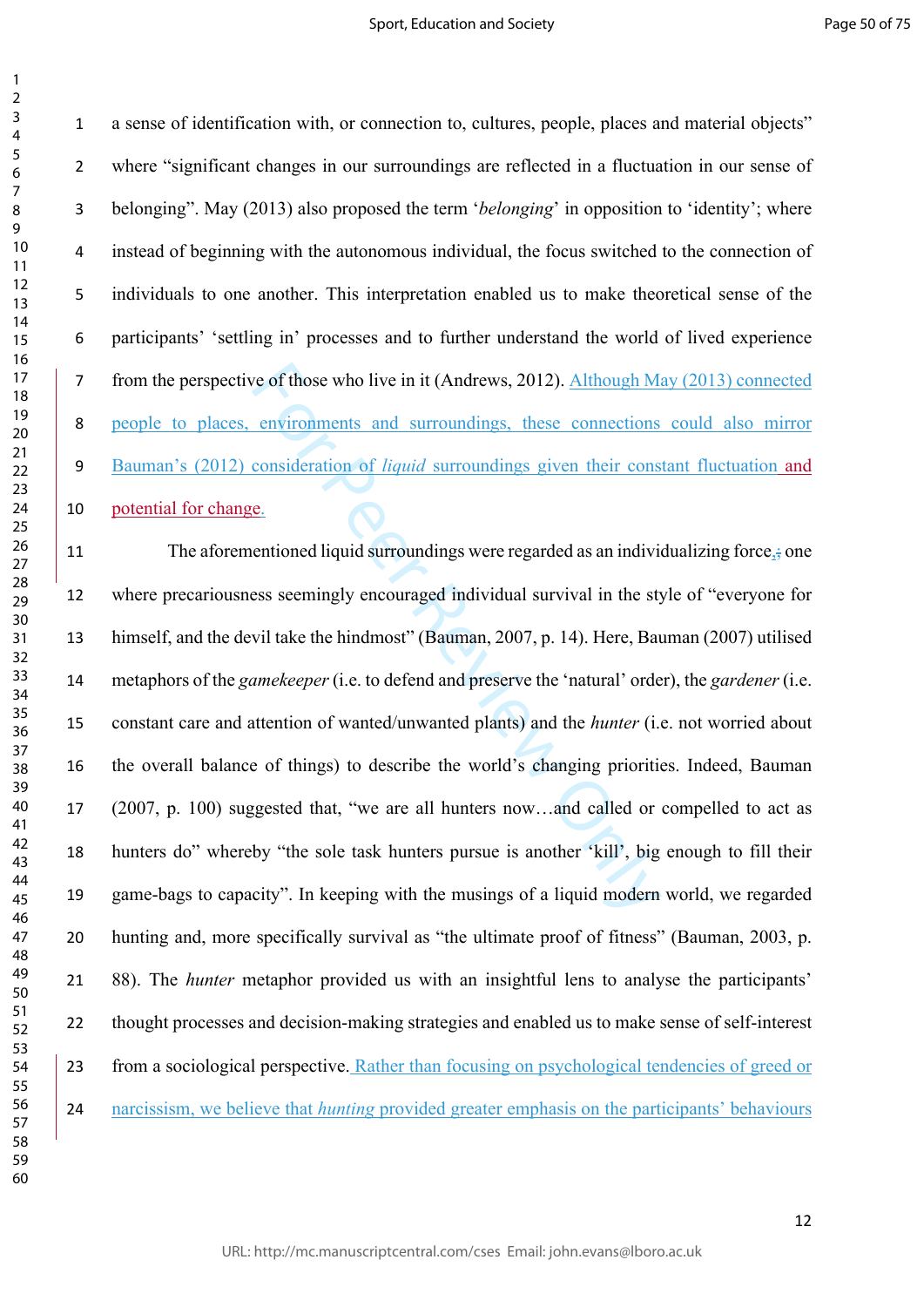in relation to their interpretations of the demands and realities of their social networksciocultural environment.

sires, intentions, and interpretations of significant oth<br>relations. Where May (2013) replaced the term iden<br>gued that the forming and re-forming of identities occur<br>with Crossley's (2013, p. 125) suggestion that "[t]]<br>be The work of Bauman (2007, 2012) and May (2011, 2013) was supplemented with Crossley's (2011, 2013) *relational sociology* to make sense of the participants' multiple identities and associated social networks. This analysis enabled us to explore how the participants' transitional decisions, experiences and sense–making processes were influenced by the actions, desires, intentions, and interpretations of significant others in their various networks of social relations. Where May (2013) replaced the term identity with *belonging*, Crossley (2011) argued that the forming and re-forming of identities occur through interaction. Indeed, we agreed with Crossley's (2013, p. 125) suggestion that "[t]he behaviour of the individual can only be rendered intelligible and explained, methodologically, if we remain alert to his or her location within a network of relations and interactions". Through his thought- provoking analysis of the social world, Crossley (2011, p. 2) argued that rather than being individual agents, we are always "agents-in-relation". Here, Crossley (2011, p.180) noted how social relations "enable and constrain action" in such a way that "roles and identities are not 'about' the individual but rather about their relations to others". Interestingly for us, then, this enabled our analysis of the participants' transitions to shift from themselves as individuals to their multiple social networks and account for the multitude of competing roles and identities that were mutually interdependent on relationships.

 The final metaphor used to interpret the participants' narratives was the notion of *pointillist time* (Bauman & Donskis, 2013). Underpinning Bauman's 'liquid modernity' is what he defined as "a renegotiation of the meaning of time" (Bauman & Donskis, 2013, p. 143). This renegotiation of time reflected the world's obsession with speed an immediacy (Tomlinson, 2007) and suggested that, similar to a pointillist painting, time has now been "broken up into a multitude of separate morsels, each morsel reduced to a point ever more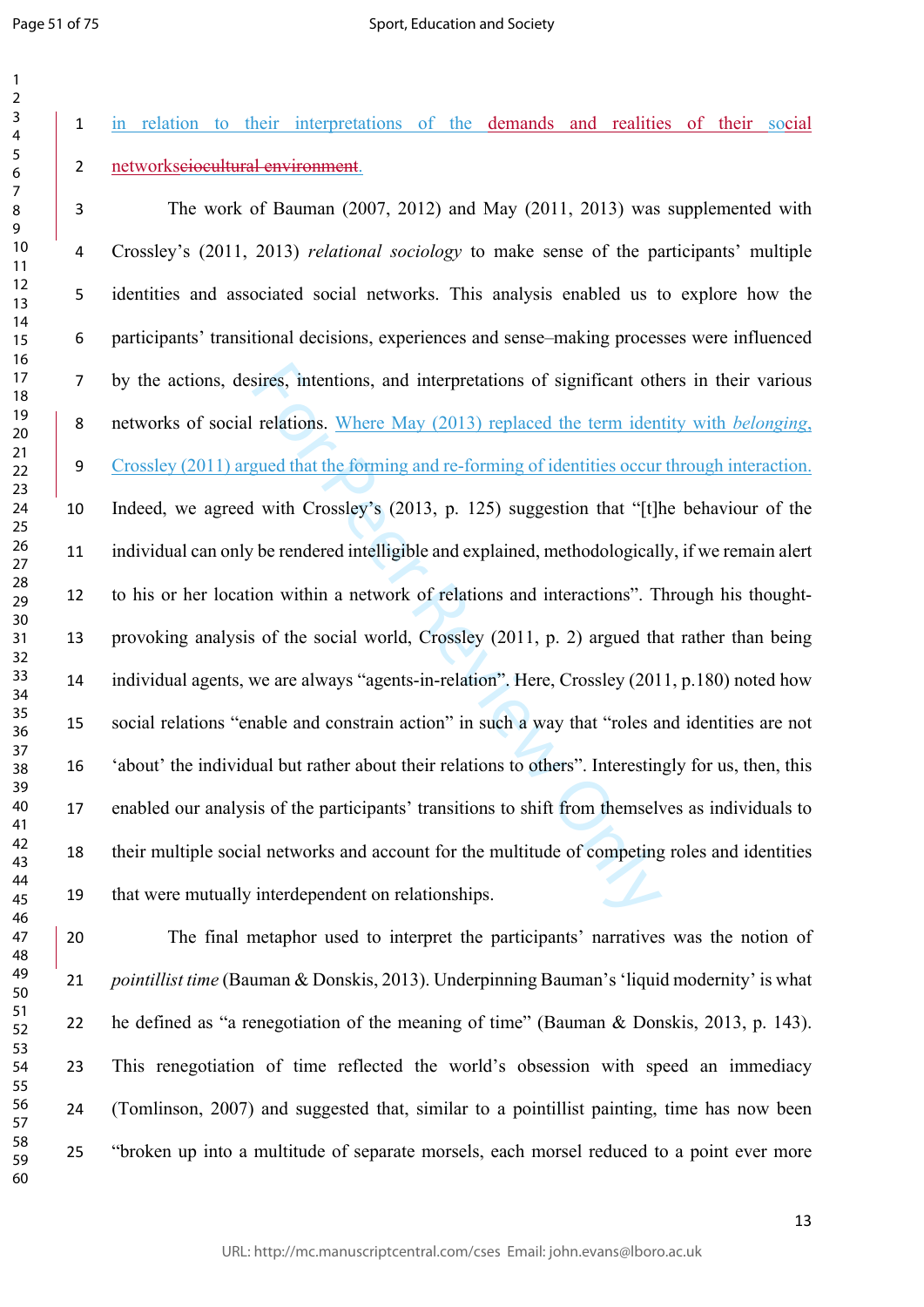$\mathbf{1}$ 

specifically, this metaphor enabled us to map the xplosions' that occurred in their personal lives and the k<br>sional lives and, indeed, vice-versa. Through our engage<br>to consider how different the participants' careers may<br> closely approximating its geometrical idealization of non-dimensionality" (Bauman & Donskis, 2013, p. 143). *Pointillist time* supported Bauman's (2012, p. xvi) comparison of life in a liquid modern world to "walking in a minefield: everyone knows an explosion might happen at any moment and in any place, but no one knows when the moment will come and where the place will be". The *pointillist time* metaphor provided us with an alternative sociological interpretation of why career paths are rarely (if ever) a linear in nature (Debois et al., 2012). More specifically, this metaphor enabled us to map the participants' career trajectories with 'explosions' that occurred in their personal lives and the knock-on effect these had on their professional lives and, indeed, vice-versa. Through our engagement with *pointillist time*, we were able to consider how different the participants' careers may have been and how 11 their careers and personal lives were interdependent. We believe the amalgamation of the sense-making frameworks outlined above has much to offer the critical exploration of 13 transition in sport. From our perspective, transitions were not solely individual, and therefore cognitive or psychological experiences. Rather, transitionsthey were experienced and understood in relation to the participants' multiple identities, the specific social networks in which they were embedded, and their understandings of the wider social and economic context 17 in which these were groundedeir respective sociocultural environments. Indeed, wWe believe 18 the that each of the combination of these complementary sense-making frameworks outlined 19 above help to further develop our understanding of transition by analysing differentallowed us 20 aspects of our attempt-to locate and understand athlete transition better than anyone could 21 alone, the transiting athlete within their ever-changing locations in multiple social networks. **Findings and Analysis**

 Our analysis of the interview data led to the construction of two interrelated themes. The first focused on the participants' understanding of their precarious working conditions. Here, the participants craved a sense of belonging and a need to feel part of the team environment.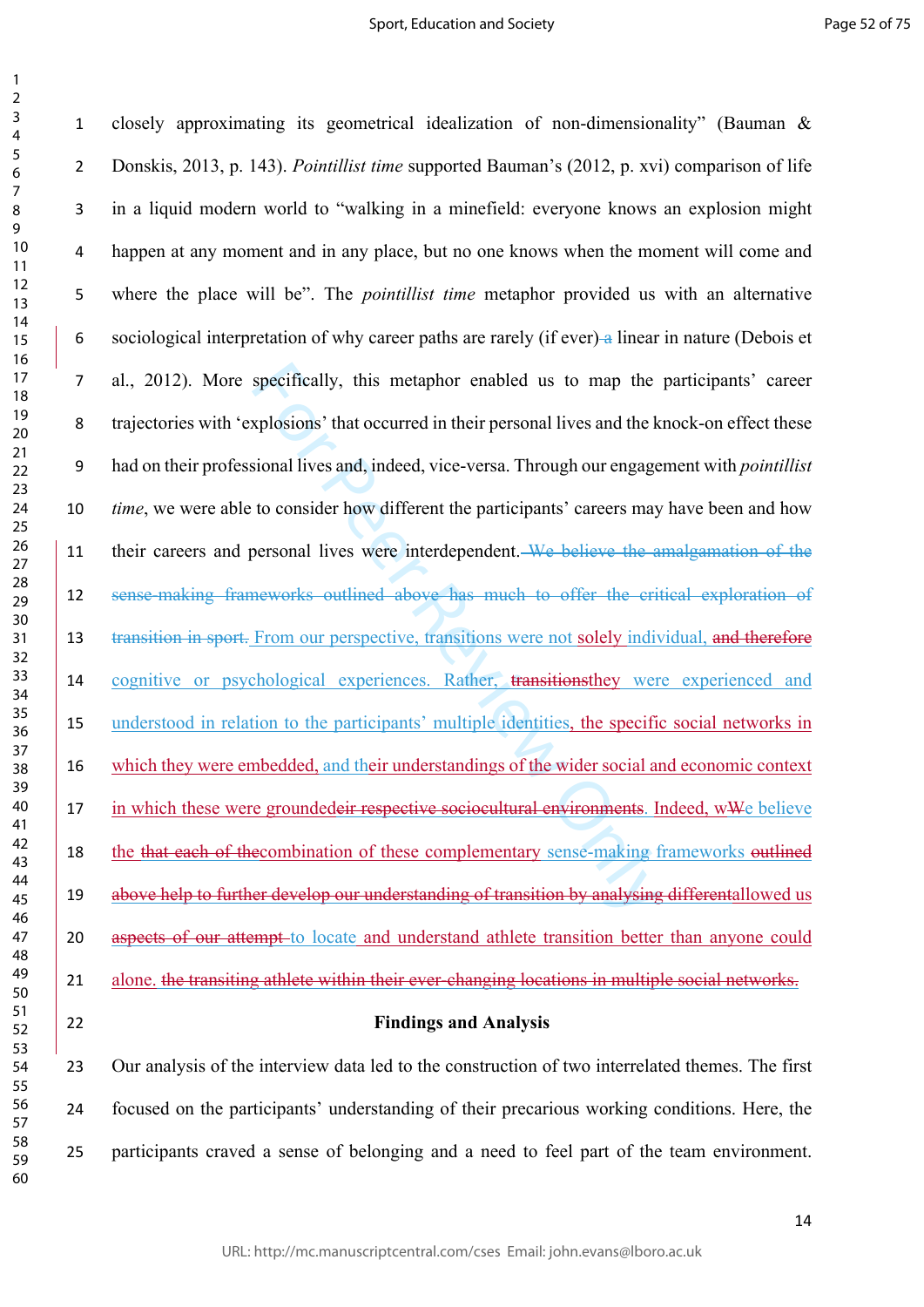Paradoxically, the participants simultaneously recognised the need to think and act in particular ways to survive and thrive as a professional footballer. Despite attempts to maintain or enhance their positions, the second theme addressed how the participants were not fully in control of events in both their personal and working lives. In this respect, their multiple networks of social relations affected, and was affected by their respective life-courses. A discussion of each topic is presented below.

 **It's a Tough Call: To Belong or to Survive…and be Sselfish. Who Knows What's Going to Happen?**

To Belong or to Survive....and be Sselfish. Who Knet<br>terviews, Adam, Joe and Jay shared a collective unde<br>essional footballer. Seemingly inherent within the controoms was an underlying belief that the environmen<br>or the pr Throughout the interviews, Adam, Joe and Jay shared a collective understanding of what it meant to be a professional footballer. Seemingly inherent within the confines of professional football changing rooms was an underlying belief that the environment oozed insecurity , 13 unpredictability and uncertainty (Roderick, 2006a; Roderick & and Schumacker, 2017). The unpredictability of the job role became evident through repeated stories of injuries or managerial sackings alongside unexpected events that immediately changed the complexion of the players' careers (Nesti, Littlewood, O'Halloran, Eubank & Richardson, 2012; Roderick, 2006b). The participants appeared to learn quickly about "the uncertainty of the marketplace, the limited tenure of average contracts…and the constant threat of workplace injury and ageing" (Roderick, 2006a, p. 334), as the following extracts demonstrated:

 I'd gone from being on the fringe of signing a new and much improved two-year deal for a manager and club that I loved to being offered a reduced contract and all because the club had gone into administration and the manager was sacked…but football is like that, everything is so unpredictable and uncertain. It was now going to be a month-to-month contract and knowing what football is like, I knew that inevitably there'd be a little knee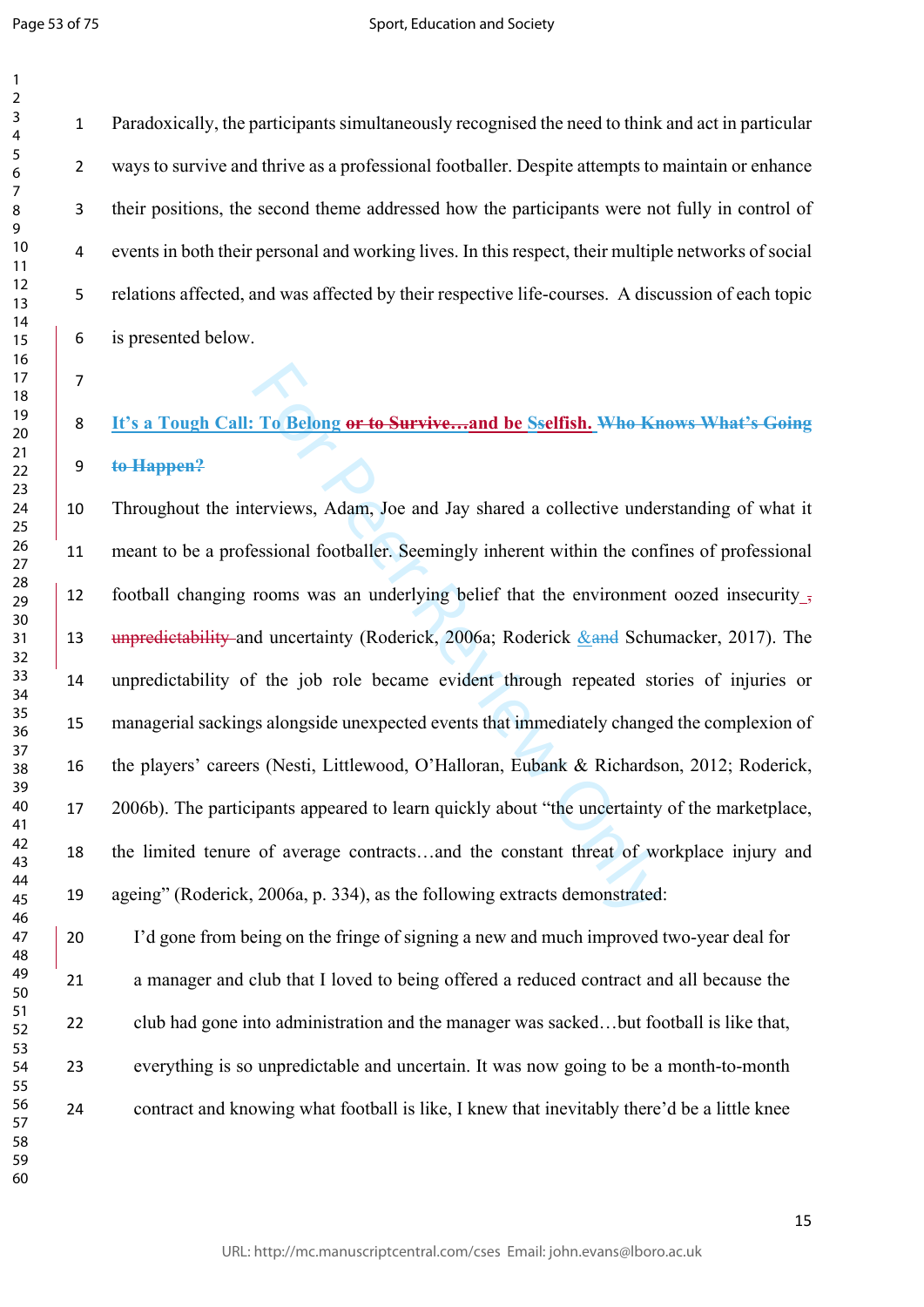$\mathbf{1}$  $\overline{2}$ 

 injury around the corner and so I felt very vulnerable…I didn't know how long I'd stay 2 fit and so I was sh\*\*\*ing myself.  $(Java)$ 

 I was worried because out of the blue the collapse of ITV Digital meant that nobody had any money, clubs were going into administration and it seemed like a nightmare situation for everyone involved. There was probably a list of 800 players in the same boat but it was like that every year…that was part and parcel of the job, I suppose. (Adam)

7 [name of club] were a massive club and I was buzzing...it was a three-year deal but knowing what football's like, anything can happen. Moving to [name of club] on a three- year deal didn't mean I were gonna be a Championship player for the rest o' mi' career…it just meant that if something unexpected did happen then I had a bit more

security. (Joe)

were a massive club and I was buzzing....it was a theoriball's like, anything can happen. Moving to [name of t mean I were gonna be a Championship player for meant that if something unexpected did happen then meant that if The participants' understanding of their precarious working conditions arguably reflects Bauman's (2012) discussion of *liquid modernity*. Despite being at different stages of their career, Jay's and Adam's examples suggested that whether a young professional or veteran in the game, the conditions were the same. The participants in this study regarded their employment as a series of short-term projects or episodes and pieced together what appeared 'patch work' careers that were developed with little more than a short- term view on their ever- changing positions in the professional football context (Bauman, 2005). While these may correspond to similar findings in the transition literature (e.g. Nesti et al., 2012; Roderick, 2006a, 2006b), the use of Bauman's (2012) *liquid modernity* has provided an alternative sociological perspective to make sense of the precariousness that pervaded participants' 22 workplace contexts. Bauman's (2012) metaphor encourages us to 'defamiliarize the familiar' 23 (Jacobsen & Poder, 2012), as we begin to visualise the inconsistency of liquid and how this helps to make sense of the professional footballing field. Consistent with Bauman's writings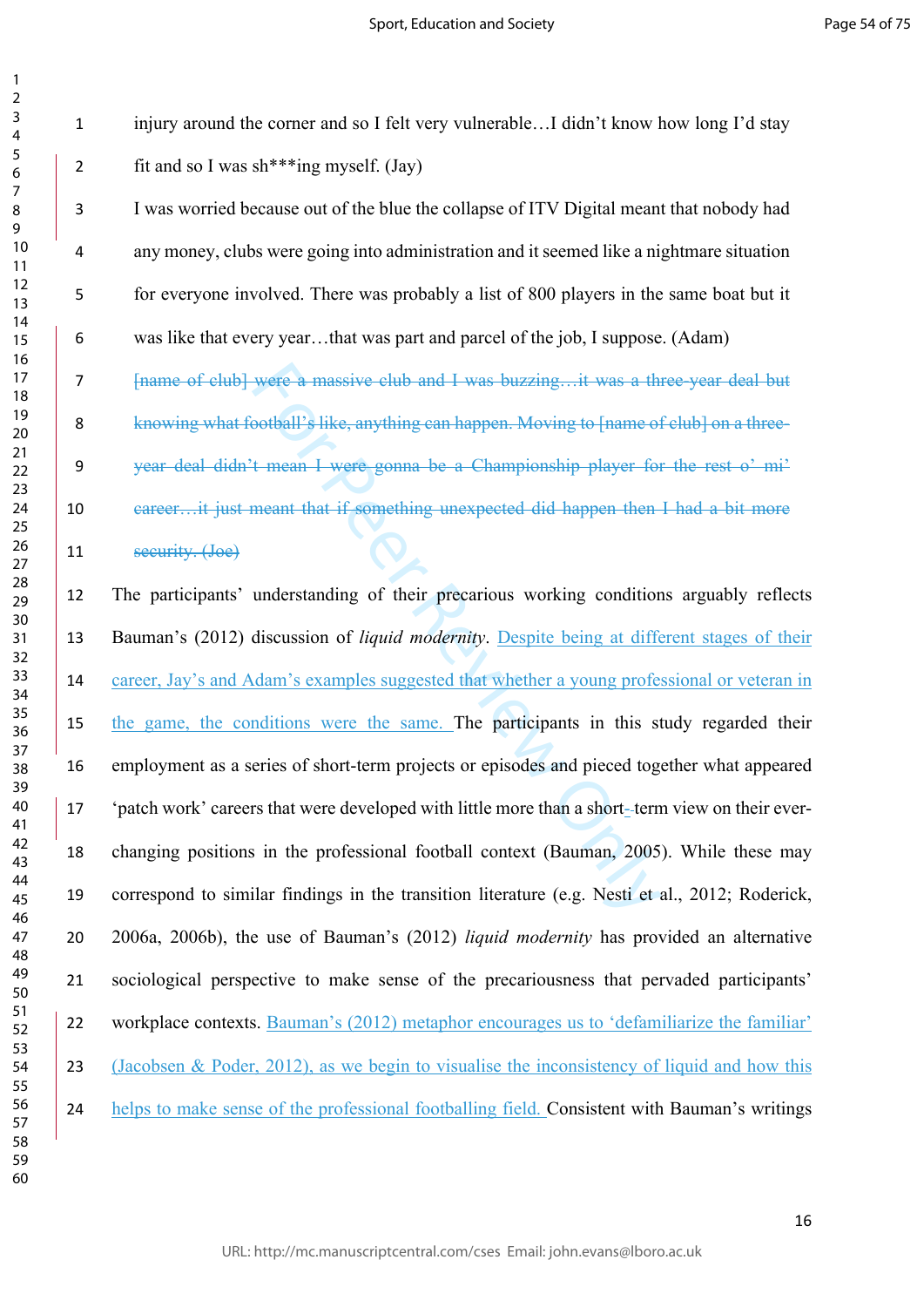$\mathbf{1}$  $\overline{2}$ 

#### Sport, Education and Society

 on the topic, the participants in this study recognised the inherent uncertainty, unpredictability and insecurity associated with the workplace.

 Based on their reading of insecure and uncertain working conditions, the participants stressed a need to feel worthy of their place in their respective team environments. This need accentuated when the participants transferred between clubs, where they hoped to 'settle in' (and be accepted) as quickly as possible. Each changing room of new teammates provided Adam, Jay and Joe with social challenges, as Jay and Adam reflected upon:

 I learned very early on that the first week or so of anything new is daunting…you know, you're of your comfort zone because everything is new and you don't know anyone…but if you keep your head down, you know, speak when you're spoken to…eventually, you get to know everyone and you gradually get yourself bedded in. (Jay)

with social challenges, as Jay and Adam reflected upor<br>arly on that the first week or so of anything new is daun<br>omfort zone because everything is new and you don't kr<br>r head down, you know, speak when you're spoken to.<br>ry I remember when I just signed for [name of club] and I had six hours on a bus to [name of club] when I didn't know anybody…I could see everyone whispering when they sat down, you know, 'who the f\*\*ks that' kind of thing and it was just a strange way to meet your new teammates…the nerves come back, you wonder whether you've made the right decision and what they're all going to be like but I'd been through it before and it was 17 just part of it [the transition]. I knew that I'd be having a laugh with 'em all the week after. (Adam)

 While the participants were eager to settle into their new environments as quickly as possible, 20 this did not always happen; <del>. Although each of the participants predominantly bedded in on</del> 21 both a social and a physical level at their respective new clubs, these 'settling in' periods varied in length. The following examples demonstrated how Joe settled in to some environments 23 easier than others. Interestingly, the first was during Jay's second year as a professional while the second was when he was regarded a more established professional. These examples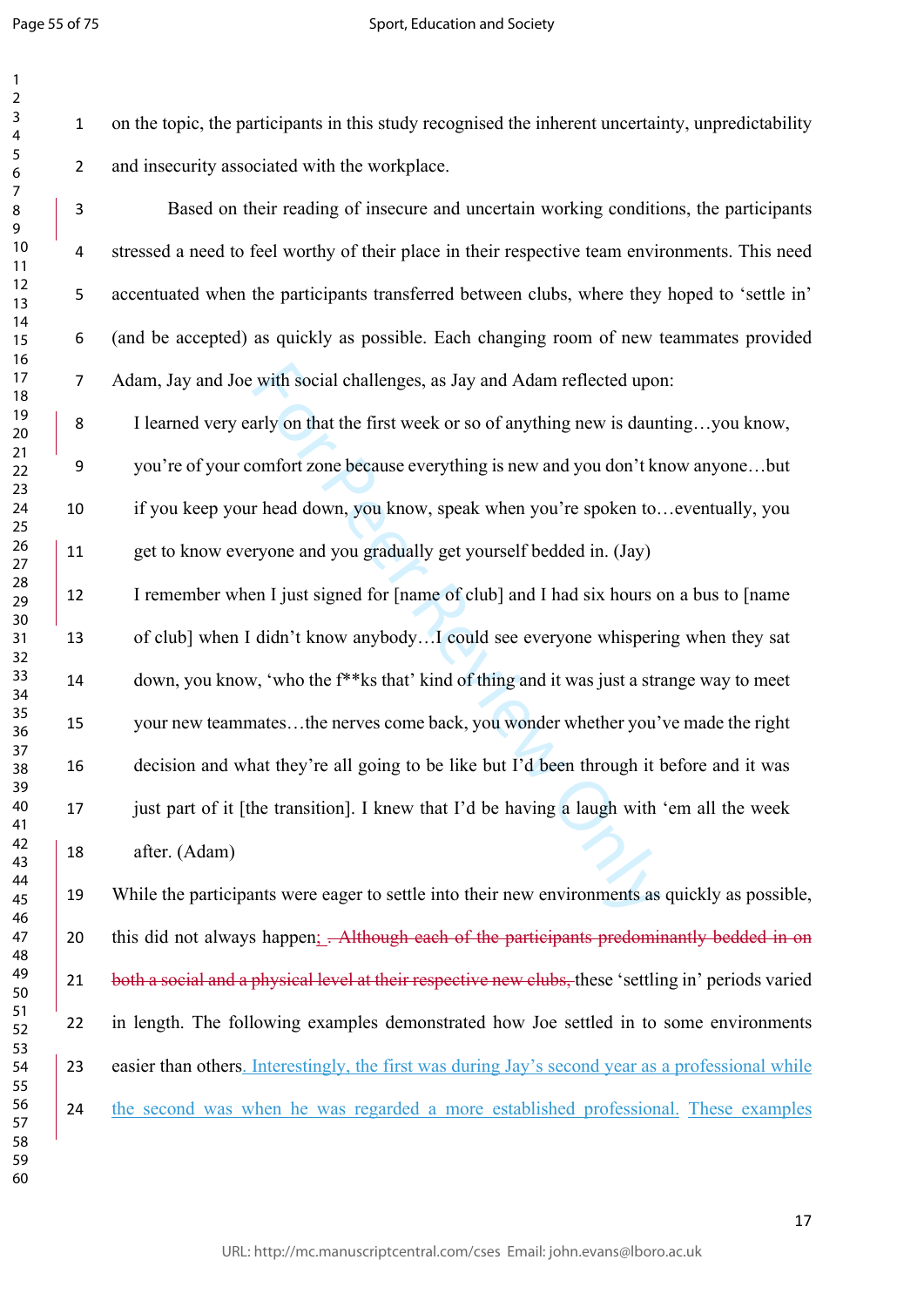1 highlighted that the settling in process was challenging regardless of the stage of career: 2 arguably never settled into one at all:

nderstatement...and that was it from then on...I was one<br>ain but in the early stages [name of club] there was definging rooms...whether it was just a quietness I picked up<br>felt as though the other players were a bit wary o I took my top off and hung it on a peg and I just remember [name of player], who was like the senior pro…he said 'f\*\*k me, have you just come out of prison'…I've got a few tattoo's and I'm no male model so when he shouted that out it was great 'cos it broke the ice…all of the other lads were laughing and I just laughed along with 'em…to say I was relieved is an understatement…and that was it from then on…I was one of them. (Joe) 8 It's hard to explain but in the early stages [name of club] there was definitely a wariness of me in the changing rooms…whether it was just a quietness I picked up on I don't know 10 but I definitely felt as though the other players were a bit wary of me... as if I were a bit of a loose cannon. It took me a while to feel a part of that changing room but 'cos I wasn't playing either, I never felt like part of the furniture really. (Joe) 13 I was busting my balls and was still 20 yards behind the last man...there was only one other player who was on my Richter-Scale and everyone else was just ridiculous…and I 15 just thought,  $f^{**}$ ing hell, this is a massive step up… at the end of that training session I began to question whether I was actually up to that level and doubted whether I was good enough to be at a club like [name of club].…I never felt like part of the furniture really. (Joe)

 These extracts arguably reveal how Joe created a sense of identification with his prospective teammates and how he subsequently gauged his sense of *belonging* (May, 2013). In this respect, Joe did not experience his transitions as an autonomous individual but, rather, in 22 relation to his respective team environments (May, 2013). Indeed, these contrasting transitions 23 evidenced the significance of the team environment and the part played by others. Arguably, 24 Only through interaction with prospective teammates were utilised by the participants able to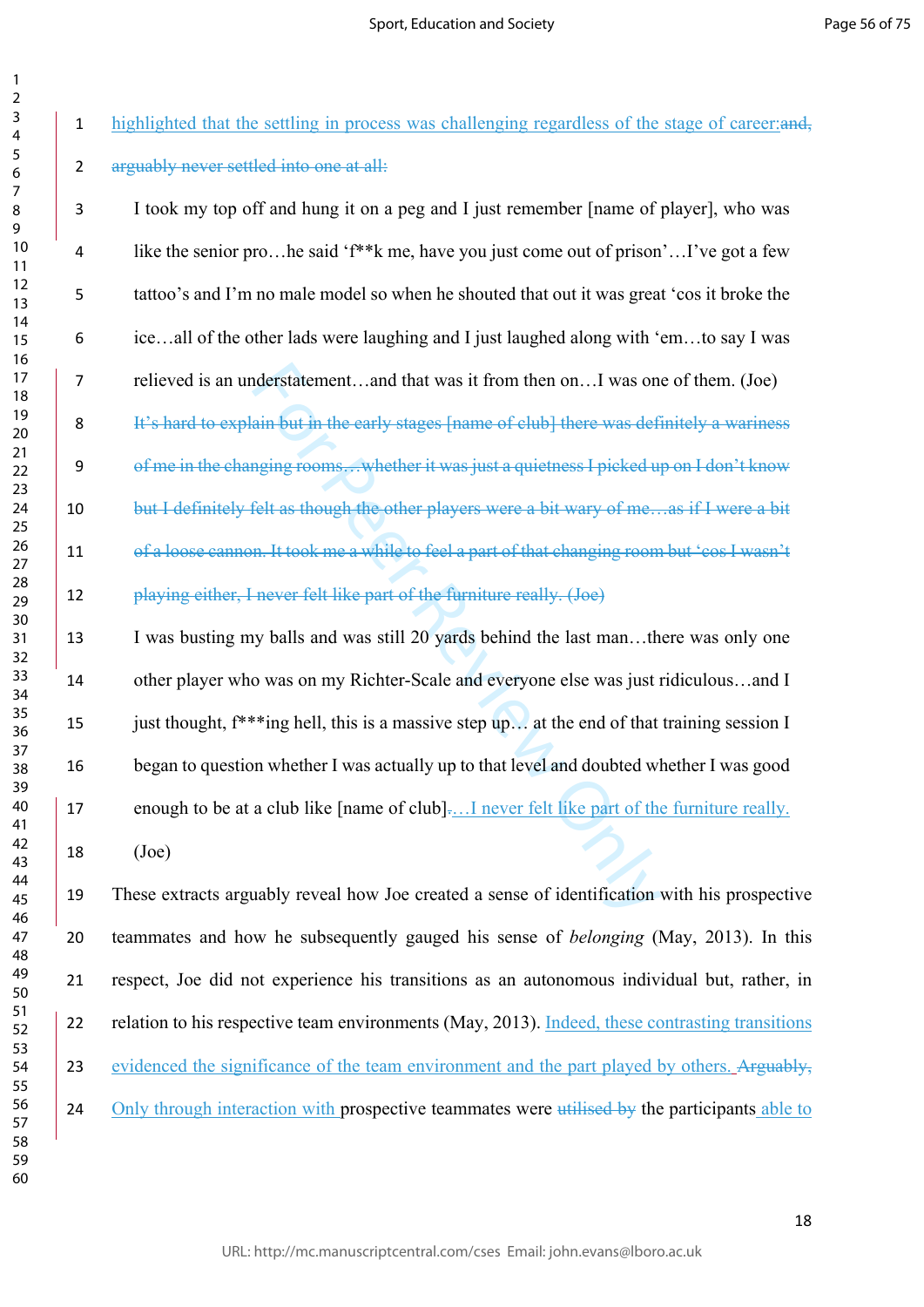#### Sport, Education and Society

1 to not only evaluate the success of their transitions and but also to gauge the expectations

with guys like these<sub>-</sub> (Adam)<br>uld go out all of the time...but [name of player] was a<br>h us all the time...so it was like, if he can do it then w<br>throwing themselves at us every time we went out so we<br>ner lads [teammates] 2 associated with their role (Crossley, 2011)., Here, as Adam noted: …the first time I am in that dressing room, gulp! It was ridiculous….I was shaking, literally shaking…these were top, top, top players, stars everywhere you looked…it was kind of surreal and I had to pinch myself that it was happening. But then I spoke to [name of player] and [name of player] and before long it became second nature to share a changing room with guys like these. (Adam) A few of us would go out all of the time…but [name of player] was a first team regular and was out with us all the time…so it was like, if he can do it then why can't I? Girls were practically throwing themselves at us every time we went out so we carried on going out. And the other lads [teammates] just laughed and thought we were young and living our lives. (Adam) I was p\*ssed off that they'd made their mind up about my weight straight away because I lost the weight and got a six-pack within six weeks but it was too late. I felt as if everyone agreed that I wasn't fit enough or good enough…you know, where everyone groans if I give the ball away in training as if to say I'm not at their level…and that was hard to get my head around. I felt like an imposter, I guess. (Adam) 18 The above excerpts evidence how Adam evaluated his position within the team changing roomin relation to his interactions with team-mates and coaching staff and how this evaluation was not only in relation to the stage of his career but also to physical and social aspects of the 21 transition. Interestingly, Again, this was conveyed in relation to players he shared the dressing room with whereby Adam found himself identifying with players he labelled 'top' pedigree; 23 albeit predominantly on a social level. We would argue that Adam described how he soon felt 'at ease' and gave little thought to what he was doing or how he was doing it in the first two examples (May, 2011) but then, equally, never felt 'at ease' in the third example. From our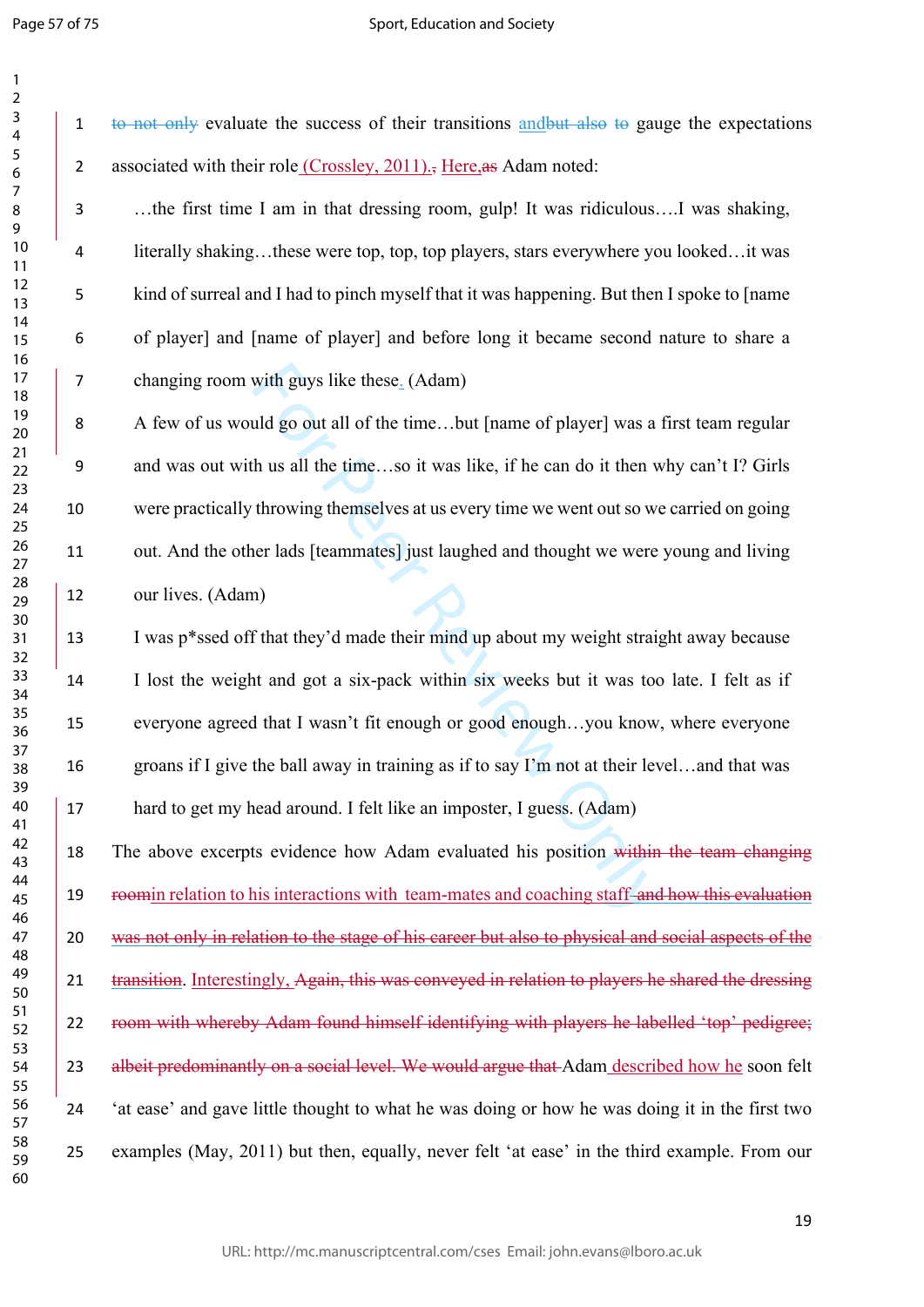$\mathbf{1}$ 

 perspective, Adam, and indeed Jay and Joe perceived their sense of *belonging*, or *not belonging* 2 as a determinant of their successperformances in training and matches. Although previous research has noted how teammates formed a safety net of belonging (e.g. Ronkainen, Harrison & Ryba, 2014; Ryba, Stambulova & Ronkainen, 2016), the use of May's (2013) work to make sense of these findings adds credence to Roderick's (2006a) suggestion that transformations of identity are always the outcome of interaction with others. From our participants' perspectives, transition was very much a relational endeavour, where decision-making and sense-making processes played out through their interactions with others.

of much a relational endeavour, where decision-making<br>tu through their interactions with others.<br>ir need to *belong* to their respective teams, the particity<br>welve they adopted selfish-attitudes towards their careers. Thou Despite their need to *belong* to their respective teams, the participants also described 10 their contrasting how they adopted selfish-attitudes towards their careers. This paradox became 11 evident when the thoughts and actions associated with 'settling in' were competing with self-12 interest and an underpinning desire to both survive and thrive that-emanated from the participants' reading ofin the arduous employment climate in the professional footballing world. For example, Joe's confession that his teammates were also his competition evidenced 15 their collective understanding of the team environment where their personal survival the selfish 16 self-was seemingly prioritised over the needs of others (Bauman, 2003). Indeed, it became increasingly apparent that 'others' were somewhat irrelevant, as Joe and Adam noted:

18 At the end of the day, it's all about yourself and people can say what they want but deep down everybody knows it…managers know it and players know it…it's dog-eat-dog and if by somebody doing well that means you're not gonna be playing or not gonna be the main man then you don't want it to happen…it's as simple as that! We [Joe's team] could lose any game 7-1, but if I'd scored the one then I'd be going home happy…I'd rather finish bottom of the league but score 20 goals than win the league with 4 [goals]…without a doubt…I was always desperate to keep my name on the scorer's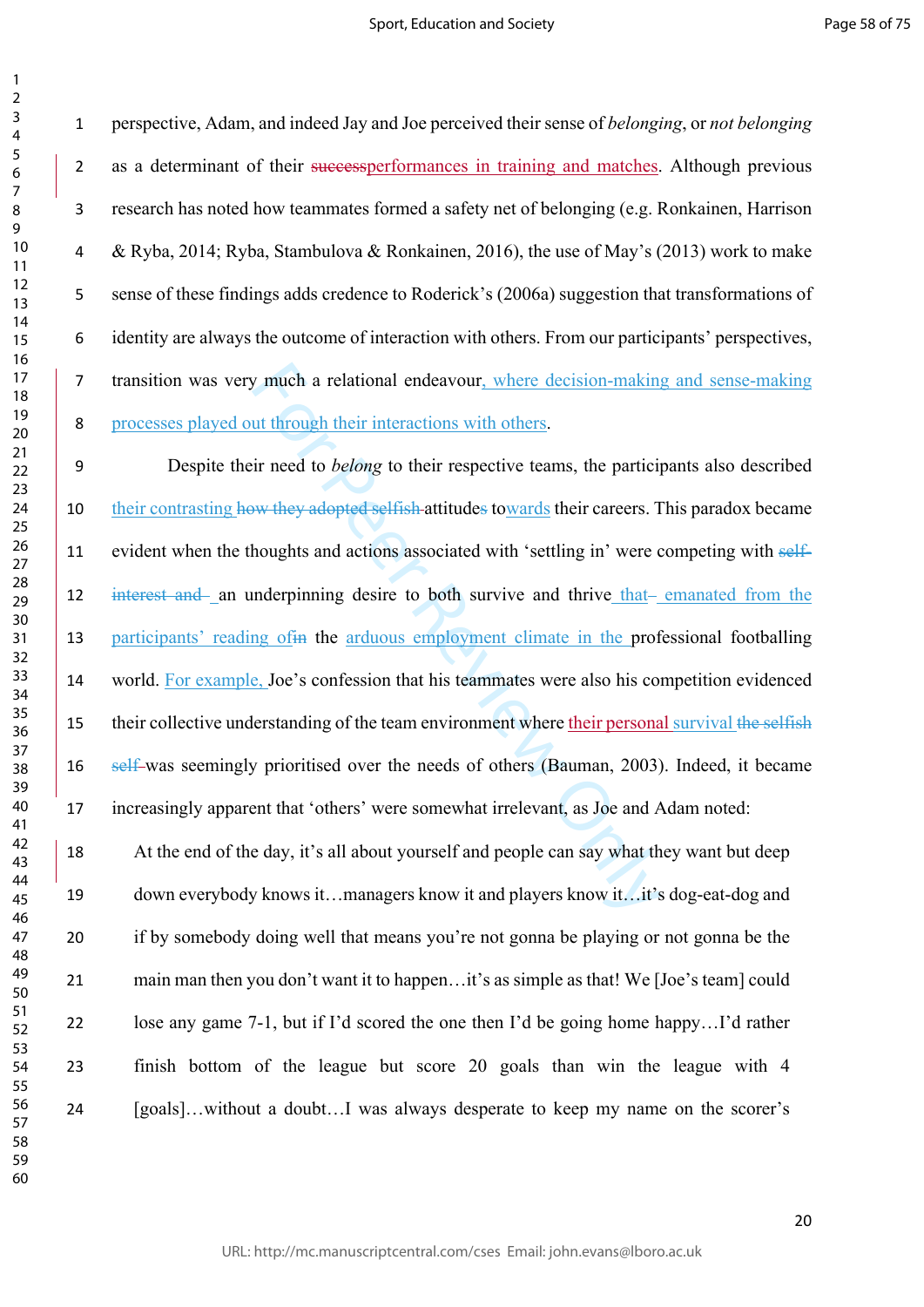b with every player who Fd played with Fd never get<br>with every player who Fd played with Fd never get<br>ways been to survive...if I'm playing [first team football<br>look after itself...I went to [name of club] for the mot<br>to s charts that come on Sky Sports News every ten minutes 'cos it would bring a smile to my face and I knew that I'd be alright. (Joe) I didn't even say goodbye to the lads at [name of club] and it didn't bother me. I failed the medical at [name of club] on the Friday and didn't go into the club again 'cos I signed for [name of club] on the Monday. Apart from playing against some of 'em in games, I haven't seen or spoke to any of 'em since that last Thursday in training but that's football. If I kept in touch with every player who I'd played with I'd never get anything done.  $(\text{Joe})$  My goal has always been to survive…if I'm playing [first team football] then I'll survive and my life will look after itself…I went to [name of club] for the money but I still had 11 a burning desire to survive...it wasn't something that I was desperate to do, to play abroad or to play in a foreign league again but signing a three-year deal just meant I could survive for longer. I suppose it didn't matter who the club was, where the club was or who I was playing with as long as I was surviving. (Adam) Given the participants' understanding of their precarious working climate, it is perhaps unsurprising that they adopted a ruthless approach to their careers that reflects Bauman's (2007) discussion of the *hunter*. Indeed, only through the participants' reading of their socio- cultural environment was *hunting* was regarded as a necessity to survive in such a competitive environment whereby the participants recognised their and a better alternative option than of "relegation to the ranks of the game" (Bauman, 2007, p. 100). While it could be argued that 21 Adam, Jay and Joe's desire to remain a professional footballer was itself their main 'prize', and indeed the focus of their 'survival', we would argue that, as '*hunters*', their main '*hunts*' were for contracts. That said, these contracts were, in essence, two-pronged '*hunts*' that consisted of 24 a) securing the contract and b) making first team appearances while under contract. Making 25 first team appearances was the weekly target and meant that the participants were in a greater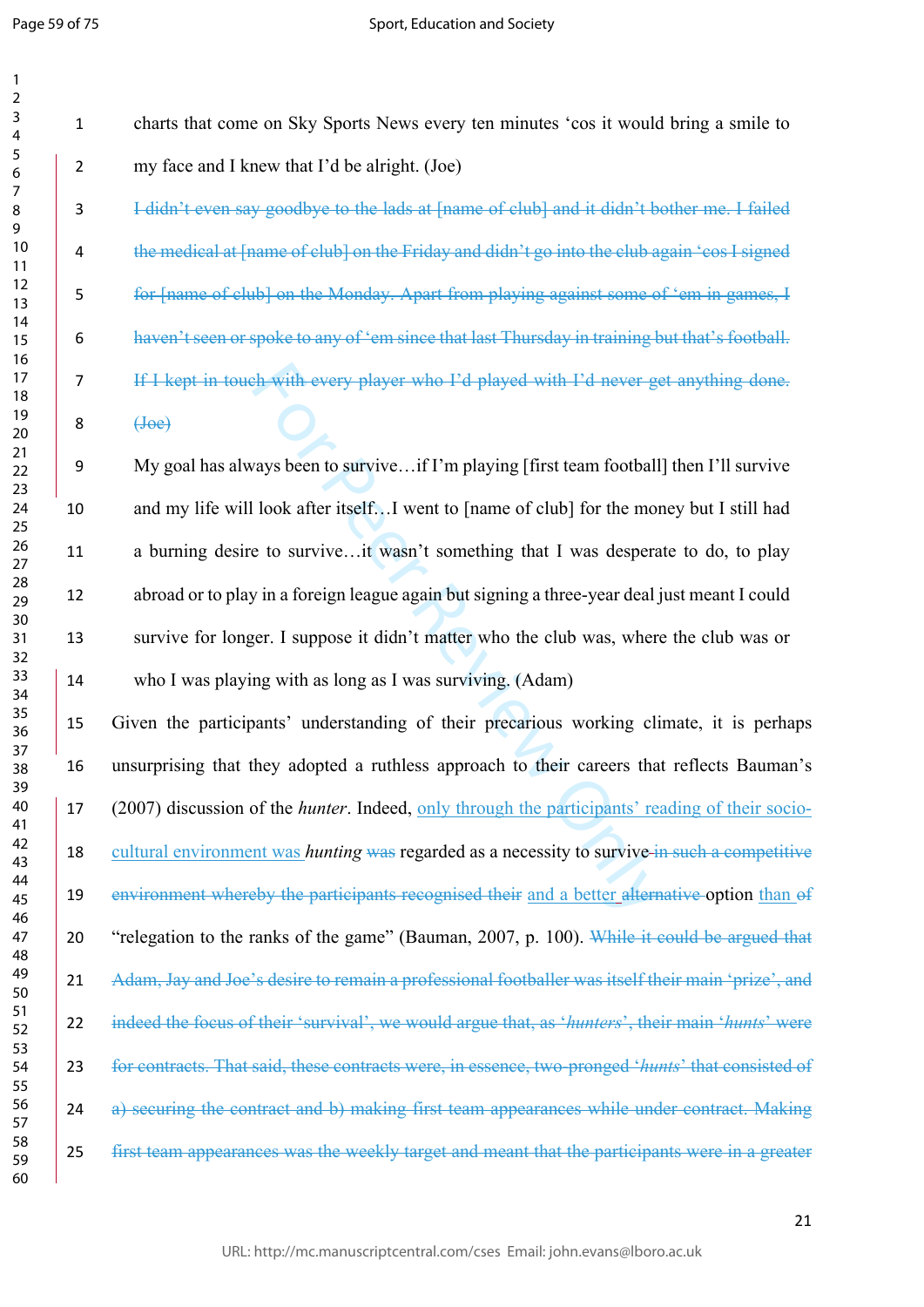| 1                                |
|----------------------------------|
| ,                                |
| 3                                |
| 4                                |
| 5                                |
| 6                                |
| 7                                |
| 8                                |
| )<br>d                           |
|                                  |
| 10                               |
| 1<br>$\mathbf{1}$                |
| 12                               |
| $\mathbf{1}$<br>3                |
| $\overline{14}$                  |
| 15                               |
| 16                               |
| 1<br>7                           |
| 18                               |
| 19                               |
| 20                               |
| $\overline{21}$                  |
|                                  |
| $\overline{2}$<br>2              |
| $\overline{2}$<br>3              |
| $\overline{24}$                  |
| 25                               |
| 26                               |
| 27                               |
| $^{28}$                          |
| 29                               |
| 30                               |
| $\overline{\textbf{3}}$          |
| 3<br>2                           |
| $\overline{\mathbf{3}}$<br>ξ     |
|                                  |
| ş.<br>4                          |
| $35^{\circ}$                     |
| 36                               |
| 37                               |
| 3ś<br>ξ                          |
| 39                               |
| 40                               |
| 41                               |
| $\overline{c}$<br>$\overline{4}$ |
| $\overline{4}$<br>3              |
| 44                               |
|                                  |
| 45                               |
| 46                               |
| 47                               |
| 48                               |
| 49                               |
| 50                               |
| 51                               |
| 5<br>$\overline{c}$              |
| $\overline{\mathbf{5}}$<br>ξ     |
| 54                               |
| 55                               |
| 56                               |
| 57                               |
|                                  |
| 58                               |
| 59                               |

 $\mathbf{1}$  $\overline{\phantom{a}}$ 

sieally running my contract down and I could write off a<br>Summer then becomes a free for all where clubs can c<br>s that are available which is not a nice position to be in<br>in the stands and watching your teammates play...you' position than their non-playing teammates and, as a result, stood a better chance of earning new 2 contracts or, better still, a move to a 'bigger' club (Roderick & Schumacker, 2017). Whether the contract was three years or one month, the participants placed a high premium on the need to play, as Adam and Jay commented: I'm asking myself where I am in the pecking order?…you know, when you're not even on the bench and the team isn't even scoring. I just wanted to play [first team football], because, otherwise, I was basically running my contract down and I could write off any chance of getting 8 another [contract]. Summer then becomes a free for all where clubs can cherry pick from the hundreds of players that are available which is not a nice position to be in. (Adam) 10 It's not nice sitting in the stands and watching your teammates play...you're effectively behind 11 them in the pecking order for when it comes to contract time and that's horrible. If you're 12 playing, it's different...you're the one that's in favour and in the driving seat, I suppose...you generally feel more positive about earning a new contract. (Jay) These findings have illuminated the relational dimensions of career transition in professional football, where the decision-making and sense-making processes of the participants stemmed from their readings of their immediate both the socio-cultural environment and their interactions with others and their subcultural understanding of professional football. Here, the participants appeared to accept that transition would be a regular feature of their precarious working conditions and reflected the underpinning tenets of *liquid modernity* within *liquid modernity* (Bauman, 2012). In light of these readings,  $\overline{\text{F}}$ the paradox of their career transitions became evident through their need to establish a sense of *belonging* (May, 2013) whilst continuing to *hunt* (Bauman, 2007). In this respect, the teammates that helped the participants to 'settle in' were soon regarded as other *hunters* (Bauman, 2007) who were equally striving

to survive and thrive in the competitive professional football environment.

**It's not all about Football!**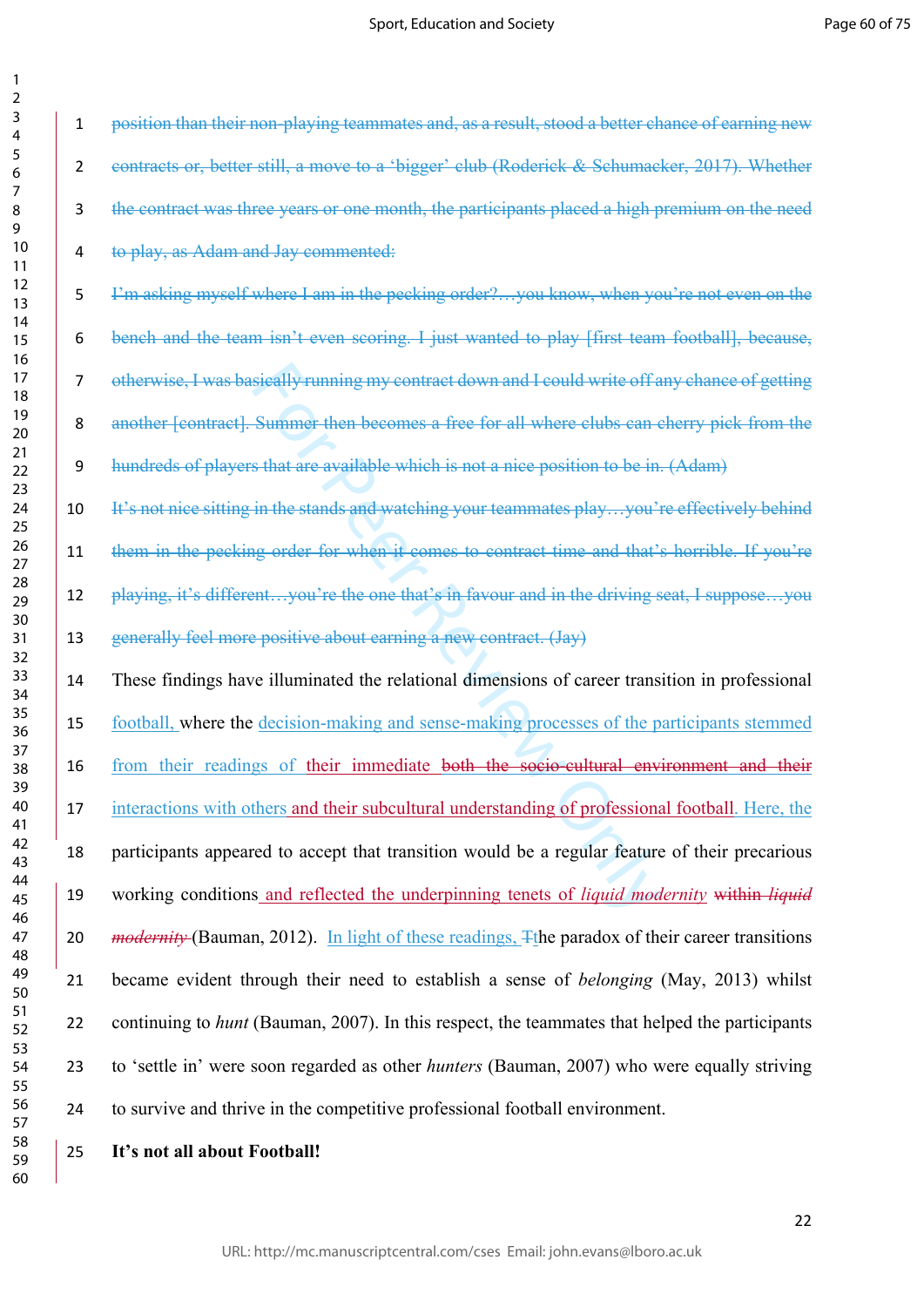$\mathbf{1}$  $\overline{2}$ 

on the stage of the participants' eareer informed by the also on their ever changing social networks and howels<br>out over time.<br>hat I had to capitalise on my good form and move but<br>me of partner]. We had countless difficult The participants recognised that being a professional footballer was just one aspect of their lives. Alongside their occupation as professional footballer, the participants fulfilled multiple roles and responsibilities, including that of partner, son, brother, father or friend. These multiple identities located the participants within multiple social networks and provided a more 5 complex understanding of their decision-making and sense-making processes.  $-As$  the following examples demonstrated, the participants' decision making and experiences weres 7 depended not only on the stage of the participants' careerinformed by their understanding of 8 the workplace but also on their ever-changing-social networks and howeller displaces of the workplace of work these played out over time: I was adamant that I had to capitalise on my good form and move but it was a difficult decision for [name of partner]. We had countless difficult discussions about moving and about leaving family and friends for the first time but in the end, our family and our futures came first. As it happened, the move to [name of club] was a nightmare because 14 I never played and [name of partner] hated being by herself with the little one so we weren't there long. (Adam) Signing for [name of club] was an easy decision because my missus would be near her 17 family and I could spend a bit of time with my mates again. But time had moved on... suppose I was 28, I had a three-year old and a one year old and so my life was now training, kids and sleep…As it ended up, I wasn't particularly bothered about anything else to be honest. (Adam) 21 If I was younger and single, I would definitely have signed for [name of club] or jumped straight in and signed for [name of club] but I suppose because I was with [name of 23 partner] we wanted to make the right decision together…not only that but by moving to 24 [name of club], I was able to start my degree at [name of University]. (Jay)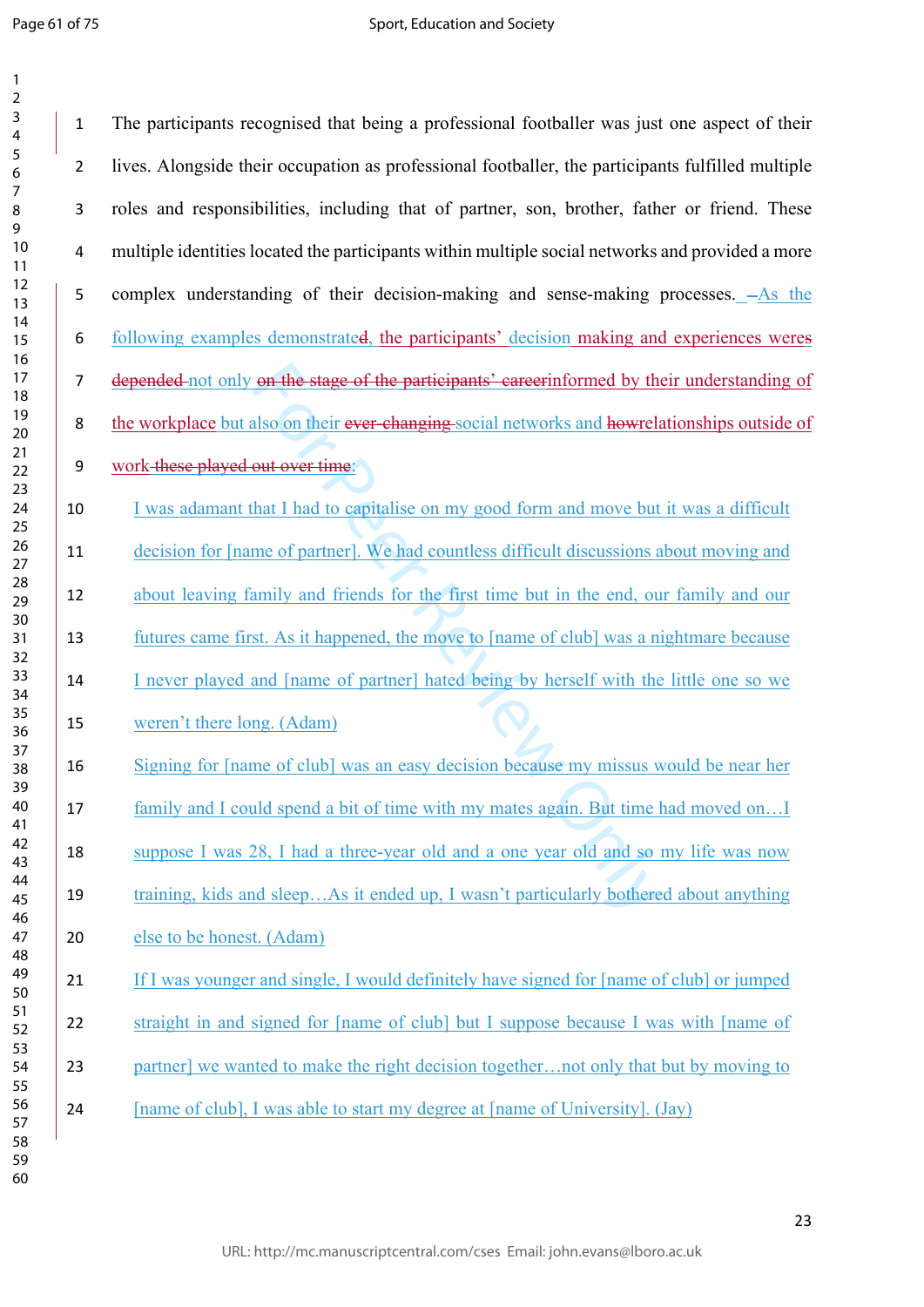$\mathbf{1}$  $\overline{2}$  $\overline{3}$  $\overline{4}$  $\overline{7}$  $\overline{9}$ 

| 3<br>4         | $\mathbf{1}$   | I was feeling sorry for myself and couldn't believe they'd (uncle and great uncle) gone.        |
|----------------|----------------|-------------------------------------------------------------------------------------------------|
| 5<br>6         | $\overline{2}$ | Going to the funerals and meeting up with everybody kind of highlighted the fact that           |
| 7<br>8<br>9    | $\mathbf{3}$   | football is important but not as important as my family and so when the opportunity came        |
| 10<br>11       | $\overline{4}$ | up to sign for [name of club] it was a no brainer. There was definitely part of me, and a       |
| 12<br>13       | 5              | big part that liked the sound of being there for them after their loss, if you like. (Jay)      |
| 14<br>15<br>16 | 6              | Signing for, or remaining with a particular football club extended beyond the footballing       |
| 17<br>18       | $\overline{7}$ | element of the decision, as Adam and Jay highlighted:                                           |
| 19<br>20       | 8              | I would have stayed at [name of club] purely for the moneyI began to feel low all of            |
| 21<br>22<br>23 | 9              | the time and hated training with the under-21s but I would have put up with it to build up      |
| 24<br>25       | 10             | our bank balance. But my ex-missus hated it more than me, spending all day, every day           |
| 26<br>27       | 11             | with just the little oneshe was tearing her hair out and couldn't take it any longer. She       |
| 28<br>29<br>30 | 12             | didn't know anybody else who had little ones and she had nobody to pop round and visit          |
| 31<br>32       | 13             | or catch up with for a coffee and so she was miserable all of the time which eventually         |
| 33<br>34       | 14             | became too much for us both. (Adam)                                                             |
| 35<br>36       | 15             | When my uncle and great uncle died in quick succession it was horrible. I can remember          |
| 37<br>38<br>39 | 16             | one game just floating around the pitch thinking to myself, 'what is happening here'? My        |
| 40<br>41       | 17             | head was all over the place and I was thinking about anything apart from the gameit             |
| 42<br>43       | 18             | was like an outer-body experience where I just couldn't focus on the gameI was feeling          |
| 44<br>45<br>46 | 19             | sorry for myself and couldn't believe they'd (uncle and great uncle) gone. Going to the         |
| 47<br>48       | 20             | funerals and meeting up with everybody kind of highlighted the fact that football is            |
| 49<br>50       | 21             | important to me but not as important as my family and so when the opportunity came up           |
| 51<br>52<br>53 | 22             | to sign for [name of club] it was a no brainer. There was definitely part of me, and a big      |
| 54<br>55       | 23             | part that liked the sound of being there for them after their loss, if you like. Not only that, |
| 56<br>57       | 24             | but because I'd agreed to take a bit of a cut financially to go there [name of club], not       |
| 58<br>59<br>60 | 25             | having to pay a hefty mortgage or rent was a massive financial help for me. (Jay)               |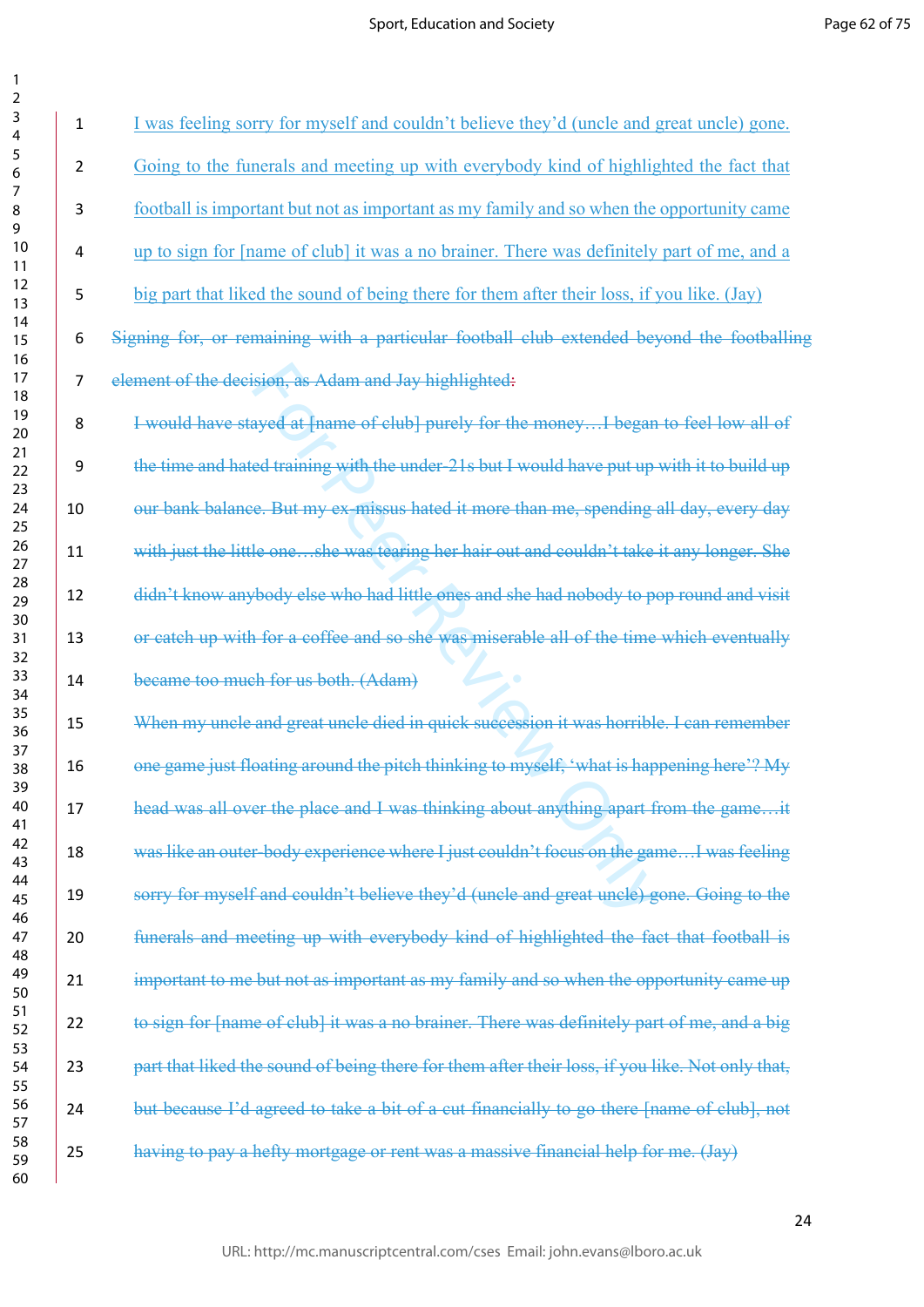#### Sport, Education and Society

numan beings, with the various identities, interests, interests that such positions entail" (Crossley, 2011, p. 15).<br>
Sioned within various family, friendship and team netwook various family, friendship and team netwook<br>
c 1 These examples illuminated how the participants' decisions were not solely based around their working identity but rather their multiple identities and respective social networks that were 3 subjected to change throughout their careers. In this respect, . In this respect, decisions were 4 tied to multiple identities that were not solely *about* the participants but *about* their (changing) 5 relations to others (Crossley, 2011). These changes highlighted to us how the participantsthe participants existed in "historically specific circumstances…in 'positions' within networks of relations to other human beings, with the various identities, interests, interdependencies and practical engagements that such positions entail" (Crossley, 2011, p. 15). Indeed, Adam, Jay and Joe were positioned within various family, friendship and team networks throughout the duration of their careers and, subsequently, engaged in multiple social relationships that 11 affected and were affected by each other. However, while Although the participants' social 12 networksse appeared to mostly-change over time, there were aspects of their lives that remained fairly constant. For example, an important aspect of Joe's life was the bond that he developed with three brothers who he grew up with. These brothers provided Joe with useful advice about any footballing situation but, arguably more importantly for Joe, kept him in professional football. In his own words:

17 ... it's been great to have the three brothers around to take the  $p^{**}$ s out of me all of the 18 time and bring me back down to earth...you know, I can let my hair down when I'm with 'em kind of thing. To be a pro [professional footballer] I was living like a monk and it would have killed me…I needed an escape button [from football] every now and again or I'd have quit. But then when I'd had my night out I'd be back watching everything I ate or everything I did…but it was great to be able to go out with friends from school and keep in contact with 'em 'cos I didn't wanna be in some football bubble. But then I loved having a professional attitude and working mi' b\*\*\*\*\*ks off to impress the manager wherever I was at…it just depended which environment I was in I suppose. (Joe)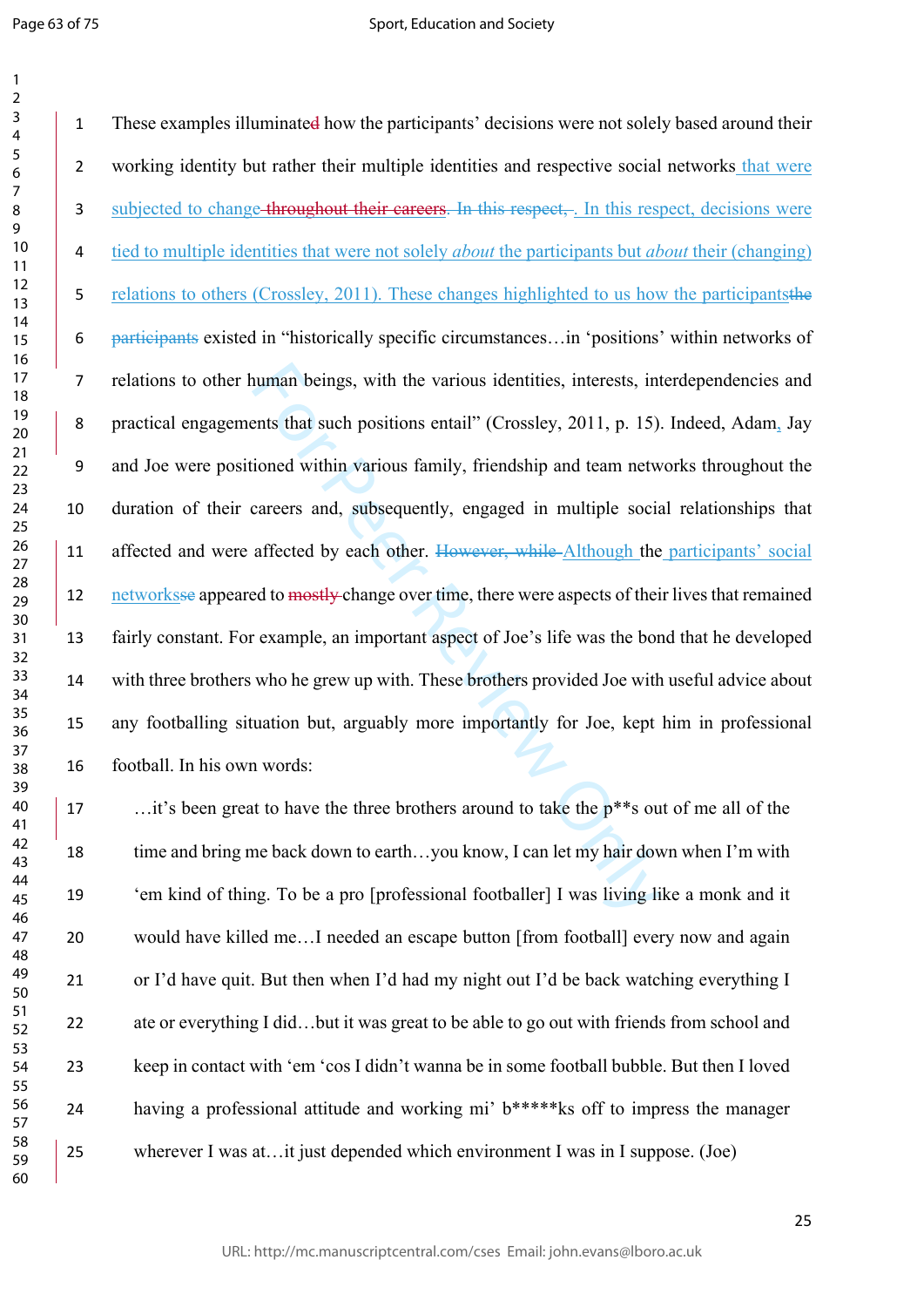$\mathbf{1}$ 

but my Mum being ill but the intensity of training waseded...I wanted to train with a smile on my face a bit but instead I was worrying about making a m know what football's like where they want you in on in on your day of Joe also experienced family issues towards the end of his career. While his footballing prowess 2 earned him several contracts that brought an element of both financial and logistical geographical stability to his life, his priorities, and indeed career, changed when his Mum was unexpectedly diagnosed with early-onset Alzheimer's disease. As Joe provided much of the intense care and support that his Mum required, he simultaneously questioned his role as a professional footballer and considered an escape from the daily scrutiny. In his own words: I was cut up about my Mum being ill but the intensity of training wasn't giving me the escape that I needed…I wanted to train with a smile on my face and forget about everything for a bit but instead I was worrying about making a mistake or getting bollocked. You know what football's like where they want you in on afternoons and if you lose you're in on your day off…I'd tell the kids that I'd take 'em swimming on a Wednesday but I couldn't 'cos we'd lost on the Tuesday night so I was getting p\*\*\*ed off 'cos I was obviously getting no time with my Mum or Dad either…that's when I started to think full-time football was too big a commitment for me and I needed an easier life. (Joe)

 Eventually, the intensity became too much for Joe and he chose to complete remainder of his playing career in the relatively less time and emotionally demanding context of semi- professional football. Interestingly, Joe was able to take an important footballing career 19 decision out of the footballing context and demonstrated howin relation to -his reading of the changing opportunities, challenges and dilemmas associated with his familysocial networks 21 had changed over time. Throughout the early stages of his career, Joe was predominantly driven by his own desire to play at the highest level and to earn as much money as he could that would simultaneously benefit his then girlfriend. In contrast, this decision between continuing as a player earning a significant wage in the second tier of English football or entering the realm of 25 non-league football was predicated by his identitiesty as a son and f(and arguably as father)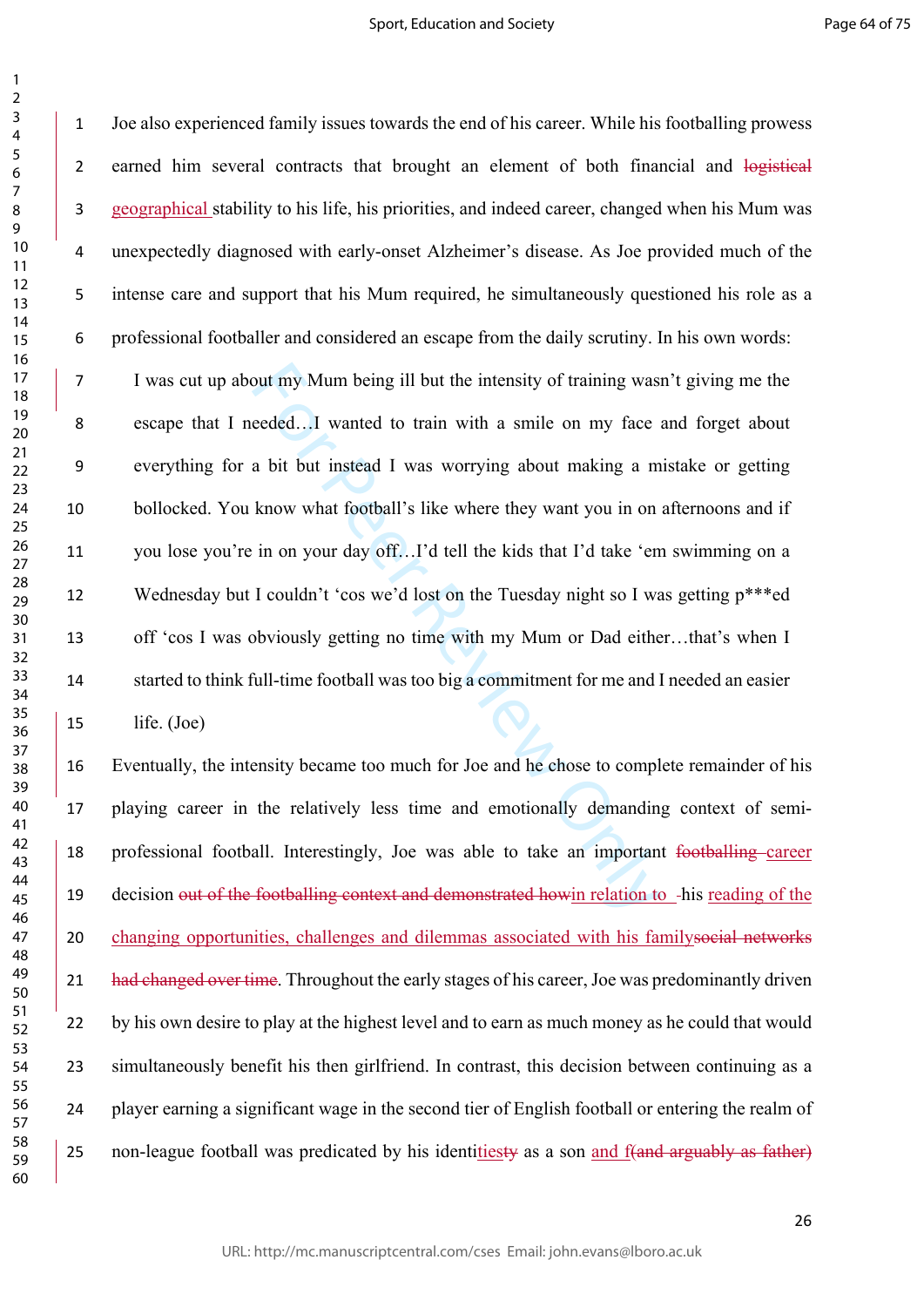In 18-month contract just for nothing, but basically it wanted to see as much of my Mum as I could as well as<br>hing...they'd been there for me all the way through m<br>be there for them. (Joe)<br>be there for them. (Joe)<br>anding o rather than that as a footballer. Here, we would again argue that this decision was not about Joe but rather about his relations with others (Crossley, 2011). Furthermore, Joe's decision to exit full-time football may only be rendered intelligible if we remain alert to his location within 4 multiple social networks of interaction (Crossley, 2013). Indeed,  $\frac{1}{2}$ , as Joe poignantly described: …it [entering part-time football] was nothing to do with the football, it was nothing to do with money even though I still had to pay the bills and whatever else 'cos I wasn't gonna give up an 18-month contract just for nothing, but basically it was the situation I was in…I just wanted to see as much of my Mum as I could as well as helping my Dad out with everything…they'd been there for me all the way through my life and it was now my turn to be there for them. (Joe) While this understanding of how multiple social networks played out can be interpreted using Crossley's (2011) *relational sociology*, we would also argue that Joe's example also 13 demonstrates how the participants the participants experienced the explosions tied to walking in the minefield that is *liquid modernity* (Bauman, 2012). AlthoughWhile the unpredictability 15 of professional football has been well documented through examples of injury and -managerial

 sackings and changes and administration (e.g. Nesti et al., 2012; Roderick, 2006a), these this study findings have highlighted how unpredictability also extended beyond the football environment and into the participants' personal lives. Despite being unrelated to football per se, these unexpected events changed the course of the participants' playing careers. Jay transferred clubs to be nearer his aunt when his uncle and great uncle died. Joe transitioned into semi-professional football so that he could spend more time with, and care for, his mother. Consideration of *pointillist* careers may provide a more fitting representation of actual, lived careers to the transition literature. Here, the participants' career trajectories could be understood by Bauman and Donskis ' (2013 p. 143) map of *pointillist life,* inclusive of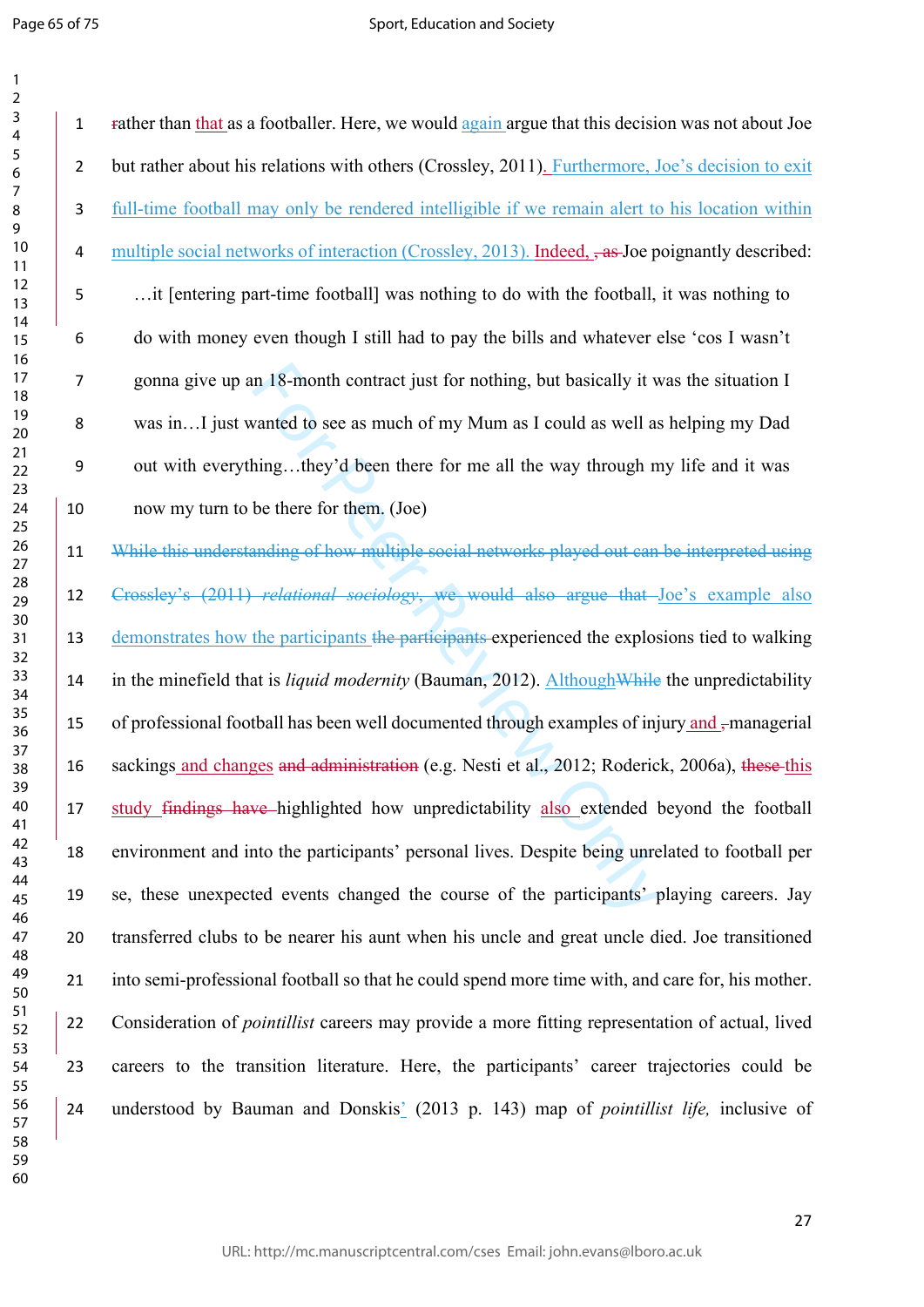$\mathbf{1}$ 

 

 "imaginary or unfulfilled possibilities". Indeed, Adam's, Jay's and Joe's lives could each have taken countless alternative turns along the way.

he participants *hunted* in their personal (read relationa<br>metaphorical analysis, we would argue that the above<br><sup>2</sup>-bag' included his 'ex-missus'' happiness; Jay's 'game-<br>and great aunty and Joe's 'game-bag' included free Consistent with Bauman's (2007) writings, it could also be argued that the participants continued to *hunt* both inside and outside of the professional footballing nexus and in relation to their multiple social networks. While contracts and playing first team football were the participants' main *hunts* within football, the above examples arguably reflect a range of goals (read 'kills') that the participants *hunted* in their personal (read relational) lives. In line with Bauman's (2007) metaphorical analysis, we would argue that the above examples illuminate how Adam's 'game-bag' included his 'ex-missus'' happiness; Jay's 'game-bag' included being there for his aunty and great aunty and Joe's 'game-bag' included free time to spend with his children and parents. These *hunts* were based around their collective ensemble of identities that included that of father, son, partner, nephew and great nephew and not solely around their performance identity (Carless & Douglas, 2009). Importantly for us, these identities were equally, if not more, important than their identities as professional footballers and each affected, and was affected by, the other(s). It is our belief that this relational interpretation 16 provides an alternative more sophisticated understanding of how multiple transitions inside and outside of the sporting domain impact upon an athlete over time and lends support to previous suggestions that the path to excellence is rarely (if ever) a linear path (e.g. Debois et al., 2012). 19 For us, transition is not solely about the transitioning athlete but also about their relations with 20 others ever-changing locations within multiple social networks. These networks provide a mechanism for helping athletes to interpret their respective situations and ultimately make 22 decisions and take actions-connected to their various identities and make sense of both sporting 23 and non-sporting transitions from a relational perspective.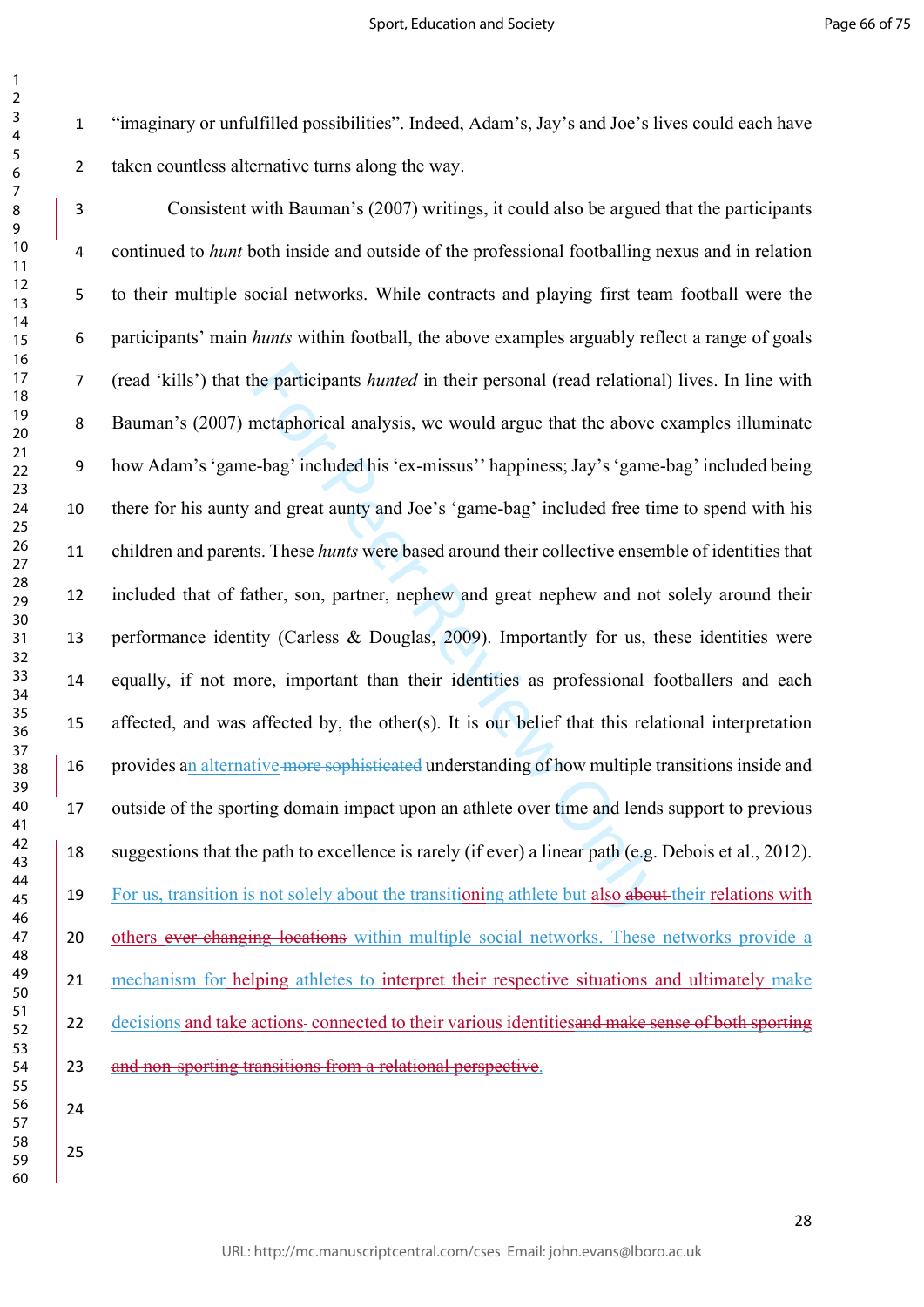**Conclusion**

S (2012) discussion of *liquid modernity* and mirrimsecure foundations of a neoliberal society. In r conditions, the participants were eager to establish a semmates and desired a social connection as quickly as p y, 2013) In seeking to contribute to the evolving sociological literature base investigating transition in sport (e.g. Carless & Douglas, 2009; Hickey & Roderick, 2017; Jones & Denison, 2017; Roderick, 2006b, 2013, 2014) this paper sought to explore the relational and sociocultural challenges of transition in professional football. The participants recognised that they were operating in precarious working conditions where 'anything could happen'. This understanding reflected Bauman's (2012) discussion of *liquid modernity* and mirrored the uncertain, unpredictable and insecure foundations of a neoliberal society. In recognition of their precarious working conditions, the participants were eager to establish a sense of identification with their new teammates and desired a social connection as quickly as possible. Their sense of *belonging* (May, 2013) went some way to determining the relative success of their transitions, as the participants understood their decision-making and sense-making processes in relation to their teammates and respective team environments. Paradoxically, the participants adopted selfish attitudes to their working life. Here, the participants' approach was understood in relation to Bauman's (2007) writings of the *hunter*. Unconcerned by the overall balance of things (Bauman, 2007), as *hunters*, the participants sourced more favourable working conditions including extended contracts and playing first team games. Furthermore, the results have shown how the participants established a sense of *belonging* (or not *belonging*) to both personal and professional environments. For example, Joe developed a strong sense of *belonging* to the three brothers who he grew up with and his new teammates (following the 21 'banter' surrounding his tattoos) yet never felt part of the club where his physical 22 attributesperformances and attributes as a player appeared inferior to the rest of his new team. 23 Importantly, t<sub>the participants</sub> in this study also recognised that they were more than just a professional footballer and occupied various roles and positions, including that of son,

25 friend, husband and father. The working and non-working identities of the participants in this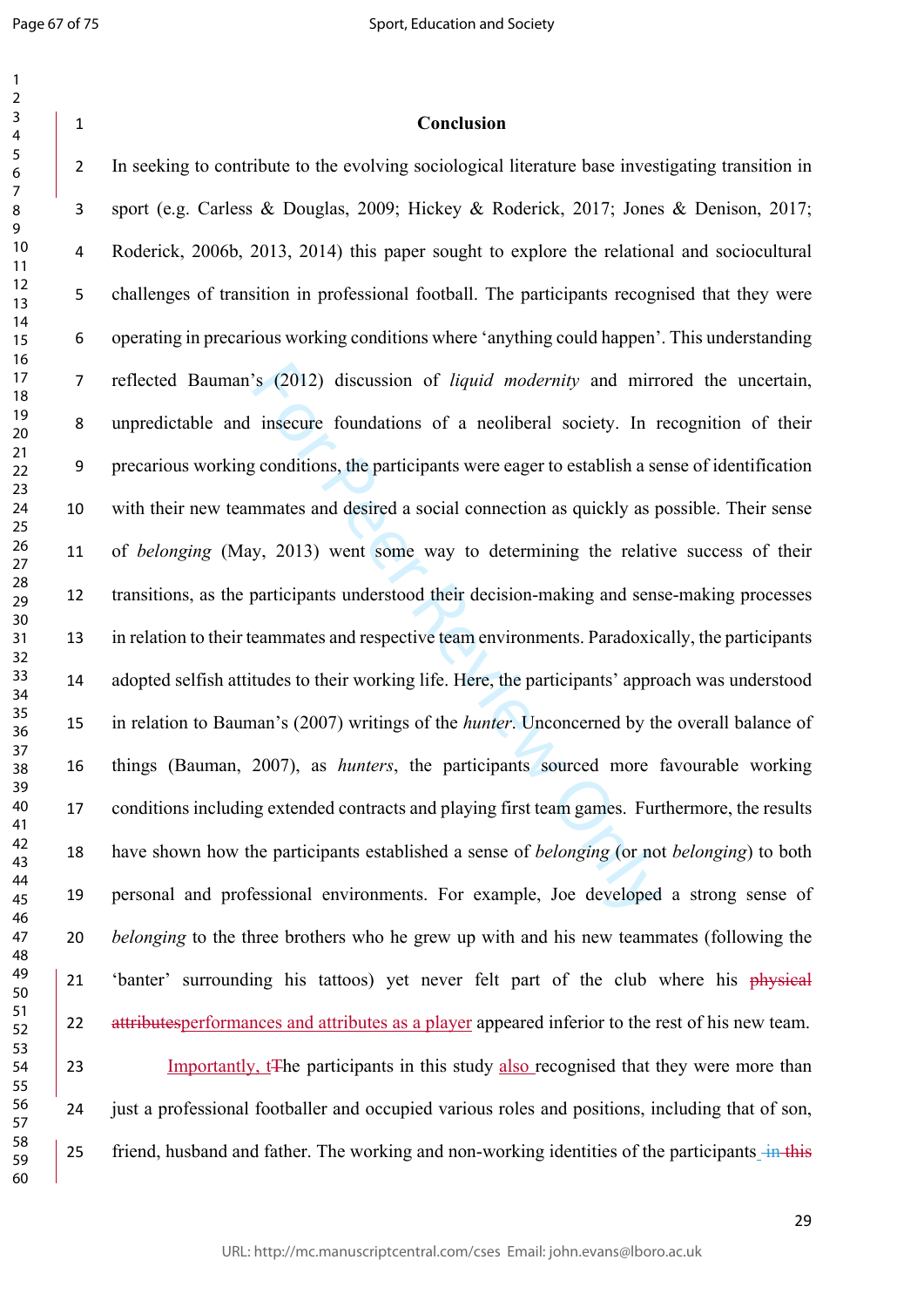$\mathbf{1}$  $\overline{2}$ 

1 study were both interconnected; whereby each affected, and was affected by the other. Here, 2 Crossley's (2011) *relational sociology* provided us with an alternative reading of provided us with a useful framework to interpret the participants' multiple selvesidentities throughand their connections to others. This relationaltheoretical interpretation suggested that the roles and identities of the participants were not *about* them, but *about* their relationships with others and their ever-changing positions in various networks of social relations. Indeed, we suggested that Joe's decision to exit professional football was only rendered intelligible when he was located in his multiple networks of interaction (Crossley, 2013). While a growing body of research has considered transition as a relational process (e.g. Hickey & Roderick, 2017; Ronkainen et al., 2014; Ryba et al., 2015), these findings have advanced existing understanding by interpreting multiple identities using sociological theorizing.

xit professional football was only rendered intelligible v<br>vorks of interaction (Crossley, 2013). While a growing lon as a relational process (e.g. Hickey & Roderick, 201<br>2015), these findings have advanced existing unders Bauman and Donskis' (2013) writing on *pointillist time* also enabled us to interpret the unexpected events that occurred in the various social networks of the participants' lives. Alongside instances of injury, managerial sackings and administration, the participants' career trajectories were equally affected by family deaths and illness. These events deaths changed 16 the direction of the participants' career's and suggests that significant others <del>, and the</del> 17 associated social networks may play prominent roles in the participants pursuit of possible future selves (Hickey & Roderick, 2017). Here, it was argued that the participants engaged in *hunting* (Bauman, 2007) both inside and outside of the professional lives. It was suggested that Adam's 'game-bag' included his family's happiness, Jay's 'game-bag' included emotional support and Joe's 'game-bag' included free time and that each of these were unrelated to their professional/career identity (Carless & Douglas, 2009).

 By focusing our analyses on the multiple identities of the participants in this study, we 24 hope to have This work has made a significant contribution to the sociological understanding 25 of sports work (Roderick et al., 2017). We believe that this paper has by providinged important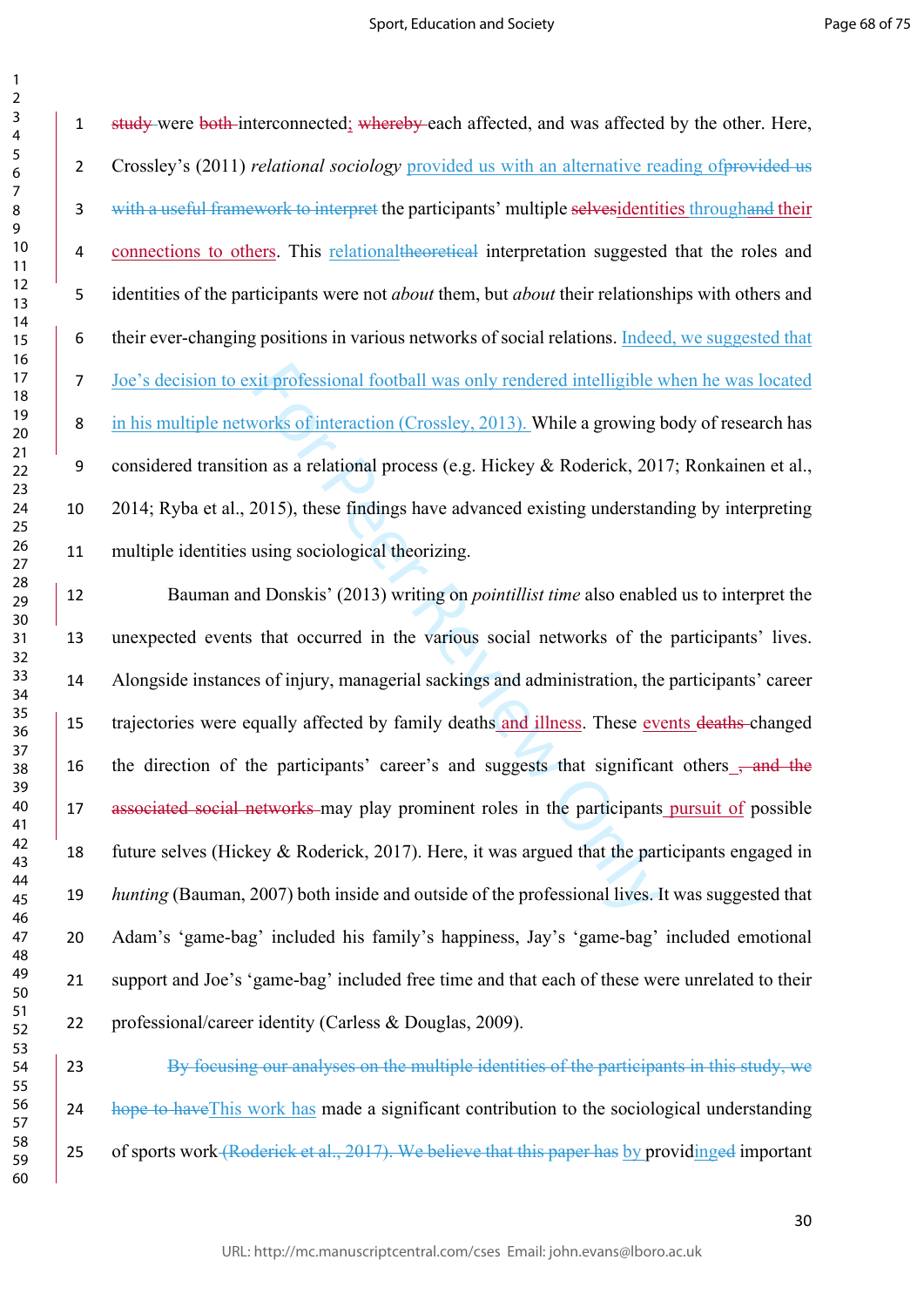insights into the complex, sociocultural and relational challenges associated with transition in 2 professional sport (Roderick et al., 2017). Specifically, this work has illustrated how transition affects or is affected by the various identities of professional sportspeople and how transitional success may be tied to more than a sporting identity. We believe that if coaches (and players) were to remain aware of the multiple challenges facing outgoing and incoming players, then their interactions could be tailored to promote and enhance their sense of belonging (May, 2013). Sharing stories such as Adam's, Jay's and Joe's as narrative resources within the professional footballing and coaching community may encourage people (i.e. coaches, players, and staff) to live in more socially sensitive ways. In turn, this may positively affect a person's performances, or, at least, reduce the pressure tied to a changing network of relationships within a period of *liquid modernity* (Bauman, 2012).

pries such as Adam's, Jay's and Joe's as narrative r<br>Illing and coaching community may encourage people (i<br>more socially sensitive ways. In turn, this may positiv<br>t least, reduce the pressure tied to a changing network of<br> It is also hoped that these findings can encourage further study into the relational and emotional dynamics of transition. For example, future inquiry could document and help us understand how networks and the bonds between social actors change, strengthen or weaken over time and inform how an athlete interprets and acts during a transitional period (Crossley, 16 2011). In addition, While this investigation is from the perspective of the players, we believe that exploration into the transitional experiences of managers/coaches and other stakeholders working in professional sport (e.g. physiotherapists, performance analysts, sport psychologists and strength and conditioners) would further our understanding of transition in sport more widely. That is, our focus should be on more than the athlete. We also invite researchers to consider the interconnections between embodied experience and the management of specific emotions during career transition. This has potentially much to offer in terms of better understanding the interdependence between multiple selves during transition and would respond to similar recent calls for a more nuanced understanding of the emotional dimensions 25 of the relationally lived experiences of sports workers (Gale et al., in press; Potrac, Smith  $\&$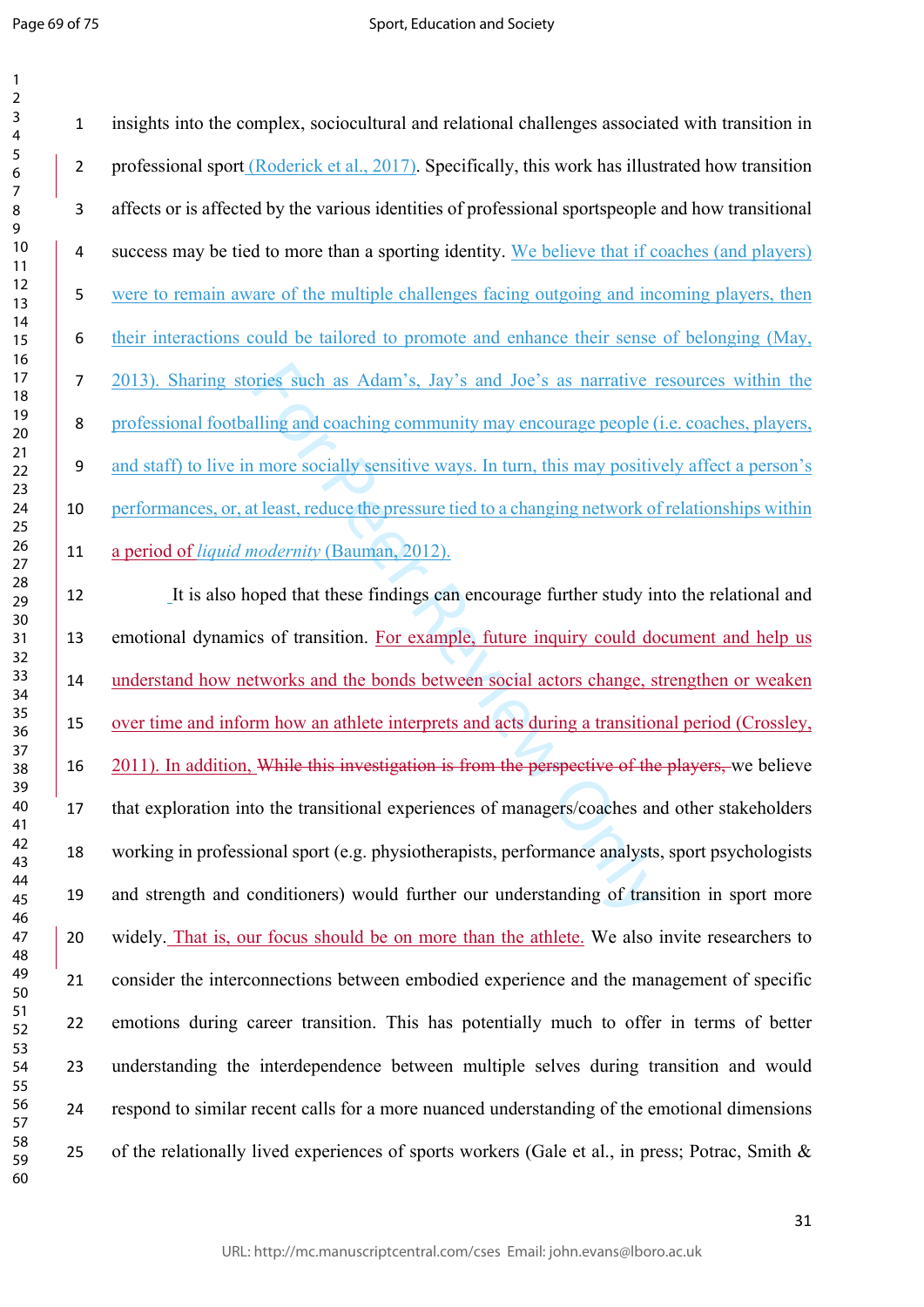$\mathbf{1}$ 

 

References<br>
bulova, N., & Zemaityte, A. (2004). Reactions to sport care<br>
arison of German, Lithuanian, and Russian athletes. *Psychol*<br>
What is social constructionism? *Grounded Theory Review*,<br> *Liquid Life.* Cambridge: P Nelson, 2017; Roderick et al., 2017). Here, in-depth, cyclical interviews may again be a useful approach to explore the embodied and emotional dimensions of multiple sports workers' transitions over time. Similarly, the auto-ethnographic approach may also provide valuable insights by better capturing the embodied nature of specific emotions and how these are both understood and managed in relation to significant others and to culturesociety more generally (Gearity, 2014). **References** Alfermann, D., Stambulova, N., & Zemaityte, A. (2004). Reactions to sport career termination: A cross-national comparison of German, Lithuanian, and Russian athletes. *Psychology of Sport and Exercise*, 5, 61-75. Andrews, T. (2012). What is social constructionism? *Grounded Theory Review*, 11(1), 39-46. Bauman, Z. (2003). *Liquid love*. Cambridge: Polity Press. Bauman, Z. (2005). *Liquid Life*. Cambridge: Polity Press. Bauman, Z. (2007). *Liquid times: Living in an age of uncertainty*. Cambridge: Polity Press. Bauman, Z. (2012). *Liquid Modernity* (2nd Ed.). Cambridge: Polity Press. Bauman, Z., & Donskis, L. (2013). *Moral blindness: The loss of sensitivity in liquid modernity*. Cambridge: Polity Press. Blustein, D. (2011). A relational theory of working. *Journal of Vocational Behaviour*, 79, 1–17. Brinkmann, S. (2013). *Qualitative interviewing: Understanding qualitative research*. New York: Oxford University Press. Brinkmann, S., & Kvale, S. (2015). InterViews: *Learning the craft of qualitative research interviewing*  (3rd ed.). London: Sage Publications. Brown, G., & Potrac, P. (2009). 'You've not made the grade son': De-selection and identity disruption in elite youth football. *Soccer in Society*, 10(2), 143-159.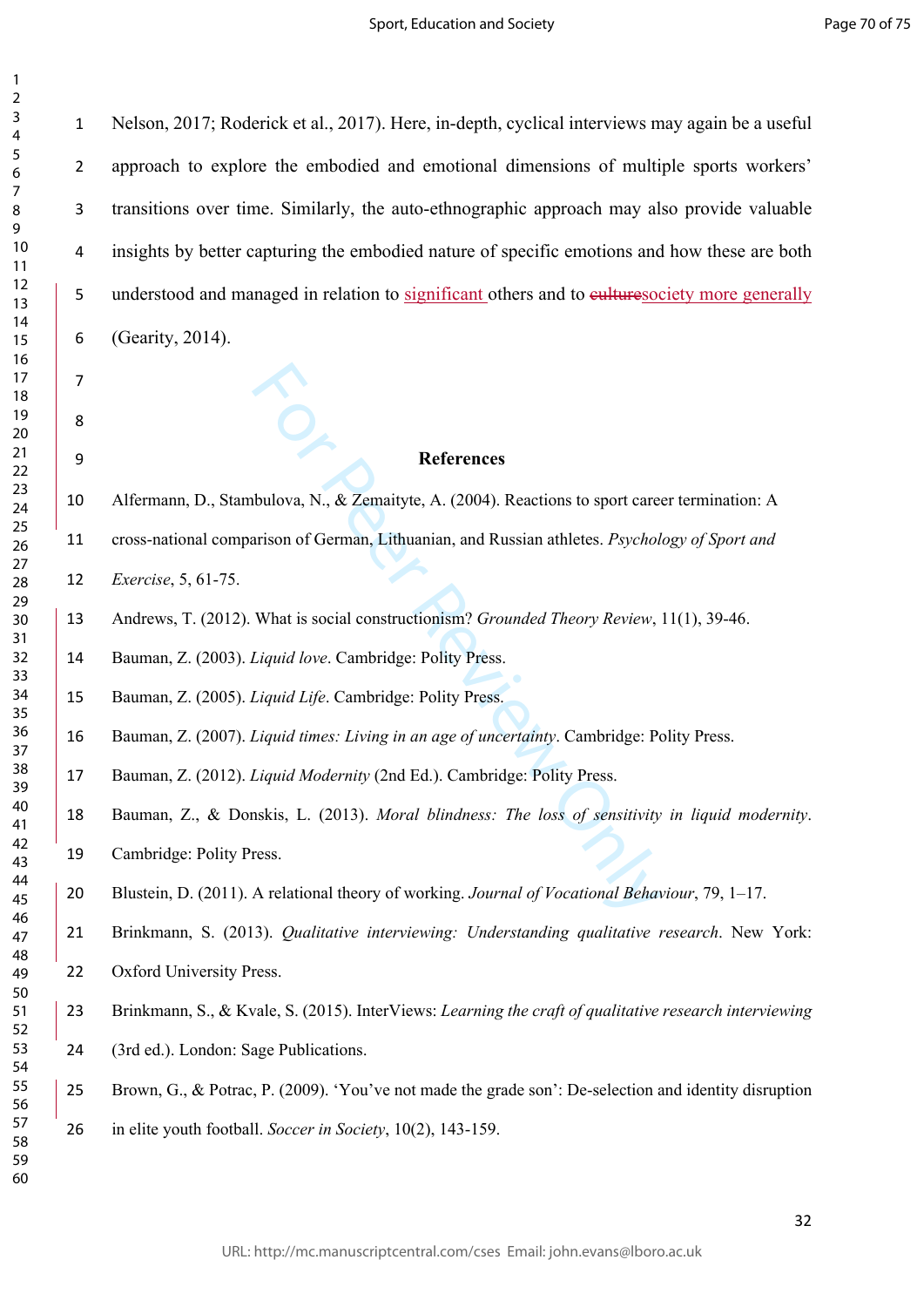$\mathbf{1}$  $\overline{2}$ 

 Brown, C., Webb, T., Robinson, M., & Cotgreave, R. (2018). Athletes' experiences of social support during their transition out of elite sport: An interpretive phenomenological analysis. *Psychology of Sport and Exercise*, 36, 71-80.

 Bruner, M., Munroe-Chandler, K., & Spink, K. (2008). Entry into elite sport: A preliminary investigation into the transition experiences of rookie athletes. *Journal of Applied Sport Psychology*, 20, 236-252.

For Cases). The militar egge a seat of the test car get<br>d career transition in professional golf. Qualitative Research<br>Towards relational sociology. London: Routledge.<br>Habit and habitus. Body and Society, 19(2), 136-161.<br> Carless, D., & Douglas, K. (2009). "We haven't got a seat on the bus for you" or "All the seats are mine": Narratives and career transition in professional golf. *Qualitative Research in Sport and Exercise*,

1(1), 51-66.

Crossley, N. (2011). *Towards relational sociology*. London: Routledge.

- Crossley, N. (2013). Habit and habitus. *Body and Society*, 19(2), 136-161.
- Debois, N., Ledon, A., Argiolas, C., & Rosnet, E. (2012). A lifespan perspective on transitions during
- a top sports career: A case of an elite female fencer. *Psychology of Sport and Exercise*, 13(5), 660-
- 668.
- Foucault, M. (1991). *Discipline and punish: The birth of a prison*. London: Penguin Books.
- Gale, L. A., Ives, B. A., Potrac, P. A., & Nelson, L. (In press). Trust and distrust in community sports
- work: Tales from the "shop floor". *Sociology of Sport Journal* .
- Gearity, B. (2014). Autoethnography. In L. Nelson, R. Groom & P. Potrac (Eds.), *Research methods*
- *in sports coaching* (pp. 205-216). Abingdon, Oxon: Routledge.
- Gergen, K. (2009). *Realities and relationships: Soundings in social construction*. London: Harvard University Press.
- 22 Hickey, C., & Kelly, P. (2008). Preparing to not to be a footballer : higher education and professional sport, *Sport, Education and Society*, 13(4), 477- 494.
	- Hickey, C., & Roderick, M. (2017). The presentation of possible selves in everyday life: the
	- management of identity among transitioning professional athletes. *Sociology of Sport*, 34, 270-280.
	- Howell, K. (2013). *An introduction to the philosophy of methodology*. London: Sage.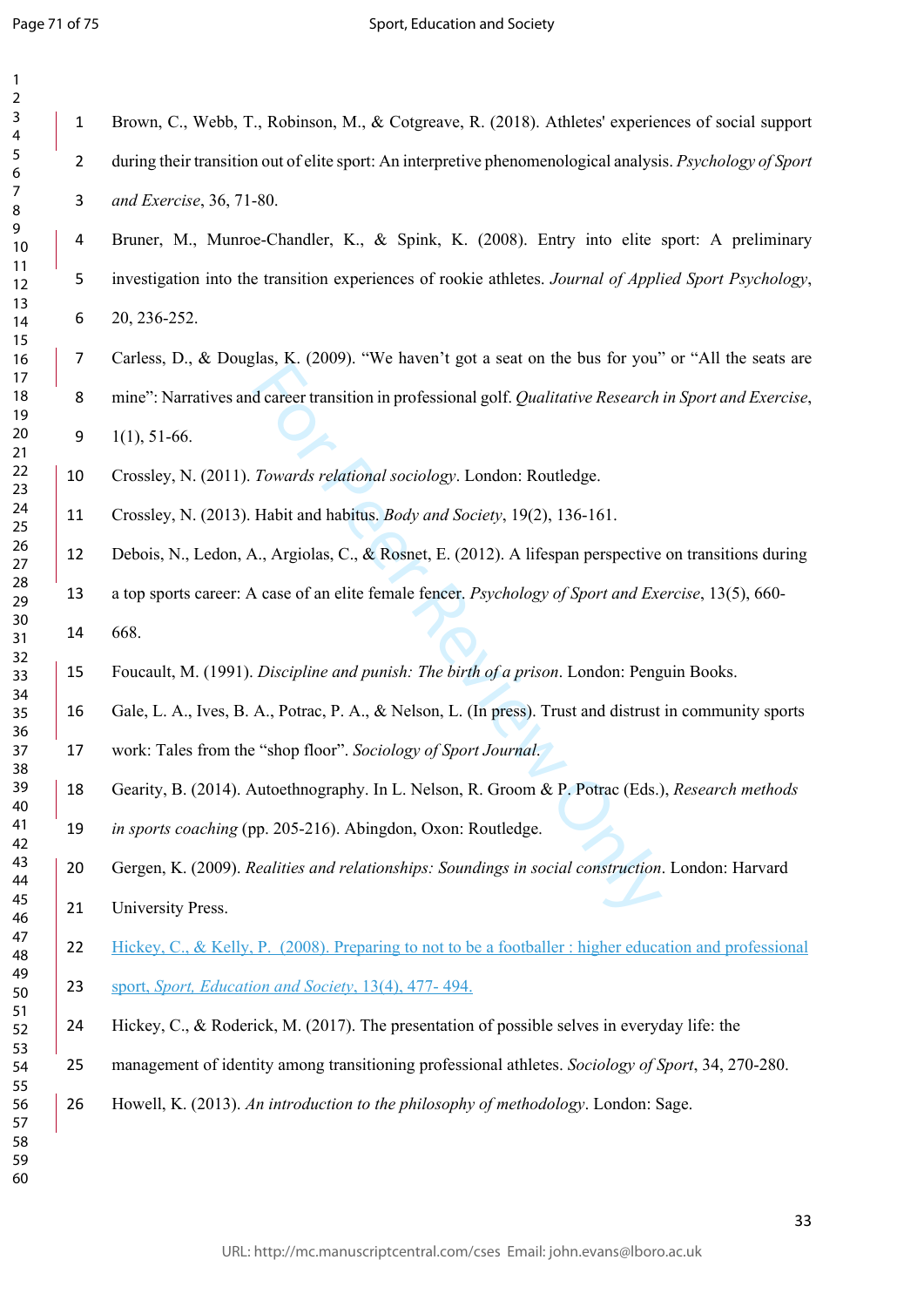$\mathbf{1}$  $\overline{2}$ 

- Huggan, R., Nelson, L., & Potrac, P. (2015). Developing micropolitical literacy in professional
- soccer: A performance analyst's tale. *Qualitative Research in Sport, Exercise and Health*, 7(4), 504- 520.
- Jacobsen, M., & Tester, K. (2007). Sociology, nostalgia, utopia and mortality: A conversation with
- Zygmunt Bauman. *European Journal of Social Theory*, 10(2), 305-325.
- Jacobsen, M., & Poder, P. (2012). *The sociology of Zygmunt Bauman: Challenges and critique*.
- Farnham: Ashgate Publishing.
- Jenkins, R. (2014). *Social identity*. London: Routledge.
- Jones, L. (2014). *The end of the road? Discipline and retirement in British professional and semi-*
- *professional football*. Unpublished PhD thesis. University of Alberta, Canada.
- Jones, L., & Denison, J. (2017). Challenge and relief: A Foucauldian disciplinary analysis of
- retirement from professional association football in the United Kingdom. *International Review for the*
- *Sociology of Sport*, 52(8), 924-939.
- Cocial identity. London: Routledge.<br>
20 e end of the road? Discipline and retirement in British profeters.<br>
2017). Challenge and relief: A Foucauldian disciplinary<br>
2018). Challenge and relief: A Foucauldian disciplinary<br> Kvale, S., & Brinkmann, S. (2015). *Interviews: Learning the craft of qualitative research interviewing*
- (3rd ed.). Thousand Oaks, CA: Sage.
- Lindlof, T., & Taylor, B. (2011). Sensemaking: Qualitative data analysis and interpretation. In T.
- Lindlof & B. Taylor (Eds.), *Qualitative communication research methods* (pp. 240-281). Thousand
- Oaks, CA: Sage.
- May, V. (2011). Introducing a sociology of personal life. In V. May (Ed.), *Sociology of personal life*
- (p. 1-10). Basingstoke: Palgrave Macmillan.
- May, V. (2013). *Connecting self to society*. Basingstoke: Palgrave Macmillan.
- McKenna, J., & Thomas, H. (2007). Enduring injustice: A case study of retirement from
- professional rugby union. *Sport, Education, and Society*, 12, 19-35.
- Merriam, S. (2014). *Qualitative research: A guide to design and implementation* (3rded.). San
- Francisco, CA: Jossey-Bass.
- Merriam, S., & Tisdell, E. (2016). *Qualitative research: A guide to design and implementation* (4th
- ed.). San Francisco, CA: Jossey-Bass.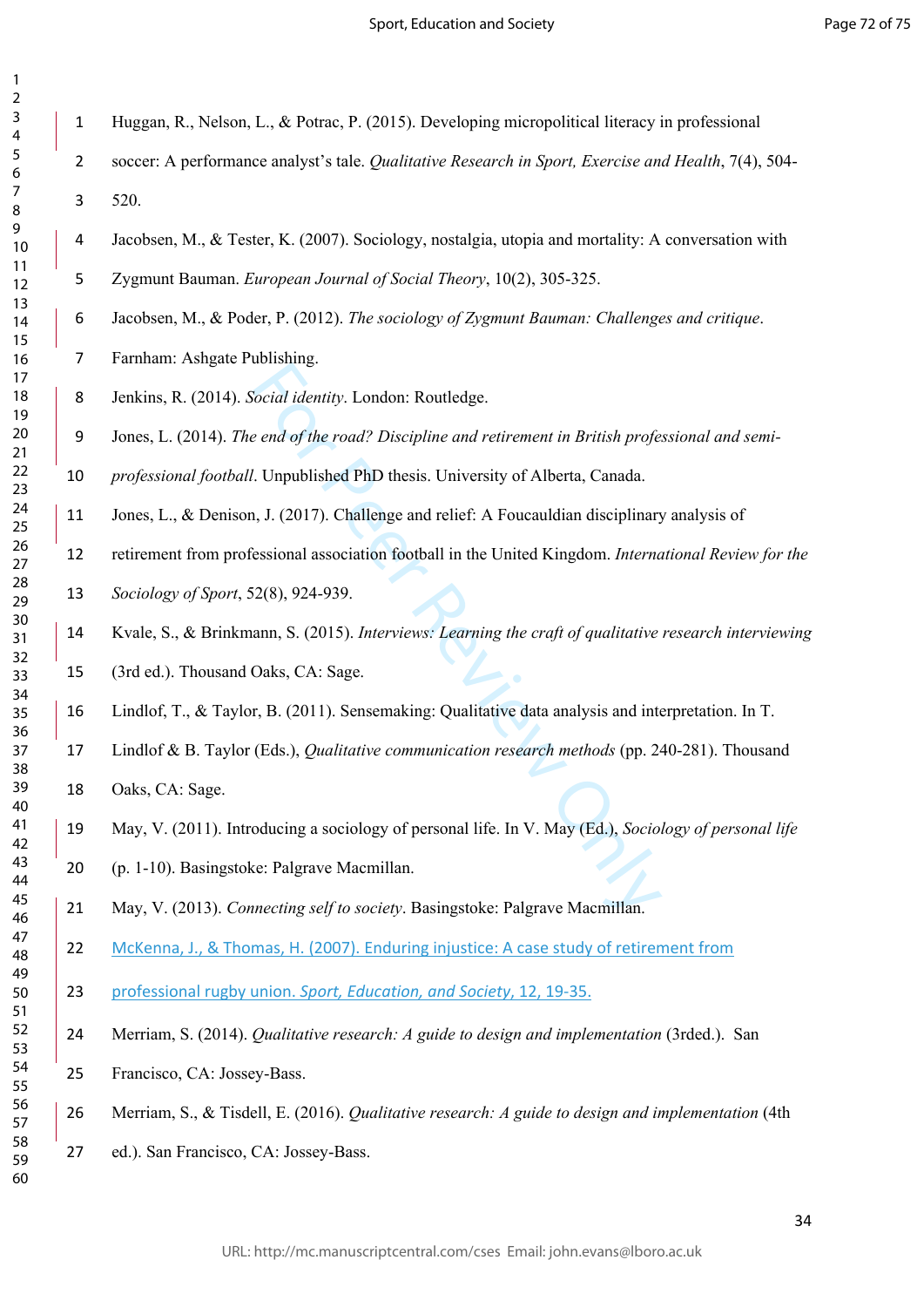Intertation intertion, the Intertion, Theorem Intertional Dakes<br>
Walitative research and evaluation methods (4th ed.). Thousand Oaks<br>
Walitative research and evaluation methods (4th ed.). Thous<br>
L., Gilbourne, D., & Nelson Nesti, M., Littlewood, M., O'Halloran, L., Eubank, M., & Richardson, D. (2012). Critical moments in elite Premiership football: Who do you think you are? *Physical Culture and Sport: Studies and Research*, 56(1), 23–32. Park, S., Lavallee, D., & Tod, D. (2013). Athletes' career transition out of sport: A systematic review. *International Review of Sport and Exercise Psychology*, 6(1), 22-53. Park, S., Tod, D., & Lavallee, D. (2012). Exploring the retirement from sport decision-making process based on the transtheoretical model. *Psychology of Sport and Exercise*, 13, 444–453. Patton, M. (2002). *Qualitative research and evaluation methods*. Thousand Oaks, CA: Sage. Patton, M. (2015). *Qualitative research and evaluation methods* (4th ed.). Thousand Oaks, CA: Sage. Potrac, P., Jones, R. L., Gilbourne, D., & Nelson, L. (2013). Handshakes, BBQ's, and bullets: A tale of self-interest and regret in football coaching. *Sports Coaching Review, 1*(2), 79-92. Potrac, P., Smith, A., & Nelson, L. (2017). Emotions in sports coaching: an introductory essay. *Sports Coaching Review, 6*(2), 129-141. Prochaska, J., & DiClemente, C. (1984). *The transtheoretical approach: Crossing traditional boundaries of therapy*. Homewood, Illinois: Dow Jones-Irwin. Pummell, B., Harwood, C., & Lavallee, D. (2008). Jumping to the next level: A qualitative examination of within-career transition in adolescent event riders. *Psychology of Sport and Exercise*, 9(4), 427-447. Purdy, L. (2014). Interviews. In L. Nelson, R. Groom & P. Potrac (Eds.), *Research methods in sports coaching* (pp. 161-170). Abingdon, Oxon: Routledge. Roderick, M. (2006a). *The work of professional football: A labour of love?* London: Routledge. Roderick, M. (2006b). A very precarious profession: Uncertainty in the working lives of professional footballers. *Work, Employment & Society*, 20(2), 245-265. Roderick, M. (2013). Domestic moves: An exploration of intra-national labour mobility in the working lives of professional footballers. *International Review for the Sociology of Sport*, 48(4), 387- 404. Roderick, M. (2014). From identification to dis-identification: Case studies of job loss in professional

football. *Qualitative Research in Sport, Exercise and Health*, 6(2), 143-160.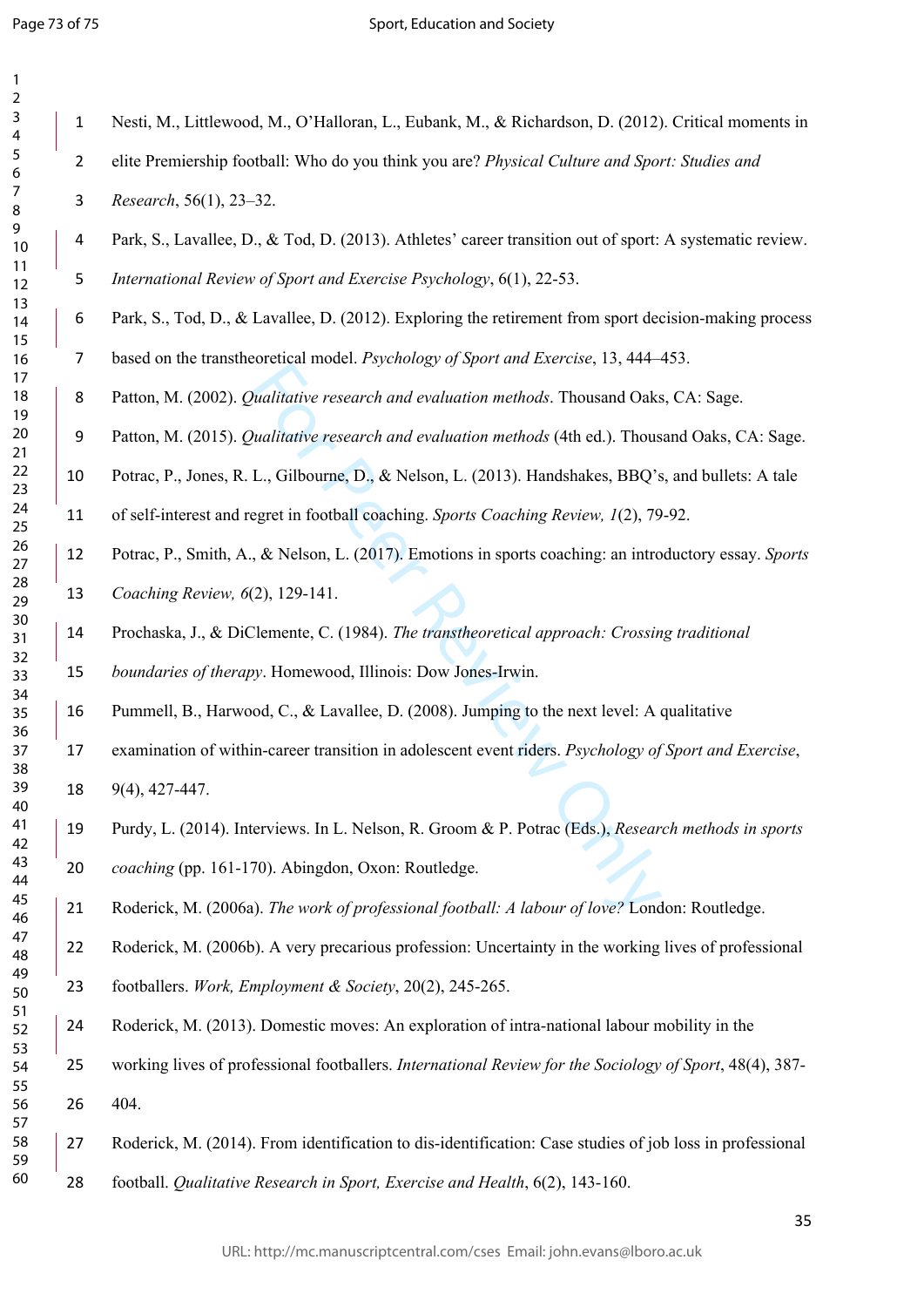| 2                       |                 |
|-------------------------|-----------------|
| 3                       |                 |
| 4                       |                 |
| 5                       |                 |
|                         |                 |
| 6                       |                 |
| 7                       |                 |
| 8                       |                 |
| )<br>$\mathbf$          |                 |
|                         | 10              |
| 1                       | $\mathbf{1}$    |
|                         |                 |
|                         | 12              |
| $\overline{1}$ :        | 3               |
|                         | $\overline{14}$ |
|                         | 15              |
|                         | 16              |
| 1                       | $\overline{7}$  |
|                         | 18              |
|                         |                 |
|                         | 19              |
|                         | $\overline{20}$ |
|                         | $\overline{21}$ |
| $\overline{2}$          | 2               |
| $\overline{2}$          | 3               |
|                         | 24              |
|                         |                 |
|                         | 25              |
|                         | 26              |
|                         | $\frac{27}{2}$  |
|                         | 28              |
|                         | 29              |
|                         | 30              |
|                         |                 |
|                         | $\overline{31}$ |
| $\overline{\mathbf{3}}$ | 2               |
| 3                       | ξ               |
|                         | 34              |
|                         |                 |
|                         |                 |
|                         | 35              |
|                         | 36              |
|                         | 37              |
| 3ś                      | ξ               |
|                         | 39              |
|                         | 40              |
| 41                      |                 |
|                         |                 |
| $\overline{4}$          | $\overline{c}$  |
| $\overline{4}$          | R               |
| 44                      |                 |
| 45                      |                 |
| 46                      |                 |
| 47                      |                 |
|                         |                 |
| 48                      |                 |
|                         |                 |
| 49<br>50                |                 |
|                         |                 |
|                         |                 |
|                         | ξ               |
| 51<br>52<br>5.<br>54    |                 |
|                         |                 |
|                         |                 |
| 55<br>56                |                 |
| 57                      |                 |
|                         | 58<br>59        |

 $\mathbf{1}$  $\overline{z}$ 

Roderick, M., & Schumacker, J. (2017). The whole week comes down to the team sheet: a

- footballer's view of insecure work. *Work, Employment and Society*, 31(1), 166-174.
- Roderick, M., Smith, A., & Potrac, P. (2017). The sociology of sports work, emotions and mental
- health: Scoping the field and future directions. *Sociology of Sport Journal,* 10 *34*(2), 99-107.
- Ronkainen, N., Harrison, M., & Ryba, T. (2014). Running, being and Beijing: An existential analysis.
- *Qualitative Research in Psychology*. 11, 189–210.
- Ryba, T., Stambulova, N., & Ronkainen, N. (2016). The work of cultural transition: An emerging
- model. *Frontiers in Psychology*, 7, 427-440.
- Schultheiss, D., Watts, J., Sterland, L., & O'Neill, M. (2011). Career, migration and the life CV: A

relational cultural analysis. *Journal of Vocational Behaviour*, 78, 334–341.

- Seale, C. (2018). *Researching society and culture* (4th ed.). London: Sage Publications.
- Small, M. L. (2009) How many cases do I need?: On science and the logic of case selection in
- fieldbased research. *Ethnography*, 10, 5–38.
- Sparkes, A. (2002). Autoethnography: Self-indulgence or something more? In A. Bochner & C. Ellis
	- (Eds.). *Ethnographically speaking: Autoethnography, literature, and aesthetics* (pp. 209-232).
- London: Altamira Press.
- Sparkes, A., & Smith, B. (2014). *Qualitative research methods in sport, exercise and health: From process to product*. London: Routledge.
- Stambulova, N., & Ryba, T. (2014). A critical review of career research and assistance through the
- Psychology, 7, 427-440.<br>
Its, J., Sterland, L., & O'Neill, M. (2011). Career, migration and<br>
sists. Journal of Vocational Behaviour, 78, 334–341.<br>
searching society and culture (4th ed.). London: Sage Public<br>
How many case cultural lens: Towards cultural praxis of athletes' careers. *International Review of Sport & Exercise Psychology*, 7, 1–17.
	- Stier, J. (2007). Game, name, and fame-afterwards, will I still be the same? *International Review*
	- *for the Sociology of Sport*, 42, 99-111.
	- Taylor, W. (2014). Analysis of qualitative data. In L. Nelson, R. Groom & P. Potrac (Eds.), *Research*
	- *methods in sports coaching* (pp. 181-191). Abingdon, Oxon: Routledge.
	- Tomlinson, J. (2007). *The culture of speed: The coming of immediacy*. London: Sage.
	- Tracy, S. (2013). *Qualitative research methods*. Oxford: Wiley-Blackwell.